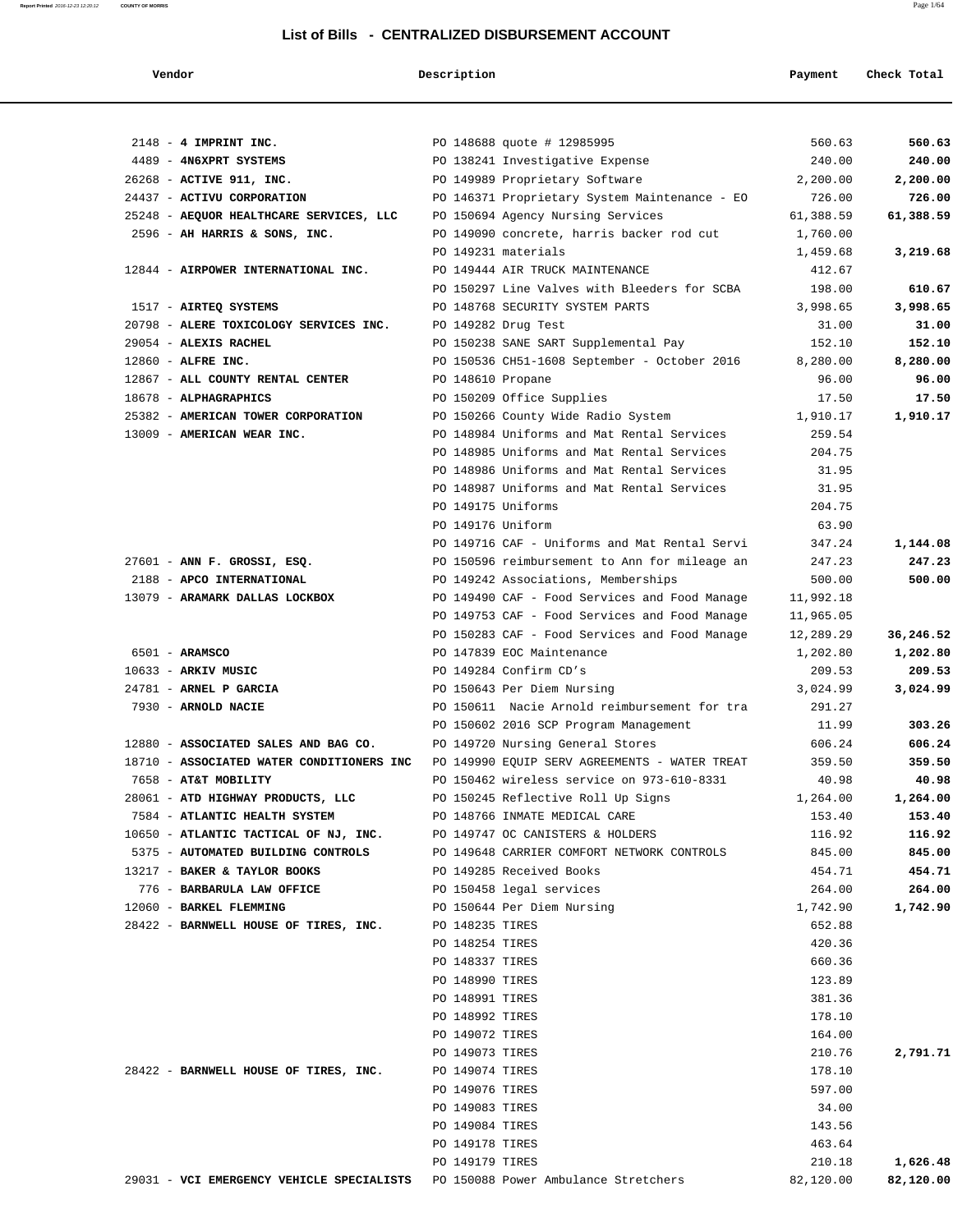| Vendor                                  | Description        |                                                   | Payment   | Check Total |
|-----------------------------------------|--------------------|---------------------------------------------------|-----------|-------------|
| 8986 - BETTY ANN DERCO                  |                    | PO 150218 SANE SART Supplemental Pay              | 74.40     |             |
|                                         |                    | PO 150235 SANE SART Supplemental Pay              | 102.80    | 177.20      |
| 23983 - BEYER FORD                      |                    | PO 146130 2016 FORD INTERCEPTOR SUV *** PLEAS     | 33,137.06 | 33,137.06   |
| $2723 - BFI$                            |                    | PO 144348 New chairs for the Registry Dept. /     | 6,192.18  |             |
|                                         |                    | PO 144550 new charis for Passports Quote #000     | 5,583.60  | 11,775.78   |
| 9476 - BINSKY SERVICE LLC               |                    | PO 149810 FIELD LABOR                             | 1,281.25  |             |
|                                         |                    | PO 149204 CAF - Boiler Services                   | 148.01    |             |
|                                         |                    | PO 150004 CAF - Boiler Services                   | 615.00    | 2,044.26    |
| 6725 - BIO-REFERENCE LABORATORIES, INC. |                    | PO 149653 Resident Testing                        | 1,548.60  | 1,548.60    |
| 13239 - BOB BARKER COMPANY, INC.        |                    | PO 148751 JANITORIAL SUPPLIES                     | 147.18    |             |
|                                         |                    | PO 149281 Resident clothing, personal hygiene     | 4.53      |             |
|                                         |                    | PO 148888 Youth Shelter clothing                  | 89.13     |             |
|                                         |                    | PO 150424 Resident clothig, personal hygience     | 500.94    | 741.78      |
| 12031 - BON VENTURE SERVICES LLC        |                    | PO 150118 Advertising for Morris View Admissi     | 1,508.00  | 1,508.00    |
| 3647 - <b>BOOK PAGE</b>                 |                    | PO 149274 Received Book                           | 480.00    | 480.00      |
| 18454 - BOROUGH OF WHARTON              |                    | PO 148906 CAF - Salting, Sanding and Snow Plo     | 15,800.00 | 15,800.00   |
| 27569 - BOSCH SECURITY SYSTEMS, INC.    |                    | PO 137442 SECURITY CAMERA REPAIRS                 | 360.00    |             |
|                                         |                    | PO 149488 SECURITY CAMERAS AND REPAIRS            | 3,179.90  | 3,539.90    |
| 28453 - BROWN TRUCK GROUP               |                    | PO 149087 TRUCK PARTS                             | 2,390.55  | 2,390.55    |
| 24321 - BROWN'S HUNTERDON               |                    | PO 149733 TRUCK PARTS                             | 315.03    | 315.03      |
| 24321 - BROWN'S HUNTERDON               |                    | PO 149734 TRUCK PARTS                             | 305.74    | 305.74      |
| 18814 - CANAL SOCIETY OF N.J. ED. FUND  |                    | PO 149602 Tite: Morris Canal and the Age of I     | 25.00     | 25.00       |
| 28532 - CANDIDO CAMPOS                  |                    | PO 150645 Per Diem Nursing                        | 1,786.36  | 1,786.36    |
| $13663 - CARMA/NJ$                      |                    | PO 140481 Annual Membership                       | 50.00     | 50.00       |
| 25474 - CARRELLE L CALIXTE              |                    | PO 150646 Per Diem Nursing                        | 2,340.30  | 2,340.30    |
| 10296 - CCG MARKETING SOLUTIONS         |                    | PO 148389 CAF - Printing of Addresses and Mai     | 3,550.30  | 3,550.30    |
| 29044 - CDT TRAINING INC.               |                    | PO 149786 Rubber Training Guns                    | 750.00    | 750.00      |
| 4598 - CDW GOVERNMENT                   |                    | PO 148573 County Wide Radio (CDW-G)               | 193.98    |             |
|                                         |                    | PO 148887 Panasonic camera                        | 131.87    | 325.85      |
| 20383 - CENTRAL CAREER SCHOOL           |                    | PO 150480 CAF - 20383-2898                        | 4,000.00  | 4,000.00    |
| 4735 - CERBO LUMBER & HARDWARE          |                    | PO 149380 MAINTENANCE SUPPLIES                    | 52.89     | 52.89       |
| 24625 - CFCS - HOPE HOUSE               |                    | PO 150529 GIA-1605 - October 2016 - Substance     | 17,400.00 | 17,400.00   |
| 24625 - CFCS - HOPE HOUSE               |                    | PO 150531 CH51-1606 - October 2016 - Adolesc      | 1,330.00  | 1,330.00    |
| 13770 - CHARMOY DENTAL                  |                    | PO 149311 Morris County Dental Health Program     | 125.00    | 125.00      |
| 28687 - CHERYL ANN HAYES                |                    | PO 150647 Per Diem Nursing                        | 300.81    | 300.81      |
| 1682 - CHRISTINE MARION                 |                    | PO 150120 OSTF Presentation Expenses, Mtg. Tr     | 20.45     |             |
|                                         |                    | PO 150120 OSTF Presentation Expenses, Mtg. Tr     | 44.48     | 64.93       |
| 89 - CINTAS CORPORATION                 |                    | PO 148827 First Aid Supplies                      | 427.08    | 427.08      |
| 21857 - CITYSIDE ARCHIVES, LTD          |                    | PO 150594 STORAGE & SHREDDING SERVICES FOR DE     | 4,778.58  | 4,778.58    |
| 26531 - CLARKE MOSQUITO CONTROL         |                    | PO 149115 Duet 2X2.5 Gal #11726                   | 1,328.73  | 1,328.73    |
| 25571 - CLEARY GIACOBBE ALFIERI &       |                    | PO 150461 Labor Manager - $10/24/16$ - $11/22/16$ | 6,264.00  | 6, 264.00   |
| 25571 - CLEARY GIACOBBE ALFIERI &       |                    | PO 150577 legal services                          | 476.00    | 476.00      |
| 25571 - CLEARY GIACOBBE ALFIERI &       |                    | PO 150586 legal services                          | 17,094.90 | 17,094.90   |
| 25571 - CLEARY GIACOBBE ALFIERI &       |                    | PO 150591 legal services                          | 1,301.00  | 1,301.00    |
| 8454 - CLIFTON ELEVATOR SERVICE CO INC  |                    | PO 150331 CAF - Elevatior Maintenance & Inspe     | 1,680.00  | 1,680.00    |
| 24252 - COFFEE LOVERS COFFEE SERVICE    |                    | PO 150196 Tea/Coffee                              | 64.75     | 64.75       |
| 23947 - COLONIAL TELEVISION             |                    | PO 150422 Educational TV                          | 229.95    | 229.95      |
| 26074 - COMMUNICATIONS SERVICE          |                    | PO 150217 Car Radio Removal                       | 240.00    | 240.00      |
| 27340 - CONNELL CONSULTING, LLC         | PO 150223 Training |                                                   | 139.00    | 139.00      |
| 14022 - COUNTY COLLEGE OF MORRIS        |                    | PO 150670 1ST HALF 12/16 OPERATING BUDGET         | 81,752.38 | 81,752.38   |
| 14031 - COUNTY CONCRETE CORP.           |                    | PO 149225 Concrete & Delivery                     | 413.00    | 413.00      |
| 10209 - COUNTY NARCOTICS COMMANDERS     |                    | PO 148831 Membership                              | 400.00    | 400.00      |
| 13 - COUNTY OF MORRIS                   |                    | PO 150706 TRANSFER FUNDS FOR DEDICATED WEIGHT     | 73,098.09 | 73,098.09   |
| 13 - COUNTY OF MORRIS                   |                    | PO 150708 TRANSFER FUNDS FOR DEDICATED MOTOR      | 38,728.80 | 38,728.80   |
| 14041 - COUNTY WELDING SUPPLY CO        |                    | PO 149064 Acetylene, Oxygen                       | 73.40     | 73.40       |
| 28581 - CRITICAL POWER USA              |                    | PO 149244 CAF - UPS Maintenance and Repair Se     | 4,216.00  | 4,216.00    |
| 14077 - CSL WATER QUALITY INC           |                    | PO 148897 CONTRACTED SERVICES                     | 1,179.00  | 1,179.00    |
| 14102 - CY DRAKE LOCKSMITHS, INC.       |                    | PO 149988 Office Supplies                         | 13.20     | 13.20       |
| 12683 - D. C. EXPRESS INC               |                    | PO 149703 CAF - Delivery of Voting Machines &     | 52,333.00 |             |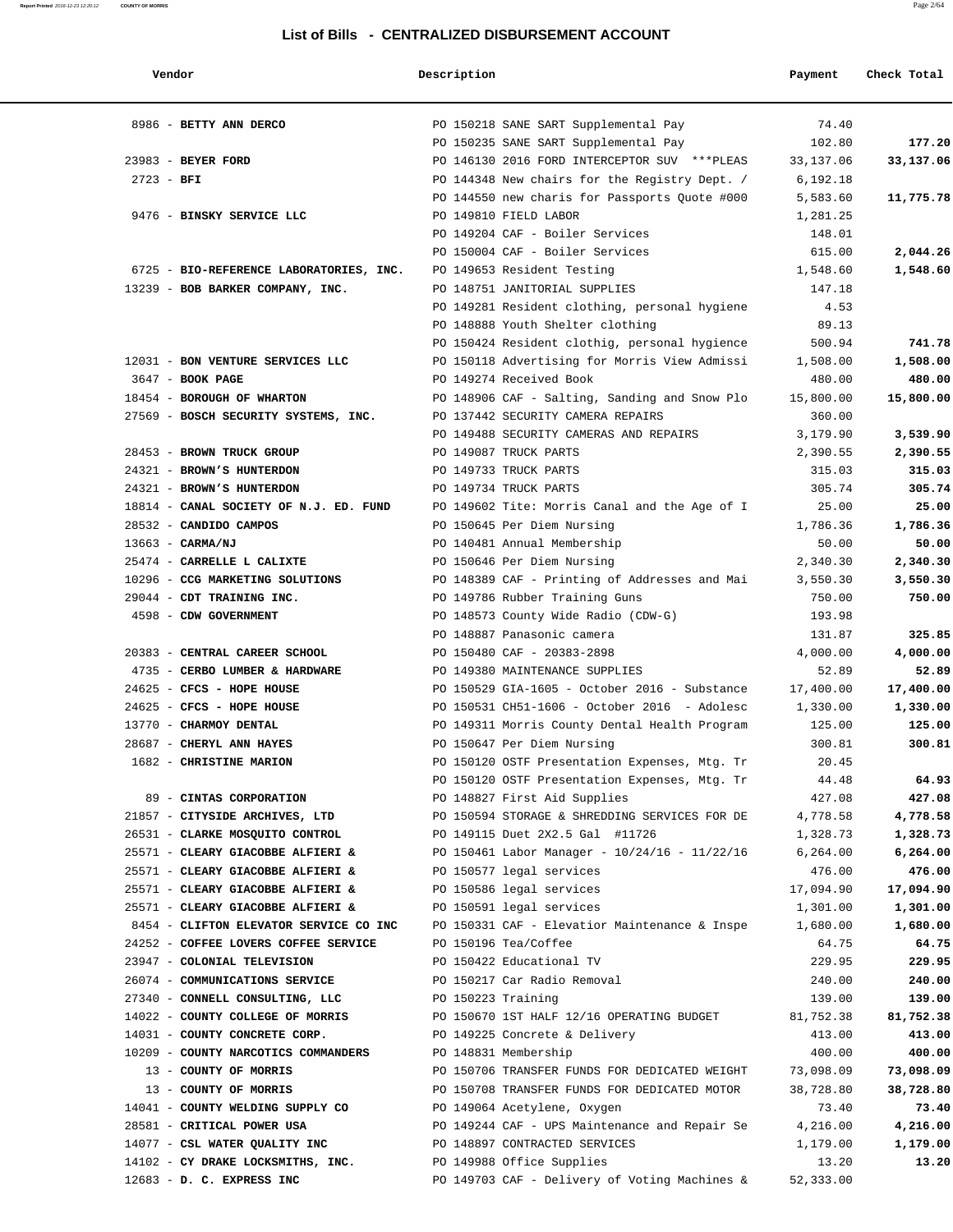| Vendor | Description | Check Total<br>Payment |
|--------|-------------|------------------------|
|        |             |                        |

|                 |                                          |  |                                                                      | 320.00     | 52,653.00  |
|-----------------|------------------------------------------|--|----------------------------------------------------------------------|------------|------------|
|                 | 12523 - D&B AUTO SUPPLY                  |  | PO 150585 courier for the bags delivered to M<br>PO 149399 Car Parts | 148.54     |            |
|                 |                                          |  |                                                                      | 205.21     |            |
|                 |                                          |  | PO 149818 Car Parts                                                  | 897.63     |            |
|                 |                                          |  | PO 149737 Car Parts<br>PO 149951 Car Parts                           | 366.29     |            |
|                 |                                          |  |                                                                      |            |            |
|                 |                                          |  | PO 149954 Car Parts<br>PO 149956 Car Parts                           | 444.07     |            |
|                 |                                          |  |                                                                      | 1,219.03   |            |
|                 |                                          |  | PO 149961 Car Parts                                                  | 446.76     |            |
|                 |                                          |  | PO 150064 Car Parts                                                  | 354.71     | 4,082.24   |
|                 | 12523 - D&B AUTO SUPPLY                  |  | PO 150134 Car Parts                                                  | 244.00     | 244.00     |
|                 | 14123 - DAILY RECORD                     |  | PO 150526 ADVERTISEMENT                                              | 95.72      | 95.72      |
|                 | 14123 - DAILY RECORD                     |  | PO 150599 ADVERTISEMENT                                              | 82.52      | 82.52      |
|                 | 27177 - DAMACINA L. OKE                  |  | PO 150648 Per Diem Nursing                                           | 1,753.34   | 1,753.34   |
|                 | 11155 - DANILO LAPID                     |  | PO 150649 Per Diem Nursing                                           | 1,480.74   | 1,480.74   |
|                 | 25386 - DAVID JEAN-LOUIS                 |  | PO 150650 Per Diem Nursing                                           | 2,103.08   | 2,103.08   |
|                 | 20382 - DAY CHEVROLET INC                |  | PO 140286 CAF - Two 2017 Chevrolet Tahoe 4x4                         | 107,029.00 | 107,029.00 |
|                 | 14181 - DAYTOP VILLAGE OF NJ, INC.       |  | PO 150534 GIA-1662 - October 2016 - Outpatien 10,270.00              |            | 10,270.00  |
|                 | 21031 - DEBRA DELLAGIACOMA               |  | PO 150467 NJTPA Parking reimbursement                                | 71.80      | 71.80      |
|                 | 14202 - DECOTIIS, FITZPATRICK &          |  | PO 150605 legal services                                             | 403.70     | 403.70     |
|                 | 14228 - DELL MARKETING L.P.              |  | PO 148739 MS EA True Up and Azure Funding                            | 14,083.05  |            |
|                 |                                          |  | PO 148740 MS Premier Support and Services                            | 14,204.08  | 28,287.13  |
|                 | 28637 - DELTA DENTAL OF NEW JERSEY, INC. |  | PO 148964 Nov 2016 Delta Dental - Main County                        | 15,570.89  |            |
|                 |                                          |  | PO 149329 Dental Coverage for 11/16                                  | 280.06     |            |
|                 |                                          |  | PO 150045 Dec 2016 Delta Dental - Main County                        | 15,402.22  | 31,253.17  |
|                 | 14265 - DENTRUST DENTAL INC.             |  | PO 149608 CAF - Dental Services                                      | 3,504.00   | 3,504.00   |
|                 | 26686 - DIEGNAN & BROPHY, LLC.           |  | PO 150608 LEGAL SERVICES                                             | 3,624.00   | 3,624.00   |
|                 | 7067 - DIRECT MACHINERY SERVICE CORP.    |  | PO 146127 CAF - Laundry Equipment Service & R                        | 1,545.14   |            |
|                 |                                          |  | PO 146819 CAF - Laundry Equipment                                    | 1,377.83   | 2,922.97   |
|                 | 11808 - DITSCHMAN/FLEMINGTON FORD        |  | PO 145144 W3X HIGH ROOF EXTENDED-LENGTH CARGO                        | 27,673.00  |            |
|                 |                                          |  | PO 145417 2017 JEEP PATRIOT 4X4                                      | 64,172.40  |            |
|                 |                                          |  | PO 145418 2017 JEEP PATRIOT 4X4                                      | 64,172.40  | 156,017.80 |
|                 | 4806 - DIVISION OF CRIMINAL JUSTICE      |  | PO 150200 Training                                                   | 750.00     | 750.00     |
|                 | 14379 - DOVER BRAKE & CLUTCH CO INC      |  | PO 150065 TRUCK PARTS                                                | 195.00     |            |
|                 |                                          |  | PO 150066 TRUCK PARTS                                                | 170.07     | 365.07     |
|                 | 10726 - DR. NATHAN SABIN                 |  | PO 150366 INMATE MEDICAL CARE                                        | 250.00     | 250.00     |
|                 | 28752 - CRYSTAL SPRINGS                  |  | PO 149813 water supply and rental of cooler                          | 31.98      |            |
|                 |                                          |  | PO 150222 Office Water                                               | 204.90     |            |
|                 |                                          |  | PO 150352 2016 Department of Human Services O                        | 1.98       |            |
|                 |                                          |  | PO 150319 Water 10/26/16-11/14/16                                    | 18.49      |            |
|                 |                                          |  | PO 150470 Drinking Water for Purchasing Divis                        | 18.49      |            |
|                 |                                          |  | PO 150463 bottled water for the office                               | 62.50      | 338.34     |
|                 | 24352 - DYNASTY CHEMICAL CORPORATION     |  | PO 149897 Soy Clean Ultra                                            | 2,880.00   | 2,880.00   |
|                 | 27492 - EASTMAN MICROGRAPHICS, INC.      |  | PO 150123 processing of film ticket #2114                            | 424.02     | 424.02     |
|                 | 12467 - EDITHA MARQUEZ                   |  | PO 150651 Per Diem Nursing                                           | 1,210.64   | 1,210.64   |
|                 | 20689 - EDMUND M. KRAMER                 |  | PO 148952 PORTRAIT & SITTING FEE                                     | 225.00     | 225.00     |
|                 | 3814 - EDWARD J. BUZAK, ESQ.             |  | PO 150609 legal services                                             | 600.00     | 600.00     |
|                 | 1170 - ELIZABETH BAUERLE                 |  | PO 141600 Medicare B Reimbursement January 20                        | 629.40     | 629.40     |
|                 | 27141 - ELLEN M. NOLL                    |  | PO 150652 Per Diem Nursing                                           | 1,668.37   | 1,668.37   |
|                 | 14569 - ENVIRONMENTAL SYSTEMS            |  | PO 148396 GIS License Upgrade                                        | 4,482.00   | 4,482.00   |
|                 | 10410 - ESHA RESEARCH INC                |  | PO 149863 nut exp                                                    | 200.00     | 200.00     |
|                 | 14575 - ESSEX COUNTY COLLEGE             |  | PO 150671 Summer 2016 Chargeback                                     | 245.85     |            |
|                 |                                          |  | PO 150672 Fall 2016 Chargeback                                       | 2,704.35   | 2,950.20   |
|                 | 27678 - ESSEX TRAVEL SERVICE             |  | PO 150211 Travel                                                     | 1,545.70   | 1,545.70   |
|                 | 20265 - EVELYN TOLENTINO                 |  | PO 150653 Per Diem Nursing                                           | 1,223.22   | 1,223.22   |
| $14668$ - FEDEX |                                          |  | PO 150195 Express Mail                                               | 341.55     | 341.55     |
|                 | 747 - FISHER HEALTHCARE                  |  | PO 149305 Morgue Supplies                                            | 770.67     | 770.67     |
|                 | 14731 - FIVE TOWN REGIONAL DIAL-A-RIDE   |  | PO 150444 CAF - SCADRTAP - SC002                                     | 24,414.51  | 24,414.51  |
|                 | 28666 - FLAGSHIP HEALTH SYSTEMS, INC.    |  | PO 150080 Dec 2016 Flagship-Main County, Morr                        | 3,614.13   | 3,614.13   |
|                 |                                          |  |                                                                      |            |            |

12151 - **FLEMINGTON BUICK CHEVROLET** PO 149838 CAR PARTS 73.22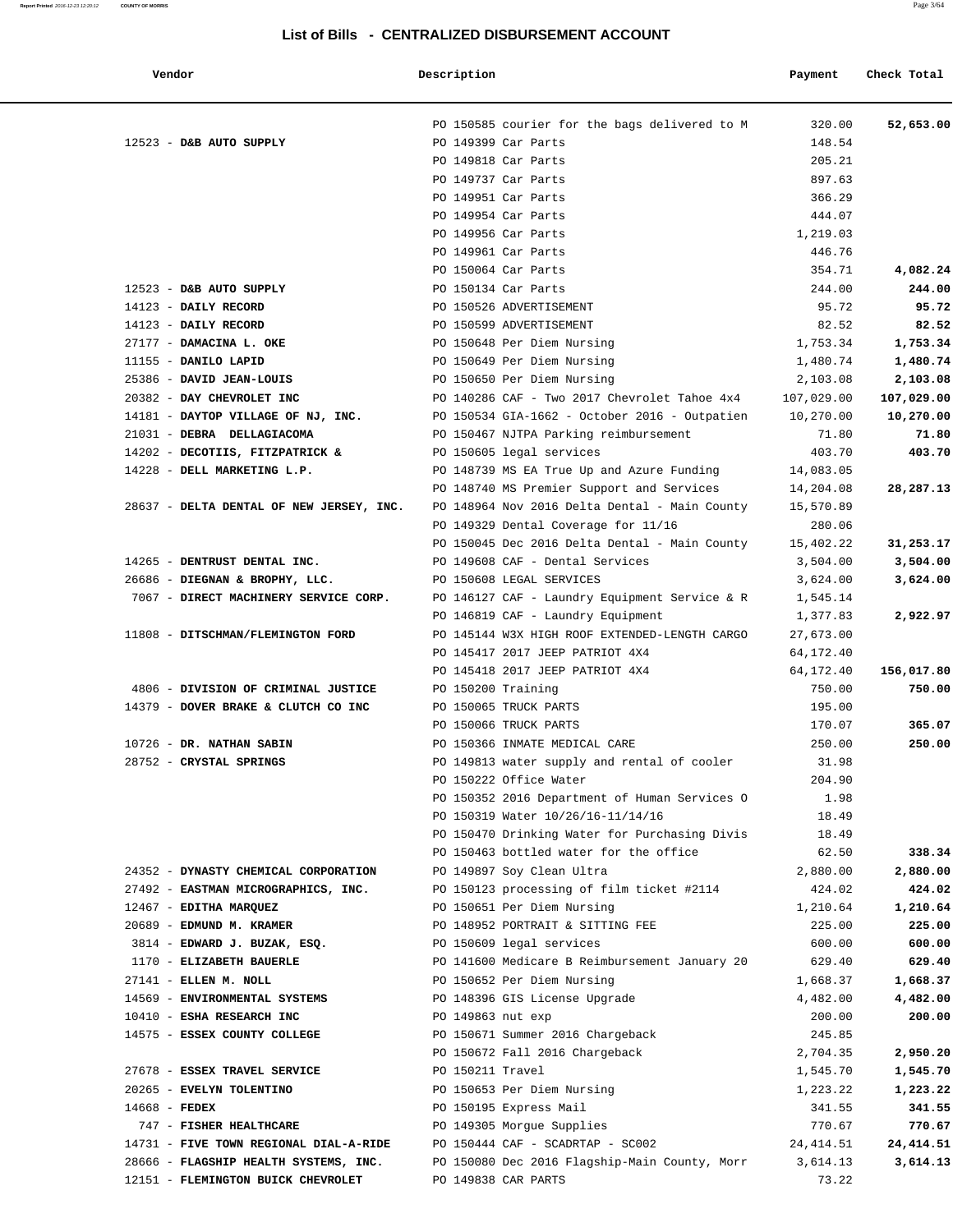|        | ----------- |             |         |             |
|--------|-------------|-------------|---------|-------------|
| Vendor |             | Description | Payment | Check Total |

|                                                                              | PO 149839 CAR PARTS                                         | 143.72<br>216.94                 |
|------------------------------------------------------------------------------|-------------------------------------------------------------|----------------------------------|
| 27167 - FLEMINGTON CHRYSLER                                                  | PO 149819 CAR PARTS                                         | 82.52                            |
|                                                                              | PO 149820 CAR PARTS                                         | 141.24                           |
|                                                                              | PO 149821 CAR PARTS                                         | 232.62                           |
|                                                                              | PO 149822 CAR PARTS                                         | 69.09                            |
|                                                                              | PO 150068 CAR PARTS                                         | 313.70<br>839.17                 |
| 25330 - FLEMINGTON DEPT STORE INC                                            | PO 150335 MAINTENANCE UNIFORMS                              | 353.65<br>353.65                 |
| 28260 - FRANKLIN-GRIFFITH LLC                                                | PO 149174 CAF - Electrical Supplies<br>4,079.28             |                                  |
|                                                                              | PO 149203 CAF - Electrical Supplies                         | 289.31                           |
|                                                                              | PO 149207 CAF - Electrical Supplies                         | 605.78<br>4,974.37               |
| 28238 - FRIENDLY CARE MEDICAL                                                | PO 149708 Resident Medical Transport<br>1,404.00            | 1,404.00                         |
| $14839 - GALE$                                                               | PO 149286 Received Books<br>1,268.53                        | 1,268.53                         |
| 14841 - GALETON GLOVES                                                       | PO 150244 Safety Gloves/Vest                                | 308.10<br>308.10                 |
| $14852$ - GANN LAW BOOKS                                                     | PO 147848 Confirming Order NJ Municipal Court               | 141.00                           |
|                                                                              | PO 147890 Confirming Order NJ Federal Practic               | 313.00<br>172.00                 |
| 20886 - GARFIELD COMMUNITY FUNERAL                                           | PO 150358 Morgue Transportation - Morris<br>4,350.00        | 4,350.00                         |
| 28460 - GENOPTIX MEDICAL LABORATORY                                          | PO 136284 Offsite Resident Treatment                        | 801.30<br>801.30                 |
| 4544 - GEOD CORPORATION                                                      | PO 148959 BOUNDARY SURVEY SERVICES<br>13,738.00             | 13,738.00                        |
| 8269 - GEORGINA GRAY-HORSLEY 60 PO 150654 Per Diem Nursing                   |                                                             | 850.28<br>850.28                 |
| 29064 - GLORIA RISPOLI                                                       | PO 150579 Training                                          | 200.00<br>200.00                 |
| 14886 - GM FENCE CO.                                                         | PO 150007 Snow Fence<br>1,320.00                            | 1,320.00                         |
| $14984$ - GRAINGER                                                           | PO 149183 TOOLS                                             | 54.35<br>54.35                   |
| $14983$ - GRAINGER                                                           | PO 149486 MAINTENANCE SUPPLIES<br>1,459.76                  | 1,459.76                         |
| 20005 - GROFF TRACTOR NJ, LLC                                                | PO 149001 TRUCK PARTS                                       | 210.89                           |
|                                                                              | PO 149097 TRUCK PARTS                                       | 951.98<br>1,162.87               |
| 25522 - HARRY L. SCHWARZ & CO.                                               | PO 149673 MC Flood Mitigation Appraisal Revie<br>3,352.50   | 3,352.50                         |
| 25522 - HARRY L. SCHWARZ & CO.                                               | PO 150102 MC Flood Mitigation Appraisal Revie<br>1,035.00   | 1,035.00                         |
| $15174$ - HB & HS, INC.                                                      | PO 149637 Repair/Replacement Parts for Bed Pe<br>1,212.95   | 1,212.95                         |
| 8685 - HENRY SCHEIN INC                                                      | PO 149491 CAF - Medical and OTC Supplies BID                | 65.05                            |
|                                                                              | PO 148955 CAF - Medical and OTC Supplies BID                | 116.37                           |
|                                                                              | PO 149430 CAF - Medical and OTC Supplies BID<br>2,271.49    | 2,452.91                         |
| 28970 - HERMAN SCOTT                                                         | PO 150369 INMATE COUNSELING SERVICES<br>2,500.00            | 2,500.00                         |
| 11538 - HEWLETT-PACKARD COMPANY                                              | PO 148378 County Clerk - Capital Project - Pr<br>9,738.38   |                                  |
|                                                                              | PO 149606 W&M Printer Repair - Ticket 24782                 | 639.00<br>10,377.38              |
| 7953 - HILDALE PARK PRESBYTERIAN CHRC                                        | PO 149651 11/8/16 General Election Polling Pl               | 50.00<br>50.00                   |
| 27466 - HIPPO FACILITY MANAGEMENT INC.                                       | PO 146791 FACILITY WORK ORDER COMPUTER PROGRA<br>1,428.00   | 1,428.00                         |
| 26061 - HOLLINGER METAL EDGE INC.                                            | PO 149742 Archive supplies                                  | 915.37<br>915.37                 |
| 20737 - HOOVER TRUCK CENTERS INC                                             | PO 149135 TRUCK PARTS                                       | 9.06<br>9.06                     |
| 20737 - HOOVER TRUCK CENTERS INC                                             | PO 149735 TRUCK PARTS                                       | 3.84<br>3.84                     |
| 20737 - HOOVER TRUCK CENTERS INC                                             | PO 149775 TRUCK PARTS                                       | 386.51<br>386.51                 |
| 20737 - HOOVER TRUCK CENTERS INC                                             | PO 149845 TRUCK PARTS                                       | 73.49<br>73.49                   |
| 20737 - HOOVER TRUCK CENTERS INC                                             | PO 150069 TRUCK PARTS                                       | 428.70<br>428.70                 |
| 20737 - HOOVER TRUCK CENTERS INC<br>20737 - HOOVER TRUCK CENTERS INC         | PO 150070 TRUCK PARTS<br>PO 150071 TRUCK PARTS              | 87.45<br>87.45<br>94.38<br>94.38 |
| 26660 - ILIFF-RUGGIERO FUNERAL HOME INC. PO 150356 Morgue Livery - Sussex    |                                                             | 1,800.00                         |
| 10767 - ILLIENE CHARLES, RN                                                  | 1,800.00<br>PO 150655 Per Diem Nursing                      | 2,741.33                         |
| 28969 - IMPACT TECHNOLOGY SOLUTIONS LLC                                      | 2,741.33<br>PO 149815 VIDEO CONFERENCING SYSTEM<br>6,514.00 | 6,514.00                         |
| 11944 - INFRARED SERVICES INC                                                | PO 149768 GROUND PENETRATING RADAR DETECTION                | 995.00<br>995.00                 |
| 4859 - INSTITUTE FOR FORENSIC PSYCHOLOGY PO 149374 Medical Expense           |                                                             | 450.00                           |
|                                                                              | PO 149816 PSYCH. EVALUATION R-44 01.13.16                   | 975.00                           |
|                                                                              | PO 150440 R#44 1/13/16, Evaluation<br>1,500.00              | 2,925.00                         |
| 19236 - INSTITUTE FOR FORENSIC PSYCHOLOGY PO 149475 Psychological evaluation |                                                             | 350.00<br>350.00                 |
| 15647 - INTEGRA REALTY RESOURCES                                             | PO 148790 Appraissal Services<br>8,000.00                   | 8,000.00                         |
| 28331 - INTEGRATION INNOVATION, INC.                                         | PO 148046 Advanced Tactical Training<br>50,000.00           | 50,000.00                        |
| 25455 - INTERNATIONAL ACADEMIES OF                                           | PO 149321 Education, School, Training                       | 770.00<br>770.00                 |
| 15433 - J & D SALES & SERVICE LLC                                            | PO 149823 SERVICE WATER RECYCLER                            | 285.00                           |
|                                                                              | PO 149824 SERVICE WATER RECYCLER                            | 265.00<br>550.00                 |
| 27446 - JAIME SHANAPHY                                                       | PO 150215 SANE SART Supplemental Pay                        | 120.80<br>120.80                 |
| 28273 - JAMES JORGENSEN                                                      | PO 149221 REIMBURSMENT                                      | 439.68<br>439.68                 |
|                                                                              |                                                             |                                  |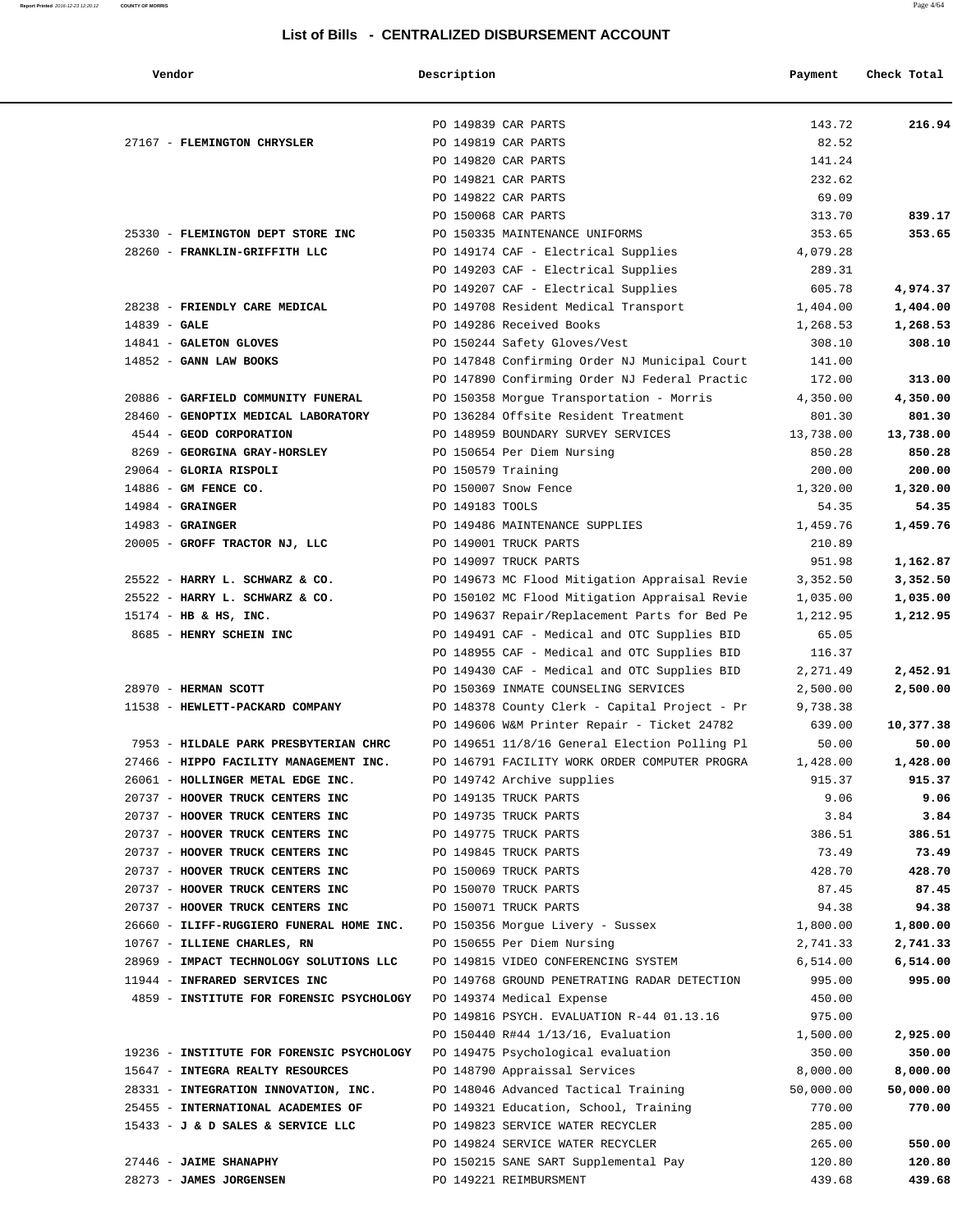| Vendor                                   | Description        |                                               | Payment    | Check Total |
|------------------------------------------|--------------------|-----------------------------------------------|------------|-------------|
| 29056 - BLATNER ASSOCIATES, INC.         |                    | PO 150543 Strategic Planning and Consult      | 10,000.00  | 10,000.00   |
| 960 - JERSEY CENTRAL POWER & LIGHT       | PO 149766 JCP&L    |                                               | 45.25      | 45.25       |
| 960 - JERSEY CENTRAL POWER & LIGHT       |                    | PO 150269 Utility - Electric JCPL             | 520.57     | 520.57      |
| 16888 - JERSEY PAPER PLUS INC            |                    | PO 149378 CAF - Coarse Paper & Household Supp | 377.12     |             |
|                                          |                    | PO 148858 CAF - Coarse Paper & Household Supp | 4,080.00   |             |
|                                          |                    | PO 149427 CAF - Coarse Paper & Household Supp | 1,413.00   |             |
|                                          |                    | PO 149752 CAF - Coarse Paper & Household Supp | 1,160.00   | 7,030.12    |
| 1622 - JERSEY TRACTOR TRAILER            |                    | PO 150481 CAF - 1622-3426                     | 3,200.00   | 3,200.00    |
| 1821 - JOHN BRICK, PHD                   |                    | PO 149655 Expert Witness Fee                  | 12,650.00  | 12,650.00   |
| 1930 - JOHN PATTEN                       |                    | PO 150379 travel & expense reimbursement      | 596.84     | 596.84      |
| 28734 - JOHN WOJTASZEK                   |                    | PO 150464 reimbursement to John for mileage t | 39.72      | 39.72       |
| 2998 - JOHNSTON COMMUNICATIONS           |                    | PO 150205 Fax Server Maintenance              | 600.00     | 600.00      |
| 7432 - JUNE WITTY                        |                    | PO 150212 SANE SART Supplemental Pay          | 198.40     |             |
|                                          |                    | PO 150234 SANE SART Supplemental Pay          | 140.30     | 338.70      |
| 6214 - JUVENILE JUSTICE COMMISSION       |                    | PO 149454 Academy training                    | 2,850.00   | 2,850.00    |
| 20384 - KAITLYN HELLYER                  |                    | PO 150517 Mileage reimb. for 10/05 to 11/28/1 | 84.20      | 84.20       |
| $10944$ - KCI USA, INC.                  |                    | PO 149700 Wound Vac Rental & Purchase of Cons | 671.55     |             |
|                                          |                    | PO 150011 Nursing General Supplies            | 745.75     |             |
|                                          |                    | PO 150544 Nursing General Stores              | 539.64     | 1,956.94    |
| 15587 - KEYSTONE PUBLIC SAFETY INC.      |                    | PO 144912 R#2 12/21/15, Keystone              | 3,600.00   |             |
|                                          |                    | PO 147894 R#2 12/21/15, Keystone              | 9,000.00   |             |
|                                          |                    | PO 148602 R#2 12/21/15, Keystone              | 300.00     |             |
|                                          |                    | PO 149867 R#2 12/21/15, Keystone              | 26,398.00  | 39,298.00   |
| 17948 - KFT FIRE TRAINERS, LLC           |                    | PO 149976 Smoke Fluid                         | 1,345.00   | 1,345.00    |
| 4807 - KIM ROGGENKAMP                    |                    | PO 150252 2016 NJ League of Municipalities Co | 281.46     | 281.46      |
| 7566 - KING TRANSCRIPTION                |                    | PO 150201 Transcripts                         | 1,475.62   | 1,475.62    |
| 28942 - KRISTINA DEJESUS                 |                    | PO 150207 SANE SART Supplemental Pay          | 248.50     |             |
|                                          |                    | PO 150237 SANE SART Supplemental Pay          | 184.20     | 432.70      |
| 15657 - KURT'S LOCKSMITH SERVICE, LLC    |                    | PO 149701 locks for Youth Shelter             | 1,141.00   | 1,141.00    |
| 3035 - L-3 COMMUNICATIONS                |                    | PO 149684 Software Equipment - S.Riccio/SOS   | 7,645.50   | 7,645.50    |
| 8899 - L-3 D.P. ASSOCIATES INC.          |                    | PO 147868 Yearly Maintenance and Upgrades for | 5,000.00   | 5,000.00    |
| 12726 - LANGUAGE LINE SERVICES           |                    | PO 149432 LANGUAGE TRANSLATION SERVICE        | 550.80     | 550.80      |
| 784 - LAW & PUBLIC SAFETY INSTITUTE      |                    | PO 149761 TRAINING                            | 210.00     | 210.00      |
| 15717 - LAWYERS DIARY AND MANUAL LLC     |                    | PO 141872 nj lawyers Diary and Manual 2017    | 735.00     | 735.00      |
| 15716 - LAWYERS DIARY AND MANUAL, LLC    |                    | PO 150610 Office of County Counsel - 2017 NJ  | 420.00     | 420.00      |
| 5855 - LEXIS NEXIS                       |                    | PO 149710 Online Service 10/1/2016 - 10/31/20 | 174.00     | 174.00      |
| 15775 - LIFESAVERS INC                   |                    | PO 148598 Education, School, Training         | 60.00      | 60.00       |
| 15816 - LONGFELLOWS SANDWICH DELI        |                    | PO 149712 Blood Drive Lunch                   | 228.00     | 228.00      |
| 15816 - LONGFELLOWS SANDWICH DELI        |                    | PO 150326 2016 SCP Program Management         | 32.50      | 32.50       |
| 8307 - LOREEN RAFISURA                   |                    | PO 150656 Per Diem Nursing                    | 296.74     | 296.74      |
| 21100 - LOUISE R. MACCHIA                |                    | PO 150657 Per Diem Nursing                    | 3, 116. 14 | 3,116.14    |
| 26155 - LS ENGINEERING ASSOCIATES CORP.  |                    | PO 150087 PUBLIC SAFETY TRAINING ACADEMY ROOF | 1,345.00   | 1,345.00    |
| 26155 - LS ENGINEERING ASSOCIATES CORP.  |                    | PO 150264 MORRIS COUNTY COURTHOUSE ELEVATOR U | 4,000.00   | 4,000.00    |
| 15907 - M.C. MUA-MT OLIVE                |                    | PO 149443 Tipping Fees                        | 1,311.66   | 1,311.66    |
| 15919 - M.C. PROSECUTOR'S EMERGENT       |                    | PO 150578 Reimbursement                       | 5,307.45   | 5,307.45    |
| 7568 - MADUKWE IMO IBOKO, RN             |                    | PO 150658 Per Diem Nursing                    | 2,668.81   | 2,668.81    |
| 4528 - MALICK AND SCHERER PC             |                    | PO 148624 MCPB 2015-5-M-1 Block 62.12 Lot 1 R | 390.00     | 390.00      |
| 25080 - MARIA CARMELITA OBLINA           |                    | PO 150659 Per Diem Nursing                    | 466.03     | 466.03      |
| 8389 - MARIN CONSULTING ASSOCIATES       | PO 149276 TRAINING |                                               | 1,200.00   | 1,200.00    |
| 26678 - MARION ENNIS                     |                    | PO 150661 Per Diem Nursing                    | 2,183.70   | 2,183.70    |
| $11023$ - MARTHA YAGHI                   |                    | PO 150660 Per Diem Nursing                    | 888.74     | 888.74      |
| 25792 - MCGRATH MUNICIPAL EQUIPMENT, LLC |                    | PO 149840 TRUCK PARTS                         | 59.75      | 59.75       |
| 25792 - MCGRATH MUNICIPAL EQUIPMENT, LLC |                    | PO 149841 TRUCK PARTS                         | 464.50     | 464.50      |
| 25792 - MCGRATH MUNICIPAL EQUIPMENT, LLC |                    | PO 149842 TRUCK PARTS                         | 339.50     | 339.50      |
| 27603 - MCKESSON MEDICAL SURGICAL        |                    | PO 149640 Nursing General Stores              | 2,002.20   | 2,002.20    |
| 26598 - MEDCARE MEDICAL SUPPLY INC.      |                    | PO 149641 Enteral Food Source Supplies        | 115.76     | 115.76      |
| 26598 - MEDCARE MEDICAL SUPPLY INC.      |                    | PO 149642 Resident MedA Food Source           | 168.60     | 168.60      |
| 20839 - MEDLINE INDUSTRIES INC           |                    | PO 149643 Sharps Containers to Dispose of Med | 754.40     | 754.40      |
| 20839 - MEDLINE INDUSTRIES INC           |                    | PO 149644 Nursing General Stores              | 244.02     | 244.02      |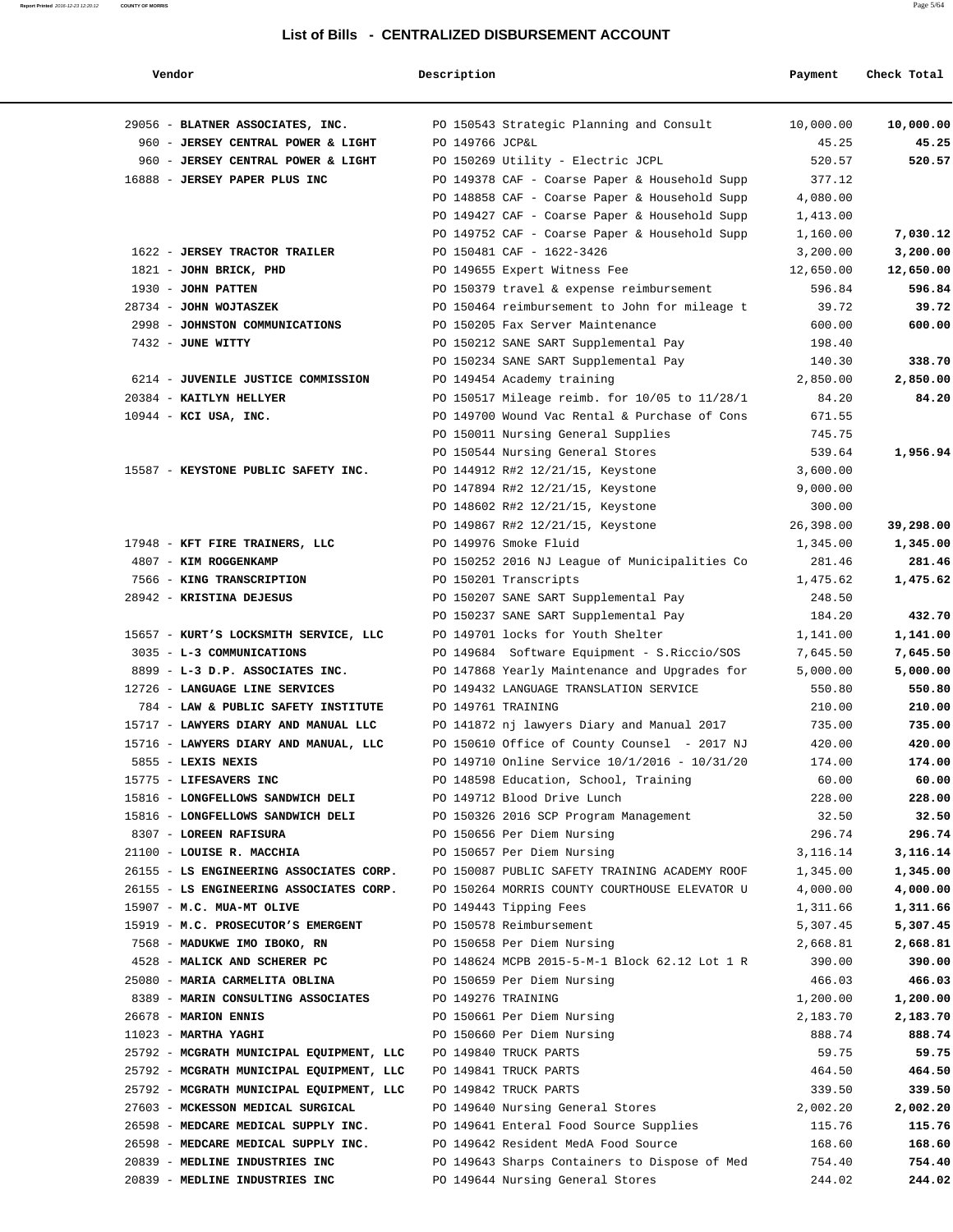| Vendor                                   | Description     |                                               | Payment  | Check Total |
|------------------------------------------|-----------------|-----------------------------------------------|----------|-------------|
| 13689 - MEGGIT TRAINING SYSTEMS INC.     |                 | PO 150545 Battery Assembly for Firing Range   | 1,501.91 | 1,501.91    |
| 3527 - METRO COUNT USA INC               |                 | PO 148166 Road Nails                          | 364.00   | 364.00      |
| 26517 - MICHAEL HENDERSON                |                 | PO 150287 Work Boots                          | 100.00   | 100.00      |
| 24951 - MICHELLE CAPILI                  |                 | PO 150662 Per Diem Nursing                    | 1,779.70 | 1,779.70    |
| 295 - MID-ATLANTIC TRUCK CENTRE INC      |                 | PO 149191 TRUCK PARTS                         | 247.77   |             |
|                                          |                 | PO 149192 TRUCK PARTS                         | 492.57   |             |
|                                          |                 | PO 149193 TRUCK PARTS                         | 73.85    |             |
|                                          |                 | PO 149194 TRUCK PARTS                         | 322.25   |             |
|                                          |                 | PO 149825 TRUCK PARTS                         | 86.33    |             |
|                                          |                 | PO 149826 TRUCK PARTS                         | 15.31    |             |
|                                          |                 | PO 149827 TRUCK PARTS                         | 334.10   |             |
|                                          |                 | PO 149828 TRUCK PARTS                         | 326.22   | 1,898.40    |
| 295 - MID-ATLANTIC TRUCK CENTRE INC      |                 | PO 149829 TRUCK PARTS                         | 102.71   |             |
|                                          |                 | PO 149782 TRUCK PARTS                         | 97.08    | 199.79      |
| 11453 - MIDWEST TAPE LLC                 |                 | PO 148860 Confirm Cd's, DVD's & Audio Books   | 2,733.84 | 2,733.84    |
| 25466 - MILLENNIUM COMMUNICATIONS        |                 | PO 146597 Helios Phone Repair Stock           | 2,757.50 | 2,757.50    |
| 3879 - MILLENNIUM SOLUTION FOCUS         |                 | PO 150482 CAF - 3879-3328                     | 1,260.00 | 1,260.00    |
| 16207 - MILLER & CHITTY CO INC           |                 | PO 149464 Morris View B&G Maintenance Supplie | 9,165.75 | 9,165.75    |
| 16223 - MINUTEMAN PRESS OF MORRISTOWN    |                 | PO 150204 Office Supplies                     | 695.80   | 695.80      |
| 28651 - MIRARCHI MANMAGEMENT GROUP, INC. |                 | PO 140395 Training                            | 295.00   | 295.00      |
| 25428 - MIRLENE ESTRIPLET                |                 | PO 150663 Per Diem Nursing                    | 3,905.35 | 3,905.35    |
| 8040 - MITCHELL 1                        |                 | PO 149012 MITCHELL RENEWAL                    | 2,220.00 | 2,220.00    |
| 6953 - MOBILEX USA                       |                 | PO 148954 CAF - On-Site Radiology Services    | 306.00   | 306.00      |
| 10330 - MODERN HANDLING EQUIPMENT        |                 | PO 149403 EQUIPMENT PARTS                     | 1,322.75 | 1,322.75    |
| 16283 - MORRIS BRICK AND STONE CO.       | PO 150002 MASON |                                               | 860.55   | 860.55      |
| 7131 - MORRIS COUNTY AFTER CARE CENTER   |                 | PO 149498 INMATE MEDICAL CARE                 |          | 450.00      |
|                                          |                 |                                               | 450.00   |             |
| 15883 - MORRIS COUNTY BAR ASSOCIATION    |                 | PO 150341 Membership                          | 125.00   |             |
|                                          |                 | PO 150343 Memberships                         | 125.00   | 250.00      |
| 19478 - MORRIS COUNTY CHAMBER OF         |                 | PO 150612 Economic Outlook Luncheon           | 425.00   |             |
|                                          |                 | PO 150274 One from the County Clerk's office  | 60.00    |             |
|                                          |                 | PO 150321 Women In Business Luncheon          | 60.00    |             |
|                                          |                 | PO 150552 Morris in the Evening Event         | 50.00    | 595.00      |
| 6213 - MORRIS COUNTY ENGRAVING LLC       |                 | PO 148949 OTHER OPERATING                     | 148.00   |             |
|                                          |                 | PO 150271 Premium black glass award           | 95.00    | 243.00      |
| 24551 - MORRIS COUNTY LEAGUE OF          |                 | PO 148458 League Luncheon                     | 65.00    | 65.00       |
| 12819 - MORRIS COUNTY MUA                |                 | PO 149382 FACILITY GARBAGE COMPACTOR PULLING  | 670.00   | 670.00      |
| 12819 - MORRIS COUNTY MUA                |                 | PO 149497 FACILITY GARBAGE COMPACTOR TIPPING  | 962.95   | 962.95      |
| 19483 - MORRIS COUNTY MUNICIPAL          |                 | PO 149616 Rubbish & Trash Removal at Morris V | 6,464.51 | 6,464.51    |
| 19483 - MORRIS COUNTY MUNICIPAL          |                 | PO 149645 Rubbish & Trash Removal at Morris V | 9,055.96 | 9,055.96    |
| 1800 - MORRIS COUNTY PARK COMMISSION     |                 | PO 149293 Survey Services                     | 7,020.00 | 7,020.00    |
| 15472 - MORRIS COUNTY PARK COMMISSION    |                 | PO 149713 Skating Admissions for Youth Shelte | 36.00    | 36.00       |
| 16298 - MORRIS PLAINS MUNICIPAL ALL.     |                 | PO 150604 CAF - 2016 Supplemental Municipal A | 2,000.00 | 2,000.00    |
| 5091 - MORRIS PLAINS POSTMASTER          |                 | PO 150597 Morris View's P.O. Box Fee Payment  | 2,130.00 | 2,130.00    |
| 16321 - MORRISTOWN LUMBER &              |                 | PO 149731 Wood Dowels                         | 8.90     |             |
|                                          |                 | PO 149724 Misc. Supplies                      | 223.30   | 232.20      |
| 16334 - MORRISTOWN MEDICAL CENTER        |                 | PO 150530 CH51-1621 - October 2016 - Co-Occur | 3,730.00 | 3,730.00    |
| 28951 - MORRISTOWN NAPA, LLC             |                 | PO 148844 Brakes for 2013 Ford F150 and 2004  | 349.64   |             |
|                                          |                 | PO 149334 Misc. Supplies                      | 195.68   |             |
|                                          |                 | PO 149195 AUTO PARTS                          | 300.07   |             |
|                                          |                 | PO 149196 AUTO PARTS                          | 190.58   |             |
|                                          |                 | PO 149197 AUTO PARTS                          | 96.94    | 1,132.91    |
| 21791 - MOTOROLA SOLUTIONS INC           |                 | PO 149318 Communications Equipment            | 197.80   | 197.80      |
| 5156 - MOUNT TABOR VOLUNTEER FIRE DEP    |                 | PO 149652 General Election 11/8 Polling Place | 50.00    | 50.00       |
| 19501 - MSC INDUSTRIAL SUPPLY CO.        |                 | PO 149035 SHOP SUPPLIES                       | 23.16    |             |
|                                          |                 | PO 149036 SHOP SUPPLIES                       | 21.36    |             |
|                                          |                 | PO 149037 SHOP SUPPLIES                       | 54.73    |             |
|                                          |                 | PO 149038 SHOP SUPPLIES                       | 123.33   |             |
|                                          |                 | PO 149039 SHOP SUPPLIES                       | 139.50   |             |
|                                          |                 | PO 149040 SHOP SUPPLIES                       | 172.13   |             |
|                                          |                 |                                               |          |             |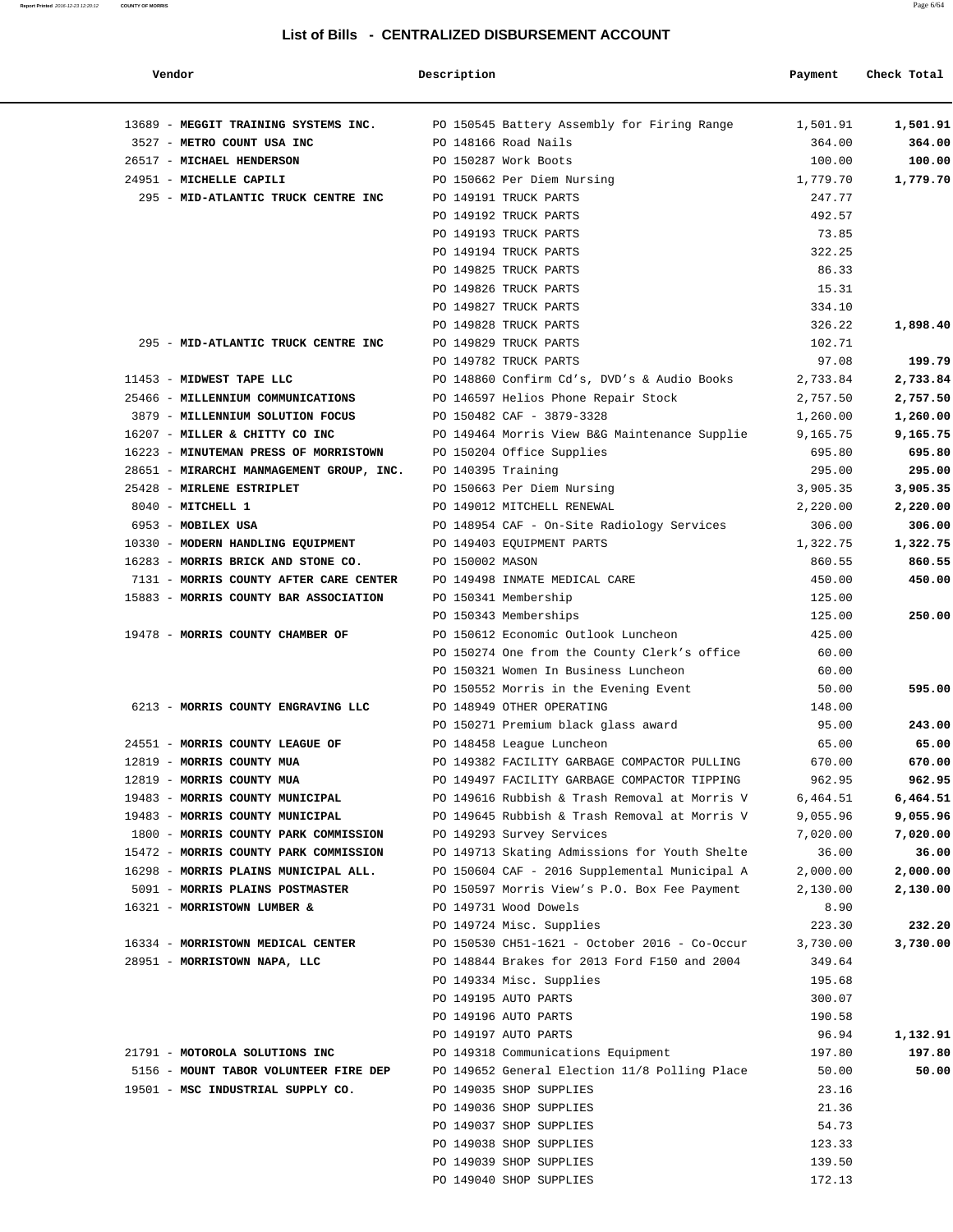**Report Printed** 2016-12-23 12:20:12 **COUNTY OF MORRIS** Page 7/64

#### **List of Bills - CENTRALIZED DISBURSEMENT ACCOUNT**

|  | enar |  |
|--|------|--|

|                                   | . |                         | <u>ULITITUTELED DIUDUITULIILITI AUUUUITI</u>                                                                    |         |             |
|-----------------------------------|---|-------------------------|-----------------------------------------------------------------------------------------------------------------|---------|-------------|
| Vendor                            |   | Description             |                                                                                                                 | Payment | Check Total |
|                                   |   | PO 149041 SHOP SUPPLIES |                                                                                                                 | 86.94   |             |
|                                   |   | PO 149042 SHOP SUPPLIES |                                                                                                                 | 160.98  | 782.13      |
| 19501 - MSC INDUSTRIAL SUPPLY CO. |   | PO 149043 SHOP SUPPLIES |                                                                                                                 | 172.13  |             |
|                                   |   | PO 149044 SHOP SUPPLIES |                                                                                                                 | 114.00  |             |
|                                   |   | PO 149186 SHOP SUPPLIES |                                                                                                                 | 289.39  |             |
|                                   |   | PO 149187 SHOP SUPPLIES |                                                                                                                 | 70.71   |             |
|                                   |   | PO 149188 SHOP SUPPLIES |                                                                                                                 | 21.36   |             |
|                                   |   | PO 149189 SHOP SUPPLIES |                                                                                                                 | 165.69  |             |
|                                   |   | PO 149190 SHOP SUPPLIES |                                                                                                                 | 40.43   | 873.71      |
|                                   |   |                         | the contract of the contract of the contract of the contract of the contract of the contract of the contract of |         |             |

|                                                                                    |                    | PO 149188 SHOP SUPPLIES                       | 21.36     |           |
|------------------------------------------------------------------------------------|--------------------|-----------------------------------------------|-----------|-----------|
|                                                                                    |                    | PO 149189 SHOP SUPPLIES                       | 165.69    |           |
|                                                                                    |                    | PO 149190 SHOP SUPPLIES                       | 40.43     | 873.71    |
| $16438 - NASCO$                                                                    |                    | PO 150103 Resident Activities                 | 149.14    | 149.14    |
| 12481 - NATIONAL CAREER INSTITUTE                                                  |                    | PO 150493 CAF - 12481-3295                    | 780.00    | 780.00    |
| 21122 - NATIONAL FUEL OIL INC.                                                     |                    | PO 149405 Diesel Fuel                         | 7,297.02  | 7,297.02  |
| 21122 - NATIONAL FUEL OIL INC.                                                     |                    | PO 150689 FUEL CHARGES 11/16                  | 29,409.08 |           |
|                                                                                    |                    | PO 150689 FUEL CHARGES 11/16                  | 4,843.11  | 34,252.19 |
| 28305 - NATIONAL TERMINAL INC.<br>PO 149832 Diesel Fuel                            |                    |                                               | 1,467.57  | 1,467.57  |
| 28330 - NESTLE WATERS NORTH AMERICA INC. PO 149707 Water for Boiler Room Personnel |                    |                                               | 1.99      |           |
|                                                                                    |                    | PO 150431 Water-Hanover-Montville Garage      | 18.89     |           |
|                                                                                    |                    | PO 150231 Office Water                        | 494.88    | 515.76    |
| 16533 - NEW HOPE FOUNDATION INC.                                                   |                    | PO 150523 CH51-1604 - September 2016 - Octobe | 32,340.00 |           |
|                                                                                    |                    | PO 150537 GIA-1603 - October 2016 - Youth Det | 3,150.00  |           |
|                                                                                    |                    | PO 150535 CH51-1622 - September 2016 - Detoxi | 1,233.00  |           |
|                                                                                    |                    | PO 150538 CH51-1622 - October 2016 - Detoxifi | 7,230.00  | 43,953.00 |
| 1363 - NEW JERSEY FUTURE                                                           |                    | PO 149726 Registration for Virginia Michelin  | 30.00     | 30.00     |
| 29060 - NEW JERSEY POLICE CHIEFS                                                   |                    | PO 150374 Video Series "2017" - SHERIFF'S OFF | 250.00    | 250.00    |
| 16595 - NEW JERSEY STATE                                                           |                    | PO 150005 Roundtable Lunch                    | 70.00     | 70.00     |
|                                                                                    |                    |                                               |           |           |
| 28462 - NEW JERSEY UROLOGY, LLC                                                    |                    | PO 136379 Outside Resident Treatment          | 783.00    | 783.00    |
| 23981 - NIELSEN DODGE - C-J-R                                                      |                    | PO 149404 AUTO PARTS                          | 173.08    | 173.08    |
| 23981 - NIELSEN DODGE - C-J-R                                                      |                    | PO 149783 AUTO PARTS                          | 155.33    | 155.33    |
| 23981 - NIELSEN DODGE - C-J-R                                                      |                    | PO 149847 AUTO PARTS                          | 13.17     | 13.17     |
| 23981 - NIELSEN DODGE - C-J-R                                                      |                    | PO 150076 AUTO PARTS                          | 12.54     | 12.54     |
| 23981 - NIELSEN DODGE - C-J-R                                                      |                    | PO 150077 AUTO PARTS                          | 79.87     | 79.87     |
| 23981 - NIELSEN DODGE - C-J-R                                                      |                    | PO 150078 AUTO PARTS                          | 55.49     | 55.49     |
| 23981 - NIELSEN DODGE - C-J-R                                                      |                    | PO 150079 AUTO PARTS                          | 32.09     | 32.09     |
| 16570 - NISIVOCCIA, LLP                                                            |                    | PO 150695 PROFESSIONAL SERVICES - BONDS & NOT | 15,000.00 | 15,000.00 |
| 17819 - NJ ADVANCE MEDIA, LLC PO 145283 display ad Ref.# 0004216401 mail in        |                    |                                               | 1,239.84  | 1,239.84  |
| 15957 - NJ SEX CRIMES OFFICERS ASSOC PO 150340 Training                            |                    |                                               | 700.00    | 700.00    |
| 16672 - DIVISION OF STATE POLICE                                                   |                    | PO 149798 Radiological Detection Maintenance  | 160.00    |           |
|                                                                                    |                    | PO 150311 Radiological Detection Maintenance  | 530.00    | 690.00    |
| 11181 - NJAFM                                                                      |                    | PO 149330 2017 Membership Renewal for Jennife | 20.00     | 20.00     |
| $12317 - NJICLE$                                                                   | PO 149393 Training |                                               | 135.00    | 135.00    |
| $305 - NJLA$                                                                       |                    | PO 143713 Institutional Membership            | 280.00    |           |
|                                                                                    |                    | PO 148861 Job Posting                         | 50.00     | 330.00    |
| 10488 - NORITSU AMERICA CORPORATION                                                |                    | PO 149796 Paper - CIS/G. Walsh                | 805.00    | 805.00    |
| 28614 - NORTH JERSEY FRIENDSHIP HOUSE, INC. PO 149792 Wellness Fair                |                    |                                               | 1,760.00  | 1,760.00  |
| 26357 - NORTHEAST COMMUNICATIONS, INC.                                             |                    | PO 149246 Equipment                           | 285.00    | 285.00    |
| 26357 - NORTHEAST COMMUNICATIONS, INC.                                             |                    | PO 150268 Radio Installation/Removal          | 500.00    | 500.00    |
| 10182 - NORTHEASTERN ARBORIST SUPPLY                                               |                    | PO 149116 Misc. Supplies                      | 2,353.00  | 2,353.00  |
| 26726 - OFFICE CONCEPTS GROUP, INC.                                                |                    | PO 149290 Office Supplies                     | 76.04     | 76.04     |
| 26726 - OFFICE CONCEPTS GROUP, INC.                                                |                    | PO 149297 Office Supplies                     | 40.50     | 40.50     |
| 26726 - OFFICE CONCEPTS GROUP, INC.                                                |                    | PO 149381 OFFICE SUPPLIES                     | 480.67    | 480.67    |
| 26726 - OFFICE CONCEPTS GROUP, INC.                                                |                    | PO 149456 RE: MV - HOUSEKEEPING SUPPLIES/ 11- | 1,245.50  | 1,245.50  |
| 26726 - OFFICE CONCEPTS GROUP, INC.                                                |                    | PO 149476 Office Supplies - November          | 160.66    | 160.66    |
| 26726 - OFFICE CONCEPTS GROUP, INC.                                                |                    | PO 149617 Employee Identification Equipment & | 367.00    | 367.00    |
| 26726 - OFFICE CONCEPTS GROUP, INC.                                                |                    | PO 149618 Office Supplies                     | 193.85    | 193.85    |
| 26726 - OFFICE CONCEPTS GROUP, INC.                                                |                    | PO 149619 Safety Supplies                     | 6,075.00  | 6,075.00  |
| 26726 - OFFICE CONCEPTS GROUP, INC.                                                |                    | PO 149620 Nursing General Stores              | 2,039.40  | 2,039.40  |
| 26726 - OFFICE CONCEPTS GROUP, INC.                                                |                    | PO 149621 Administration General Stores       | 512.72    | 512.72    |
| 26726 - OFFICE CONCEPTS GROUP, INC.                                                |                    | PO 149667 Office Supplies                     | 470.99    | 470.99    |
| 26726 - OFFICE CONCEPTS GROUP, INC.                                                |                    | PO 149668 Office Supplies                     | 45.90     | 45.90     |
|                                                                                    |                    |                                               |           |           |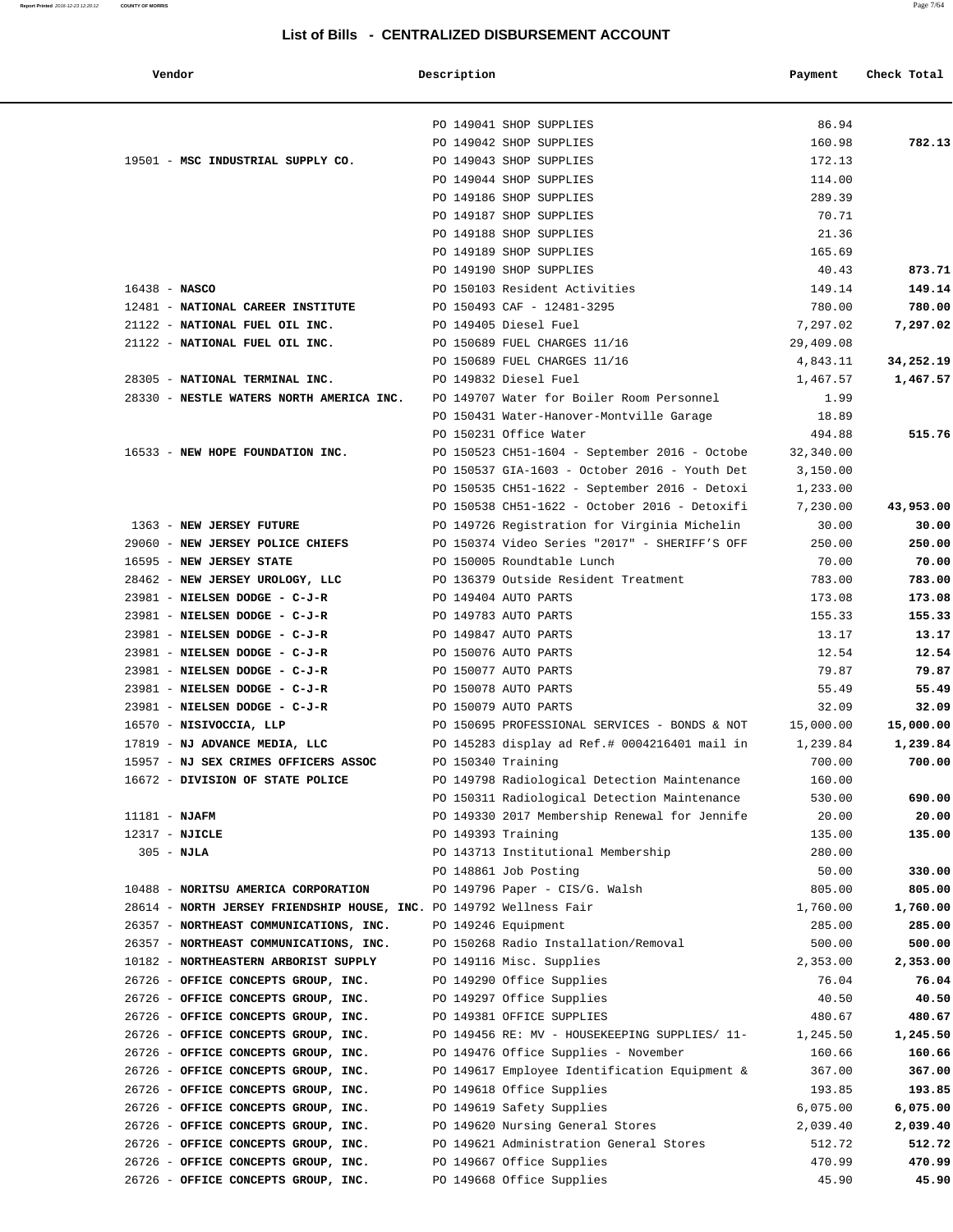| Vendor                                                                       | Description        |                                                                                        | Payment            | Check Total |
|------------------------------------------------------------------------------|--------------------|----------------------------------------------------------------------------------------|--------------------|-------------|
| 26726 - OFFICE CONCEPTS GROUP, INC.                                          |                    | PO 149709 Misc. Office Supplies                                                        | 70.80              | 70.80       |
| 26726 - OFFICE CONCEPTS GROUP, INC.                                          |                    | PO 149714 Office Supplies                                                              | 116.84             | 116.84      |
| 26726 - OFFICE CONCEPTS GROUP, INC.                                          |                    | PO 149718 SUPPLIES Youth Shelter November 201                                          | 689.87             | 689.87      |
| 26726 - OFFICE CONCEPTS GROUP, INC.                                          |                    | PO 150104 Office Supplies                                                              | 1,973.53           | 1,973.53    |
| 26726 - OFFICE CONCEPTS GROUP, INC.                                          |                    | PO 150177 2016 Morris County Dept. of Human S                                          | 495.00             | 495.00      |
| 26726 - OFFICE CONCEPTS GROUP, INC.                                          |                    | PO 150323 2016 Department of Human Services O                                          | 43.48              | 43.48       |
| 26726 - OFFICE CONCEPTS GROUP, INC.                                          |                    | PO 150522 2016 Countywide Unencumbered/Supple                                          | 22.87              | 22.87       |
| 26726 - OFFICE CONCEPTS GROUP, INC.                                          |                    | PO 150566 Treasurer's Office Supplies - Payro                                          | 622.68             | 622.68      |
| 21567 - OFS/FOF SALES CORP                                                   |                    | PO 147258 Capital Expense                                                              | 9,916.29           | 9,916.29    |
| 10248 - OKCHIN MEERBERGER                                                    |                    | PO 121737 Medicare B Reimbursement January 20                                          | 1,258.80           | 1,258.80    |
| 2926 - ONE SOURCE COMMUNICATIONS SOLUTIONS PO 150338 Police and Fire Binders |                    |                                                                                        | 3,271.76           | 3,271.76    |
| 26965 - CABLEVISION LIGHLPATH INC.                                           |                    | PO 149247 Lightpath - phone service VESTA 911                                          | 2,892.46           | 2,892.46    |
| 28703 - OSBURN ASSOCIATES, INC.                                              |                    | PO 148433 Signage Material                                                             | 7,941.80           | 7,941.80    |
| 16887 - PAPER MART INC                                                       |                    | PO 150197 Office Supplies                                                              | 1,704.90           |             |
|                                                                              |                    | PO 149723 Paper - SHERIFF'S OFFICE/Admin                                               | 293.05             |             |
|                                                                              |                    | PO 149650 Invoice 2276087 - Order 291895                                               | 1,826.00           |             |
|                                                                              |                    | PO 150548 paper order                                                                  | 180.50             | 4,004.45    |
| 16899 - PARK UNION LUMBER COMPANY LLC                                        |                    | PO 149232 Materials, equip etc.                                                        | 261.45             | 261.45      |
| 27277 - PARSIPPANY-TROY HILLS                                                |                    | PO 149675 General Election 11/8 Polling Place                                          | 50.00              | 50.00       |
| 16918 - PASSAIC COUNTY POLICE ACADEMY                                        | PO 149750 TRAINING |                                                                                        | 75.00              | 75.00       |
| 9101 - PATRICIA MARSH                                                        |                    | PO 150248 2016 NJ League of Municipalities At                                          | 169.25             | 169.25      |
| 7374 - PATRICIA MATHER                                                       |                    | PO 141194 Medicare B Reimbursement January 20                                          | 629.40             | 629.40      |
| 24836 - PEIRCE EQUIPMENT CO.                                                 |                    | PO 149848 TRUCK PARTS                                                                  | 273.83             | 273.83      |
| 19663 - PERFORMANCE TRAILERS INC.                                            |                    | PO 149407 TRUCK PARTS                                                                  | 110.00             |             |
|                                                                              | PO 150043 Fenders  |                                                                                        | 56.00              | 166.00      |
| 10794 - PETER NITZSCHE                                                       |                    | PO 150590 9/16-12/16 expenses                                                          | 493.91             | 493.91      |
| 12426 - PETROCHOICE                                                          |                    | PO 149406 OIL AND LUBRICANTS                                                           | 1,199.81           | 1,199.81    |
| 29045 - PFCARY TRINING SERVICES. LLC                                         | PO 150081 Traning  |                                                                                        | 2,000.00           | 2,000.00    |
| 29023 - PHYSIO-CONTROL INC.                                                  |                    | PO 148733 EMS Equipment                                                                | 13,687.12          | 13,687.12   |
| 19681 - PITNEY BOWES CREDIT CORP                                             |                    | PO 149256 lease on contract # 2223016001 acco                                          | 620.46             | 620.46      |
| 6553 - PORTASOFT OF MORRIS COUNTY INC                                        |                    | PO 149624 Repair of Boiler Room Motor Assembl                                          | 400.00             | 400.00      |
| 26363 - PRAXAIR DISTRIBUTION                                                 |                    | PO 149457 OXYGEN TANKS - MORRIS VIEW                                                   | 3,312.16           | 3,312.16    |
| 28417 - PLIC SBD GRAND ISLAND                                                |                    | PO 150008 group life insurance                                                         | 252.01             | 252.01      |
| 24230 - PRIORITY DISPATCH CORP.                                              |                    | PO 148636 Education, School, Training - R#22                                           | 2,040.00           | 2,040.00    |
| 24230 - PRIORITY DISPATCH CORP.                                              |                    | PO 149248 R#22 3/23/16, Priority Disp.                                                 | 3,690.00           | 3,690.00    |
| 3146 - PROQUEST LLC                                                          |                    | PO 148862 Confirm Annual Renewal Daily Record                                          | 2,372.00           |             |
|                                                                              |                    | PO 148863 Annual Renewal New York TImes 35mm                                           | 7,477.64           | 9,849.64    |
| 7872 - QUENCH USA, INC.                                                      |                    | PO 150124 Ouench cooler, Comm Div break rm                                             | 48.00              | 48.00       |
| 264 - R & J CONTROL, INC.                                                    |                    | PO 149386 GENERATOR MONITORING, REMOTE STARTI                                          | 955.00             |             |
|                                                                              |                    | PO 149626 Repair of Boiler Monitoring System                                           | 155.00             | 1,110.00    |
| 12473 - R.D. SALES DOOR & HARDWARE LLC                                       |                    | PO 149623 Repair of Automatic Doors to Janito                                          | 5,995.00           |             |
|                                                                              |                    | PO 149625 Facility Door & Lock Repair and Rep                                          | 4,855.60           | 10,850.60   |
| $15620 - R.S.$ KNAPP CO INC                                                  |                    | PO 149793 HP Design Jet rental                                                         | 66.64              |             |
|                                                                              |                    | PO 150447 Plans & Specs Br. 376                                                        | 81.87              |             |
|                                                                              |                    | PO 150460 Jacksonville Rd Plans & Specs                                                | 271.18             | 419.69      |
| 26223 - RE-TRON TECHNOLOGIES INC.                                            |                    | PO 149050 AUTO PARTS                                                                   | 493.76             | 493.76      |
| 26223 - RE-TRON TECHNOLOGIES INC.                                            |                    | PO 149805 AUTO PARTS                                                                   | 838.16             | 838.16      |
| 26223 - RE-TRON TECHNOLOGIES INC.                                            |                    | PO 150086 AUTO PARTS                                                                   | 392.90             | 392.90      |
| 12128 - READY SUPPLY                                                         |                    | PO 149463 Body Pillows for Laundry Department                                          | 970.20             | 970.20      |
| 27101 - REDMANN ELECTRIC CO., INC.                                           |                    | PO 150126 CAF - Labor Rates Electrical Repair                                          | 3,337.00           | 3,337.00    |
| 1578 - REED SYSTEMS, LTD.                                                    |                    | PO 150243 Envirobrine Liquid-Wharton Garage                                            | 4,795.22           | 4,795.22    |
| 7422 - RENE AXELROD                                                          |                    | PO 150355 Reimbursement for Planning Board Me                                          | 75.56              | 75.56       |
| 28265 - RICHARD FARRELL INC.                                                 |                    | PO 149384 KITCHEN EQUIPMENT MAINTENANCE & REP                                          | 2,249.28           |             |
|                                                                              |                    | PO 149428 KITCHEN EQUIPMENT MAINTENANCE & REP                                          | 2,762.45           |             |
|                                                                              |                    | PO 149744 KITCHEN EQUIPMENT MAINTENANCE & REP<br>PO 149639 Repair of Kitchen Equipment | 3,727.85           |             |
| 19765 - RICOH AMERICAS CORPORATION                                           |                    | PO 149705 Ricoh Contract 13199 Inv. 13199-11                                           | 1,811.94<br>225.52 | 10,551.52   |
|                                                                              |                    | PO 149699 RICOH - Color copies/SHERIFF'S OFFI                                          | 201.39             |             |
|                                                                              |                    | PO 149687 Office Equipment Rental                                                      | 1,242.83           |             |
|                                                                              |                    |                                                                                        |                    |             |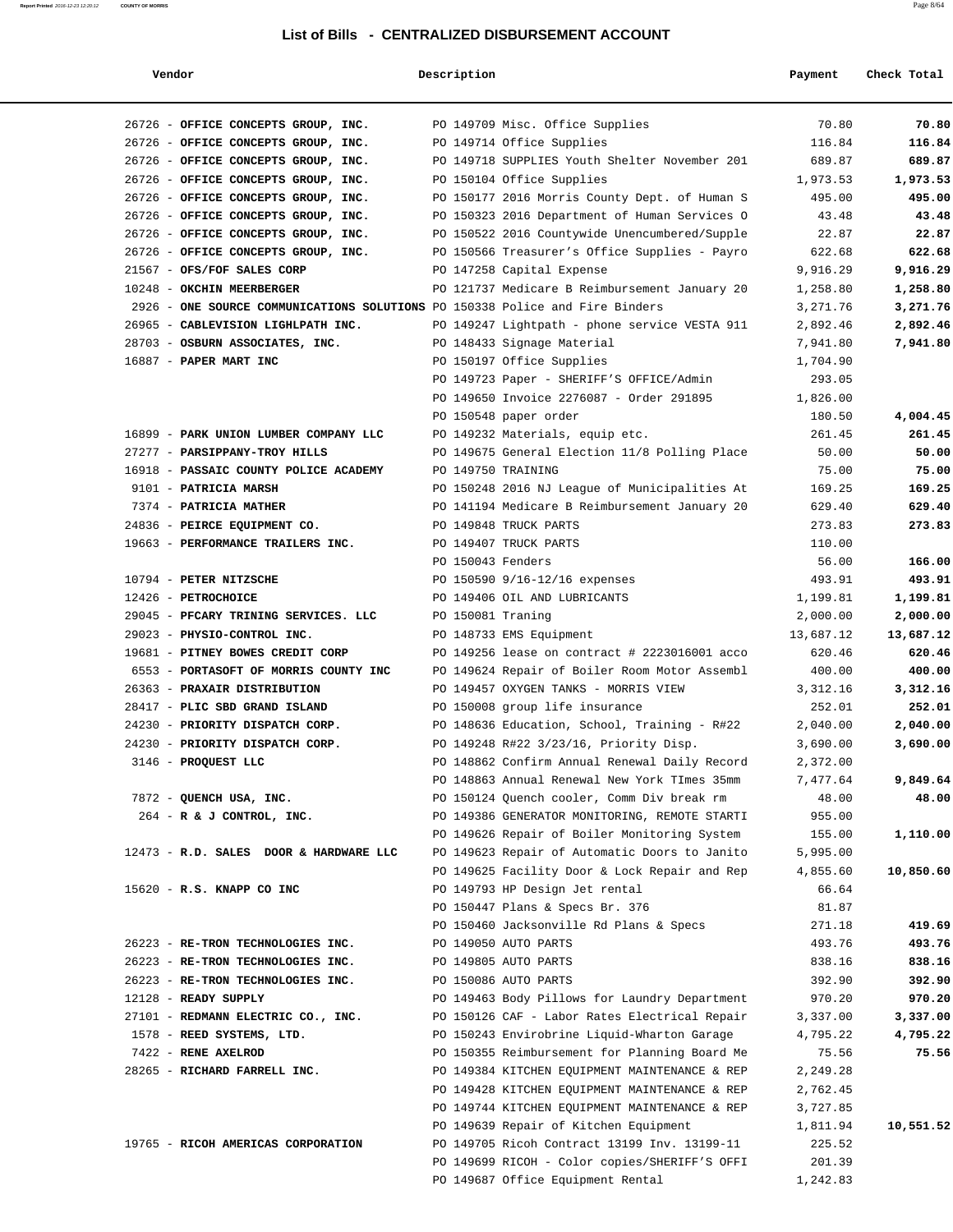#### **Vendor Description Payment Check Total**

| venaor                                   |                   |                                               | Раушенс    |            |
|------------------------------------------|-------------------|-----------------------------------------------|------------|------------|
|                                          |                   | PO 150540 2016 Department of Human Services O | 844.70     |            |
|                                          |                   | PO 150363 Quarterly Copier Lease - IT Ricoh   | 785.63     |            |
|                                          |                   | PO 150477 Monthly base Chg. Nappak            | 238.75     |            |
|                                          |                   | PO 150546 contract #16638 fro the election d  | 1,193.57   | 4,732.39   |
| 28741 - RICOH USA, INC.                  |                   | PO 147253 Office Supplies *NEW ORDER*         | 926.05     |            |
|                                          |                   | PO 147442 New Copier Lease Quotation          | 1,133.78   |            |
|                                          |                   | PO 149314 Copier Leasing Charges              | 960.78     |            |
|                                          |                   | PO 149895 Repair of Copier/Fax Machine outsid | 386.90     |            |
|                                          |                   | PO 150348 2016 Dept. of Human Services Office | 53.00      |            |
|                                          |                   | PO 150359 Lease Payment for Back Coier - ID#7 | 333.31     |            |
|                                          |                   | PO 150600 Treasurer's Office Copier Lease Pay | 1,199.66   | 4,993.48   |
| 10337 - RIKER, DANZIG, SCHERER, HYLAND & |                   | PO 150475 legal services                      | 11,340.30  | 11,340.30  |
| 7952 - RIOS' ENGRAVING                   |                   | PO 149682 Brass Plates/Plaque - SHERIFF'S OFF | 297.00     | 297.00     |
| 17334 - RIOS' ENGRAVING                  |                   | PO 150142 embosser for legal                  | 120.00     | 120.00     |
| 21788 - ROAD SAFETY SYSTEMS LLC          |                   | PO 149230 Guide Rail Repair                   | 3,980.00   | 3,980.00   |
| 29090 - ROBERT G. CALISE                 |                   | PO 150686 Professional Services 11/7/16-11/28 | 3,900.00   | 3,900.00   |
| 28844 - ROCKY MOUNTAIN UNMANNED          |                   | PO 150100 Other Expenses                      | 8,990.88   | 8,990.88   |
| 27972 - ROGER JINKS                      |                   | PO 150598 Mileage Reimbursement               | 37.98      | 37.98      |
| 7805 - ROSE DUMAPIT                      |                   | PO 150664 Per Diem Nursing                    | 1,343.10   | 1,343.10   |
| 26942 - RT. 23 PATIO & MASON CENTER      | PO 149896 Pallets |                                               | 765.00     | 765.00     |
| 9325 - RUTGERS SCHOOL OF BUSINESS        |                   | PO 150484 CAF - 9325-3349                     | 3,060.00   | 3,060.00   |
| 17448 - RUTGERS THE STATE UNIVERSITY     |                   | PO 149785 veteran exp                         | 129.00     | 129.00     |
| $17461 - S$ & S WORLDWIDE, INC.          |                   | PO 149627 Resident Activities                 | 71.95      | 71.95      |
| 19814 - SAFETY- KLEEN SYSTEMS, INC.      |                   | PO 149688 PARTS WASHER                        | 822.00     | 822.00     |
| 20493 - SAINT ANN CHURCH                 |                   | PO 149300 General Election 11-8-16 Polling Pl | 50.00      | 50.00      |
| 4327 - SAINT CLARE'S HOSPITAL            |                   | PO 136295 Outside Treatment                   | 166.80     | 166.80     |
| 10234 - SAMSON METAL SERVICES            | PO 149834 METAL   |                                               | 616.00     |            |
|                                          | PO 149807 METAL   |                                               | 45.00      | 661.00     |
| 26340 - SANDRA HOYER                     |                   | PO 147444 SANE SART Supplemental Pay          | 54.00      | 54.00      |
| 3032 - SCIENTIFIC BOILER WATER           |                   | PO 149385 WATER GUARD SERVICE                 | 232.00     | 232.00     |
| 24284 - SELECT REHABILITATION INC.       |                   | PO 150429 Rehabilitation Services for Morris  | 162,863.90 | 162,863.90 |
| 6104 - SENIOR CITIZENS OF LONG HILL      |                   | PO 149674 General Election 11/8 Polling Place | 50.00      | 50.00      |
| 21685 - SENIOR SALON SERVICES LLC        |                   | PO 149628 CAF - Cosmetology Services          | 6,255.02   | 6,255.02   |
| 21852 - SETON HALL UNIVERSITY            |                   | PO 150225 Career Fair                         | 60.00      | 60.00      |
| 5838 - SHACHIHATA INC. (U.S.A.)          |                   | PO 150567 Adjuster's & Treasurer's Office Sta | 144.40     | 144.40     |
| 19854 - SHEAFFER SUPPLY INC.             | PO 149474 parts   |                                               | 19.90      | 19.90      |
| 27853 - SHELLEY REINER                   |                   | PO 150665 Per Diem Nursing                    | 481.98     | 481.98     |
| 17726 - SHI INTERNATIONAL CORP           |                   | PO 145861 Checkpoint Hardware - VPN Appliance | 6,731.20   | 6,731.20   |
| 17726 - SHI INTERNATIONAL CORP           |                   | PO 148048 Information Tech Gov Svc            | 28,984.20  | 28,984.20  |
| 17726 - SHI INTERNATIONAL CORP           |                   | PO 148737 KnowBe4 - User Security Training    | 12,555.00  | 12,555.00  |
| 17699 - SMITH MOTOR CO., INC.            |                   | PO 149417 AUTO PARTS                          | 1,239.26   |            |
|                                          |                   | PO 149418 AUTO PARTS                          | 162.46     | 1,401.72   |
| 6981 - SODEXO INC & AFFILIATES           |                   | PO 150423 CAF - Dietary Services              | 6,307.49   | 6,307.49   |
| 6981 - SODEXO INC & AFFILIATES           |                   | PO 150446 2016 Department of Human Services O | 164.70     | 164.70     |
| 28975 - SOHAIL QUDDUSSI                  |                   | PO 149656 Transcription                       | 150.00     | 150.00     |
| 12459 - SOLAR TECHNOLOGY INC.            |                   | PO 150146 VMS Message Signs                   | 13,606.87  | 13,606.87  |
| 12625 - SOMERSET HILLS TOWING            |                   | PO 149419 TRUCK PARTS                         | 472.36     | 472.36     |
| 17772 - SPEEDWELL ELECTRIC MOTORS        |                   | PO 149646 CAF - Labor Rates for Electrical Mo | 1,476.15   | 1,476.15   |
| 9825 - SPRINT                            |                   | PO 140454 Investigative Expense               | 1,264.22   | 1,264.22   |
| 5031 - SPRINT NEXTEL                     |                   | PO 148692 cell phone service                  | 32.66      | 32.66      |
| 5031 - SPRINT NEXTEL                     |                   | PO 148828 Jack Patten's cell phone            | 32.75      | 32.75      |
| 17804 - STANDARD & POOR'S FINANCIAL      |                   | PO 132600 Received Bond Guide-Monthly         | 756.11     | 756.11     |
| 5021 - AEROFUND FINANCIAL INC.           |                   | PO 150479 CAF - ETS Transportaion Services fo | 4,698.74   | 4,698.74   |
| 16675 - STATE TOXICOLOGY LABORATORY      |                   | PO 147247 Medical expense                     | 45.00      |            |
|                                          |                   | PO 147621 APPLICANT DRUG SCREENINGS           | 180.00     | 225.00     |
| 8621 - SUBURBAN PROPANE -2347            |                   | PO 149440 Propane Deliveries                  | 1,467.65   |            |
|                                          |                   | PO 149764 Propane Delivery                    | 338.90     | 1,806.55   |
| 27893 - SUMMIT MEDICAL GROUP, PA         |                   | PO 146210 INMATE MEDICAL CARE                 | 366.00     |            |
|                                          |                   | PO 147618 INMATE MEDICAL CARE                 | 453.00     |            |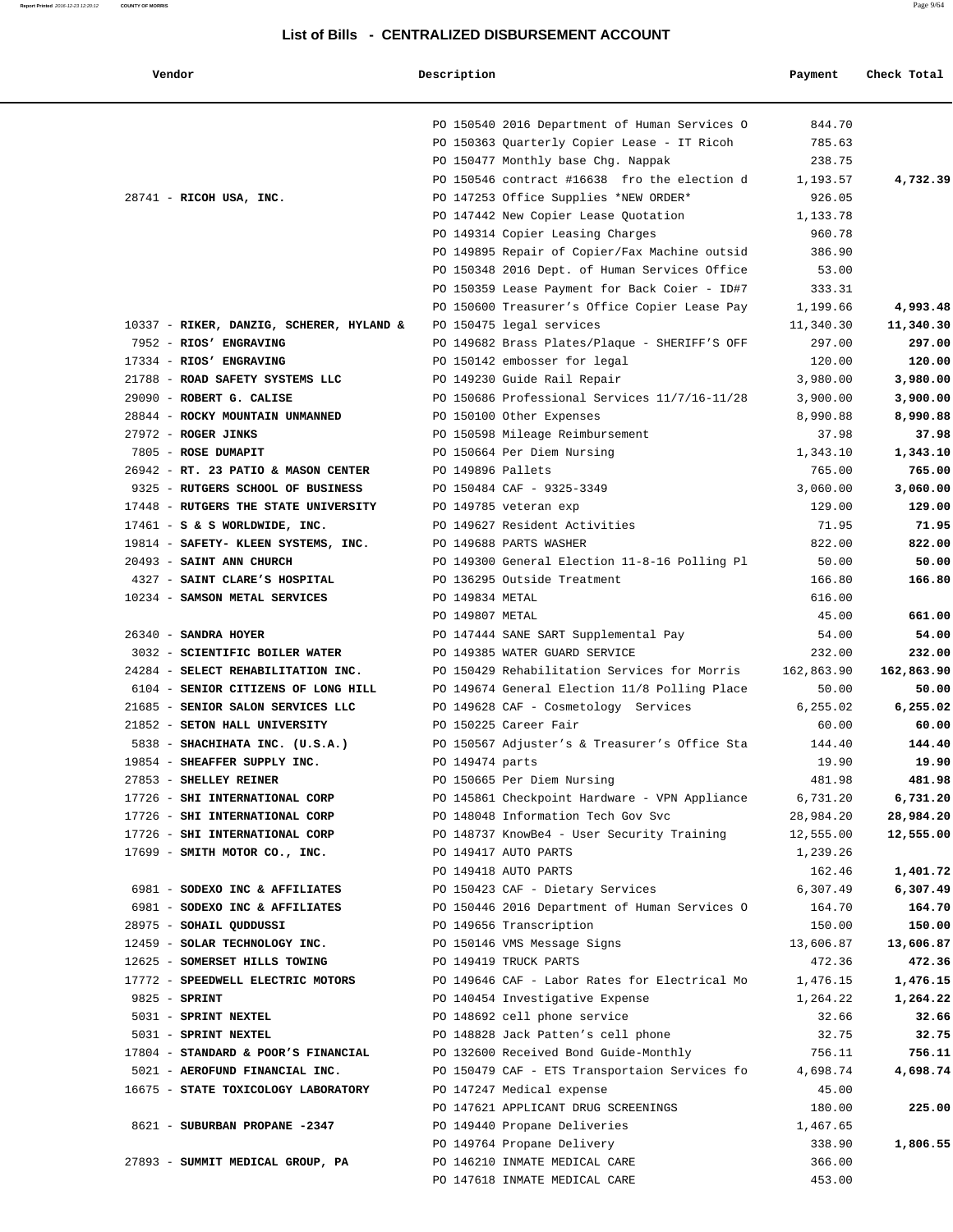## **Report Printed** 2016-12-23 12:20:12 **COUNTY OF MORRIS** Page 10/64

| Vendor                                  | Description                                                    | Payment         | Check Total |
|-----------------------------------------|----------------------------------------------------------------|-----------------|-------------|
|                                         | PO 147629 INMATE MEDICAL CARE                                  | 549.00          |             |
|                                         | PO 147987 INMATE MEDICAL CARE                                  | 447.00          |             |
|                                         | PO 148760 INMATE MEDICAL CARE                                  | 292.00          | 2,107.00    |
| 27741 - SUPPLYWORKS                     | PO 145303 PLUMBING                                             | 1,850.81        |             |
|                                         | PO 147947 PLUMBING                                             | 55.00           | 1,905.81    |
| 6265 - T & M ASSOCIATES                 | PO 150061 SURVEY SPACES AT MORRIS VIEW NO 2                    | 1,763.10        | 1,763.10    |
| 26030 - TABB INC.                       | PO 150392 Employee Background Checks                           | 4,216.00        | 4,216.00    |
| 25523 - TACTICAL MEDICAL SOLUTIONS INC. | PO 147897 EOC Maintenance                                      | 1,286.40        | 1,286.40    |
| 25523 - TACTICAL MEDICAL SOLUTIONS INC. | PO 148408 Tactical Medical Training Equipment                  | 1,169.90        | 1,169.90    |
| 28779 - TARA CHOMINSKY                  | PO 144494 SANE SART Supplemental Nurse Pay                     | 75.00           |             |
|                                         | PO 146425 SANE SART Supplemental Pay                           | 416.00          |             |
|                                         | PO 147443 SANE SART Supplemental Nurse Pay                     | 199.70          |             |
|                                         | PO 150342 SANE SART Supplemental Pay                           | 285.10          |             |
|                                         | PO 150230 SANE SART Supplemental Pay                           | 96.50           | 1,072.30    |
| 17975 - TAYLOR & FRIEDBERG, LLC         | PO 150613 court reporter services                              | 317.00          | 317.00      |
| 5611 - TBS CONTROLS LLC                 | PO 149239 SERVICE AGREEMENT - PM - BOILER                      | 2,679.13        |             |
|                                         | PO 149630 CAF - Environmental Controls & HVAC                  | 77.23           | 2,756.36    |
| 17990 - TELESEARCH INC                  | PO 150478 temporary staffing                                   | 1,490.41        | 1,490.41    |
| 26677 - TEODORA O. DELEON               | PO 150666 Per Diem Nursing                                     | 309.69          | 309.69      |
| 21214 - TEW FUNERAL SERVICES INC.       | PO 150515 Morgue Transportation - Warren                       | 1,500.00        | 1,500.00    |
| 29025 - THE CONOVER COMPANY             | PO 149477 software assessment tool for ETS                     | 17,499.00       | 17,499.00   |
| 7638 - THE SENIORS RESOURCE GUIDE       | PO 149629 Admissions Advertising                               | 1,350.00        | 1,350.00    |
| 5711 - THE TAB GROUP                    | PO 150273 retrieval 11/22/16 and delivery                      | 47.85           | 47.85       |
| 10812 - THOMSON REUTER-WEST             | PO 148388 County Counsel Subscriptions 2016                    | 404.00          | 404.00      |
| 10812 - THOMSON REUTER-WEST             | PO 148900 west law information charge 10-01-1                  | 570.45          | 570.45      |
| 10812 - THOMSON REUTER-WEST             | PO 149263 County Counsel Subscriptions 2016                    | 692.80          | 692.80      |
| 10812 - THOMSON REUTER-WEST             | PO 149264 County Counsel Subscriptions 2016                    | 404.00          | 404.00      |
| 18437 - THOMSON REUTERS-WEST            | PO 149291 West information charges for 10/16                   | 310.10          | 310.10      |
| 10812 - THOMSON REUTER-WEST             | PO 149292 Monthly - Library Database - SHERIF                  | 249.90          | 249.90      |
| 18437 - THOMSON REUTERS-WEST            | PO 149325 On-Line Service Monthly Billing Oct                  | 1,544.38        | 1,544.38    |
| 18437 - THOMSON REUTERS-WEST            | PO 149389 Westlaw                                              | 4,082.01        | 4,082.01    |
| 18437 - THOMSON REUTERS-WEST            | PO 149391 Investigative Expense                                | 921.90          | 921.90      |
| 122 - TILCON NEW YORK INC.              | PO 148621 Bituminous Concrete                                  | 1,138.51        |             |
|                                         | PO 149771 Bituminous Concrete<br>PO 149898 Bituminous Concrete | 407.18          |             |
|                                         |                                                                | 1,114.96        | 2,660.65    |
| 18067 - TJ'S SPORTWIDE TROPHY           | PO 149751 PLAQUE AND ENGRAVING                                 | 55.10<br>140.00 | 195.10      |
| 281 - TOMAR INDUSTRIES INC              | PO 150213 Office Supply<br>PO 149421 JANITORIAL SUPPLIES       | 114.00          |             |
|                                         | PO 150092 JANITORIAL                                           | 1,789.59        | 1,903.59    |
| 9099 - TONY SANCHEZ LTD                 | PO 149420 TRUCK PARTS                                          | 88.20           | 88.20       |
| 2484 - TOWNSHIP OF BOONTON              | PO 150603 CAF - 2017 Municipal Alliance Funds                  | 1,262.50        | 1,262.50    |
| 19736 - TOWNSHIP OF RANDOLPH            | PO 149249 Telephone pobox4833                                  | 409.32          | 409.32      |
| 20000 - TREASURER-STATE OF NEW JERSEY   | PO 150305 Hazardous Waste Processing Fee                       | 70.00           | 70.00       |
| 11758 - TREASURER-STATE OF NJ           | PO 149447 Manifest Processing Fee                              | 20.00           | 20.00       |
| 12333 - TRIMBOLI & PRUSINOWSKI, LLC     | PO 150474 legal services - prosecutor's offic                  | 264.00          | 264.00      |
| 25209 - TURN OUT UNIFORMS, INC.         | PO 147901 EMS Supplies                                         | 453.00          | 453.00      |
| 25209 - TURN OUT UNIFORMS, INC.         | PO 149596 EMS Program                                          | 250.54          | 250.54      |
| 2101 - TURNING POINT, INC               | PO 150532 CH51-1614 - October 2016 - Detoxifi                  | 1,836.00        |             |
|                                         | PO 150533 CH51-1615 - October 2016 - Resident                  | 1,029.00        | 2,865.00    |
| 28034 - TYLER TECHNOLOGIES, INC.        | PO 149739 CivilServe Annual Support - SHERIFF                  | 19,939.50       | 19,939.50   |
| 9285 - U.S. SECURITY ASSOCIATES, INC.   | PO 149376 Security Officer - 10/21/16 - 10/27                  | 1,823.18        |             |
|                                         | PO 149331 CAF - Unarmed Security Guards / SHE                  | 9,381.28        |             |
|                                         | PO 149678 Security Officer - 10/28/16 to 11/                   | 1,894.35        | 13,098.81   |
| 15732 - UNIVERSAL UNIFORM SALES CO INC  | PO 149383 CAF - Contract Renewal uniforms                      | 1,269.00        | 1,269.00    |
| 15732 - UNIVERSAL UNIFORM SALES CO INC  | PO 149494 Uniform - Chief Dorr and JDO Diggs                   | 623.99          | 623.99      |
| 15732 - UNIVERSAL UNIFORM SALES CO INC  | PO 149663 CAF - Contract Renewal uniforms                      | 584.00          | 584.00      |
| 15732 - UNIVERSAL UNIFORM SALES CO INC  | PO 149748 CAF - Contract Renewal Uniforms                      | 1,037.50        | 1,037.50    |
| 15732 - UNIVERSAL UNIFORM SALES CO INC  | PO 150054 CAF - Contract Renewal                               | 228.00          | 228.00      |
| 15732 - UNIVERSAL UNIFORM SALES CO INC  | PO 150058 CAF - Contract Renewal uniforms                      | 1,039.95        | 1,039.95    |
|                                         |                                                                |                 |             |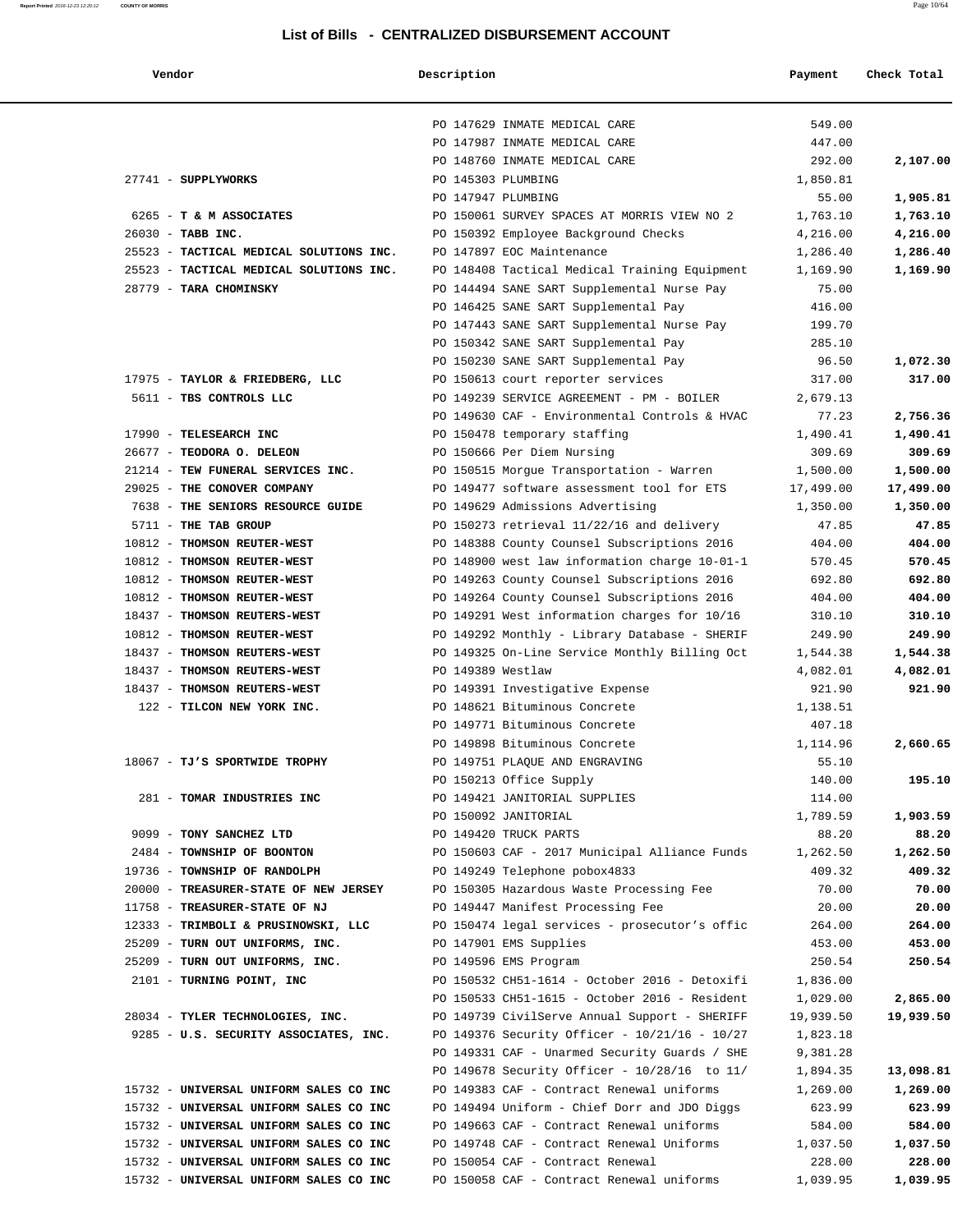| Report Printed 2016-12-23 12:20:12 | <b>COUNTY OF MORRIS</b>             |                                                  |          | Page 11/64  |
|------------------------------------|-------------------------------------|--------------------------------------------------|----------|-------------|
|                                    |                                     | List of Bills - CENTRALIZED DISBURSEMENT ACCOUNT |          |             |
|                                    | Vendor                              | Description                                      | Payment  | Check Total |
|                                    | 18285 - VAN CLEEF ENGINEERING ASSOC | PO 150393 CF#122097 - SADC Survey - Arresty F    | 5,200.00 |             |
|                                    |                                     | PO 150286 Additional Work Fee for Arresty Far    | 840.00   | 6,040.00    |
|                                    | $10158 - VERIZON$                   | PO 143344 Land Lines                             | 32.03    | 32.03       |
|                                    | $10158 - VERIZON$                   | PO 143347 Land Line                              | 294.27   | 294.27      |
|                                    | $1286$ - VERIZON                    | PO 146432 Land Line                              | 32.99    | 32.99       |
|                                    | $1286$ - VERIZON                    | PO 146433 Land Line                              | 309.28   | 309.28      |
|                                    | $1286$ - VERIZON                    | PO 150227 Land Line                              | 32.88    | 32.88       |
|                                    | $1286$ - VERIZON                    | PO 150228 Land LIne                              | 32.91    | 32.91       |
|                                    | $1286$ - VERIZON                    | PO 150232 Land Line                              | 313.52   | 313.52      |
|                                    | -----                               |                                                  | .        | .           |

| $1286$ - VERIZON                         | PO 150232 Land Line                                    | 313.52    | 313.52    |
|------------------------------------------|--------------------------------------------------------|-----------|-----------|
| $1286$ - VERIZON                         | PO 150583 CRIME STOPPERS HOTLINE                       | 44.35     | 44.35     |
| $10668$ - VERIZON CABS                   | PO 148634 Telephone Services - 911 switch              | 1,577.86  |           |
|                                          | PO 148635 Telephone Services - T1 American To 1,116.45 |           | 2,694.31  |
| 1348 - VERIZON WIRELESS                  | PO 145940 Cell Phones                                  | 59.75     |           |
|                                          | PO 148756 GPS TRACKING SERVICE                         | 90.14     |           |
|                                          | PO 148761 CELL SERVICE                                 | 405.28    |           |
|                                          | PO 149672 Monthly Statement - Acct #482559581          | 1,661.68  | 2,216.85  |
| 7037 - VILLAGE SUPER MARKET, INC.        | PO 150101 Disaster Preparedness Training               | 388.90    | 388.90    |
| 14319 - VISITING NURSE ASSOC. OF         | PO 150456 CAF - Older Americans Act - Respite          | 10,995.00 | 10,995.00 |
| 6146 - W.B. MASON COMPANY INC            | PO 149740 office supplies for the office               | 256.49    |           |
|                                          | PO 149741 Office Supplies                              | 151.61    |           |
|                                          | PO 149398 supplies                                     | 729.85    |           |
|                                          | PO 149422 OFFICE SUPPLIES                              | 181.34    |           |
|                                          | PO 149423 OFFICE SUPPLIES                              | 36.07     |           |
|                                          | PO 149424 OFFICE SUPPLIES                              | 53.48     |           |
|                                          | PO 149425 OFFICE SUPPLIES                              | 86.61     |           |
|                                          | PO 149429 OFFICE SUPPLIES                              | 252.53    | 1,747.98  |
| 6146 - W.B. MASON COMPANY INC            | PO 150203 Inv. Expense                                 | 45.05     |           |
|                                          | PO 150162 Office Supplies                              | 5,252.72  |           |
|                                          | PO 149754 OFFICE SUPPLIES                              | 244.44    |           |
|                                          | PO 149835 OFFICE SUPPLIES                              | 236.00    |           |
|                                          | PO 149966 SUPPLIES                                     | 1,856.12  |           |
|                                          | PO 150221 Office Supplies                              | 423.89    |           |
|                                          | PO 150513 Office Supplies                              | 135.97    |           |
|                                          | PO 150272 mis office supplies                          | 1,291.78  | 9,485.97  |
| 6146 - W.B. MASON COMPANY INC            | PO 150327 Office Supplies                              | 215.25    |           |
|                                          | PO 150320 OFFICE SUPPLIES                              | 11.99     |           |
|                                          | PO 150325 11/16 supplies                               | 195.89    |           |
|                                          | PO 150425 OFFICE SUPPLIES                              | 102.29    |           |
|                                          | PO 150565 Adjuster's Office Supplies                   | 130.49    |           |
|                                          | PO 150606 County Counsel Office - Office Supp          | 72.71     |           |
|                                          | PO 150601 Office Supplies for Purchasing Divi          | 219.29    | 947.91    |
| 18389 - WARREN COUNTY TECHNICAL SCHOOL   | PO 150485 CAF - 18389-2718                             | 258.02    |           |
|                                          | PO 150486 CAF - 18389-2751                             | 258.02    |           |
|                                          | PO 150487 CAF - 18389-2724                             | 258.02    |           |
|                                          | PO 150488 CAF - 18389-2797                             | 244.44    |           |
|                                          | PO 150489 CAF - 18389-2421                             | 258.02    |           |
|                                          | PO 150490 CAF - 18389-3333                             | 258.02    |           |
|                                          | PO 150491 CAF - 18389-3350                             | 258.02    |           |
|                                          | PO 150492 CAF - 18389-2734                             | 258.02    | 2,050.58  |
| 24231 - WATERS, MCPHERSON, MCNEILL, P.C. | PO 150570 legal services                               | 528.00    | 528.00    |
| 24231 - WATERS, MCPHERSON, MCNEILL, P.C. | PO 150571 legal services                               | 420.00    | 420.00    |
| 24231 - WATERS, MCPHERSON, MCNEILL, P.C. | PO 150572 legal services                               | 437.00    | 437.00    |
| 24231 - WATERS, MCPHERSON, MCNEILL, P.C. | PO 150573 legal services                               | 96.00     | 96.00     |
| 24231 - WATERS, MCPHERSON, MCNEILL, P.C. | PO 150574 legal services                               | 708.00    | 708.00    |
| 18456 - WHITE & SHAUGER INC.             | PO 149460 Morris View B&G Maintenance Supplie          | 103.41    | 103.41    |
| 453 - WHITES HEALTHCARE ENTERPRISES INC  | PO 150466 September 2016 medicines                     | 103.00    | 103.00    |
| 8335 - WILLIAM PATERSON UNIVERSITY       | PO 150483 CAF - 8335-3199                              | 1,680.00  | 1,680.00  |
| 8355 - X-RAY IMAGING                     | PO 149745 X-RAY BADGE REPLACEMENT                      | 15.00     | 15.00     |
| 18564 - XEROX CORP                       | PO 150136 base charge for October                      | 40.15     |           |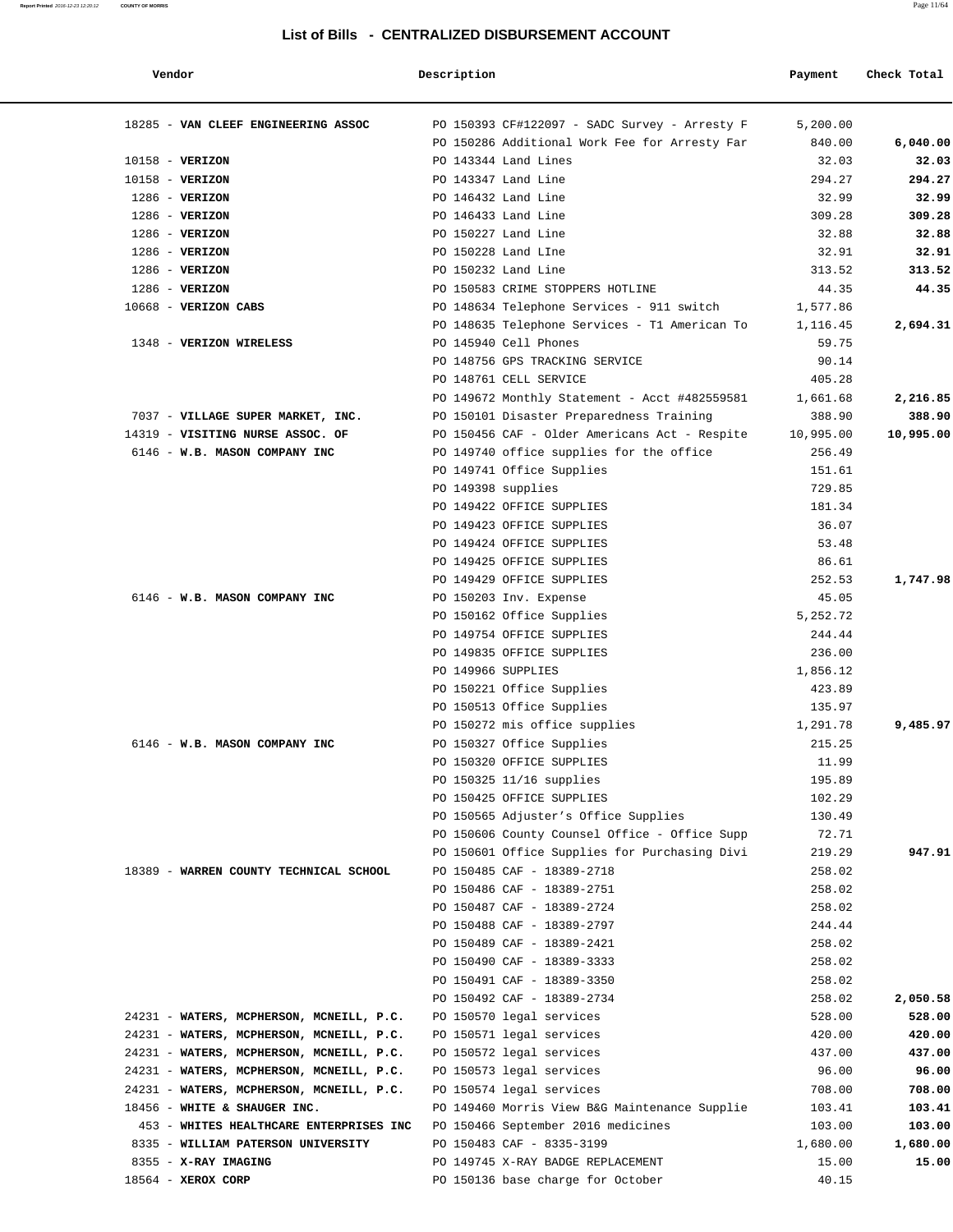| Vendor                                        | Description                               | Payment  | Check Total              |
|-----------------------------------------------|-------------------------------------------|----------|--------------------------|
|                                               | PO 150465 meter read for the 7335 printer | 36.62    | 76.77                    |
| 28832 - XYBIX SYSTEMSM, INC.                  | PO 149868 Exercise Equipment              | 1,861.99 | 1,861.99                 |
| TOTAL                                         |                                           |          | --------<br>2,009,197.88 |
| Total to be paid from Fund 01 Current Fund    | 1,340,234.38                              |          |                          |
| Total to be paid from Fund 02 Grant Fund      | 200,774.07                                |          |                          |
| Total to be paid from Fund 04 County Capital  | 309,756.28                                |          |                          |
| Total to be paid from Fund 13 Dedicated Trust | 158,433.15                                |          |                          |
|                                               | =============                             |          |                          |
|                                               | 2,009,197.88                              |          |                          |
|                                               |                                           |          |                          |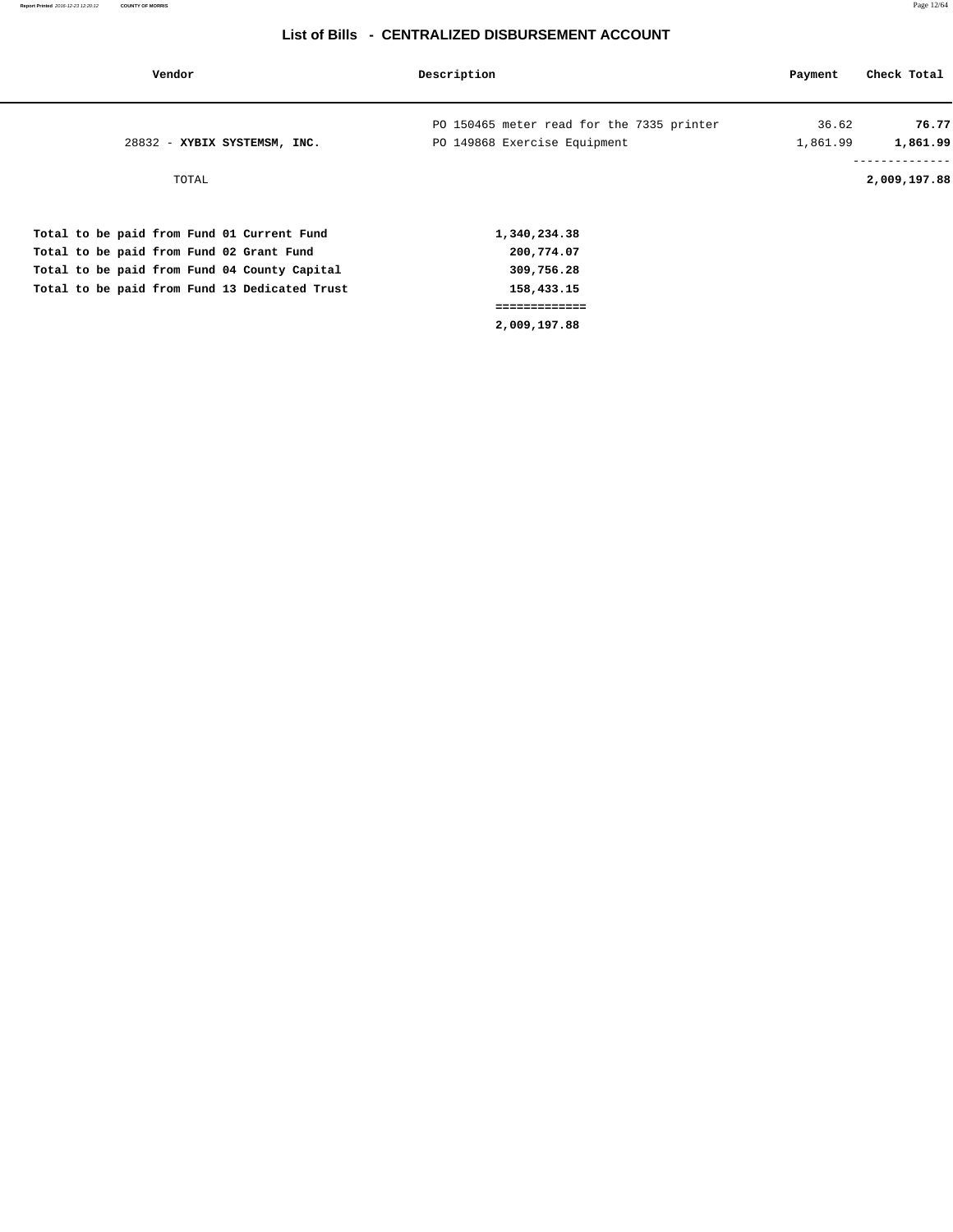**Report Printed** 2016-12-23 12:20:23 **COUNTY OF MORRIS** Page 13/64

## **List of Bills (Department/Account Detail) - CENTRALIZED DISBURSEMENT ACCOUNT**

| Account | P0 # | Vendor | Description<br>$\sim$ $\sim$ | Payment | Account Total<br>. |
|---------|------|--------|------------------------------|---------|--------------------|
|         |      |        |                              |         |                    |

#### **Current Fund**

#### **County Administrator**

| 150612 MORRIS COUNTY CHAMBER OF                                | Reservations for John Bonanni to attend  | 85.00       |              |
|----------------------------------------------------------------|------------------------------------------|-------------|--------------|
| 150612 MORRIS COUNTY CHAMBER OF                                | Cathy Burd                               | 85.00       |              |
| $01 - 201 - 20 - 100100 - 039$<br>Education Schools & Training | TOTAL FOR ACCOUNT                        |             | 170.00       |
|                                                                |                                          |             |              |
| 150321 MORRIS COUNTY CHAMBER OF                                | Registration for John Bonanni to attend  | 60.00       |              |
| $01 - 201 - 20 - 100100 - 082$<br>Travel Expense               | TOTAL FOR ACCOUNT                        |             | 60.00        |
|                                                                |                                          |             |              |
| 150461 CLEARY GIACOBBE ALFIERI &                               | Labor Mgr: Legal Svcs Rendered thru 11/2 | 6,264.00    |              |
| 148048 SHI INTERNATIONAL CORP                                  | GovOA Service                            | 28,984.20   |              |
| $01 - 201 - 20 - 100100 - 084$<br>Other Outside Services       | TOTAL FOR ACCOUNT                        |             | 35,248.20    |
| 145418 DITSCHMAN/FLEMINGTON FORD                               | 2017 JEEP PATRIOT 4X4 AS PER MCCPC CONTR | 64, 172. 40 |              |
| 145417 DITSCHMAN/FLEMINGTON FORD                               | 2017 JEEP PATRIOT 4X4 AS PER MCCPC CONTR | 64, 172.40  |              |
| $01 - 201 - 20 - 100100 - 167$<br>Transportation Vehicles      | TOTAL FOR ACCOUNT                        |             | 128,344.80   |
|                                                                |                                          |             | ============ |
| TOTAL for County Administrator                                 |                                          |             | 163,823.00   |
|                                                                |                                          |             |              |

#### **Personnel**

|        | 114.00 | Lunch for Courthouse Blood Drive11/18/20                      | 149712 LONGFELLOWS SANDWICH DELI                        |                      |
|--------|--------|---------------------------------------------------------------|---------------------------------------------------------|----------------------|
|        | 114.00 | Lunch for Academy Blood Drive 11/21/2016                      | 149712 LONGFELLOWS SANDWICH DELI                        |                      |
| 228.00 |        | TOTAL FOR ACCOUNT                                             | Social Service Costs                                    | 01-201-20-105100-077 |
| 18.49  | 18.49  | Water 10/26/16-11/14/16, Account #699004<br>TOTAL FOR ACCOUNT | 150319 CRYSTAL SPRINGS<br>Other Administrative Supplies | 01-201-20-105100-095 |
| 246.49 |        |                                                               | TOTAL for Personnel                                     |                      |

#### **Board of Chosen Freeholders**

| 01-201-20-110100-164 | <i><b>Office Machines - Rental</b></i> | TOTAL FOR ACCOUNT                        |          | 960.78    |
|----------------------|----------------------------------------|------------------------------------------|----------|-----------|
|                      | 149314 RICOH USA, INC.                 | Copier Leasing Charges Sept. Oct. and No | 960.78   |           |
| 01-201-20-110100-079 | Special Projects                       | TOTAL FOR ACCOUNT                        |          | 10,555.50 |
|                      | 150612 MORRIS COUNTY CHAMBER OF        | Doug Cabana                              | 85.00    |           |
|                      | 150612 MORRIS COUNTY CHAMBER OF        | Deborah Smith                            | 85.00    |           |
|                      | 150612 MORRIS COUNTY CHAMBER OF        | Reservations for Freeholders Christine   | 85.00    |           |
|                      | 150548 PAPER MART INC                  | Paper Order                              | 116.50   |           |
|                      | 150548 PAPER MART INC                  | Paper Order                              | 64.00    |           |
|                      | 150552 MORRIS COUNTY CHAMBER OF        | Reservation for Deborah Smith to attend  | 50.00    |           |
|                      | 150005 NEW JERSEY STATE                | Reservation for Freeholder Christine Mye | 70.00    |           |
|                      | 150543 BLATNER ASSOCIATES, INC.        | Strategic Planning and consulting        | 5,000.00 |           |
|                      | 150543 BLATNER ASSOCIATES, INC.        | Strategic Planning and consulting        | 5.000.00 |           |
|                      |                                        |                                          |          |           |

============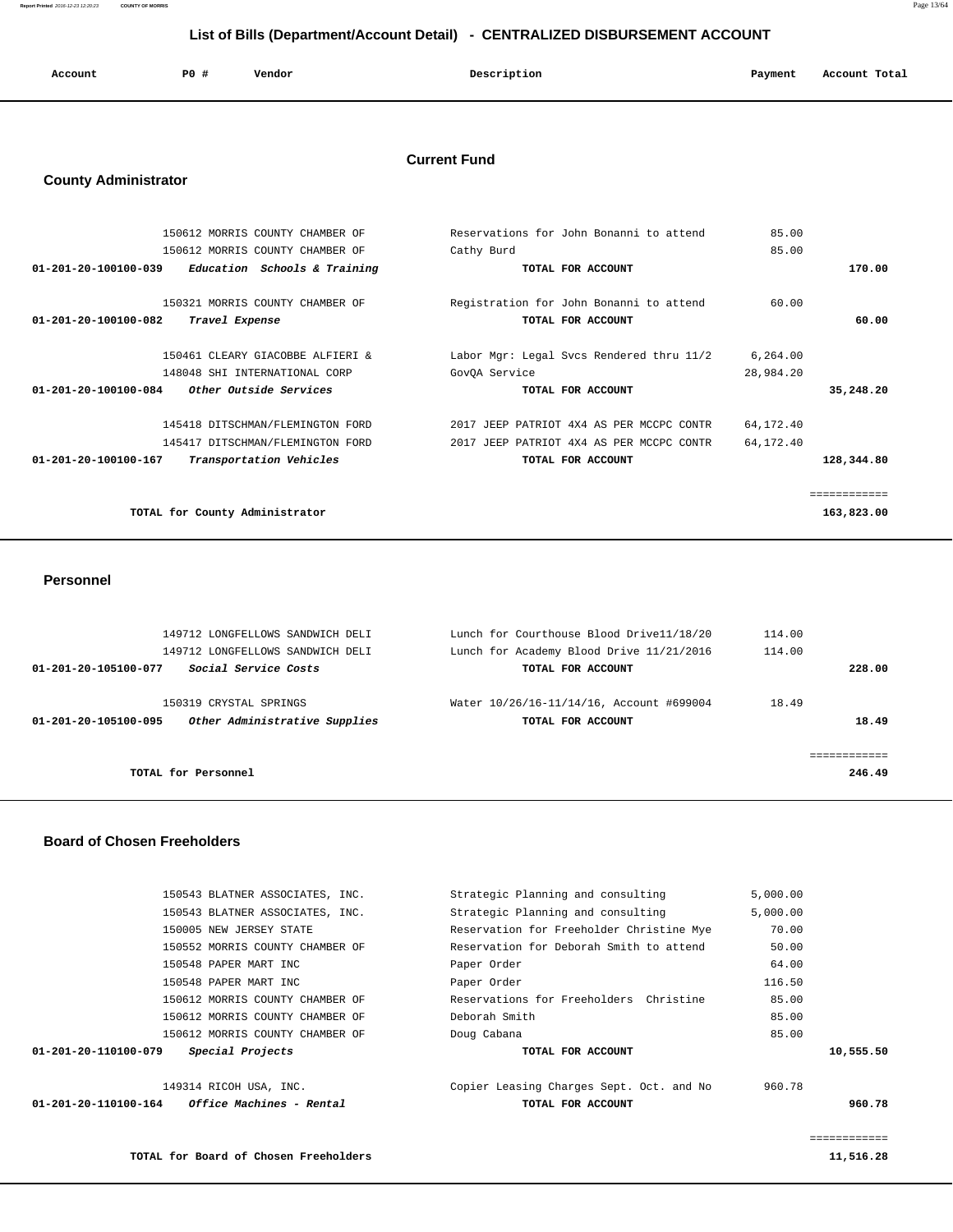**Report Printed** 2016-12-23 12:20:23 **COUNTY OF MORRIS** Page 14/64

## **List of Bills (Department/Account Detail) - CENTRALIZED DISBURSEMENT ACCOUNT**

| Account                   | PO#                          | Vendor | Description                              | Payment | Account Total       |
|---------------------------|------------------------------|--------|------------------------------------------|---------|---------------------|
| <b>Clerk of the Board</b> |                              |        |                                          |         |                     |
|                           | 150599 DAILY RECORD          |        | ASB-03668474 PUBLIC AUCTION OF SURPLUS   | 82.52   |                     |
|                           | 150526 DAILY RECORD          |        | ASB-03668474 SELAED BIDS #16-98, #16-99, | 95.72   |                     |
| 01-201-20-110105-022      | Advertising                  |        | TOTAL FOR ACCOUNT                        |         | 178.24              |
|                           |                              |        |                                          |         | . = = = = = = = = = |
|                           | TOTAL for Clerk of the Board |        |                                          |         | 178.24              |

## **County Clerk**

|                                | 141872 LAWYERS DIARY AND MANUAL LLC<br>148900 THOMSON REUTER-WEST | NJ lawyers diary and manual for 2017<br>west law charges on account #1000433730 | 735.00<br>570.45 |              |
|--------------------------------|-------------------------------------------------------------------|---------------------------------------------------------------------------------|------------------|--------------|
| 01-201-20-120100-028           | Books & Periodicals                                               | TOTAL FOR ACCOUNT                                                               |                  | 1,305.45     |
| $01 - 201 - 20 - 120100 - 031$ | 150462 AT&T MOBILITY<br>Cellular Phones/Pagers                    | wireless statement on account #287261530<br>TOTAL FOR ACCOUNT                   | 40.98            | 40.98        |
|                                | 150136 XEROX CORP                                                 | base charge for October ser.#FRX359968.                                         | 40.15            |              |
|                                | 150465 XEROX CORP                                                 | meter read for the WC7335 ser.#FKA-93751                                        | 36.62            |              |
| 01-201-20-120100-044           | Equipment Service Agreements                                      | TOTAL FOR ACCOUNT                                                               |                  | 76.77        |
| 01-201-20-120100-054           | 150123 EASTMAN MICROGRAPHICS, INC.<br>Microfilming                | processing of film 16mm ticket #2114 pro<br>TOTAL FOR ACCOUNT                   | 424.02           | 424.02       |
| 01-201-20-120100-059           | 150273 THE TAB GROUP<br>Other General Expenses                    | retrieval 11/22/16 delivery and pick-up<br>TOTAL FOR ACCOUNT                    | 47.85            | 47.85        |
|                                | 150464 JOHN WOJTASZEK                                             | reimbursement to John for mileage while                                         | 39.72            |              |
|                                | 150596 ANN F. GROSSI, ESO.                                        | reimbursement to Ann while going to loca                                        | 181.40           |              |
| 01-201-20-120100-082           | Travel Expense                                                    | TOTAL FOR ACCOUNT                                                               |                  | 221.12       |
|                                | 150463 CRYSTAL SPRINGS                                            | bottles of water delivered on 10-28-16 T                                        | 62.50            |              |
| 01-201-20-120100-095           | Other Administrative Supplies                                     | TOTAL FOR ACCOUNT                                                               |                  | 62.50        |
|                                | 144348 BFI                                                        | Item AS1SA22HA wk chr asmbled sayl suspe                                        | 1,323.54         |              |
| 01-201-20-120100-162           | 144348 BFI<br><i>Furniture &amp; Fixtures</i>                     | item MRF121awap wk chr mirra 2 std-ht si<br>TOTAL FOR ACCOUNT                   | 4,868.64         | 6,192.18     |
|                                | 150274 MORRIS COUNTY CHAMBER OF                                   | Women in Business Luncheon 12/02/16. One                                        | 60.00            |              |
|                                | 150596 ANN F. GROSSI, ESO.                                        | dinner money while at Conference in AC f                                        | 65.83            |              |
| 01-201-20-120100-185           | Food                                                              | TOTAL FOR ACCOUNT                                                               |                  | 125.83       |
|                                |                                                                   |                                                                                 |                  | ============ |
|                                | TOTAL for County Clerk                                            |                                                                                 |                  | 8,496.70     |

## **County Board of Elections**

|                      | 149652 MOUNT TABOR VOLUNTEER FIRE DEP   | November 8, 2016 General Election Pollin | 50.00 |
|----------------------|-----------------------------------------|------------------------------------------|-------|
| 01-201-20-121100-039 | <i>Education Schools &amp; Training</i> | TOTAL FOR ACCOUNT                        | 50.00 |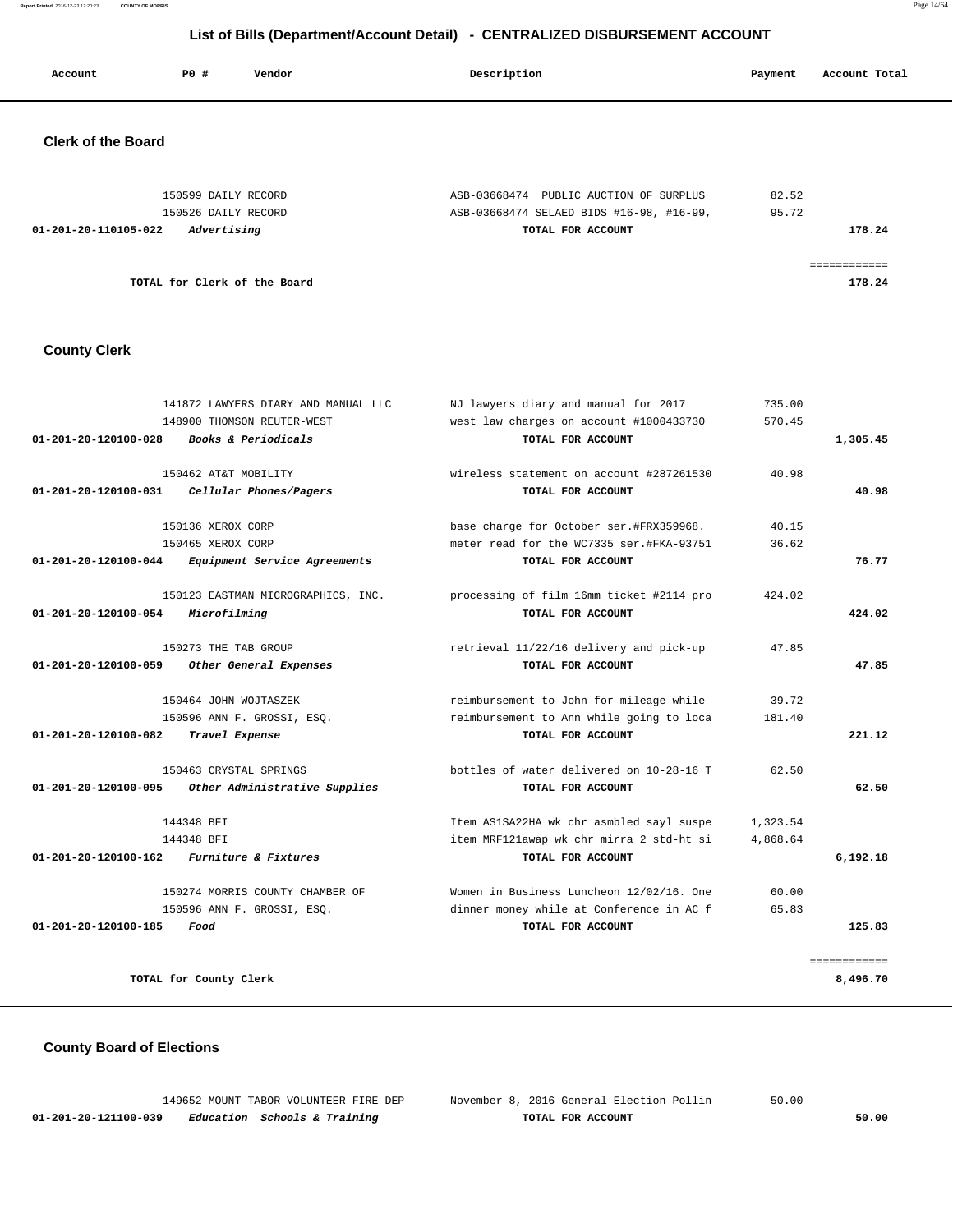**Report Printed** 2016-12-23 12:20:23 **COUNTY OF MORRIS** Page 15/64

## **List of Bills (Department/Account Detail) - CENTRALIZED DISBURSEMENT ACCOUNT**

| Account                          | PO# | Vendor                                | Description                              | Payment | Account Total |
|----------------------------------|-----|---------------------------------------|------------------------------------------|---------|---------------|
| <b>County Board of Elections</b> |     |                                       |                                          |         |               |
|                                  |     | 149674 SENIOR CITIZENS OF LONG HILL   | November 8, 2016 General Election Pollin | 50.00   |               |
|                                  |     | 149651 HILDALE PARK PRESBYTERIAN CHRC | November 8th General Election Polling Pl | 50.00   |               |
|                                  |     | 149675 PARSIPPANY-TROY HILLS          | November 8, 2016 General Election Pollin | 50.00   |               |
| 01-201-20-121100-067             |     | Polling Place Rental                  | TOTAL FOR ACCOUNT                        |         | 200.00        |
|                                  |     |                                       |                                          |         |               |
|                                  |     | TOTAL for County Board of Elections   |                                          |         | 250.00        |

#### **Superintendent of Elections**

|                                | 149703 D. C. EXPRESS INC              | General Election-11/8/16 Delivery of Vot | 24,186.50 |              |
|--------------------------------|---------------------------------------|------------------------------------------|-----------|--------------|
|                                | 149703 D. C. EXPRESS INC              | Canvas Bags Delivered to 39 Municipal Cl | 1,980.00  |              |
|                                | 149703 D. C. EXPRESS INC              | Pick-up of Voting Machines and Returned  | 24,186.50 |              |
|                                | 149703 D. C. EXPRESS INC              | Pick-up of Canvas Bags and Returned to S | 1,980.00  |              |
| $01 - 201 - 20 - 121105 - 030$ | Cartage                               | TOTAL FOR ACCOUNT                        |           | 52,333.00    |
|                                | 149650 PAPER MART INC                 | Item #8911035 White Wove Poly Window Env | 322.00    |              |
|                                | 149650 PAPER MART INC                 | Item #8614120 Papmar Premium Envelope R  | 1,504.00  |              |
| 01-201-20-121105-057           | National Voter Registration           | TOTAL FOR ACCOUNT                        |           | 1,826.00     |
|                                | 148389 CCG MARKETING SOLUTIONS        | September 27th Special School Elections  | 3,550.30  |              |
| 01-201-20-121105-076           | School Board Elections                | TOTAL FOR ACCOUNT                        |           | 3,550.30     |
|                                | 149705 RICOH AMERICAS CORPORATION     | Contract 13199 Inv. October, November, D | 225.52    |              |
| 01-201-20-121105-104           | Electronic Voting Machine             | TOTAL FOR ACCOUNT                        |           | 225.52       |
|                                |                                       |                                          |           | ============ |
|                                | TOTAL for Superintendent of Elections |                                          |           | 57,934.82    |
|                                |                                       |                                          |           |              |

## **County Elections (Cty Clerk)**

| $01 - 201 - 20 - 121110 - 030$ | 145283 NJ ADVANCE MEDIA, LLC<br>150585 D. C. EXPRESS INC<br>150585 D. C. EXPRESS INC<br>Cartage | display legal ad for the County Clerk's<br>special school election delivery of bags<br>delivery of the bags for the Noverber Ge<br>TOTAL FOR ACCOUNT | 1,239.84<br>12.50<br>307.50 | 1,559.84 |
|--------------------------------|-------------------------------------------------------------------------------------------------|------------------------------------------------------------------------------------------------------------------------------------------------------|-----------------------------|----------|
| $01 - 201 - 20 - 121110 - 069$ | 150272 W.B. MASON COMPANY INC<br>150271 MORRIS COUNTY ENGRAVING LLC<br>Printing                 | mis office supplies and ink cartridges f<br>G2692E premium series black glass award<br>TOTAL FOR ACCOUNT                                             | 1,291.78<br>95.00           | 1,386.78 |
| $01 - 201 - 20 - 121110 - 163$ | 150546 RICOH AMERICAS CORPORATION<br><i><b>Office Machines</b></i>                              | lease contract on Ricoh MP9002SP s/nW886<br>TOTAL FOR ACCOUNT                                                                                        | 1,193.57                    | 1,193.57 |
| $01 - 201 - 20 - 121110 - 259$ | 149256 PITNEY BOWES CREDIT CORP<br>Equipment Rental                                             | leasing invoice on FD90ser#3001669<br>TOTAL FOR ACCOUNT                                                                                              | 620.46                      | 620.46   |
|                                | TOTAL for County Elections (Cty Clerk)                                                          |                                                                                                                                                      |                             | 4,760.65 |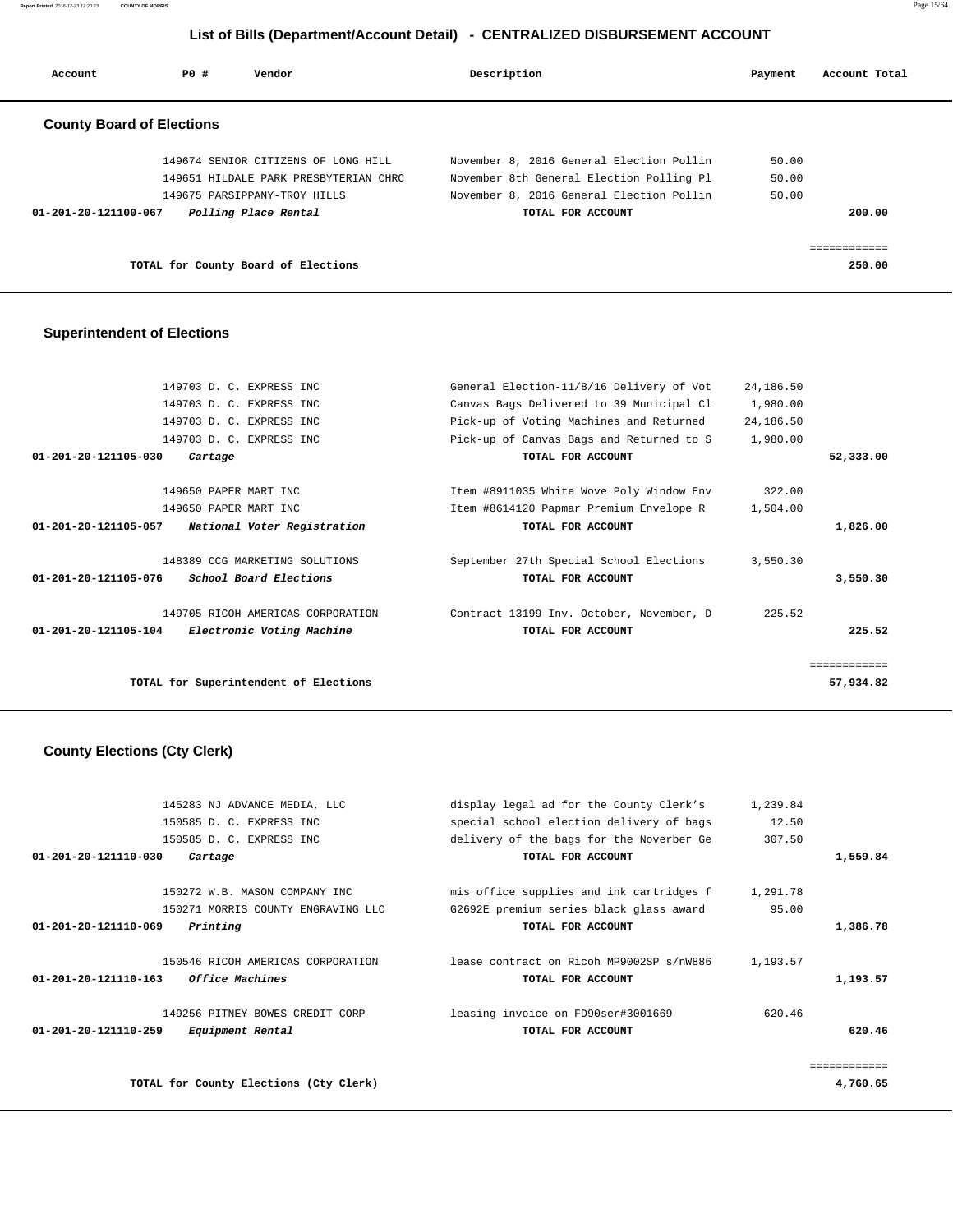| Account | PO#                                                     | Vendor                             | Description                            | Payment  | Account Total |
|---------|---------------------------------------------------------|------------------------------------|----------------------------------------|----------|---------------|
|         |                                                         |                                    |                                        |          |               |
|         |                                                         |                                    |                                        |          |               |
|         |                                                         | 150566 OFFICE CONCEPTS GROUP, INC. | TONER, MICR HP8100 BK                  | 622.68   |               |
|         | 150567 SHACHIHATA INC. (U.S.A.)                         |                                    | Filed/Date Stamp                       | 40.14    |               |
|         |                                                         | 150567 SHACHIHATA INC. (U.S.A.)    | 3 Posted Stamps                        | 55.98    |               |
|         |                                                         | 150567 SHACHIHATA INC. (U.S.A.)    | Freight                                | 3.75     |               |
|         | 01-201-20-130100-058 Office Supplies & Stationery       |                                    | TOTAL FOR ACCOUNT                      |          | 722.55        |
|         | 150686 ROBERT G. CALISE                                 |                                    | Professional Services 11/7/16-11/28/16 | 3,900.00 |               |
|         | 01-201-20-130100-084 Other Outside Services             |                                    | TOTAL FOR ACCOUNT                      |          | 3,900.00      |
|         | 150600 RICOH USA, INC.                                  |                                    | Ricoh MP6503 Copier Lease Pymt #2      | 1,199.66 |               |
|         | $01 - 201 - 20 - 130100 - 164$ Office Machines - Rental |                                    | TOTAL FOR ACCOUNT                      |          | 1,199.66      |
|         |                                                         |                                    |                                        |          | ============  |
|         | TOTAL for County Treasurer                              |                                    |                                        |          | 5,822.21      |

## **Purchasing Division**

| 149221 JAMES JORGENSEN                                          | NJLM CONFERENCE (GOLDEN NUGGET IN ATLANT | 315.18 |              |
|-----------------------------------------------------------------|------------------------------------------|--------|--------------|
| 149221 JAMES JORGENSEN                                          | ROUND TRIP MILEAGE                       | 94.50  |              |
| 149221 JAMES JORGENSEN                                          | TOLLS & PARKING                          | 30.00  |              |
| 01-201-20-130105-039<br>Education, Schools & Training           | TOTAL FOR ACCOUNT                        |        | 439.68       |
|                                                                 |                                          |        |              |
| 150425 W.B. MASON COMPANY INC                                   | C1033751 CALENDARS, DESK POD, TAPE, MARK | 102.29 |              |
| 150601 W.B. MASON COMPANY INC                                   | Custom DUPLICATE VOUCHER stamper         | 78.70  |              |
| 150601 W.B. MASON COMPANY INC                                   | Toner, F/P1606, Blk, 2.1K                | 130.16 |              |
| 150601 W.B. MASON COMPANY INC                                   | Desk Calendars                           | 10.43  |              |
| 01-201-20-130105-058<br><i>Office Supplies &amp; Stationery</i> | TOTAL FOR ACCOUNT                        |        | 321.58       |
| 150470 CRYSTAL SPRINGS                                          | 5 Gallon Drinking Water                  | 17.50  |              |
| 150470 CRYSTAL SPRINGS                                          | Cooler Rental                            | 0.99   |              |
| Other Administrative Supplies<br>01-201-20-130105-095           | TOTAL FOR ACCOUNT                        |        | 18.49        |
|                                                                 |                                          |        | eessessesses |
| TOTAL for Purchasing Division                                   |                                          |        | 779.75       |
|                                                                 |                                          |        |              |

## **Information Technology Div**

| 148740 DELL MARKETING L.P.                                     | PREMIER SUPPORT SERVICES AND FEES                             | 14,204.08 |           |
|----------------------------------------------------------------|---------------------------------------------------------------|-----------|-----------|
| Contracted Services<br>01-201-20-140100-036                    | TOTAL FOR ACCOUNT                                             |           | 14,204.08 |
| 148737 SHI INTERNATIONAL CORP                                  |                                                               |           |           |
| $01 - 201 - 20 - 140100 - 039$<br>Education Schools & Training | Kevin Mitnick Training Platform Only Pre<br>TOTAL FOR ACCOUNT | 12,555.00 | 12,555.00 |
|                                                                |                                                               |           |           |
| 150594 CITYSIDE ARCHIVES, LTD                                  | OFFICE SERVICES 12/06/16                                      | 3, 311.24 |           |
| 01-201-20-140100-073<br>Records Managment Services             | TOTAL FOR ACCOUNT                                             |           | 3,311.24  |
| 148739 DELL MARKETING L.P.                                     | SPE E3 GOV SHRDSVR ALNG SUBSVL MVL PERUS                      |           |           |
|                                                                |                                                               | 7,660.80  |           |
| 148739 DELL MARKETING L.P.                                     | SPE E3 GOV SHRDSVR ALNG SUBSVL MVL PERUS                      | 4,924.50  |           |
| 148739 DELL MARKETING L.P.                                     | AZUREMONETARYCOMMIT SHRDSVR ALNGSUBSVL M                      | 1,497.75  |           |
| 148396 ENVIRONMENTAL SYSTEMS                                   | ArcGIS Desktop Advanced Concurrent Use U                      | 4,482.00  |           |
| 01-201-20-140100-078<br>Software Maintenance                   | TOTAL FOR ACCOUNT                                             |           | 18,565.05 |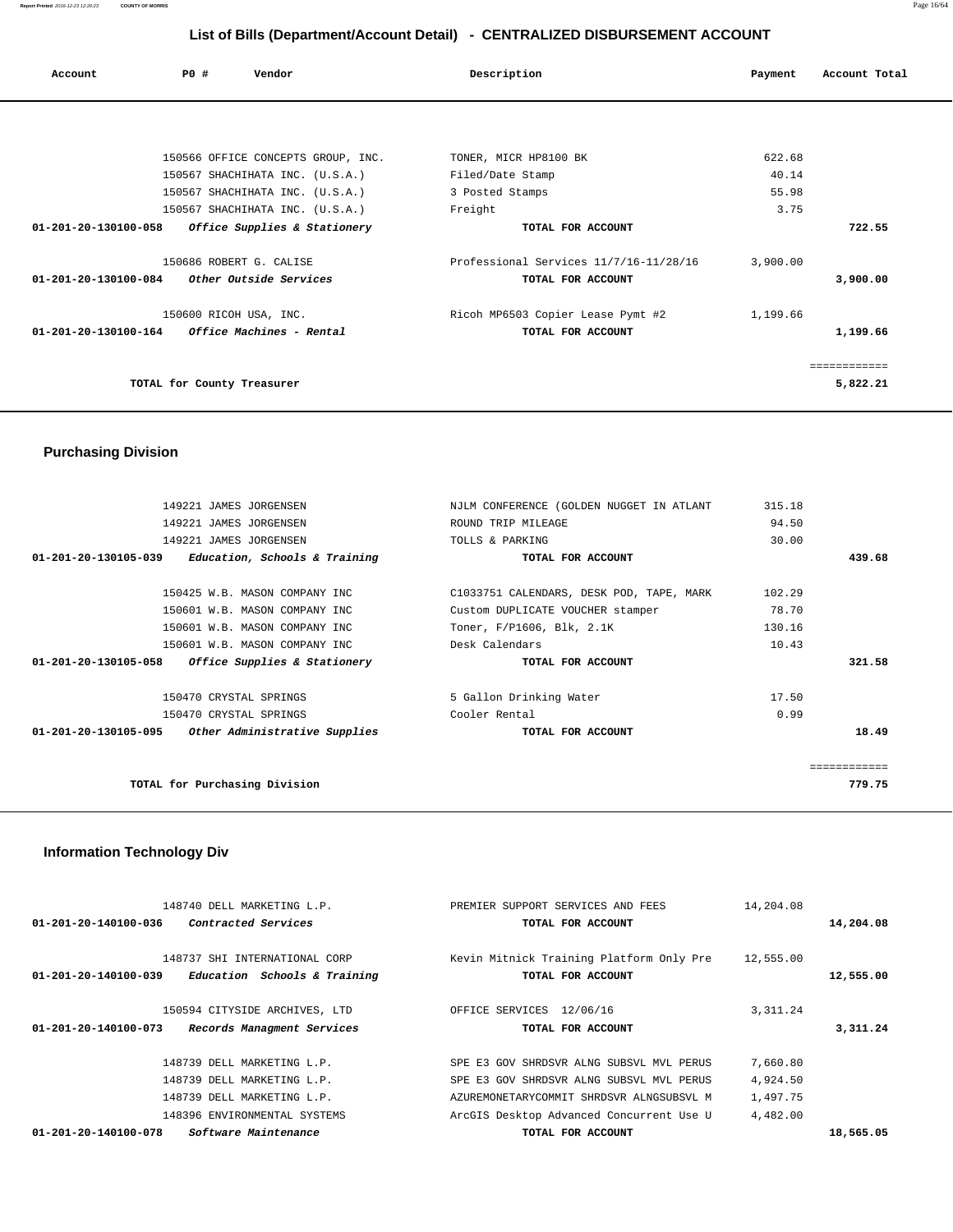**Report Printed** 2016-12-23 12:20:23 **COUNTY OF MORRIS** Page 17/64

#### **List of Bills (Department/Account Detail) - CENTRALIZED DISBURSEMENT ACCOUNT**

| Account                           | PO# | Vendor                               | Description    |                   | Payment | Account Total |
|-----------------------------------|-----|--------------------------------------|----------------|-------------------|---------|---------------|
| <b>Information Technology Div</b> |     |                                      |                |                   |         |               |
| $01 - 201 - 20 - 140100 - 098$    |     | Other Operating&Repair Supply        |                | TOTAL FOR ACCOUNT |         | 639.00        |
|                                   |     | 150363 RICOH AMERICAS CORPORATION    | Ricoh MP C3003 |                   | 785.63  |               |
| $01 - 201 - 20 - 140100 - 164$    |     | Office Machines - Rental             |                | TOTAL FOR ACCOUNT |         | 785.63        |
|                                   |     |                                      |                |                   |         | ============  |
|                                   |     | TOTAL for Information Technology Div |                |                   |         | 50,060.00     |

#### **County Board of Taxation**

| 149297 OFFICE CONCEPTS GROUP, INC.                   | Signature Stamp Commissioner Benjamin St | 40.50 |
|------------------------------------------------------|------------------------------------------|-------|
| Office Supplies & Stationery<br>01-201-20-150100-058 | TOTAL FOR ACCOUNT                        | 40.50 |
|                                                      |                                          |       |
|                                                      |                                          |       |
| TOTAL for County Board of Taxation                   |                                          | 40.50 |
|                                                      |                                          |       |

#### **County Counsel**

|                                |                                                            | 150610 LAWYERS DIARY AND MANUAL, LLC     NJ Lawyers Diary 2017 (4 books @ \$105.00 | 420.00    |          |
|--------------------------------|------------------------------------------------------------|------------------------------------------------------------------------------------|-----------|----------|
|                                | 149263 THOMSON REUTER-WEST                                 | West Information Charg                                                             | 692.80    |          |
|                                | 149264 THOMSON REUTER-WEST                                 | Library Plan Charges O                                                             | 404.00    |          |
|                                | 148388 THOMSON REUTER-WEST                                 | Library Plan Charges S                                                             | 404.00    |          |
| 01-201-20-155100-050 Law Books |                                                            | TOTAL FOR ACCOUNT                                                                  |           | 1,920.80 |
|                                |                                                            |                                                                                    |           |          |
|                                | 150458 BARBARULA LAW OFFICE                                | Michelle Schaller November                                                         | 132.00    |          |
|                                | 150458 BARBARULA LAW OFFICE                                | OPRA Request November                                                              | 132.00    |          |
|                                | 150475 RIKER, DANZIG, SCHERER, HYLAND &                    | MC ROW October 2016                                                                | 11,340.30 |          |
|                                | 150474 TRIMBOLI & PRUSINOWSKI, LLC                         | November - General 14-094                                                          | 192.00    |          |
|                                | 150474 TRIMBOLI & PRUSINOWSKI, LLC                         | November - Confidential personnel 16-096                                           | 72.00     |          |
|                                | 150609 EDWARD J. BUZAK, ESO.                               | State v. Pyne/MCPO                                                                 | 90.00     |          |
|                                | 150609 EDWARD J. BUZAK, ESO.                               | Danchuk                                                                            | 120.00    |          |
|                                | 150609 EDWARD J. BUZAK, ESQ. T.F.R. v. MCPO                |                                                                                    | 390.00    |          |
|                                |                                                            | 150608 DIEGNAN & BROPHY, LLC. TMO Erminia Castelo (APS)                            | 624.00    |          |
|                                |                                                            | 150608 DIEGNAN & BROPHY, LLC. MO Francis Brattole (Coroner's Ofc)                  | 180.00    |          |
|                                |                                                            | 150608 DIEGNAN & BROPHY, LLC. TMO Guiseppin Siciliano (APS)                        | 336.00    |          |
|                                | 150608 DIEGNAN & BROPHY, LLC. 100 IMO Joyce Grounard (APS) |                                                                                    | 168.00    |          |
|                                | 150608 DIEGNAN & BROPHY, LLC. TMO Toni Albert (APS)        |                                                                                    | 540.00    |          |
|                                | 150608 DIEGNAN & BROPHY, LLC. 1MO Jove Antoniadis          |                                                                                    | 516.00    |          |
|                                | 150608 DIEGNAN & BROPHY, LLC. THO Robert Bilko (APS)       |                                                                                    | 360.00    |          |
|                                | 150608 DIEGNAN & BROPHY, LLC.                              | IMO Thomas Heeney                                                                  | 900.00    |          |
|                                | 150586 CLEARY GIACOBBE ALFIERI &                           | November General Counsel                                                           | 13,262.50 |          |
|                                | 150586 CLEARY GIACOBBE ALFIERI &                           | November Comprehensive Behavioral Health                                           | 2,592.00  |          |

 150586 CLEARY GIACOBBE ALFIERI & November - General 1,240.40 150577 CLEARY GIACOBBE ALFIERI & November Labor 72.00 150577 CLEARY GIACOBBE ALFIERI & November Sheriff's SOA 404.00 150613 TAYLOR & FRIEDBERG, LLC Arbitration Hearing - MC Sheriff's Offic 317.00  **01-201-20-155100-051 Legal TOTAL FOR ACCOUNT 33,980.20**

 150606 W.B. MASON COMPANY INC General Office Supplies - Cust # C10337 72.71  **01-201-20-155100-058 Office Supplies & Stationery TOTAL FOR ACCOUNT 72.71**

============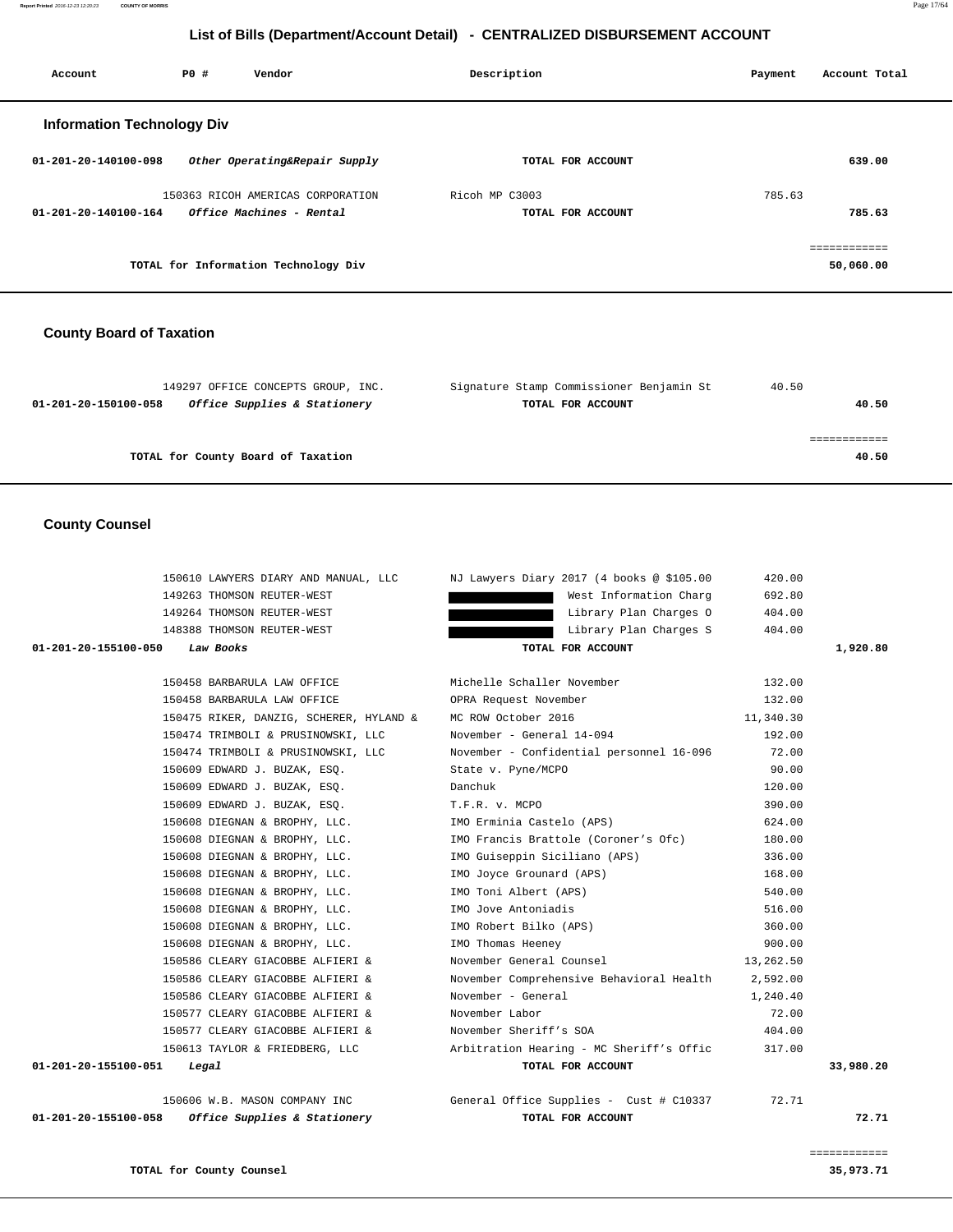| Account                 | <b>PO #</b> | Vendor                        | Description            | Account Total<br>Payment |
|-------------------------|-------------|-------------------------------|------------------------|--------------------------|
| <b>County Surrogate</b> |             |                               |                        |                          |
|                         |             | 149966 W.B. MASON COMPANY INC | S042364391,11/14/2016  | 71.85                    |
|                         |             | 149966 W.B. MASON COMPANY INC | S042881754, 11/15/2016 | 340.40                   |
|                         |             | 149966 W.B. MASON COMPANY INC | S042863404, 11/16/2016 | 480.00                   |
|                         |             | 149966 W.B. MASON COMPANY INC | S040795893, 9/16/2016  | 356.25                   |
|                         |             | 149966 W.B. MASON COMPANY INC | S035467641, 3/10/2016  | 607.62                   |
| 01-201-20-160100-058    |             | Office Supplies & Stationery  | TOTAL FOR ACCOUNT      | 1,856.12                 |

============

**TOTAL for County Surrogate 1,856.12**

#### **Engineering**

| 149740 W.B. MASON COMPANY INC                        | pads, paper, folders, pens, folders in q | 298.67   |                          |
|------------------------------------------------------|------------------------------------------|----------|--------------------------|
| 149740 W.B. MASON COMPANY INC                        | CREDIT - ARM REST FOR COMPUTER KEY BOARD | $-42.18$ |                          |
| 149741 W.B. MASON COMPANY INC                        | Arm Rest for Computer Key Board          | 42.18    |                          |
| 149741 W.B. MASON COMPANY INC                        | Fasterner Prong 3in, 2 pc                | 65.80    |                          |
| 149741 W.B. MASON COMPANY INC                        | Cleaner, Glass Zep                       | 1.45     |                          |
| 149741 W.B. MASON COMPANY INC                        | Arm Rest for Key Board on Computer.      | 42.18    |                          |
| 149813 CRYSTAL SPRINGS                               | PWD 300 LXP Services Hot and Cold Cooler | 31.98    |                          |
| 01-201-20-165100-058<br>Office Supplies & Stationery | TOTAL FOR ACCOUNT                        |          | 440.08                   |
|                                                      |                                          |          |                          |
| 148166 METRO COUNT USA INC                           | Field Road Nails 50 Pack                 | 336.00   |                          |
| 148166 METRO COUNT USA INC                           | Freight                                  | 28.00    |                          |
| 01-201-20-165100-059<br>Other General Expenses       |                                          |          |                          |
|                                                      | TOTAL FOR ACCOUNT                        |          | 364.00                   |
| 150467 DEBRA DELLAGIACOMA                            | NJTPA Parking - 10/26/16, 11/4/16, 11/4/ | 71.80    |                          |
| 01-201-20-165100-082<br>Travel Expense               | TOTAL FOR ACCOUNT                        |          | 71.80                    |
| 150477 RICOH AMERICAS CORPORATION                    | PW300 Print Engine Monthly Base Chg. Nap | 238.75   |                          |
| 149793 R.S. KNAPP CO INC                             | HP Design Jet T2300 rentalMonthly Servic | 66.64    |                          |
| $01-201-20-165100-164$ Office Machines - Rental      | TOTAL FOR ACCOUNT                        |          | 305.39                   |
|                                                      |                                          |          |                          |
| TOTAL for Engineering                                |                                          |          | ============<br>1,181.27 |

## **Heritage Commission**

| Annual Membership                                             | 50.00  |                         |
|---------------------------------------------------------------|--------|-------------------------|
| TOTAL FOR ACCOUNT                                             |        | 50.00                   |
| Tite: Morris Canal and the Age of Ingenu<br>TOTAL FOR ACCOUNT | 25.00  | 25.00                   |
| pens - umbrella w/MCHC logo                                   | 560.63 |                         |
| Archive supplies                                              | 915.37 |                         |
| TOTAL FOR ACCOUNT                                             |        | 1,476.00                |
|                                                               |        |                         |
|                                                               |        | . = = = = = = = = = = = |
|                                                               |        | 1,551.00                |
|                                                               |        |                         |

**Report Printed** 2016-12-23 12:20:23 **COUNTY OF MORRIS** Page 18/64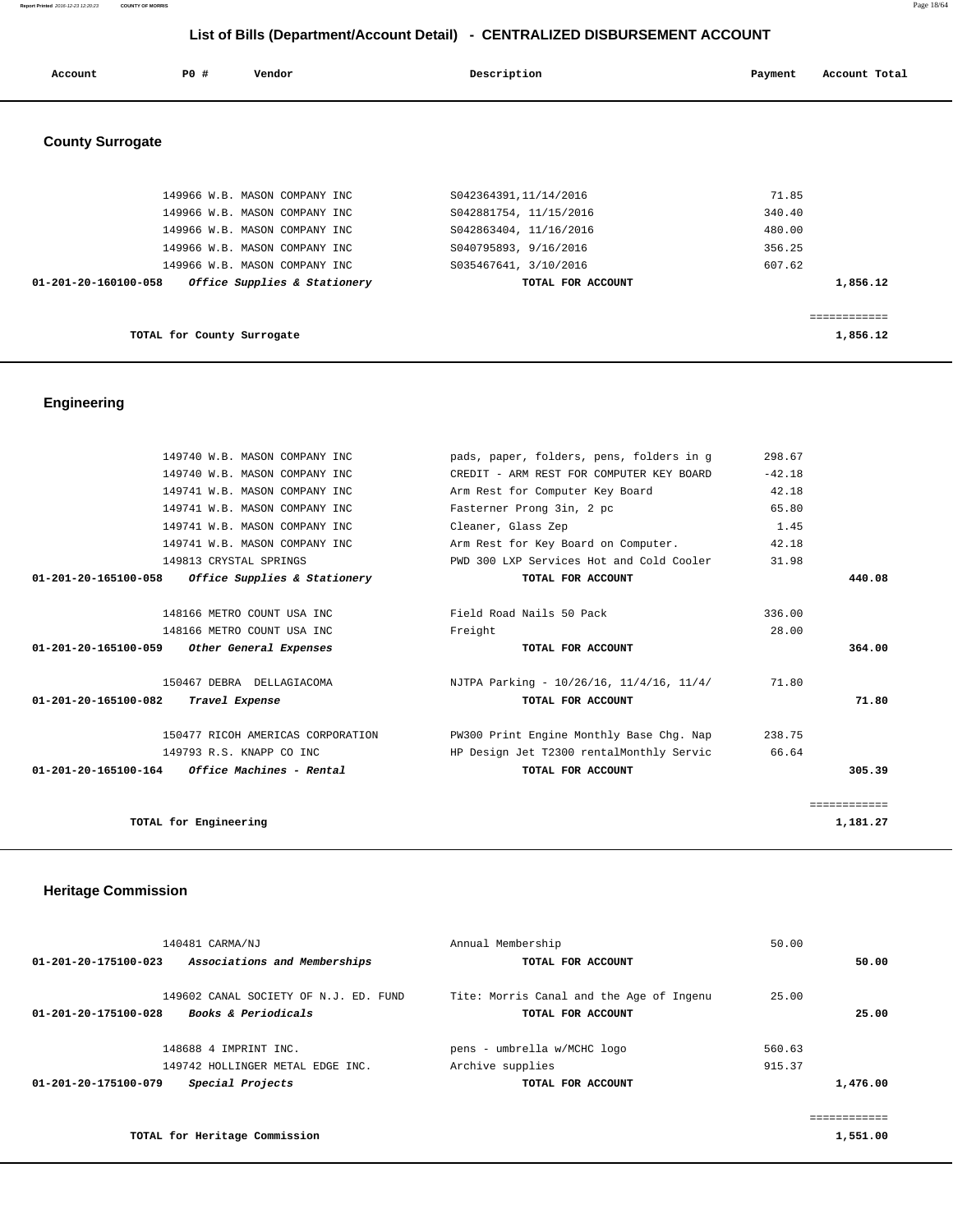**Report Printed** 2016-12-23 12:20:23 **COUNTY OF MORRIS** Page 19/64

## **List of Bills (Department/Account Detail) - CENTRALIZED DISBURSEMENT ACCOUNT**

| Account | PO# | Vendor | Description | Payment | Account Total<br>.<br>. |
|---------|-----|--------|-------------|---------|-------------------------|
|         |     |        |             |         |                         |

## **Planning Board**

| 149330 NJAFM<br>01-201-20-180100-023<br>Associations and Memberships                                                                  | Membership renewal for Jennifer McCulloc<br>TOTAL FOR ACCOUNT                                                                                                               | 20.00                           | 20.00                 |
|---------------------------------------------------------------------------------------------------------------------------------------|-----------------------------------------------------------------------------------------------------------------------------------------------------------------------------|---------------------------------|-----------------------|
| 149726 NEW JERSEY FUTURE<br>Education Schools & Training<br>01-201-20-180100-039                                                      | Registration for Virginia Michelin to at<br>TOTAL FOR ACCOUNT                                                                                                               | 30.00                           | 30.00                 |
| 150355 RENE AXELROD<br>01-201-20-180100-059<br>Other General Expenses                                                                 | Refreshments for the Sept. 15, 2016 (10<br>TOTAL FOR ACCOUNT                                                                                                                | 65.56                           | 65.56                 |
| 150355 RENE AXELROD<br>150120 CHRISTINE MARION<br>150120 CHRISTINE MARION<br>150120 CHRISTINE MARION                                  | Parking for the NJDEP Meeting on WQMP ru<br>Parking for 10/26/16 Session for County<br>Tolls for 9/16/16 & 10/21/16 NJCPA Meeti<br>Parking, Tolls & Lunch for NJSLOM Confer | 10.00<br>10.00<br>5.00<br>29.48 |                       |
| $01 - 201 - 20 - 180100 - 082$<br>Travel Expense<br>150359 RICOH USA, INC.<br>$01 - 201 - 20 - 180100 - 164$ Office Machines - Rental | TOTAL FOR ACCOUNT<br>Contract # 16593, Ricoh MPC5503SP Digita<br>TOTAL FOR ACCOUNT                                                                                          | 333.31                          | 54.48<br>333.31       |
| TOTAL for Planning Board                                                                                                              |                                                                                                                                                                             |                                 | ===========<br>503.35 |

## **County Weights & Measures**

| 150689 NATIONAL FUEL OIL INC.         | FUEL CHARGES 11/16 | 316.28 |
|---------------------------------------|--------------------|--------|
| 01-201-22-201100-140<br>Gas Purchases | TOTAL FOR ACCOUNT  | 316.28 |
|                                       |                    |        |
|                                       |                    |        |
| TOTAL for County Weights & Measures   |                    | 316.28 |
|                                       |                    |        |

## **Employee Group Insurance**

| 148964 DELTA DENTAL OF NEW JERSEY, INC. | Nov 2016 - Main County, Acct #09480-0601 | 4,557.34 |
|-----------------------------------------|------------------------------------------|----------|
| 148964 DELTA DENTAL OF NEW JERSEY, INC. | Nov 2016 - Main County, Acct #09480-0000 | 9,552.13 |
| 148964 DELTA DENTAL OF NEW JERSEY, INC. | Nov 2016 - Main County Cobra, Acct #0948 | 280.06   |
| 148964 DELTA DENTAL OF NEW JERSEY, INC. | Nov 2016 - Main County Cobra, Acct #0948 | 301.07   |
| 148964 DELTA DENTAL OF NEW JERSEY, INC. | Nov 2016 - Mosquito, Acct #09480-06013,  | 25.46    |
| 148964 DELTA DENTAL OF NEW JERSEY, INC. | Nov 2016 - Mosquito, Acct #09480-00003,  | 191.59   |
| 148964 DELTA DENTAL OF NEW JERSEY, INC. | Nov 2016 - Morris View, Acct #09480-0000 | 383.18   |
| 148964 DELTA DENTAL OF NEW JERSEY, INC. | Nov 2016 - Morris View, Acct #09480-0601 | 280.06   |
| 150045 DELTA DENTAL OF NEW JERSEY, INC. | Dec 2016 - Main County, Acct #09480-0601 | 4,506.42 |
| 150045 DELTA DENTAL OF NEW JERSEY, INC. | Dec 2016 - Main County, Acct #09480-0000 | 9,579.50 |
| 150045 DELTA DENTAL OF NEW JERSEY, INC. | Dec 2016 - Main County Cobra, Acct #0948 | 25.46    |
| 150045 DELTA DENTAL OF NEW JERSEY, INC. | Dec 2016 - Main County Cobra, Acct #0948 | 410.55   |
| 150045 DELTA DENTAL OF NEW JERSEY, INC. | Dec 2016 - Mosquito, Acct #09480-06013,  | 25.46    |
| 150045 DELTA DENTAL OF NEW JERSEY, INC. | Dec 2016 - Mosquito, Acct #09480-00003,  | 191.59   |
| 150045 DELTA DENTAL OF NEW JERSEY, INC. | Dec 2016 - Morris View, Acct #09480-0000 | 383.18   |
| 150045 DELTA DENTAL OF NEW JERSEY, INC. | Dec 2016 - Morris View, Acct #09480-0601 | 280.06   |
| 150080 FLAGSHIP HEALTH SYSTEMS, INC.    | Dec 2016 Flagship - Main County Dental,  | 2,532.98 |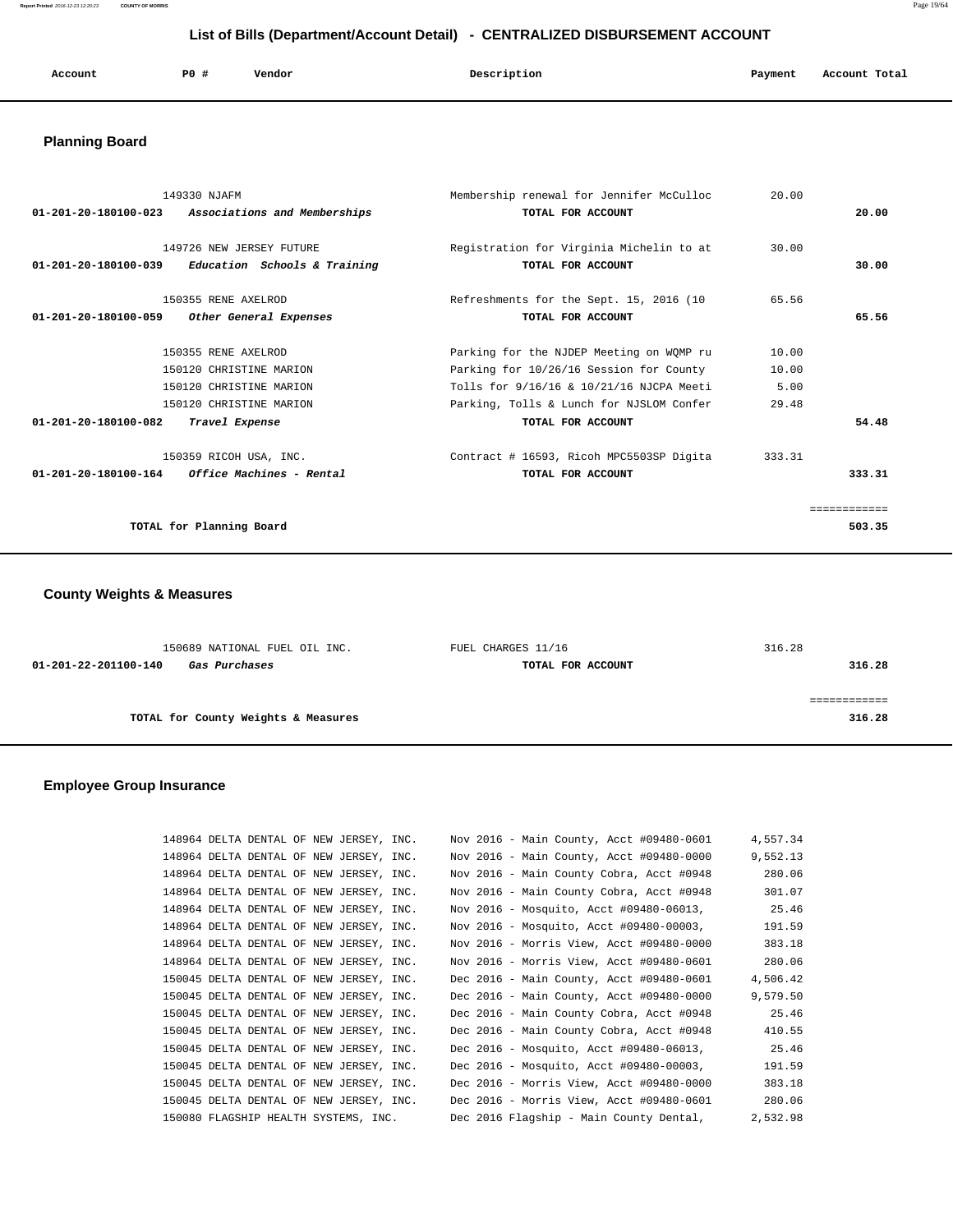**Report Printed** 2016-12-23 12:20:23 **COUNTY OF MORRIS** Page 20/64

## **List of Bills (Department/Account Detail) - CENTRALIZED DISBURSEMENT ACCOUNT**

| Account                         | PO# | Vendor                                                    | Description                                                                   | Payment  | Account Total |
|---------------------------------|-----|-----------------------------------------------------------|-------------------------------------------------------------------------------|----------|---------------|
| <b>Employee Group Insurance</b> |     |                                                           |                                                                               |          |               |
|                                 |     |                                                           | 150080 FLAGSHIP HEALTH SYSTEMS, INC. Dec 2016 Flagship - Morris View Dental,  | 803.14   |               |
|                                 |     |                                                           | 150080 FLAGSHIP HEALTH SYSTEMS, INC. Dec 2016 Flagship - Morris View Cobra De | 123.56   |               |
|                                 |     | 150080 FLAGSHIP HEALTH SYSTEMS, INC.                      | Dec 2016 Flagship - Mosquito Dental, Gro                                      | 30.89    |               |
|                                 |     | 149792 NORTH JERSEY FRIENDSHIP HOUSE, INC.                | Awareness Ribbon                                                              | 640.00   |               |
|                                 |     | 149792 NORTH JERSEY FRIENDSHIP HOUSE, INC.                | Window Decal                                                                  | 470.00   |               |
|                                 |     | 149792 NORTH JERSEY FRIENDSHIP HOUSE, INC. Clic Stick Pen |                                                                               | 650.00   |               |
|                                 |     | 141600 ELIZABETH BAUERLE                                  | Medicare B - January 2016 through June 2                                      | 629.40   |               |
|                                 |     | 141194 PATRICIA MATHER                                    | Medicare B - January 2016 through June 2                                      | 629.40   |               |
| 01-201-23-220100-090            |     | Employee Group Insurance Expenditures                     | TOTAL FOR ACCOUNT                                                             |          | 37,606.04     |
|                                 |     | 121737 OKCHIN MEERBERGER                                  | Medicare B - January 2015 through June 2                                      | 1,258.80 |               |
| 01-203-23-220100-090            |     | (2015) Employee Group Insurance Expendit                  | TOTAL FOR ACCOUNT                                                             |          | 1,258.80      |
|                                 |     |                                                           |                                                                               |          | ============  |
|                                 |     | TOTAL for Employee Group Insurance                        |                                                                               |          | 38,864.84     |

## **Office of Emergency Management**

| 150327 W.B. MASON COMPANY INC                            | Order #S041173762                        | 28.08     |              |
|----------------------------------------------------------|------------------------------------------|-----------|--------------|
| 150327 W.B. MASON COMPANY INC                            | Order #S042425363                        | $-28.08$  |              |
| 150327 W.B. MASON COMPANY INC                            | Order #S042425946                        | $-28.08$  |              |
| 150327 W.B. MASON COMPANY INC                            | Order #S042281082                        | $-23.04$  |              |
| 150327 W.B. MASON COMPANY INC                            | Order #S043034309                        | 13.72     |              |
| 150327 W.B. MASON COMPANY INC                            | Order #S043114496                        | 4.29      |              |
| 150327 W.B. MASON COMPANY INC                            | Order #S043114455                        | $-4.29$   |              |
| 150327 W.B. MASON COMPANY INC                            | Order #S043222546                        | 252.65    |              |
| 01-201-25-252100-058<br>Office Supplies & Stationery     | TOTAL FOR ACCOUNT                        |           | 215.25       |
|                                                          |                                          |           |              |
| 148610 ALL COUNTY RENTAL CENTER                          | Propane per attached invoice dated 10/15 | 60.00     |              |
| 148610 ALL COUNTY RENTAL CENTER                          |                                          | 36.00     |              |
| 147901 TURN OUT UNIFORMS, INC.                           | EMS emblems per attached quote #169383 d | 528.00    |              |
| 147901 TURN OUT UNIFORMS, INC.                           |                                          | $-75.00$  |              |
| 149596 TURN OUT UNIFORMS, INC.                           | EMS program gear per attached invoice da | 250.54    |              |
| $01 - 201 - 25 - 252100 - 059$<br>Other General Expenses | TOTAL FOR ACCOUNT                        |           | 799.54       |
| 148733 PHYSIO-CONTROL INC.                               | Lucas 2.2 Chest Compression System and a | 13,687.12 |              |
| $01 - 201 - 25 - 252100 - 258$<br>Equipment              | TOTAL FOR ACCOUNT                        |           | 13,687.12    |
|                                                          |                                          |           |              |
|                                                          |                                          |           | ============ |
| TOTAL for Office of Emergency Management                 |                                          |           | 14,701.91    |

#### **Communications Center**

| 149242 APCO INTERNATIONAL                                      | 11/4/16, APCO Agency Training Program Ce | 500.00   |        |
|----------------------------------------------------------------|------------------------------------------|----------|--------|
| Associations and Memberships<br>$01 - 201 - 25 - 252105 - 023$ | TOTAL FOR ACCOUNT                        |          | 500.00 |
|                                                                |                                          |          |        |
| 148636 PRIORITY DISPATCH CORP.                                 | 10/27/16, Protocol training and certific | 2,040.00 |        |
| 149248 PRIORITY DISPATCH CORP.                                 | 11/11/16, Protocol training and certific | 2,040.00 |        |
| 149248 PRIORITY DISPATCH CORP.                                 | 11/11/16, Protocol training and certific | 1,650.00 |        |
| 149321 INTERNATIONAL ACADEMIES OF                              | 9626, 11/18/16, (7) EMD recertifications | 770.00   |        |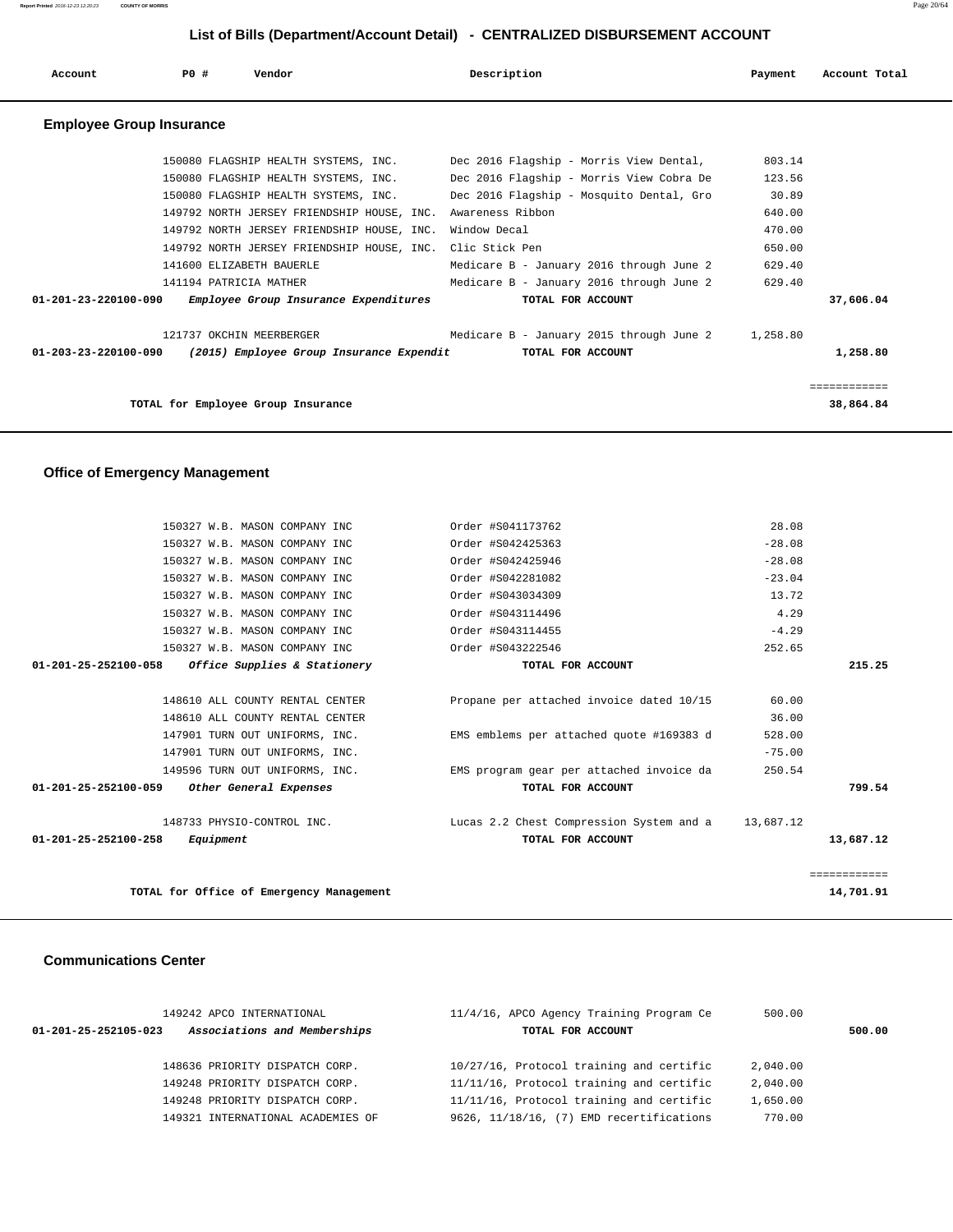**Report Printed** 2016-12-23 12:20:23 **COUNTY OF MORRIS** Page 21/64

## **List of Bills (Department/Account Detail) - CENTRALIZED DISBURSEMENT ACCOUNT**

| Account                        | PO#<br>Vendor                                                                                                                                                                                           | Description                                                                                                                                                                                                                    | Payment                                                 | Account Total             |
|--------------------------------|---------------------------------------------------------------------------------------------------------------------------------------------------------------------------------------------------------|--------------------------------------------------------------------------------------------------------------------------------------------------------------------------------------------------------------------------------|---------------------------------------------------------|---------------------------|
| <b>Communications Center</b>   |                                                                                                                                                                                                         |                                                                                                                                                                                                                                |                                                         |                           |
| $01 - 201 - 25 - 252105 - 039$ | Education Schools & Training                                                                                                                                                                            | TOTAL FOR ACCOUNT                                                                                                                                                                                                              |                                                         | 6,560.00                  |
| 01-201-25-252105-044           | 149244 CRITICAL POWER USA<br>Equipment Service Agreements                                                                                                                                               | 8/4/16, Annual PMs completed on (17) UPS<br>TOTAL FOR ACCOUNT                                                                                                                                                                  | 4,216.00                                                | 4,216.00                  |
|                                | 150124 QUENCH USA, INC.<br>149988 CY DRAKE LOCKSMITHS, INC.                                                                                                                                             | D060586, 12/1/16, Chiller3-UV-U N0000629<br>11/29/16, keys                                                                                                                                                                     | 48.00<br>13.20                                          |                           |
| 01-201-25-252105-058           | Office Supplies & Stationery                                                                                                                                                                            | TOTAL FOR ACCOUNT                                                                                                                                                                                                              |                                                         | 61.20                     |
| 01-201-25-252105-072           | 150268 NORTHEAST COMMUNICATIONS, INC.<br>150268 NORTHEAST COMMUNICATIONS, INC.<br>Radio Repairs                                                                                                         | 12/1/16, #17-14, 2017 International Dump<br>12/1/16, #17-16, 2017 International Dump<br>TOTAL FOR ACCOUNT                                                                                                                      | 250.00<br>250.00                                        | 500.00                    |
| 01-201-25-252105-078           | 144912 KEYSTONE PUBLIC SAFETY INC.<br>148602 KEYSTONE PUBLIC SAFETY INC.<br>147894 KEYSTONE PUBLIC SAFETY INC.<br>149989 ACTIVE 911, INC.<br>149867 KEYSTONE PUBLIC SAFETY INC.<br>Software Maintenance | SOW# 144968, 8/19/16, CAD2CAD Changes<br>SOW# 145628, 11/3/16, Provide a warning<br>Quote 9/30/16, Closest Unit Dispatch<br>11/29/16, ID# 37199, Device purchase (ag<br>Quote 10/28/16, Remote CAD Seat 1<br>TOTAL FOR ACCOUNT | 3,600.00<br>300.00<br>9,000.00<br>2,200.00<br>26,398.00 | 41,498.00                 |
| 01-201-25-252105-131           | 150266 AMERICAN TOWER CORPORATION<br>148573 CDW GOVERNMENT<br>County Wide Radio System                                                                                                                  | Tower rental for December 2016, Green Po<br>Quote# 1BPH7KZ, 10/26/16, Jabra Freeway<br>TOTAL FOR ACCOUNT                                                                                                                       | 1,910.17<br>193.98                                      | 2,104.15                  |
| 01-201-25-252105-137           | 150269 JERSEY CENTRAL POWER & LIGHT<br>Electricity                                                                                                                                                      | 100 078 772 546, 11/29/16, Weldon Rd Oak<br>TOTAL FOR ACCOUNT                                                                                                                                                                  | 520.57                                                  | 520.57                    |
| 01-201-25-252105-161           | 149318 MOTOROLA SOLUTIONS INC<br>149247 CABLEVISION LIGHLPATH INC.<br>Communications Equipment                                                                                                          | 11/10/16, XTL Consolete Audio Interface<br>56012, 11/1/16, 450 W Hanover (10/1/16-1<br>TOTAL FOR ACCOUNT                                                                                                                       | 197.80<br>2.892.46                                      | 3,090.26                  |
| 01-201-25-252105-162           | 149868 XYBIX SYSTEMSM, INC.<br>Furniture & Fixtures                                                                                                                                                     | Ouote# 19979, 11/14/16, Treadmill desk b<br>TOTAL FOR ACCOUNT                                                                                                                                                                  | 1,861.99                                                | 1,861.99                  |
| 01-201-25-252105-189           | 150440 INSTITUTE FOR FORENSIC PSYCHOLOGY<br>Medical                                                                                                                                                     | 11/8/16 fitness for duty evaluation<br>TOTAL FOR ACCOUNT                                                                                                                                                                       | 1,500.00                                                | 1,500.00                  |
| 01-201-25-252105-258           | 149246 NORTHEAST COMMUNICATIONS, INC.<br>149246 NORTHEAST COMMUNICATIONS, INC.<br>Equipment                                                                                                             | 11/11/16, Mag mount 12ft cable mini U, 4<br>10/31/16, (20) 2.25" spring action belt<br>TOTAL FOR ACCOUNT                                                                                                                       | 55.00<br>230.00                                         | 285.00                    |
|                                | TOTAL for Communications Center                                                                                                                                                                         |                                                                                                                                                                                                                                |                                                         | ============<br>62,697.17 |

## **County Medical Examiner Office**

| 150513 W.B. MASON COMPANY INC<br>150513 W.B. MASON COMPANY INC | Cust#C1033751, 11/7/16<br>Cust#C1033751, 11/8/16 | 23.01<br>$-90.06$ |        |
|----------------------------------------------------------------|--------------------------------------------------|-------------------|--------|
| 150513 W.B. MASON COMPANY INC                                  | Cust#C1033751, 12/1/16 Order#S043357035          | 203.02            |        |
| Office Supplies & Stationery<br>01-201-25-254100-058           | TOTAL FOR ACCOUNT                                |                   | 135.97 |
|                                                                |                                                  |                   |        |
| 150358 GARFIELD COMMUNITY FUNERAL                              | Morris Livery 11.16                              | 4,350.00          |        |
| 150356 ILIFF-RUGGIERO FUNERAL HOME INC.                        | Sussex Livery, 11/16                             | 1,800.00          |        |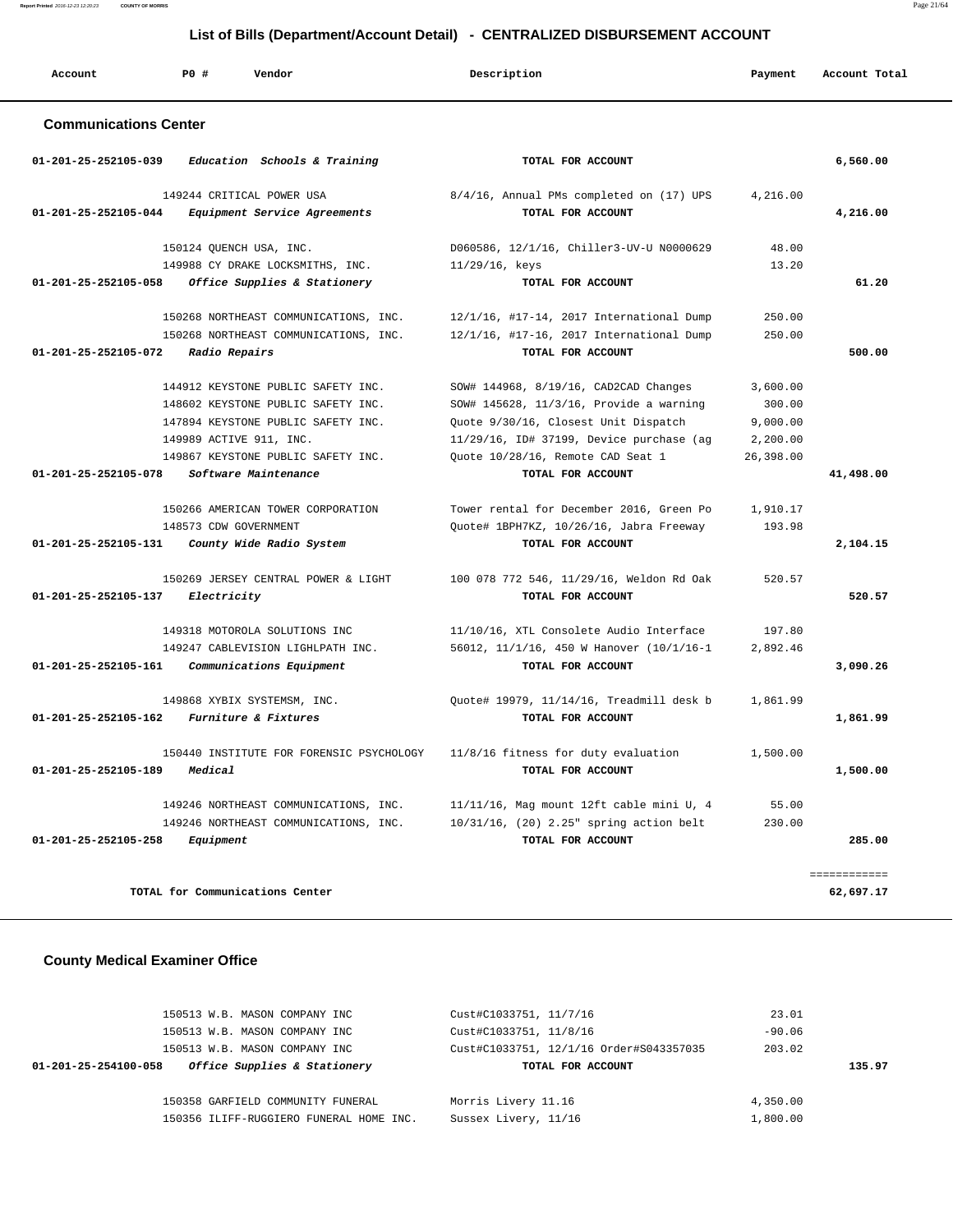**Report Printed** 2016-12-23 12:20:23 **COUNTY OF MORRIS** Page 22/64

## **List of Bills (Department/Account Detail) - CENTRALIZED DISBURSEMENT ACCOUNT**

| PO# | Vendor | Description                                                                                                             | Payment                                  | Account Total                            |
|-----|--------|-------------------------------------------------------------------------------------------------------------------------|------------------------------------------|------------------------------------------|
|     |        |                                                                                                                         |                                          |                                          |
|     |        | TOTAL FOR ACCOUNT                                                                                                       |                                          | 7,650.00                                 |
|     |        |                                                                                                                         | 770.67                                   |                                          |
|     |        | TOTAL FOR ACCOUNT                                                                                                       |                                          | 770.67                                   |
|     |        |                                                                                                                         |                                          | ============                             |
|     |        |                                                                                                                         |                                          | 8,556.64                                 |
|     |        | <b>County Medical Examiner Office</b><br>Other General Expenses<br>149305 FISHER HEALTHCARE<br>X-Ray & Medical Supplies | TOTAL for County Medical Examiner Office | Ouote 6323-0812-32, 11/18/16 DNA Bloodsp |

#### **County Sheriff's Department**

|           | 250.00    | Subscription - 52 week "Path of the Guar     | 150374 NEW JERSEY POLICE CHIEFS       |                      |
|-----------|-----------|----------------------------------------------|---------------------------------------|----------------------|
| 250.00    |           | TOTAL FOR ACCOUNT                            | Education Schools & Training          | 01-201-25-270100-039 |
|           | 249.90    | 10/1/16 - 10/31/16 (NJ Essentials Librar     | 149292 THOMSON REUTER-WEST            |                      |
| 249.90    |           | TOTAL FOR ACCOUNT                            | Law Books                             | 01-201-25-270100-050 |
|           | 239.00    | $(1)$ P-4157 Plaque w/Eng, Inv; $(14)$ 1 x 4 | 149682 RIOS' ENGRAVING                |                      |
|           | 58.00     | (2) Brass Plates w/Eng: Sheriff Edward R     | 149682 RIOS' ENGRAVING                |                      |
| 297.00    |           | TOTAL FOR ACCOUNT                            | Office Supplies & Stationery          | 01-201-25-270100-058 |
|           | 120.00    | Long Reach Desk Seal with Star Sheriff's     | 150142 RIOS' ENGRAVING                |                      |
| 120.00    |           | TOTAL FOR ACCOUNT                            | Other General Expenses                | 01-201-25-270100-059 |
|           | 730.00    | CASES - ITEM #H073211-00 12"x100" Norits     | 149796 NORITSU AMERICA CORPORATION    |                      |
|           | 75.00     |                                              | 149796 NORITSU AMERICA CORPORATION    |                      |
| 805.00    |           | TOTAL FOR ACCOUNT                            | Photographic Suppies                  | 01-201-25-270100-064 |
|           | 19,939.50 | CivilServe Annual Support/ Maintenance:      | 149739 TYLER TECHNOLOGIES, INC.       |                      |
| 19,939.50 |           | TOTAL FOR ACCOUNT                            | Software Maintenance                  | 01-201-25-270100-078 |
|           | 2,638.64  | GUARDS - 10/14/16 - 10/20/16, Inv dtd 10     | 149331 U.S. SECURITY ASSOCIATES, INC. |                      |
|           | 3,314.96  | GUARDS - 10/21/16 - 10/27/16, Inv dtd 10     | 149331 U.S. SECURITY ASSOCIATES, INC. |                      |
|           | 3,427.68  | GUARDS - 10/28/16 - 11/3/16, Inv dtd 11/     | 149331 U.S. SECURITY ASSOCIATES, INC. |                      |
| 9,381.28  |           | TOTAL FOR ACCOUNT                            | Other Outside Services                | 01-201-25-270100-084 |
|           | 293.05    | (6) Cases/Husky Copy 30L White 8 1/2 x 1     | 149723 PAPER MART INC                 |                      |
| 293.05    |           | TOTAL FOR ACCOUNT                            | Other Administrative Supplies         | 01-201-25-270100-095 |
|           | 1,661.68  | 482559481-00001 10/2/16 - 11/1/16, Inv       | 149672 VERIZON WIRELESS               |                      |
| 1,661.68  |           | TOTAL FOR ACCOUNT                            | Communications Equipment              | 01-201-25-270100-161 |
|           | 201.39    | Color copies - 10/1/16 - 11/3/16, CPC Ra     | 149699 RICOH AMERICAS CORPORATION     |                      |
| 201.39    |           | TOTAL FOR ACCOUNT                            | Office Machines - Rental              | 01-201-25-270100-164 |
|           | 10.00     | G. MAROTTA - Alterations/Emblems, Inv dt     | 150054 UNIVERSAL UNIFORM SALES CO INC |                      |
|           | 160.00    | W. RAWA - Green pants/polo shirts, POS #     | 150054 UNIVERSAL UNIFORM SALES CO INC |                      |
|           | 10.00     | A. MARKT - Emblems/Alterations, Inv dtd      | 150054 UNIVERSAL UNIFORM SALES CO INC |                      |
|           |           |                                              | 150054 UNIVERSAL UNIFORM SALES CO INC |                      |
|           | 48.00     | S. QUIGLEY - Hat, Inv dtd 11/10/16           |                                       |                      |

**TOTAL for County Sheriff's Department 33,426.80**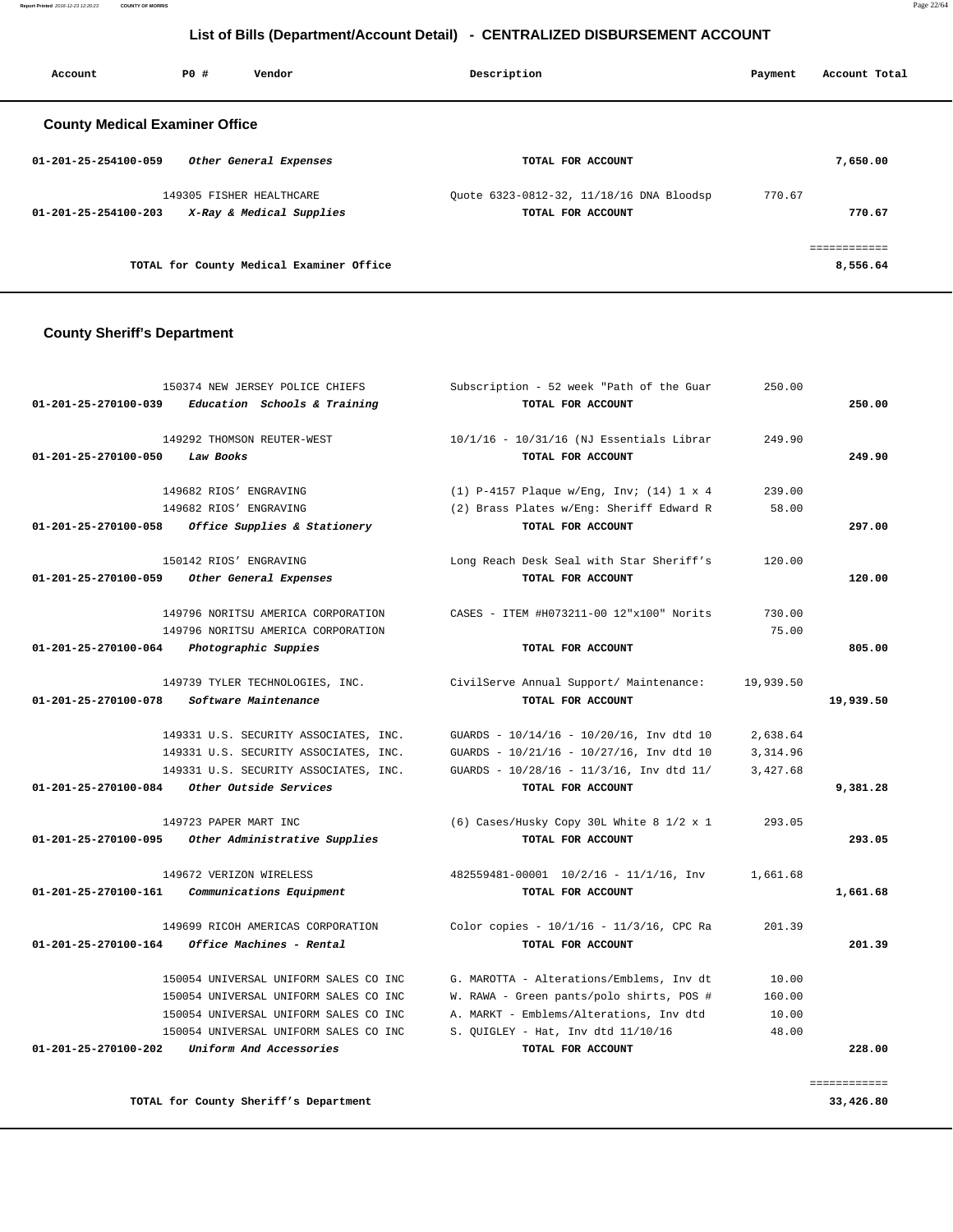**Report Printed** 2016-12-23 12:20:23 **COUNTY OF MORRIS** Page 23/64

 **List of Bills (Department/Account Detail) - CENTRALIZED DISBURSEMENT ACCOUNT**

| Account | PO # | Vendor | Description | Payment | Account Total |
|---------|------|--------|-------------|---------|---------------|

 150215 JAIME SHANAPHY Regular On Call- Oct. 2016 24.80 150215 JAIME SHANAPHY Wkend/Holiday 21.00 150215 JAIME SHANAPHY Supplemental Case Pay - 161022MRMM33 75.00

| 150238 ALEXIS RACHEL                        | Reg.On Call- Nov. 2016                    | 36.80  |
|---------------------------------------------|-------------------------------------------|--------|
| 150238 ALEXIS RACHEL                        | Holiday/Wkend.Nov.2016                    | 31.50  |
| 150238 ALEXIS RACHEL                        | Supplemental Case Pay-161126MRMM36        | 75.00  |
| 150212 JUNE WITTY                           | Reg. On Call - October 2016               | 86.40  |
| 150212 JUNE WITTY                           | Wkend/Holiday                             | 37.00  |
| 150212 JUNE WITTY                           | Supplemental Case Pay: 161013MRMM32       | 75.00  |
| 150234 JUNE WITTY                           | Reg. On Call - November 2016              | 40.80  |
| 150234 JUNE WITTY                           | Holiday/Wkend                             | 24.50  |
| 150234 JUNE WITTY                           | Supplemental Case Pay - 161124MM35        | 75.00  |
| 147444 SANDRA HOYER                         | Supplemental Wkend/Holdiay Pay- Septembe  | 12.00  |
| 147444 SANDRA HOYER                         | Supplemental Wkend/Holiday Pay-August 20  | 24.00  |
| 147444 SANDRA HOYER                         | Supplemental Wkend/Holiday-July 2016      | 18.00  |
| 144494 TARA CHOMINSKY                       | Supplemental Case Pay-#16730MRMM          | 75.00  |
| 146425 TARA CHOMINSKY                       | Reg. On Call Pay- August 2016             | 104.00 |
| 146425 TARA CHOMINSKY                       | Holiday/Wknd.                             | 12.00  |
| 146425 TARA CHOMINSKY                       | Supplemental Case Pay: 160805MRMM22Share  | 300.00 |
| 147443 TARA CHOMINSKY                       | Reg. On Call - September 2016             | 103.20 |
| 147443 TARA CHOMINSKY                       | Wknd/Holiday                              | 21.50  |
| 147443 TARA CHOMINSKY                       | Supplemental Case Pay #160918MRMM30       | 75.00  |
| 150235 BETTY ANN DERCO                      | Reg. On Call Pay - Nov. 2016              | 12.80  |
| 150235 BETTY ANN DERCO                      | Holiday/Wkend                             | 15.00  |
| 150235 BETTY ANN DERCO                      | Supplemental Case Pay - 161129MRSC08      | 75.00  |
| 150218 BETTY ANN DERCO                      | Regular On Call - Sept. 2016              | 16.00  |
| 150218 BETTY ANN DERCO                      | Wkend/Holiday- Sept. 2016                 | 5.00   |
| 150218 BETTY ANN DERCO                      | Regular On Call- October 2016             | 38.40  |
| 150218 BETTY ANN DERCO                      | Wkend/Holiday-October 2016                | 15.00  |
| 150207 KRISTINA DEJESUS                     | Reg. On Call- October 2016                | 80.00  |
| 150207 KRISTINA DEJESUS                     | Wkend/Overnight                           | 18.50  |
| 150207 KRISTINA DEJESUS                     | Supplemental Case Pay: 161009MRMM31 & 161 | 150.00 |
| 150237 KRISTINA DEJESUS                     | Reg. On Call - Nov. 2016                  | 79.20  |
| 150237 KRISTINA DEJESUS                     | Holiday/Wkend.                            | 30.00  |
| 150237 KRISTINA DEJESUS                     | Supplemental Case Pay-161121MRMM34        | 75.00  |
| 150230 TARA CHOMINSKY                       | Reg.On Call - Nov.2016                    | 84.00  |
| 150230 TARA CHOMINSKY                       | Holiday/Wkend.                            | 12.50  |
| 150342 TARA CHOMINSKY                       | Reg. On Call Supplemental Pay - Oct.2016  | 97.60  |
| 150342 TARA CHOMINSKY                       | Wkend/Holiday Supplemental Pay            | 37.50  |
| 150342 TARA CHOMINSKY                       | Supplemental Case Pay: 161002MRSCD05 & 1  | 150.00 |
| Outside Salaries & Wages<br>$-275100-016$   | TOTAL FOR ACCOUNT                         |        |
| 150341 MORRIS COUNTY BAR ASSOCIATION        | Assistant Prosecutor Kelly Sandler Dues   | 75.00  |
| 150341 MORRIS COUNTY BAR ASSOCIATION        | Assistant Prosecutor Gloria Rispoli Dues  | 50.00  |
| 150343 MORRIS COUNTY BAR ASSOCIATION        | Membership Dues: SAP Erin Smith Wisloff   | 75.00  |
| 150343 MORRIS COUNTY BAR ASSOCIATION        | Membership Dues: AP Robert Preziosi       | 50.00  |
| 148831 COUNTY NARCOTICS COMMANDERS          | Lt. Edward Jones- 2017 Membership         | 400.00 |
| Associations and Memberships<br>-275100-023 | TOTAL FOR ACCOUNT                         |        |
| 145940 VERIZON WIRELESS                     | Account #882249917-00001 (8/10-9/9/16)    | 59.75  |
| $-275100 - 031$<br>Cellular Phones/Pagers   | TOTAL FOR ACCOUNT                         |        |
| 150579 GLORIA RISPOLI                       | CLE On Demand Course                      | 200.00 |
| 140395 MIRARCHI MANMAGEMENT GROUP, INC.     | Reset the Clock: Replace Liability With   | 295.00 |
| 149393 NJICLE                               | Hot Tips in Preventing Employment Claims  | 135.00 |
| 150223 CONNELL CONSULTING, LLC              | Police Press Relations in the Virtual Er  | 139.00 |
|                                             |                                           |        |

| 150238 ALEXIS RACHEL                                 | Reg.On Call- Oct. 2016                    | 8.80   |          |
|------------------------------------------------------|-------------------------------------------|--------|----------|
|                                                      |                                           | 36.80  |          |
| 150238 ALEXIS RACHEL<br>150238 ALEXIS RACHEL         | Reg.On Call- Nov.2016                     |        |          |
|                                                      | Holiday/Wkend.Nov.2016                    | 31.50  |          |
| 150238 ALEXIS RACHEL                                 | Supplemental Case Pay-161126MRMM36        | 75.00  |          |
| 150212 JUNE WITTY<br>150212 JUNE WITTY               | Reg. On Call - October 2016               | 86.40  |          |
|                                                      | Wkend/Holiday                             | 37.00  |          |
| 150212 JUNE WITTY                                    | Supplemental Case Pay: 161013MRMM32       | 75.00  |          |
| 150234 JUNE WITTY                                    | Reg. On Call - November 2016              | 40.80  |          |
| 150234 JUNE WITTY                                    | Holiday/Wkend                             | 24.50  |          |
| 150234 JUNE WITTY                                    | Supplemental Case Pay - 161124MM35        | 75.00  |          |
| 147444 SANDRA HOYER                                  | Supplemental Wkend/Holdiay Pay- Septembe  | 12.00  |          |
| 147444 SANDRA HOYER                                  | Supplemental Wkend/Holiday Pay-August 20  | 24.00  |          |
| 147444 SANDRA HOYER                                  | Supplemental Wkend/Holiday-July 2016      | 18.00  |          |
| 144494 TARA CHOMINSKY                                | Supplemental Case Pay-#16730MRMM          | 75.00  |          |
| 146425 TARA CHOMINSKY                                | Reg. On Call Pay- August 2016             | 104.00 |          |
| 146425 TARA CHOMINSKY                                | Holiday/Wknd.                             | 12.00  |          |
| 146425 TARA CHOMINSKY                                | Supplemental Case Pay: 160805MRMM22Share  | 300.00 |          |
| 147443 TARA CHOMINSKY                                | Reg. On Call - September 2016             | 103.20 |          |
| 147443 TARA CHOMINSKY                                | Wknd/Holiday                              | 21.50  |          |
| 147443 TARA CHOMINSKY                                | Supplemental Case Pay #160918MRMM30       | 75.00  |          |
| 150235 BETTY ANN DERCO                               | Reg. On Call Pay - Nov. 2016              | 12.80  |          |
| 150235 BETTY ANN DERCO                               | Holiday/Wkend                             | 15.00  |          |
| 150235 BETTY ANN DERCO                               | Supplemental Case Pay - 161129MRSC08      | 75.00  |          |
| 150218 BETTY ANN DERCO                               | Regular On Call - Sept. 2016              | 16.00  |          |
| 150218 BETTY ANN DERCO                               | Wkend/Holiday- Sept. 2016                 | 5.00   |          |
| 150218 BETTY ANN DERCO                               | Regular On Call- October 2016             | 38.40  |          |
| 150218 BETTY ANN DERCO                               | Wkend/Holiday-October 2016                | 15.00  |          |
| 150207 KRISTINA DEJESUS                              | Reg. On Call- October 2016                | 80.00  |          |
| 150207 KRISTINA DEJESUS                              | Wkend/Overnight                           | 18.50  |          |
| 150207 KRISTINA DEJESUS                              | Supplemental Case Pay: 161009MRMM31 & 161 | 150.00 |          |
| 150237 KRISTINA DEJESUS                              | Reg. On Call - Nov. 2016                  | 79.20  |          |
| 150237 KRISTINA DEJESUS                              | Holiday/Wkend.                            | 30.00  |          |
| 150237 KRISTINA DEJESUS                              | Supplemental Case Pay-161121MRMM34        | 75.00  |          |
| 150230 TARA CHOMINSKY                                | Reg.On Call - Nov.2016                    | 84.00  |          |
| 150230 TARA CHOMINSKY                                | Holiday/Wkend.                            | 12.50  |          |
| 150342 TARA CHOMINSKY                                | Reg. On Call Supplemental Pay - Oct.2016  | 97.60  |          |
| 150342 TARA CHOMINSKY                                | Wkend/Holiday Supplemental Pay            | 37.50  |          |
| 150342 TARA CHOMINSKY                                | Supplemental Case Pay: 161002MRSCD05 & 1  | 150.00 |          |
| 01-201-25-275100-016<br>Outside Salaries & Wages     | TOTAL FOR ACCOUNT                         |        | 2,347.80 |
|                                                      |                                           |        |          |
| 150341 MORRIS COUNTY BAR ASSOCIATION                 | Assistant Prosecutor Kelly Sandler Dues   | 75.00  |          |
| 150341 MORRIS COUNTY BAR ASSOCIATION                 | Assistant Prosecutor Gloria Rispoli Dues  | 50.00  |          |
| 150343 MORRIS COUNTY BAR ASSOCIATION                 | Membership Dues: SAP Erin Smith Wisloff   | 75.00  |          |
| 150343 MORRIS COUNTY BAR ASSOCIATION                 | Membership Dues: AP Robert Preziosi       | 50.00  |          |
| 148831 COUNTY NARCOTICS COMMANDERS                   | Lt. Edward Jones- 2017 Membership         | 400.00 |          |
| 01-201-25-275100-023<br>Associations and Memberships | TOTAL FOR ACCOUNT                         |        | 650.00   |
| 145940 VERIZON WIRELESS                              | Account #882249917-00001 (8/10-9/9/16)    | 59.75  |          |
| 01-201-25-275100-031<br>Cellular Phones/Pagers       | TOTAL FOR ACCOUNT                         |        | 59.75    |
|                                                      |                                           |        |          |
| 150579 GLORIA RISPOLI                                | CLE On Demand Course                      | 200.00 |          |
| 140395 MIRARCHI MANMAGEMENT GROUP, INC.              | Reset the Clock: Replace Liability With   | 295.00 |          |
| 149393 NJICLE                                        | Hot Tips in Preventing Employment Claims  | 135.00 |          |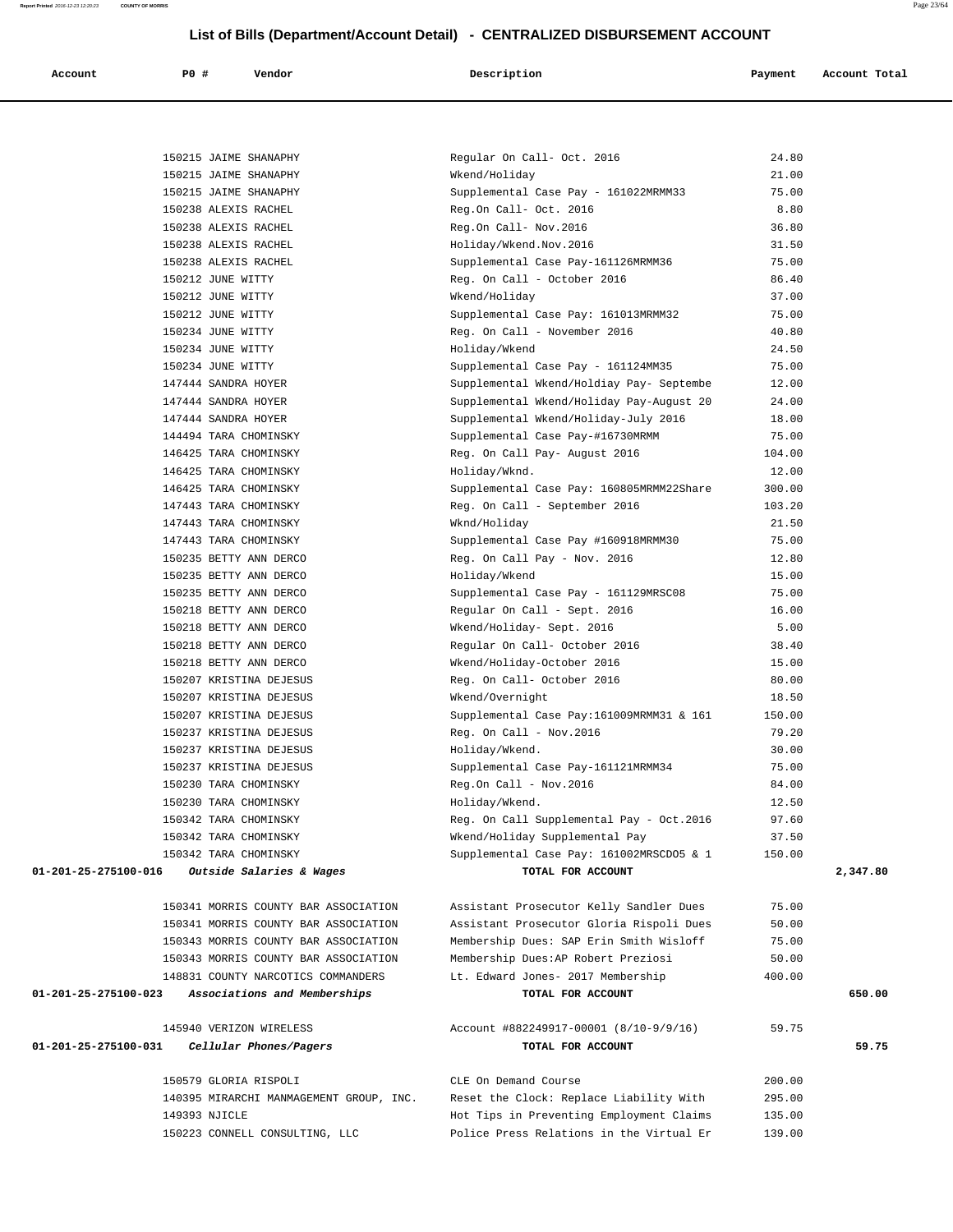| Account              | PO#<br>Vendor                                                       | Description                                                   | Payment   | Account Total |
|----------------------|---------------------------------------------------------------------|---------------------------------------------------------------|-----------|---------------|
| 01-201-25-275100-039 | 150340 NJ SEX CRIMES OFFICERS ASSOC<br>Education Schools & Training | 19th Annual Sex Crimes Information Shari<br>TOTAL FOR ACCOUNT | 700.00    | 2,219.00      |
|                      | 150205 JOHNSTON COMMUNICATIONS                                      | December monthly maintenance charge                           | 600.00    |               |
| 01-201-25-275100-044 | Equipment Service Agreements                                        | TOTAL FOR ACCOUNT                                             |           | 600.00        |
|                      |                                                                     |                                                               |           |               |
|                      | 149389 THOMSON REUTERS-WEST                                         | Westlaw for October - Law Library                             | 2,555.79  |               |
| 01-201-25-275100-050 | 149389 THOMSON REUTERS-WEST<br>Law Books                            | Westlaw for October - Appellate Team<br>TOTAL FOR ACCOUNT     | 1,526.22  | 4,082.01      |
|                      |                                                                     |                                                               |           |               |
|                      | 150209 ALPHAGRAPHICS                                                | Certificate- Nicole C. Gibbs                                  | 17.50     |               |
|                      | 150221 W.B. MASON COMPANY INC                                       | Account #C1033751 Misc. Office Supplies                       | 423.89    |               |
|                      | 150197 PAPER MART INC                                               | 8x11 Copy Paper & 8 1/2x14 Copy Paper fo                      | 1,458.10  |               |
|                      | 150197 PAPER MART INC                                               | 8x11 Copy Paper delivered to SEU.                             | 246.80    |               |
|                      | 150204 MINUTEMAN PRESS OF MORRISTOWN                                | Business Cards: Murzenski, Rosato & McNal                     | 298.20    |               |
|                      | 150204 MINUTEMAN PRESS OF MORRISTOWN                                | Business Cards: Rappa, Knapp, Holloway a                      | 397.60    |               |
|                      | 150213 TJ'S SPORTWIDE TROPHY                                        | Plaque: Chief Stanley J. Hansen                               | 140.00    |               |
| 01-201-25-275100-058 | Office Supplies & Stationery                                        | TOTAL FOR ACCOUNT                                             |           | 2,982.09      |
|                      | 150195 FEDEX                                                        | Account #105105762 -11/7-11/9/16)                             | 123.99    |               |
|                      | 150195 FEDEX                                                        | Account#105105762 11/3/16                                     | 28.08     |               |
|                      | 150195 FEDEX                                                        | Account#105105762 (11/9-11/15/16)                             | 155.72    |               |
|                      | 150195 FEDEX                                                        | Account #105105762 (11/23/16)                                 | 33.76     |               |
| 01-201-25-275100-068 | Postage & Metered Mail                                              | TOTAL FOR ACCOUNT                                             |           | 341.55        |
|                      |                                                                     |                                                               |           |               |
|                      | 150217 COMMUNICATIONS SERVICE                                       | Radio & Lighting Removal ( High Tech Cri                      | 240.00    |               |
| 01-201-25-275100-072 | Radio Repairs                                                       | TOTAL FOR ACCOUNT                                             |           | 240.00        |
|                      | 150578 M.C. PROSECUTOR'S EMERGENT                                   | Replenishment for November 2016 Expendit                      | 5,307.45  |               |
| 01-201-25-275100-079 | Special Projects                                                    | TOTAL FOR ACCOUNT                                             |           | 5,307.45      |
|                      | 150201 KING TRANSCRIPTION                                           | State v Mitchell, Freddie ** Requested b                      | 1,388.48  |               |
|                      | 150201 KING TRANSCRIPTION                                           | State v Mitchell, Freddie ** Req. AP Tia                      | 87.14     |               |
|                      | 149656 SOHAIL QUDDUSSI                                              | Audio Translation ** Det. Aaron King** C                      | 150.00    |               |
| 01-201-25-275100-081 | Transcripts                                                         | TOTAL FOR ACCOUNT                                             |           | 1,625.62      |
|                      |                                                                     |                                                               |           |               |
|                      | 150211 ESSEX TRAVEL SERVICE                                         | Travel for Det. Thomas Joiner Training A                      | 315.20    |               |
| 01-201-25-275100-082 | Travel Expense                                                      | TOTAL FOR ACCOUNT                                             |           | 315.20        |
|                      | 140454 SPRINT                                                       | Sprint Wire Tap Costs - RE: Case #2014X-                      | 622.11    |               |
|                      | 140454 SPRINT                                                       | Case #2014X-00985 (Sprint Case #2015-049                      | 642.11    |               |
|                      | 150196 COFFEE LOVERS COFFEE SERVICE                                 | Coffee/Sugar                                                  | 64.75     |               |
|                      | 138241 4N6XPRT SYSTEMS                                              | 2016 Expert AutoStats- Update copy ** At                      | 225.00    |               |
|                      | 138241 4N6XPRT SYSTEMS                                              | Handling Charge for PO                                        | 15.00     |               |
|                      | 149391 THOMSON REUTERS-WEST                                         | Account #834983951 - CLEAR Account Octob                      | 921.90    |               |
|                      | 150227 VERIZON                                                      | Account 973285537182057Y                                      | 32.88     |               |
|                      | 150228 VERIZON                                                      | Account #973285537182057Y Land Line                           | 32.91     |               |
|                      | 143344 VERIZON                                                      | Account #973 285-5371 820 57Y 7/14/16                         | 32.03     |               |
|                      | 150203 W.B. MASON COMPANY INC                                       | Trash Bags for Operation Take Back - Det                      | 45.05     |               |
|                      | 143347 VERIZON                                                      | Land Line-Account #973285439166950Y                           | 294.27    |               |
|                      | 146432 VERIZON                                                      | Account #973285537182057Y (9/14-10/13/16                      | 32.99     |               |
|                      | 146433 VERIZON                                                      | Account #973285439166950Y (9/14-10/13/16                      | 309.28    |               |
|                      | 150232 VERIZON                                                      | Account #973 285-4391 669 50Y (10/14-11/                      | 313.52    |               |
|                      | 150225 SETON HALL UNIVERSITY                                        | Spring 2017 Career Fair (Feb.28, 2017)**                      | 60.00     |               |
|                      | 01-201-25-275100-118 Investigation Expense                          | TOTAL FOR ACCOUNT                                             |           | 3,643.80      |
|                      | 149655 JOHN BRICK, PHD                                              | State v Vanessa Brown (Indictment No.: 1                      | 12,650.00 |               |
|                      | 01-201-25-275100-121 Witness Fees And Mileage                       | TOTAL FOR ACCOUNT                                             |           | 12,650.00     |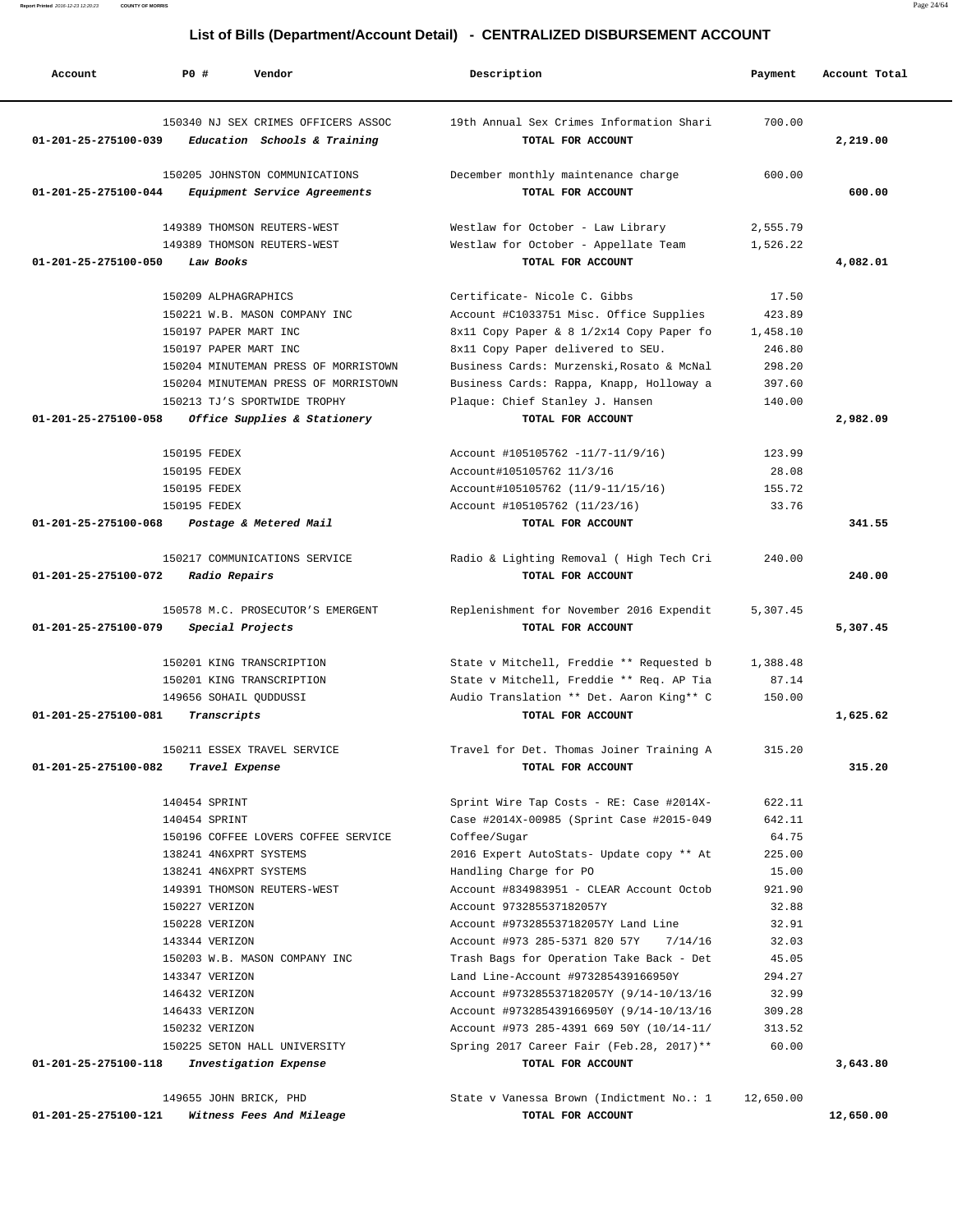| Account              | PO#                    | Vendor                                   | Description                              | Payment | Account Total |
|----------------------|------------------------|------------------------------------------|------------------------------------------|---------|---------------|
| 01-201-25-275100-126 |                        | Court Expenses-Extradition               | TOTAL FOR ACCOUNT                        |         | 1,230.50      |
|                      |                        | 150231 NESTLE WATERS NORTH AMERICA INC.  | Account #0434996856 - Office Water Deliv | 494.88  |               |
|                      | 150222 CRYSTAL SPRINGS |                                          | Account #699004915947242 - Office Water. | 132.92  |               |
|                      | 150222 CRYSTAL SPRINGS |                                          | Account #699004915947242 - Office Water. | 71.98   |               |
| 01-201-25-275100-147 | Water                  |                                          | TOTAL FOR ACCOUNT                        |         | 699.78        |
|                      |                        | 149374 INSTITUTE FOR FORENSIC PSYCHOLOGY | Psychological Evaluation- Nicole Gibbs   | 450.00  |               |
|                      |                        | 147247 STATE TOXICOLOGY LABORATORY       | Background Toxicology - Gallagher 16L01  | 45.00   |               |
|                      |                        | 148827 CINTAS CORPORATION                | Customer #0010660335 - Refill and update | 427.08  |               |
| 01-201-25-275100-189 | Medical                |                                          | TOTAL FOR ACCOUNT                        |         | 922.08        |
|                      |                        |                                          |                                          |         |               |
|                      |                        | TOTAL for County Prosecutor's Office     |                                          |         | 39,916.63     |

 **County Jail** 

 148761 VERIZON WIRELESS 885699058-00001 CELL SERVICE DATED 10-2 405.28  **01-201-25-280100-031 Cellular Phones/Pagers TOTAL FOR ACCOUNT 405.28** 149761 LAW & PUBLIC SAFETY INSTITUTE TRAINING FOR SCHWARICK,L.GETCHIUS,& AQUI 210.00 149750 PASSAIC COUNTY POLICE ACADEMY TRAINING FOR BRAUNER, FLORES, STRUBLE DA 75.00 149276 MARIN CONSULTING ASSOCIATES TRAINING FOR BILECI,BENEVENGA,ANDICO,J.G 1,200.00  **01-201-25-280100-039 Education Schools & Training TOTAL FOR ACCOUNT 1,485.00** 149385 SCIENTIFIC BOILER WATER WATER GUARD SERVICE FOR NOV&DEC 2016 & J 232.00  **01-201-25-280100-044 Equipment Service Agreements TOTAL FOR ACCOUNT 232.00** 149429 W.B. MASON COMPANY INC OFFICE SUPPLIES DATED 11.4.16 212.99 149429 W.B. MASON COMPANY INC OFFICE SUPPLIES - LABEL MAKER DATED 11.7 39.54 149754 W.B. MASON COMPANY INC OFFICE SUPPLIES DATED 11/15/16 244.44 149381 OFFICE CONCEPTS GROUP, INC. OFFICE SUPPLIES DATED 10.11.16 463.50 149381 OFFICE CONCEPTS GROUP, INC. OFFICE SUPPLIES DATED 10.19.16 17.17  **01-201-25-280100-058 Office Supplies & Stationery TOTAL FOR ACCOUNT 977.64** 150369 HERMAN SCOTT THE STRING SERVICES FOR 58 INMATE 2,500.00 149432 LANGUAGE LINE SERVICES LANGUAGE TRANSLATION SER 550.80 146791 HIPPO FACILITY MANAGEMENT INC. FACILITY WORK ORDER COMPUTER PROGRAM FRO 1,428.00 148756 VERIZON WIRELESS 742028358-00001 - GPS TRACKING SERVICE D 90.14  **01-201-25-280100-059 Other General Expenses TOTAL FOR ACCOUNT 4,568.94** 148952 EDMUND M. KRAMER PORTRAIT & SITTING FEE FOR CAPT. MCCAFFR 225.00  **01-201-25-280100-064 Photographic Suppies TOTAL FOR ACCOUNT 225.00** 149382 MORRIS COUNTY MUA FACILITY GARBAGE PULLING FE 670.00 149810 BINSKY SERVICE LLC FIELD LABOR DATED 10.28.16 1,281.25 149751 TJ'S SPORTWIDE TROPHY PLAQUE AND ENGRAVING DATED 11/17/16 55.10 149745 X-RAY IMAGING X-RAY BADGE REPLACEMENT DATED 11/14/16 15.00 149497 MORRIS COUNTY MUA FACILITY GARBAGE TIPPING FE 962.95 147621 STATE TOXICOLOGY LABORATORY APPLICANT DRUG SCREENINGS DATED 9.30.16 180.00 150331 CLIFTON ELEVATOR SERVICE CO INC ELEVATOR MAINTENANCE FOR DEC 2016 DATED 1,680.00 149744 RICHARD FARRELL INC. REPAIR/PARTS FOR STEAMER DATED 10/26/16 3,727.85 149428 RICHARD FARRELL INC. REPAIR/PARTS FOR STEAMER DATED 10.7.16 288.00 149428 RICHARD FARRELL INC. REPAIR/PARTS FOR GRILL IN KITCHEN DATED 350.95 149428 RICHARD FARRELL INC. REPAIR/PARTS FOR FRYER DATED 11.2.16 368.31

149428 RICHARD FARRELL INC. REPAIR/PARTS FOR BROILER DATED 10.18.16 1,611.19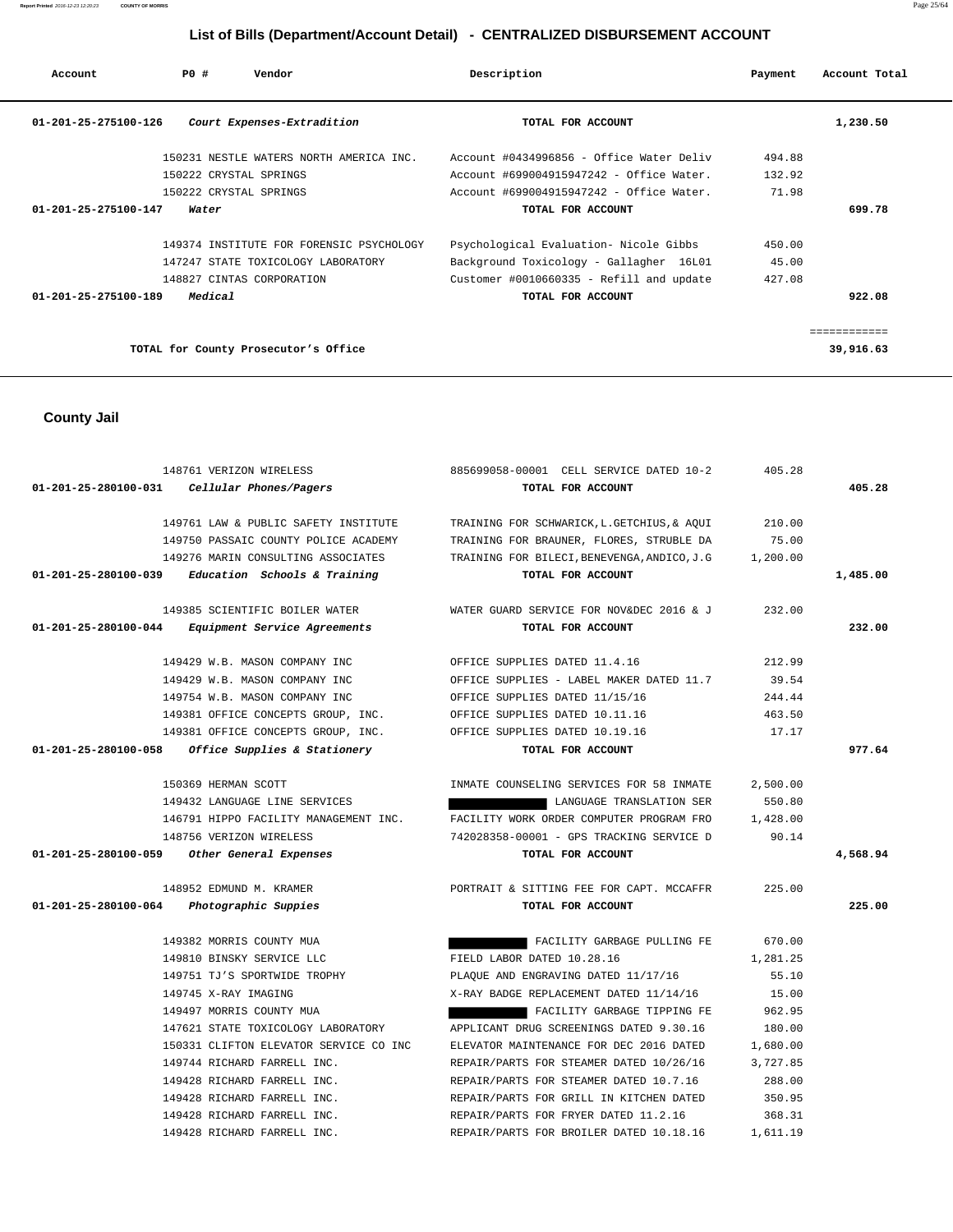| <b>County Jail</b>                                                       |                                                 |           |           |
|--------------------------------------------------------------------------|-------------------------------------------------|-----------|-----------|
| 149384 RICHARD FARRELL INC.                                              | REPAIR/PARTS FOR REFRIGERATOR DATED 10.1        | 2,249.28  |           |
| 01-201-25-280100-084<br>Other Outside Services                           | TOTAL FOR ACCOUNT                               |           | 13,583.88 |
| 137442 BOSCH SECURITY SYSTEMS, INC.                                      | SECURITY CAMERA REPAIRS DATED 4.4.16            | 180.00    |           |
| 137442 BOSCH SECURITY SYSTEMS, INC.                                      | SECURITY CAMERA REPAIRS DATED 4.5.16            | 180.00    |           |
| 149488 BOSCH SECURITY SYSTEMS, INC.                                      | SECURITY CAMERA REPAIRS DATED 10.26.16          | 540.00    |           |
| 149488 BOSCH SECURITY SYSTEMS, INC.                                      | SECURITY CAMERAS DATED 10.24.16                 | 2,639.90  |           |
| 01-201-25-280100-128 Security Equipment                                  | TOTAL FOR ACCOUNT                               |           | 3,539.90  |
| 149815 IMPACT TECHNOLOGY SOLUTIONS LLC                                   | VIDEO CONFERENCING SYSTEM DATED 11.7.16         | 6,514.00  |           |
| 01-201-25-280100-161<br>Communications Equipment                         | TOTAL FOR ACCOUNT                               |           | 6,514.00  |
| 150283 ARAMARK DALLAS LOCKBOX                                            | 200334000 - STAFF AND INMATE MEALS DATED        | 12,214.29 |           |
| 150283 ARAMARK DALLAS LOCKBOX                                            | 200334000 - STAFF MEALS DATED 11/30/16          | 30.00     |           |
| 150283 ARAMARK DALLAS LOCKBOX                                            | 200334000 - STAFF MEALS DATED 11/30/16          | 45.00     |           |
| 149490 ARAMARK DALLAS LOCKBOX                                            | 200334000 - STAFF & INMATE MEALS DATED 1        | 11,992.18 |           |
| 149753 ARAMARK DALLAS LOCKBOX                                            | 200334000 - STAFF & INMATE MEALS DATED 1        | 11,965.05 |           |
| 01-201-25-280100-185<br>Food                                             | TOTAL FOR ACCOUNT                               |           | 36,246.52 |
| 148955 HENRY SCHEIN INC                                                  | MEDICAL SUPPLIES DATED 11.1.16                  | 138.04    |           |
| 148955 HENRY SCHEIN INC                                                  | MEDICAL SUPPLIES DATED 10.31.16                 | 9.77      |           |
| 148955 HENRY SCHEIN INC                                                  | CREDIT MEMO DATED 10.31.16                      | $-31.44$  |           |
| 149430 HENRY SCHEIN INC                                                  | MEDICAL SUPPLIES DATED 11.9.16                  | 2,281.26  |           |
| 149430 HENRY SCHEIN INC                                                  | CREDIT MEMO DATED 11.3.16                       | $-9.77$   |           |
| 148766 ATLANTIC HEALTH SYSTEM                                            | MEDICAL CARE FOR P. IZQUIERDOHERRERA DAT 153.40 |           |           |
| 149491 HENRY SCHEIN INC                                                  | MEDICAL SUPPLIES DATED 10.24.16                 | 70.88     |           |
| 149491 HENRY SCHEIN INC                                                  | CREDIT MEMO DATED 10.18.16                      | $-5.83$   |           |
| 146210 SUMMIT MEDICAL GROUP, PA                                          | MEDICAL CARE FOR A.MIMS DATED 8.24.16           | 366.00    |           |
| 147618 SUMMIT MEDICAL GROUP, PA                                          | MEDICAL CARE FOR R. FERNANDEZ DATED 5.10.       | 453.00    |           |
| 147629 SUMMIT MEDICAL GROUP, PA                                          | MEDICAL CARE FOR A. MIMS DATED 9-21-16          | 549.00    |           |
| 147987 SUMMIT MEDICAL GROUP, PA                                          | MEDICAL CARE FOR D. HANNAH DATED 8-4-16         | 447.00    |           |
| 148760 SUMMIT MEDICAL GROUP, PA                                          | MEDICAL CARE FOR D. HANNAH DATED 9-12-16        | 292.00    |           |
| 148954 MOBILEX USA                                                       | INMATE XRAYS DATED 10.31.16                     | 306.00    |           |
| 150366 DR. NATHAN SABIN                                                  | MEDICAL CARE FOR R.GREGORY DATED 11.14.1        | 250.00    |           |
| 149498 MORRIS COUNTY AFTER CARE CENTER                                   | MEDICAL CARE FOR J. AIKENWHYTE FROM 10-2        | 140.00    |           |
| 149498 MORRIS COUNTY AFTER CARE CENTER                                   | MEDICAL CARE FOR J. AIKENWHYTE FROM 11-2        | 140.00    |           |
| 149498 MORRIS COUNTY AFTER CARE CENTER                                   | MEDICAL CARE FOR J.HOOKER FROM 11-1-16 T        | 170.00    |           |
| 149608 DENTRUST DENTAL INC.                                              | INMATE DENTAL CARE FOR OCT 2016 DATED 10        | 3,504.00  |           |
| $01 - 201 - 25 - 280100 - 189$ Medical                                   | TOTAL FOR ACCOUNT                               |           | 9,223.31  |
| 149816 INSTITUTE FOR FORENSIC PSYCHOLOGY PSYCH. EVALUATION DATED 11/3/16 |                                                 | 975.00    |           |
| 01-201-25-280100-198 Psychiatric Services                                | TOTAL FOR ACCOUNT                               |           | 975.00    |
| 149747 ATLANTIC TACTICAL OF NJ, INC.                                     | 4 OC CANISTERS & HOLDERS DATED 11/16/16         | 116.92    |           |
| 150335 FLEMINGTON DEPT STORE INC                                         | MAINTENANCE UNIFORMS FOR WEBBER DATED 11        | 353.65    |           |
| 150058 UNIVERSAL UNIFORM SALES CO INC                                    | UNIFORMS FOR KOOGER DATED 11/12/16              | 238.00    |           |
| 150058 UNIVERSAL UNIFORM SALES CO INC                                    | UNIFORMS FOR B. WILLIAMS DATED 11/14/16         | 394.95    |           |
| 150058 UNIVERSAL UNIFORM SALES CO INC                                    | UNIFORMS FOR SCHRAFT DATED 11/15/16             | 9.00      |           |
| 150058 UNIVERSAL UNIFORM SALES CO INC                                    | UNIFORMS FOR MICHELLE MOLDE DATED 11/16/        | 199.00    |           |
| 150058 UNIVERSAL UNIFORM SALES CO INC                                    | UNIFORMS FOR MIKE MOLDE DATED 11/16/16          | 199.00    |           |
| 149748 UNIVERSAL UNIFORM SALES CO INC                                    | UNIFORMS FOR SCHWEIZER DATED 11/11/16           | 59.00     |           |
| 149748 UNIVERSAL UNIFORM SALES CO INC                                    | UNIFORMS FOR JANZEN DATED 4/28/16               | 14.50     |           |
| 149748 UNIVERSAL UNIFORM SALES CO INC                                    | UNIFORMS FOR YURIK DATED 4/11/16                | 119.00    |           |
| 149748 UNIVERSAL UNIFORM SALES CO INC                                    | UNIFORMS FOR D. SIMPSON DATED 3/1/16            | 3.00      |           |
| 149748 UNIVERSAL UNIFORM SALES CO INC                                    | UNIFORMS FOR LEVENDUSKY DATED 5/4/16            | 243.00    |           |
| 149748 UNIVERSAL UNIFORM SALES CO INC                                    | UNIFORMS FOR RZUCIDLO DATED 5/11/16             | 269.00    |           |

Account **PO #** Vendor **Description Description Payment** Account Total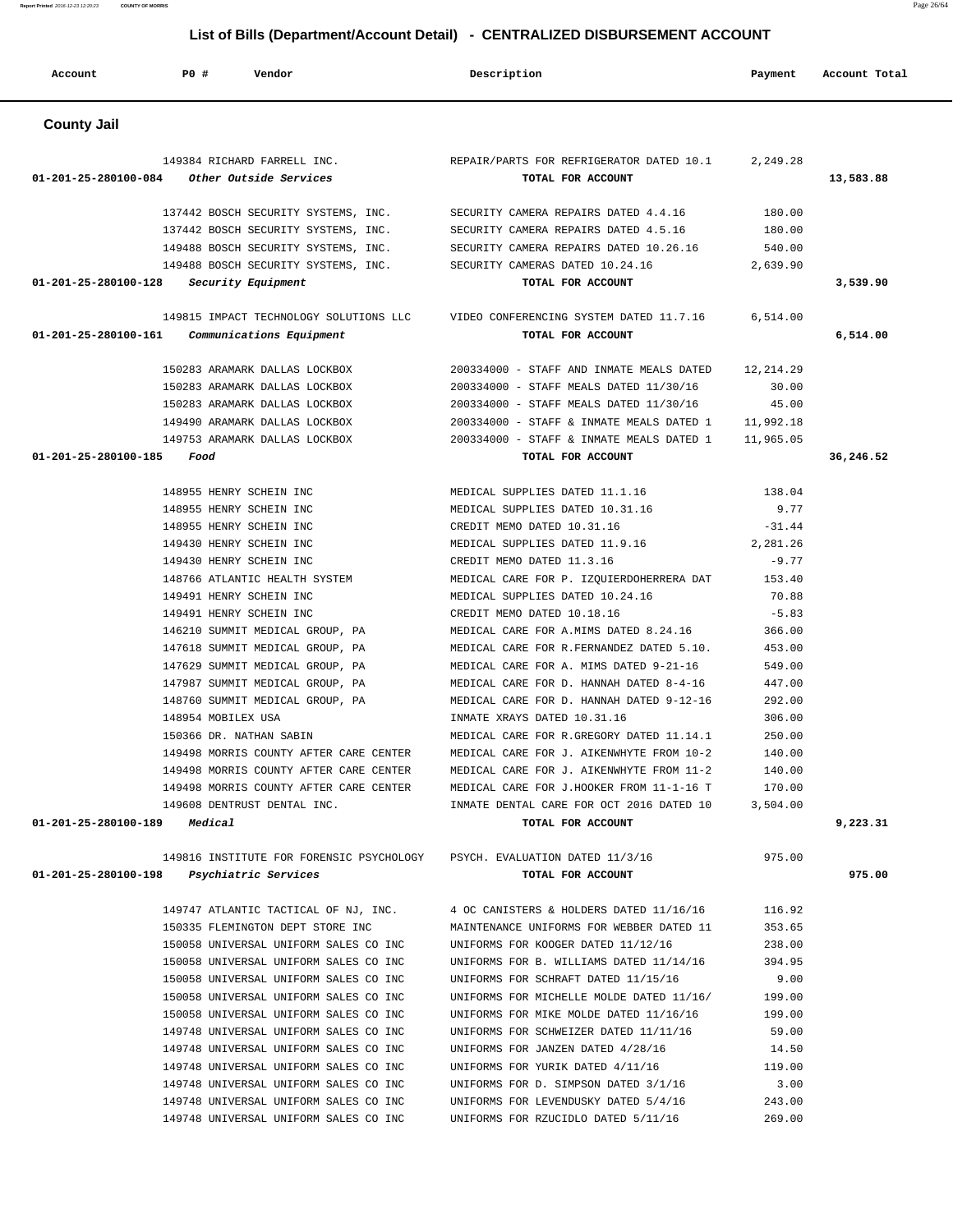|                      | 149454 JUVENILE JUSTICE COMMISSION<br>149454 JUVENILE JUSTICE COMMISSION | Course Development Services, Instruction<br>Course Development Services, Instruction | 1,350.00<br>1,500.00 |          |
|----------------------|--------------------------------------------------------------------------|--------------------------------------------------------------------------------------|----------------------|----------|
| 01-201-25-281100-039 | Education Schools & Training                                             | TOTAL FOR ACCOUNT                                                                    |                      | 3,211.82 |
| 01-201-25-281100-058 | 149476 OFFICE CONCEPTS GROUP, INC.<br>Office Supplies & Stationery       | Urinal mat<br>TOTAL FOR ACCOUNT                                                      | 160.66               | 160.66   |
|                      | 149281 BOB BARKER COMPANY, INC.                                          | GSAItem                                                                              | 4.53                 |          |
| 01-201-25-281100-059 | Other General Expenses                                                   | TOTAL FOR ACCOUNT                                                                    |                      | 4.53     |

 150422 COLONIAL TELEVISION Samsung TV 229.95 148887 CDW GOVERNMENT Panasonic Day/Night Analog Box Camera 131.87

============

**TOTAL for County Jail 91,563.97**

#### **County Youth Detention Facilit**

| 01-201-25-280100-262<br><i>Machinery Repairs &amp; Parts</i> | TOTAL FOR ACCOUNT                                                                |                 | 955.00   |
|--------------------------------------------------------------|----------------------------------------------------------------------------------|-----------------|----------|
| 149386 R & J CONTROL, INC.                                   | PM ON GENERATOR DATED 10.27.16                                                   | 800.00          |          |
| 149386 R & J CONTROL, INC.                                   | GENERATOR MONITORING AND REMOTE STARTING                                         | 155.00          |          |
|                                                              |                                                                                  |                 |          |
| 01-201-25-280100-252<br>Janitorial Supplies                  | TOTAL FOR ACCOUNT                                                                |                 | 2,720.18 |
| 149427 JERSEY PAPER PLUS INC                                 | FACILITY PAPER SUPPLIES DATED 11.15.16<br>FACILITY PAPER SUPPLIES DATED 11.15.16 | 864.00          |          |
| 149427 JERSEY PAPER PLUS INC<br>149427 JERSEY PAPER PLUS INC | FACILITY PAPER SUPPLIES DATED 11.11.16                                           | 189.00<br>27.00 |          |
| 149427 JERSEY PAPER PLUS INC                                 | FACILITY PAPER/JANITORIAL SUPPLIES DATED                                         | 333.00          |          |
| 148751 BOB BARKER COMPANY, INC.                              | 2 MOP BUCKETS PLUS FREIGHT DATED 10-27-1                                         | 147.18          |          |
| 149752 JERSEY PAPER PLUS INC                                 | FACILITY PAPER PRODUCTS DATED 11/18/16                                           | 1,160.00        |          |
| 01-201-25-280100-249 Bldg Maintenance Supplies               | TOTAL FOR ACCOUNT                                                                |                 | 1,512.65 |
| 149486 GRAINGER                                              | MAINTENANCE SUPPLIES-SURGE PROTECTORS DA                                         | 138.72          |          |
| 149486 GRAINGER                                              | MAINTENANCE SUPPLIES-BATTERY BACK UPS DA                                         | 530.28          |          |
| 149486 GRAINGER                                              | MAINTENANCE SUPPLIES-VACUUM PART DATED 1                                         | 132.00          |          |
| 149486 GRAINGER                                              | MAINTENANCE SUPPLIES-PLUMBING SUPPLIES D                                         | 43.72           |          |
| 149486 GRAINGER                                              | MAINTENANCE SUPPLIES-PLUMBING SUPPLIES D                                         | 50.48           |          |
| 149486 GRAINGER                                              | MAINTENANCE SUPPLIES-PLUMBING SUPPLIES D                                         | 564.56          |          |
| 149380 CERBO LUMBER & HARDWARE                               | MAINTENANCE SUPPLIES DATED 9.8.16                                                | 52.89           |          |
| 01-201-25-280100-223 Building Repairs                        | TOTAL FOR ACCOUNT                                                                |                 | 3,998.65 |
| 148768 AIRTEO SYSTEMS                                        | SECURITY SYSTEM PARTS DATED 9-30-16                                              | 222.78          |          |
| 148768 AIRTEO SYSTEMS                                        | SECURITY SYSTEM PARTS DATED 8-6-16                                               | 3,775.87        |          |
| 01-201-25-280100-202<br>Uniform And Accessories              | TOTAL FOR ACCOUNT                                                                |                 | 4,401.02 |
| 149383 UNIVERSAL UNIFORM SALES CO INC                        | UNIFORMS FOR M.SCHWEIZER DATED 10.17.16                                          | 160.00          |          |
| 149383 UNIVERSAL UNIFORM SALES CO INC                        | UNIFORMS FOR CHERECHES DATED 10.25.16                                            | 82.00           |          |
| 149383 UNIVERSAL UNIFORM SALES CO INC                        | MISC. DEPARTMENT BOOTS DATED 10.26.16                                            | 525.00          |          |
| 149383 UNIVERSAL UNIFORM SALES CO INC                        | UNIFORMS FOR MICHELLE MOLDE DATED 10.25.                                         | 105.00          |          |
| 149383 UNIVERSAL UNIFORM SALES CO INC                        | UNIFORMS FOR H.GONZALEZ DATED 10.31.16                                           | 397.00          |          |
| 149663 UNIVERSAL UNIFORM SALES CO INC                        | UNIFORMS FOR GOODMAN DATED 11.4.16                                               | 105.00          |          |
| 149663 UNIVERSAL UNIFORM SALES CO INC                        | UNIFORMS FOR MILOS DATED 11.7.16                                                 | 160.00          |          |

|                    | List of Bills (Department/Account Detail) - CENTRALIZED DISBURSEMENT ACCOUNT |                                          |  |                                           |  |         |               |
|--------------------|------------------------------------------------------------------------------|------------------------------------------|--|-------------------------------------------|--|---------|---------------|
| Account            | PO#                                                                          | Vendor                                   |  | Description                               |  | Payment | Account Total |
| <b>County Jail</b> |                                                                              |                                          |  |                                           |  |         |               |
|                    |                                                                              | 149663 UNIVERSAL UNIFORM SALES CO INC.   |  | UNIFORMS FOR CRUSE DATED 11.2.16          |  | 120.00  |               |
|                    |                                                                              | 149663 UNIVERSAL UNIFORM SALES CO INC    |  | UNIFORMS FOR REBYAK DATED 11.8.16         |  | 199.00  |               |
|                    |                                                                              | 149663 UNIVERSAL UNIFORM SALES CO INC    |  | UNIFORMS FOR MILOS DATED 11.7.16          |  | 160.00  |               |
|                    |                                                                              | 149663 UNIVERSAL UNIFORM SALES CO INC    |  | UNIFORMS FOR GOODMAN DATED 11.4.16        |  | 105.00  |               |
|                    |                                                                              | 1/10202 INITUPDOAI INITEODM OAIRO CO INC |  | 10 11 16 חסידות לפונס מאס של סמס סמססדותו |  | 207 00  |               |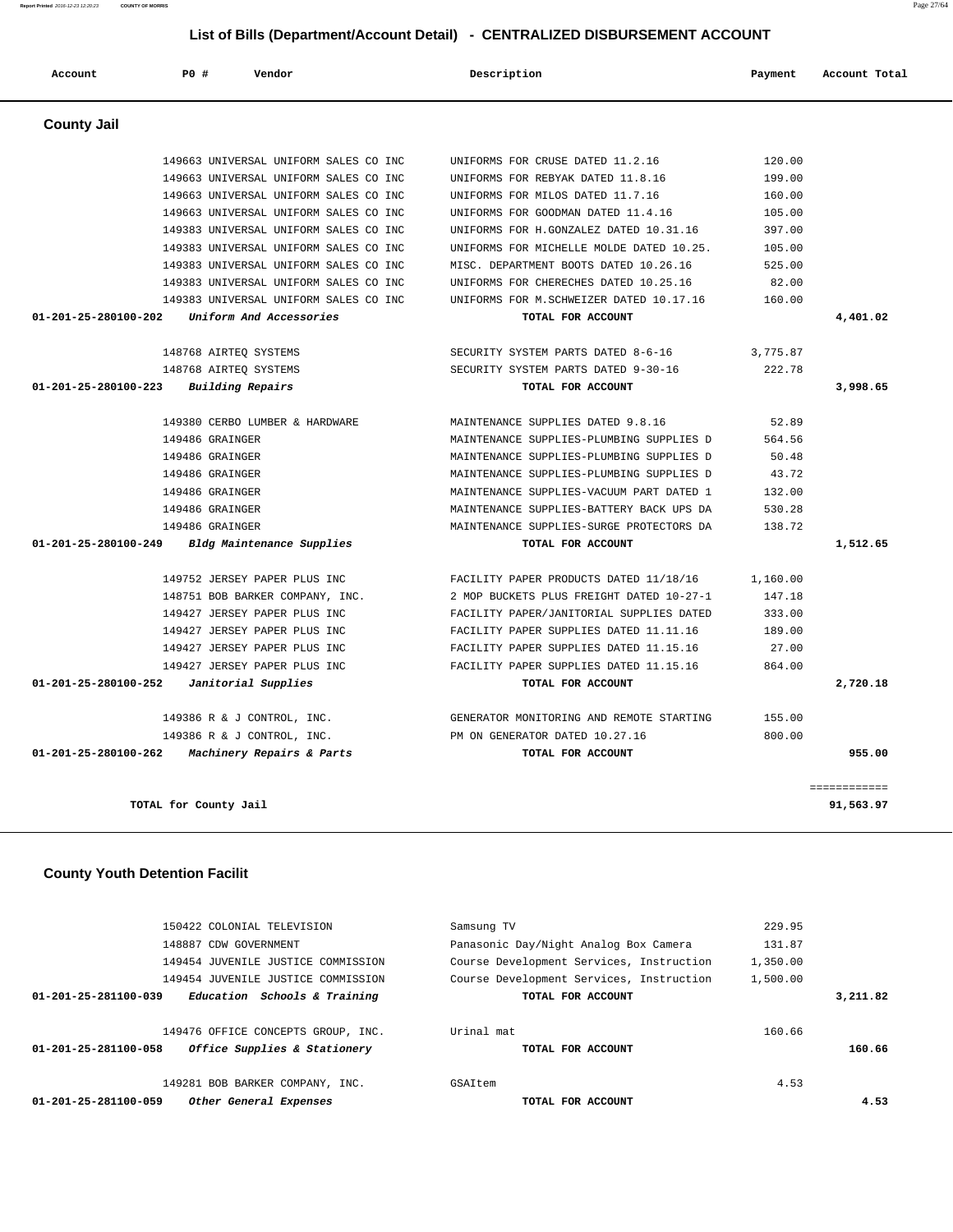| Account                               | PO#     | Vendor                                   | Description                              | Payment  | Account Total |
|---------------------------------------|---------|------------------------------------------|------------------------------------------|----------|---------------|
| <b>County Youth Detention Facilit</b> |         |                                          |                                          |          |               |
|                                       |         | 150423 SODEXO INC & AFFILIATES           | Congregate Meals: 1013 x 2.81/meal       | 2,846.53 |               |
|                                       |         | 150423 SODEXO INC & AFFILIATES           | AFI and Other                            | 1,145.16 |               |
| 01-201-25-281100-185                  | Food    |                                          | TOTAL FOR ACCOUNT                        |          | 6,307.49      |
|                                       |         | 149282 ALERE TOXICOLOGY SERVICES INC.    | Drug Test - T.A.                         | 31.00    |               |
|                                       |         | 149475 INSTITUTE FOR FORENSIC PSYCHOLOGY | Psychological evaluations for 1 potentia | 350.00   |               |
|                                       |         | 150466 WHITES HEALTHCARE ENTERPRISES INC | September 2016 medicines                 | 103.00   |               |
|                                       |         | 150424 BOB BARKER COMPANY, INC.          | Dove soap, $2.6$ oz, $36$ /cs            | 226.95   |               |
|                                       |         | 150424 BOB BARKER COMPANY, INC.          | Suave Apple Green Conditioner 12 oz 6/cs | 60.75    |               |
|                                       |         | 150424 BOB BARKER COMPANY, INC.          | Freight                                  | 53.39    |               |
|                                       |         | 150424 BOB BARKER COMPANY, INC.          | Suave AntiPersipirant 2.6 12/cs          | 147.60   |               |
|                                       |         | 150424 BOB BARKER COMPANY, INC.          | Freight                                  | 12.25    |               |
| $01 - 201 - 25 - 281100 - 189$        | Medical |                                          | TOTAL FOR ACCOUNT                        |          | 984.94        |
|                                       |         | 149494 UNIVERSAL UNIFORM SALES CO INC    | Shirts, Emblems, Jewelry/Badges/Buttons, | 559.00   |               |
|                                       |         | 149494 UNIVERSAL UNIFORM SALES CO INC    | Shirt - JDO Diggs                        | 64.99    |               |
| 01-201-25-281100-202                  |         | Uniform And Accessories                  | TOTAL FOR ACCOUNT                        |          | 623.99        |
|                                       |         | 149378 JERSEY PAPER PLUS INC             | All Laundry Detergent 100/2oz 100/cs     | 169.60   |               |
|                                       |         | 149378 JERSEY PAPER PLUS INC             | Kitchen Roll Towel 2-ply 70 sheets 30-rl | 99.00    |               |
|                                       |         | 149378 JERSEY PAPER PLUS INC             | Boxed Facial Tissue 2-ply white 30/100 3 | 52.00    |               |
|                                       |         | 149378 JERSEY PAPER PLUS INC             | C122 C-Fold Towel White 10x12" 12/200 24 | 56.52    |               |
| 01-201-25-281100-252                  |         | Janitorial Supplies                      | TOTAL FOR ACCOUNT                        |          | 377.12        |

TOTAL for County Youth Detention Facilit 11,670.55

 **Road Repairs** 

| 150689 NATIONAL FUEL OIL INC. TUEL CHARGES 11/16     |                                                                                                                                                                   | 2,095.33 |           |
|------------------------------------------------------|-------------------------------------------------------------------------------------------------------------------------------------------------------------------|----------|-----------|
| 01-201-26-290100-140 Gas Purchases                   | TOTAL FOR ACCOUNT                                                                                                                                                 |          | 2,095.33  |
|                                                      | 149897 DYNASTY CHEMICAL CORPORATION 55 gallon drum soy clean ultra concentra 2,880.00                                                                             |          |           |
| 149771 TILCON NEW YORK INC.                          | I-5 FABC                                                                                                                                                          | 57.62    |           |
| 149771 TILCON NEW YORK INC.                          | $I-5$ FABC                                                                                                                                                        | 69.91    |           |
| 149771 TILCON NEW YORK INC. The Skin Patch           |                                                                                                                                                                   | 279.65   |           |
| 149898 TILCON NEW YORK INC. T-5 FABC, I-6 Skin Patch |                                                                                                                                                                   | 1,114.96 |           |
| 148621 TILCON NEW YORK INC.                          | $I-5$ FABC                                                                                                                                                        | 54.10    |           |
| 148621 TILCON NEW YORK INC.                          | $I-5$ FABC                                                                                                                                                        | 175.25   |           |
| 148621 TILCON NEW YORK INC. I at the Skin Patch      |                                                                                                                                                                   | 909.16   |           |
| $01-201-26-290100-222$ Bituminous Concrete           | TOTAL FOR ACCOUNT                                                                                                                                                 |          | 5,540.65  |
|                                                      |                                                                                                                                                                   |          |           |
| 149896 RT. 23 PATIO & MASON CENTER                   | Cement Type M - Wharton Garage                                                                                                                                    | 382.50   |           |
| 149896 RT. 23 PATIO & MASON CENTER                   | Cement Type M - Hanover Garage                                                                                                                                    | 382.50   |           |
| $01-201-26-290100-224$ Catch Basin Drainage & Pipes  | TOTAL FOR ACCOUNT                                                                                                                                                 |          | 765.00    |
|                                                      | 148906 BOROUGH OF WHARTON 2015/2016 Snow Removal Trucks 347, 352, 15,800.00                                                                                       |          |           |
| $01-201-26-290100-228$ Contracted Snow/Ice Removal   | TOTAL FOR ACCOUNT                                                                                                                                                 |          | 15,800.00 |
|                                                      |                                                                                                                                                                   | 501.00   |           |
|                                                      | 148433 OSBURN ASSOCIATES, INC.                   FACE (W1-8) 18x24, R1.5 Chevron Alignmen<br>148433 OSBURN ASSOCIATES, INC. TACE (R2-1) 24x30 R1.5 Speed Limit 30 | 501.00   |           |
|                                                      |                                                                                                                                                                   |          |           |
|                                                      | 148433 OSBURN ASSOCIATES, INC. TACE (R2-1) 24x30 R1.5 Speed Limit 40                                                                                              | 501.00   |           |
| 148433 OSBURN ASSOCIATES, INC.                       | FACE (R2-1) 24x30 R1.5 Speed Limit 35                                                                                                                             | 501.00   |           |

**Report Printed** 2016-12-23 12:20:23 **COUNTY OF MORRIS** Page 28/64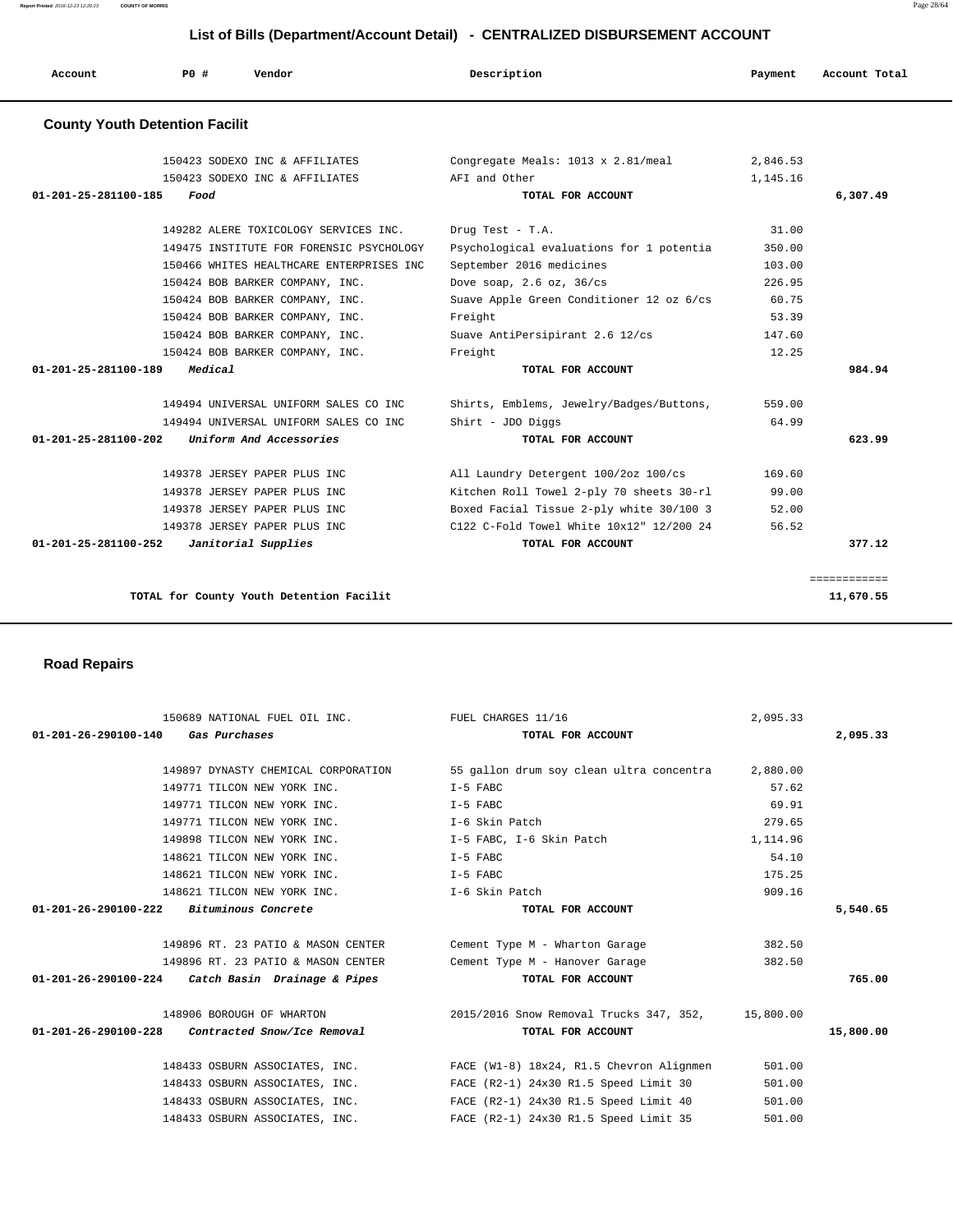**Report Printed** 2016-12-23 12:20:23 **COUNTY OF MORRIS** Page 29/64

## **List of Bills (Department/Account Detail) - CENTRALIZED DISBURSEMENT ACCOUNT**

|                     | LIST OF BIIIS (Department/Account Detail) - CENTRALIZED DISBORSEMENT ACCOUNT |                                |                                             |         |               |  |
|---------------------|------------------------------------------------------------------------------|--------------------------------|---------------------------------------------|---------|---------------|--|
| Account             | PO#                                                                          | Vendor                         | Description                                 | Payment | Account Total |  |
| <b>Road Repairs</b> |                                                                              |                                |                                             |         |               |  |
|                     |                                                                              | 148433 OSBURN ASSOCIATES, INC. | FACE 12"x18" R1.5 NO STOPPING OR STANDIN    | 751.50  |               |  |
|                     |                                                                              | 148433 OSBURN ASSOCIATES, INC. | FACE 12"x18" R1.5 White w/red border onl    | 375.75  |               |  |
|                     |                                                                              | 148433 OSBURN ASSOCIATES, INC. | FACE 21"x15" R1.5 FL Yellow Green w/blk     | 182.75  |               |  |
|                     |                                                                              | 148433 OSBURN ASSOCIATES, INC. | FACE $(W3-3)$ 36x36 R2.25 Signal Ahead (SY  | 601.20  |               |  |
|                     |                                                                              | 148433 OSBURN ASSOCIATES, INC. | FACE $(R4-7)$ 24x30 R1.5 Keep Right $(SYM)$ | 417.50  |               |  |
|                     |                                                                              | 148433 OSBURN ASSOCIATES, INC. | Alum Blank 30"x30" Dia, .080 R1.875 Punc    | 989.25  |               |  |
|                     |                                                                              | 148433 OSBURN ASSOCIATES, INC. | Alum Blank 12"x24", .080 R1.5 Punched as    | 126.60  |               |  |
|                     |                                                                              | 148433 OSBURN ASSOCIATES, INC. | Alum Blank 30"x30 Sq .080 R1.875 Punched    | 989.25  |               |  |
|                     |                                                                              | 148433 OSBURN ASSOCIATES, INC. | Alum Blank 12"x18" vrec .080 R1.5 Punche    | 475.50  |               |  |

|              | 182.75   | FACE ZI"XI5" RI.5 FL YEILOW Green W/DIK   | 148433 USBURN ASSOCIATES, INC.                     |
|--------------|----------|-------------------------------------------|----------------------------------------------------|
|              | 601.20   | FACE (W3-3) 36x36 R2.25 Signal Ahead (SY  | 148433 OSBURN ASSOCIATES, INC.                     |
|              | 417.50   | FACE $(R4-7)$ 24x30 R1.5 Keep Right (SYM) | 148433 OSBURN ASSOCIATES, INC.                     |
|              | 989.25   | Alum Blank 30"x30" Dia, .080 R1.875 Punc  | 148433 OSBURN ASSOCIATES, INC.                     |
|              | 126.60   | Alum Blank 12"x24", .080 R1.5 Punched as  | 148433 OSBURN ASSOCIATES, INC.                     |
|              | 989.25   | Alum Blank 30"x30 Sq .080 R1.875 Punched  | 148433 OSBURN ASSOCIATES, INC.                     |
|              | 475.50   | Alum Blank 12"x18" vrec .080 R1.5 Punche  | 148433 OSBURN ASSOCIATES, INC.                     |
|              | 527.50   | Alum Blank 24"x30" vrec .080 R1.5 Punche  | 148433 OSBURN ASSOCIATES, INC.                     |
|              | 712.00   | 36" Reflective Roll Up Signs w/Rib        | 150245 ATD HIGHWAY PRODUCTS, LLC                   |
|              | 80.00    | Two Piece Plastic Handle for 6' Height    | 150245 ATD HIGHWAY PRODUCTS, LLC                   |
|              | 472.00   | 24" Plastic Stop/Slow Paddle HI with 12"  | 150245 ATD HIGHWAY PRODUCTS, LLC                   |
|              | 20.30    | medium/small acetylene, oxygen            | 149064 COUNTY WELDING SUPPLY CO                    |
|              | 8.85     | small acetylene                           | 149064 COUNTY WELDING SUPPLY CO                    |
|              | 8.85     | small acetylene                           | 149064 COUNTY WELDING SUPPLY CO                    |
|              | 8.85     | small acetylene                           | 149064 COUNTY WELDING SUPPLY CO                    |
|              | 8.85     | small acetylene                           | 149064 COUNTY WELDING SUPPLY CO                    |
|              | 8.85     | small acetylene                           | 149064 COUNTY WELDING SUPPLY CO                    |
|              | 8.85     | small acetylene                           | 149064 COUNTY WELDING SUPPLY CO                    |
| 9,279.20     |          | TOTAL FOR ACCOUNT                         | 01-201-26-290100-238<br>Signage                    |
|              | 1,320.00 | 48" wood snow fence natural               | 150007 GM FENCE CO.                                |
| 1,320.00     |          | TOTAL FOR ACCOUNT                         | 01-201-26-290100-240<br>Snow Fences                |
|              | 4,795.22 | 4701.2 Envirobrine/Cal-Mag Liquid w/Corr  | 150243 REED SYSTEMS, LTD.                          |
| 4,795.22     |          | TOTAL FOR ACCOUNT                         | Snow Removal & Ice Control<br>01-201-26-290100-242 |
|              | 0.99     | 0434540159 Hanover Garage rental billing  | 150431 NESTLE WATERS NORTH AMERICA INC.            |
|              | 0.99     | 0434540159 Hanover Garage rental billing  | 150431 NESTLE WATERS NORTH AMERICA INC.            |
|              | 16.91    | 0434540175 Montville Garage rental billi  | 150431 NESTLE WATERS NORTH AMERICA INC.            |
|              | 308.10   | Panther Leather Palm Gloves, Econ Safety  | 150244 GALETON GLOVES                              |
|              |          |                                           | 01-201-26-290100-266<br>Safety Items               |
| 326.99       |          | TOTAL FOR ACCOUNT                         |                                                    |
| ============ |          |                                           |                                                    |

 **Bridges and Culverts** 

|                                | 149231 AH HARRIS & SONS, INC.        | WABO Silicone Seal Case (12 Tubes)              | 840.00   |          |
|--------------------------------|--------------------------------------|-------------------------------------------------|----------|----------|
|                                | 149231 AH HARRIS & SONS, INC.        | Euco Speed 50# Bag 64 per pallet                | 619.68   |          |
|                                | 149225 COUNTY CONCRETE CORP.         | 2.00 CY NJDOT Class B                           | 198.00   |          |
|                                | 149225 COUNTY CONCRETE CORP.         | Delivery (Ticket 1078664)                       | 215.00   |          |
| $01 - 201 - 26 - 292100 - 227$ | Concrete                             | TOTAL FOR ACCOUNT                               |          | 1,872.68 |
|                                | 149230 ROAD SAFETY SYSTEMS LLC       | Beam Guide Rail Lincoln Park, NJComly Ro        | 3,980.00 |          |
| $01 - 201 - 26 - 292100 - 230$ | Guard Rails                          | TOTAL FOR ACCOUNT                               |          | 3,980,00 |
|                                | 149474 SHEAFFER SUPPLY INC.          | SBPHC2011 3/16 "x 4" x 6"S4 SDS BIT CT          | 4.56     |          |
|                                | 149474 SHEAFFER SUPPLY INC.          | $TTN25214PF1/4 \times 2-1/4$ Flat Phil Titen Sc | 15.34    |          |
| $01 - 201 - 26 - 292100 - 239$ | <i>Small Tools</i>                   | TOTAL FOR ACCOUNT                               |          | 19.90    |
|                                | 149232 PARK UNION LUMBER COMPANY LLC | $3/4$ Fir Cax                                   | 29.99    |          |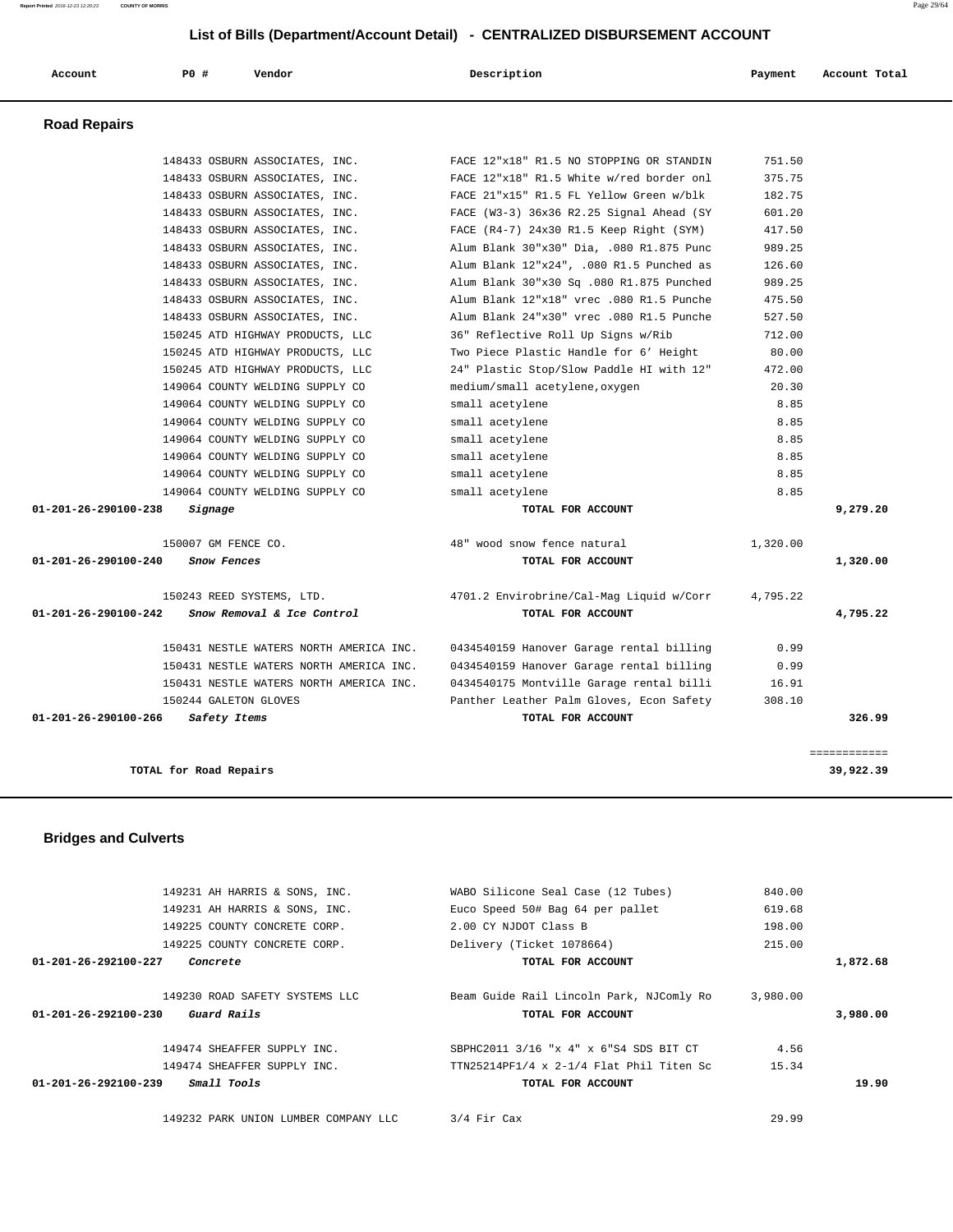| Account                        | PO#                            | Vendor                               | Description                          | Payment  | Account Total |
|--------------------------------|--------------------------------|--------------------------------------|--------------------------------------|----------|---------------|
| <b>Bridges and Culverts</b>    |                                |                                      |                                      |          |               |
|                                |                                | 149232 PARK UNION LUMBER COMPANY LLC | 3 Rakes                              | 53.97    |               |
|                                |                                | 149232 PARK UNION LUMBER COMPANY LLC | $3/4$ Fir, $(4)$ 2x4x8 Dil           | 39.97    |               |
|                                |                                | 149232 PARK UNION LUMBER COMPANY LLC | 2-4 Pack Ratchet                     | 47.98    |               |
|                                |                                | 149232 PARK UNION LUMBER COMPANY LLC | $2x4x16$ D/F, $2x8x16$               | 30.97    |               |
|                                |                                | 149232 PARK UNION LUMBER COMPANY LLC | $(6)$ 2x4x12 Doug Fir                | 41.58    |               |
| 01-201-26-292100-246           | <i>Tools - Others</i>          |                                      | TOTAL FOR ACCOUNT                    |          | 261.45        |
|                                |                                | 149090 AH HARRIS & SONS, INC.        | Concrete Green 60# 50 plt Rapid Set. | 1,620.00 |               |
|                                |                                | 149090 AH HARRIS & SONS, INC.        | Harris Backer Rod Cut 3"             | 90.00    |               |
|                                |                                | 149090 AH HARRIS & SONS, INC.        | Delivery Charge                      | 50.00    |               |
| 01-201-26-292100-260           |                                | Construction Materials               | TOTAL FOR ACCOUNT                    |          | 1,760.00      |
|                                |                                |                                      |                                      |          | ============  |
|                                | TOTAL for Bridges and Culverts |                                      |                                      |          | 7,894.03      |
|                                |                                |                                      |                                      |          |               |
| <b>Buildings &amp; Grounds</b> |                                |                                      |                                      |          |               |

|                                          |                                                      | 148897 CSL WATER QUALITY INC RE: MV - CHEMICALS FOR BOILER ROOM/ 09-1 1, 179.00          |          |          |
|------------------------------------------|------------------------------------------------------|------------------------------------------------------------------------------------------|----------|----------|
| 01-201-26-310100-036 Contracted Services |                                                      | TOTAL FOR ACCOUNT                                                                        |          | 1,179.00 |
|                                          | 149239 TBS CONTROLS LLC                              | C01/ RE: MV - SERVICE AGREEMENT FOR BOIL 2,679.13                                        |          |          |
|                                          |                                                      | 149990 ASSOCIATED WATER CONDITIONERS INC RE: PSTA - MONTHLY SERVICE AGREEMENT/ SE 359.50 |          |          |
|                                          |                                                      |                                                                                          |          |          |
|                                          | 01-201-26-310100-044 Equipment Service Agreements    | TOTAL FOR ACCOUNT                                                                        |          | 3,038.63 |
|                                          | 149768 INFRARED SERVICES INC                         | WO78551/ RE: SHERIFF'S GRG- GROUND PENET                                                 | 995.00   |          |
|                                          | 150126 REDMANN ELECTRIC CO., INC.                    |                                                                                          | 221.16   |          |
|                                          | 01-201-26-310100-084 Other Outside Services          | TOTAL FOR ACCOUNT                                                                        |          | 1,216.16 |
|                                          | 148949 MORRIS COUNTY ENGRAVING LLC RE: 911/ 11-09-16 |                                                                                          | 148.00   |          |
|                                          | 01-201-26-310100-098 Other Operating&Repair Supply   | TOTAL FOR ACCOUNT                                                                        |          | 148.00   |
|                                          |                                                      | 149456 OFFICE CONCEPTS GROUP, INC. RE: MV - HOUSEKEEPING SUPPLIES/ 11-07-16              | 369.00   |          |
|                                          |                                                      | 149456 OFFICE CONCEPTS GROUP, INC. RE: MV - HOUSEKEEPING SUPPLIES/ 11-03-16              | 876.50   |          |
|                                          | 149457 PRAXAIR DISTRIBUTION                          | ID: 71615034/ 10-08-16                                                                   | 264.22   |          |
|                                          | 149457 PRAXAIR DISTRIBUTION                          | ID: 71615034/ 10-15-16                                                                   | 264.22   |          |
|                                          | 149457 PRAXAIR DISTRIBUTION                          | ID: 71615034/ 10-23-16                                                                   | 1,503.04 |          |
|                                          | 149457 PRAXAIR DISTRIBUTION                          | ID: 71615034/ 10-23-16                                                                   | 264.22   |          |
|                                          | 149457 PRAXAIR DISTRIBUTION                          | ID: 71615034/ 10-29-16                                                                   | 249.30   |          |
|                                          | 149457 PRAXAIR DISTRIBUTION                          | ID: 71615034/ 11-05-16                                                                   | 383.58   |          |
|                                          |                                                      |                                                                                          | 383.58   |          |
|                                          | 149457 PRAXAIR DISTRIBUTION TD: 71615034/11-11-16    |                                                                                          |          | 4,557.66 |
| 01-201-26-310100-204 Plant Operations    |                                                      | TOTAL FOR ACCOUNT                                                                        |          |          |
|                                          |                                                      | 150087 LS ENGINEERING ASSOCIATES CORP. PUBLIC SAFETY TRAINING ACADEMEY ROOF STR 1.345.00 |          |          |
|                                          | 150002 MORRIS BRICK AND STONE CO.                    | WO78551/ RE: SHERIFF/ 11-21-16                                                           | 89.85    |          |
|                                          | 150002 MORRIS BRICK AND STONE CO.                    | WO78551/ RE: SHERIFF/ 11-21-16                                                           | 269.55   |          |
|                                          | 150002 MORRIS BRICK AND STONE CO.                    | WO78551/ RE: SHERIFF/ 11-14-16                                                           | 295.50   |          |
|                                          | 150002 MORRIS BRICK AND STONE CO.                    | WO78551/ RE: SHERIFF/ 11-14-16                                                           | 89.85    |          |
|                                          | 150002 MORRIS BRICK AND STONE CO.                    | WO78551/ RE: SHERIFF/ 11-18-16                                                           | 115.80   |          |
| 01-201-26-310100-223 Building Repairs    |                                                      | TOTAL FOR ACCOUNT                                                                        |          | 2,205.55 |
|                                          | 145303 SUPPLYWORKS                                   | WO77528/ RE: ROADS/ 08-23-16                                                             | 1,700.81 |          |
|                                          | 145303 SUPPLYWORKS                                   | WO77528/ RE: ROADS/ 08-23-16                                                             | 150.00   |          |
|                                          | 147947 SUPPLYWORKS                                   | WO77528/ RE: ROADS/ 08-26-16                                                             | 5.50     |          |

**Report Printed** 2016-12-23 12:20:23 **COUNTY OF MORRIS** Page 30/64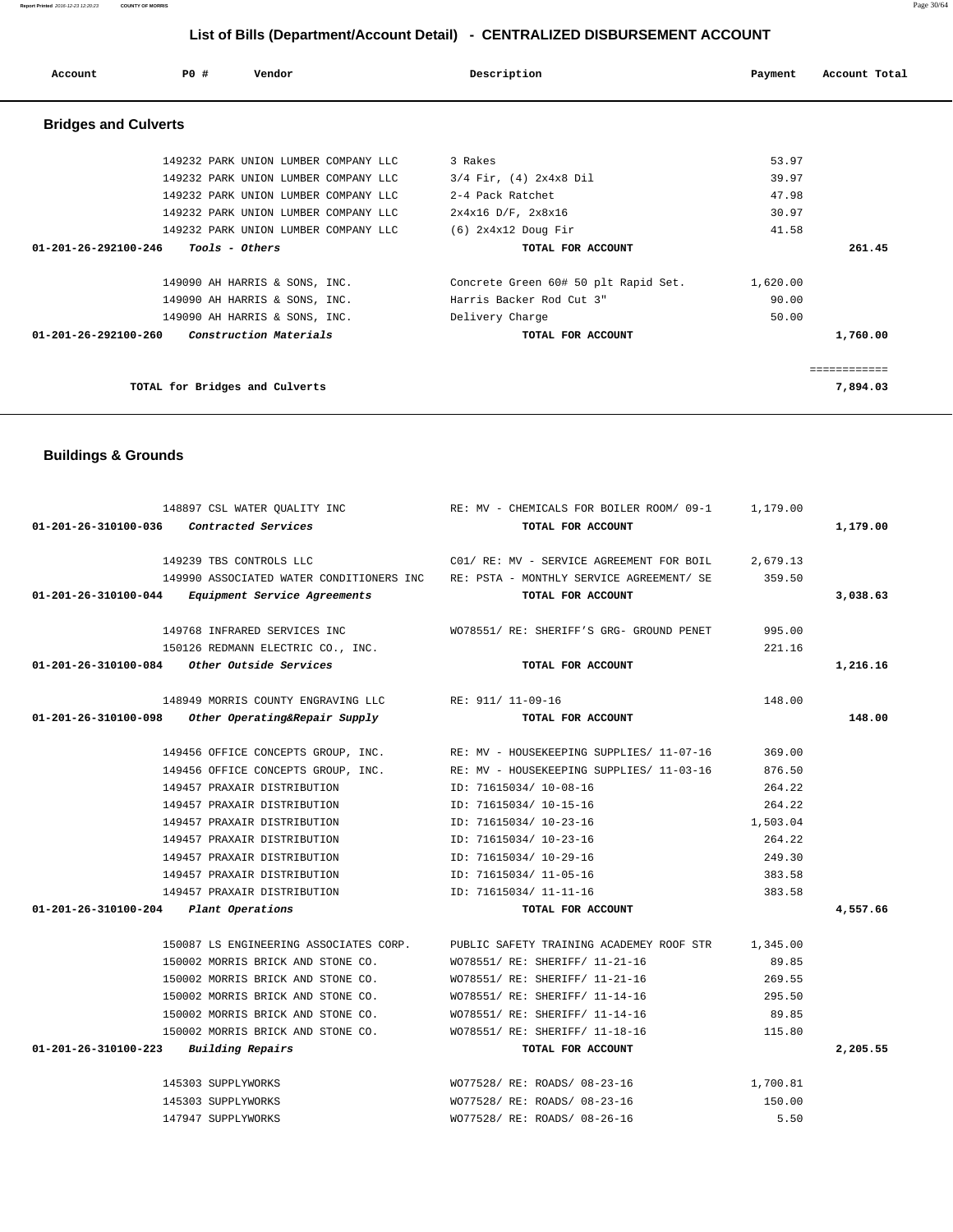**Report Printed** 2016-12-23 12:20:23 **COUNTY OF MORRIS** Page 31/64

#### **List of Bills (Department/Account Detail) - CENTRALIZED DISBURSEMENT ACCOUNT**

| Account                        | PO#<br>Vendor                     | Description                                       | Payment  | Account Total |
|--------------------------------|-----------------------------------|---------------------------------------------------|----------|---------------|
| <b>Buildings &amp; Grounds</b> |                                   |                                                   |          |               |
|                                | 147947 SUPPLYWORKS                | WO77528/ RE: ROADS/ 09-02-16                      | 5.50     |               |
| 01-201-26-310100-235           | Pipes - Others                    | TOTAL FOR ACCOUNT                                 |          | 1,905.81      |
|                                | 150092 TOMAR INDUSTRIES INC       | WO78652/ RE: B&G/ 11-14-16                        | 1,789.59 |               |
|                                | 148858 JERSEY PAPER PLUS INC      | WO78651/ RE: B&G/ 11-08-16                        | 4,080.00 |               |
| 01-201-26-310100-252           | Janitorial Supplies               | TOTAL FOR ACCOUNT                                 |          | 5,869.59      |
|                                | 149646 SPEEDWELL ELECTRIC MOTORS  | WO78623/ RE: HUMAN SERV/ 11-15/16                 | 154.60   |               |
|                                | 149646 SPEEDWELL ELECTRIC MOTORS  | WO78623/ RE: HUMAN SERV/ 11-15/16                 | 727.55   |               |
|                                | 149646 SPEEDWELL ELECTRIC MOTORS  | WO78624/ RE: PSTA/ 11-17-16                       | 594.00   |               |
| 01-201-26-310100-262           | Machinery Repairs & Parts         | TOTAL FOR ACCOUNT                                 |          | 1,476.15      |
|                                | 149204 BINSKY SERVICE LLC         | RE: RUTH DAVIS DR/ 10-28-16                       | 148.01   |               |
|                                | 150004 BINSKY SERVICE LLC         | RE: PSTA/ 11-17-16                                | 615.00   |               |
| 01-201-26-310100-264           | Heat & $A/C$                      | TOTAL FOR ACCOUNT                                 |          | 763.01        |
|                                | 149174 FRANKLIN-GRIFFITH LLC      | WO77922/ RE: A&R/ 07-12-16                        | 4,079.28 |               |
|                                | 149207 FRANKLIN-GRIFFITH LLC      | WO78664/ RE: ROADS/ 11-14-16                      | 519.45   |               |
|                                | 149207 FRANKLIN-GRIFFITH LLC      | WO78625/ RE: ROADS/ 11-15-16                      | 86.33    |               |
|                                | 150126 REDMANN ELECTRIC CO., INC. | RE: A&R - CIRCUIT BREAKER PROJ./ 11-21-1 3,115.84 |          |               |
|                                | 149203 FRANKLIN-GRIFFITH LLC      | WO78625/ RE: ROADS/ 11-10-16                      | 269.00   |               |
|                                | 149203 FRANKLIN-GRIFFITH LLC      | WO77970/ RE: B&G/ 11-10-16                        | 20.31    |               |
| $01 - 201 - 26 - 310100 - 265$ | Electrical                        | TOTAL FOR ACCOUNT                                 |          | 8,090.21      |

#### **Motor Services Center**

| 150081 PFCARY TRINING SERVICES. LLC<br>$01-201-26-315100-039$ Education Schools & Training |                 | Electric Diagnostic Technology Training<br>TOTAL FOR ACCOUNT | 2,000.00  | 2,000.00 |
|--------------------------------------------------------------------------------------------|-----------------|--------------------------------------------------------------|-----------|----------|
|                                                                                            |                 |                                                              |           |          |
| 149425 W.B. MASON COMPANY INC                                                              | Coffee          |                                                              | 49.02     |          |
| 149425 W.B. MASON COMPANY INC                                                              | Desk Organizer  |                                                              | 36.07     |          |
| 149425 W.B. MASON COMPANY INC                                                              | Freshener       |                                                              | 1.52      |          |
| 149424 W.B. MASON COMPANY INC                                                              | Ink             |                                                              | 53.48     |          |
| 149423 W.B. MASON COMPANY INC                                                              | Desk Organizer  |                                                              | 36.07     |          |
| 149422 W.B. MASON COMPANY INC                                                              | Credit          |                                                              | $-36.07$  |          |
| 149422 W.B. MASON COMPANY INC                                                              | Credit          |                                                              | $-220.35$ |          |
| 149422 W.B. MASON COMPANY INC                                                              | Repro Liner     |                                                              | 153.50    |          |
| 149422 W.B. MASON COMPANY INC                                                              | Towel           |                                                              | 154.62    |          |
| 149422 W.B. MASON COMPANY INC                                                              | Cleaner Aerosol |                                                              | 22.80     |          |
| 149422 W.B. MASON COMPANY INC                                                              | Cleaner 409     |                                                              | 16.14     |          |
| 149422 W.B. MASON COMPANY INC                                                              | Gloves          |                                                              | 90.70     |          |
| 01-201-26-315100-058 Office Supplies & Stationery                                          |                 | TOTAL FOR ACCOUNT                                            |           | 357.50   |
|                                                                                            |                 |                                                              |           |          |
| 149035 MSC INDUSTRIAL SUPPLY CO.                                                           |                 | Yellow B-Painstic                                            | 8.10      |          |
| 149035 MSC INDUSTRIAL SUPPLY CO.                                                           |                 | Round Soapstone Marker                                       | 3.84      |          |
| 149035 MSC INDUSTRIAL SUPPLY CO.                                                           |                 | Round Holder for Soapstone                                   | 11.22     |          |
| 149036 MSC INDUSTRIAL SUPPLY CO.                                                           | Backing Pad     |                                                              | 21.36     |          |
| 149037 MSC INDUSTRIAL SUPPLY CO.                                                           | Drum Dolly      |                                                              | 54.73     |          |
| 149044 MSC INDUSTRIAL SUPPLY CO.                                                           | DowTermSeal     |                                                              | 49.50     |          |
| 149044 MSC INDUSTRIAL SUPPLY CO.                                                           |                 | Step Dow Term Seal                                           | 64.50     |          |
|                                                                                            |                 |                                                              |           |          |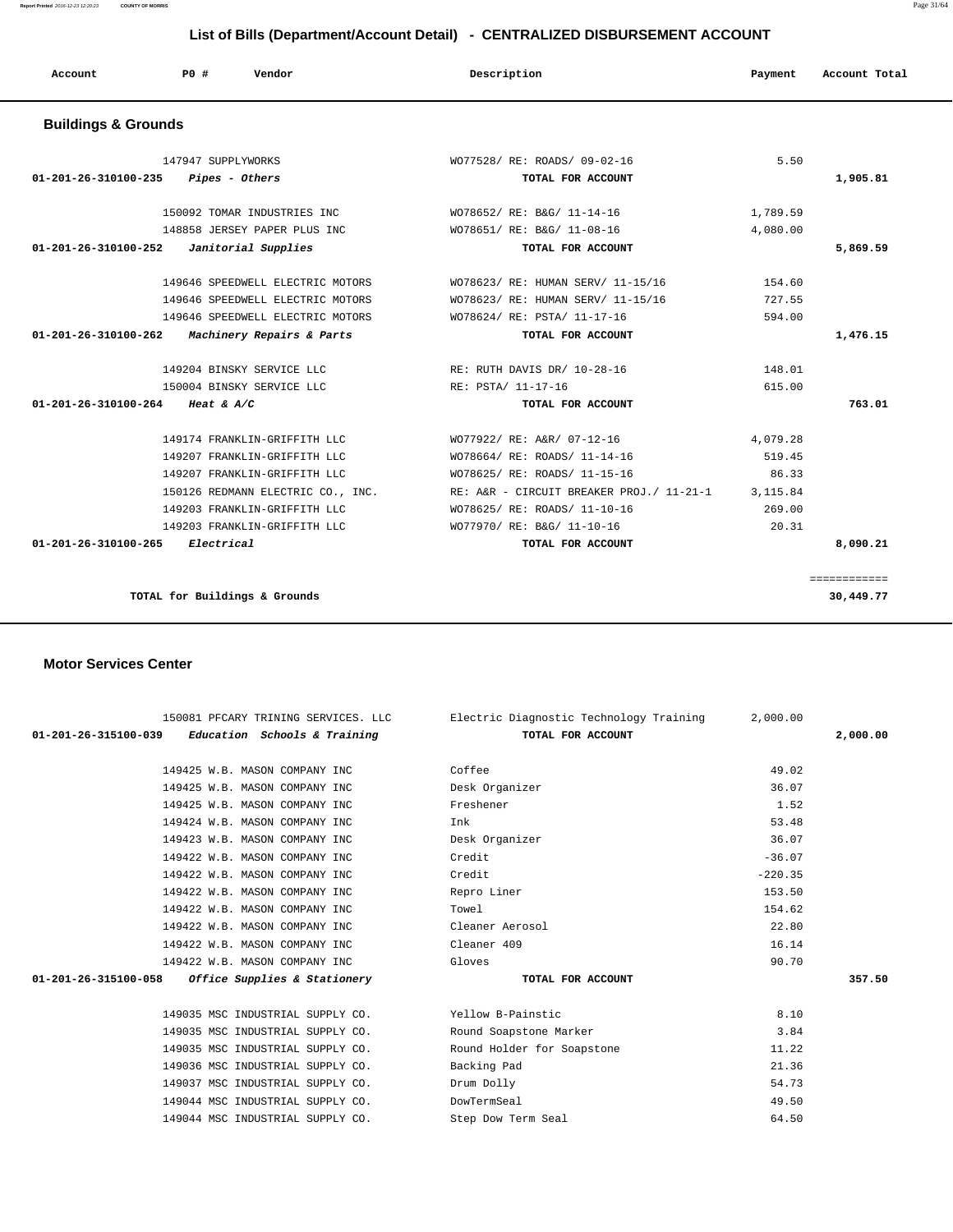| Report Printed 2016-12-23 12:20:23 | <b>COUNTY OF MORRIS</b>          |                                                                              |          | Page 32/64    |
|------------------------------------|----------------------------------|------------------------------------------------------------------------------|----------|---------------|
|                                    |                                  | List of Bills (Department/Account Detail) - CENTRALIZED DISBURSEMENT ACCOUNT |          |               |
| Account                            | <b>PO #</b><br>Vendor            | Description                                                                  | Payment  | Account Total |
| <b>Motor Services Center</b>       |                                  |                                                                              |          |               |
|                                    | 149187 MSC INDUSTRIAL SUPPLY CO. | Cap Screw                                                                    | 37.05    |               |
|                                    | 149187 MSC INDUSTRIAL SUPPLY CO. | Cap Screw                                                                    | 33.66    |               |
|                                    | 149188 MSC INDUSTRIAL SUPPLY CO. | Alkaline Batteries                                                           | 21.36    |               |
|                                    | 149189 MSC INDUSTRIAL SUPPLY CO. | Cap Screw                                                                    | 109.00   |               |
|                                    | 149189 MSC INDUSTRIAL SUPPLY CO. | Hex Nut                                                                      | 21.00    |               |
|                                    | 149189 MSC INDUSTRIAL SUPPLY CO. | Flat Washer                                                                  | 17.33    |               |
|                                    | 149189 MSC INDUSTRIAL SUPPLY CO. | Forged Shackes                                                               | 18.36    |               |
|                                    | 149190 MSC INDUSTRIAL SUPPLY CO. | Bussmann Limiter                                                             | 40.43    |               |
|                                    | 149183 GRAINGER                  | Ratcheting 8mm                                                               | 14.83    |               |
|                                    | 149183 GRAINGER                  | Ratcheting 18mm                                                              | 25.88    |               |
|                                    | 149183 GRAINGER                  | Ratcheting 11mm                                                              | 13.64    |               |
|                                    | 149823 J & D SALES & SERVICE LLC | Backwash media filter, backwash carbon f                                     | 285.00   |               |
|                                    | 149824 J & D SALES & SERVICE LLC | Chlorine                                                                     | 265.00   |               |
|                                    | 147253 RICOH USA, INC.           | Ricoh copier/printer MP454SP                                                 | 751.81   |               |
|                                    | 147253 RICOH USA, INC.           | Ricoh copier/printerMP301SPF                                                 | 174.24   |               |
| 01-201-26-315100-098               | Other Operating&Repair Supply    | TOTAL FOR ACCOUNT                                                            |          | 2,331.23      |
|                                    | 150320 W.B. MASON COMPANY INC    | Rental Monthly Fee                                                           | 11.99    |               |
|                                    | 149835 W.B. MASON COMPANY INC    | Chair                                                                        | 236.00   |               |
| 01-201-26-315100-162               | Furniture & Fixtures             | TOTAL FOR ACCOUNT                                                            |          | 247.99        |
|                                    | 148987 AMERICAN WEAR INC.        | Uniform Polo 3XL Black                                                       | 31.95    |               |
|                                    | 148986 AMERICAN WEAR INC.        | Uniform Polo 3XL Red                                                         | 31.95    |               |
|                                    | 148984 AMERICAN WEAR INC.        | Uniforms                                                                     | 204.75   |               |
|                                    | 148984 AMERICAN WEAR INC.        | Mat Rental Services                                                          | 54.79    |               |
|                                    | 148985 AMERICAN WEAR INC.        | Uniforms                                                                     | 204.75   |               |
|                                    | 149176 AMERICAN WEAR INC.        | Uniforms                                                                     | 63.90    |               |
|                                    | 149175 AMERICAN WEAR INC.        | Uniforms                                                                     | 204.75   |               |
| 01-201-26-315100-207               | Uniform & Clothing Allowance     | TOTAL FOR ACCOUNT                                                            |          | 796.84        |
|                                    | 149406 PETROCHOICE               | Bulk Med Plus SYN Blend                                                      | 1,199.81 |               |
| 01-201-26-315100-225               | Chemicals & Sprays               | TOTAL FOR ACCOUNT                                                            |          | 1,199.81      |
|                                    | 149038 MSC INDUSTRIAL SUPPLY CO. | Stanley Socket Set                                                           | 64.67    |               |
|                                    | 149038 MSC INDUSTRIAL SUPPLY CO. | Deep Socket                                                                  | 13.22    |               |
|                                    | 149038 MSC INDUSTRIAL SUPPLY CO. | Met Deep Socket                                                              | 3.95     |               |
|                                    | 149038 MSC INDUSTRIAL SUPPLY CO. | Wrench Set                                                                   | 41.49    |               |
|                                    | 149039 MSC INDUSTRIAL SUPPLY CO. | Vise-Grip Crimper                                                            | 25.98    |               |
|                                    | 149039 MSC INDUSTRIAL SUPPLY CO. | Ratchet                                                                      | 102.79   |               |
|                                    | 149039 MSC INDUSTRIAL SUPPLY CO. | Post & Term                                                                  | 4.14     |               |
|                                    | 149039 MSC INDUSTRIAL SUPPLY CO. | Radiator Filter                                                              | 6.59     |               |

 149040 MSC INDUSTRIAL SUPPLY CO. Ratchet Kit 172.13 149041 MSC INDUSTRIAL SUPPLY CO. Air Die Grinder Kit 86.94 149042 MSC INDUSTRIAL SUPPLY CO. Racket Kit 160.98 149043 MSC INDUSTRIAL SUPPLY CO. Racket Kit 172.13  **01-201-26-315100-239 Small Tools TOTAL FOR ACCOUNT 855.01**

 149834 SAMSON METAL SERVICES Plate 266.00 149834 SAMSON METAL SERVICES HR Plate 324.00 149834 SAMSON METAL SERVICES Carbon 26.00 149807 SAMSON METAL SERVICES Welded Tube 45.00  **01-201-26-315100-243 Steel TOTAL FOR ACCOUNT 661.00**

> 148991 BARNWELL HOUSE OF TIRES, INC. Tires 381.36 148990 BARNWELL HOUSE OF TIRES, INC. Tires 123.89 148992 BARNWELL HOUSE OF TIRES, INC. Tires 178.10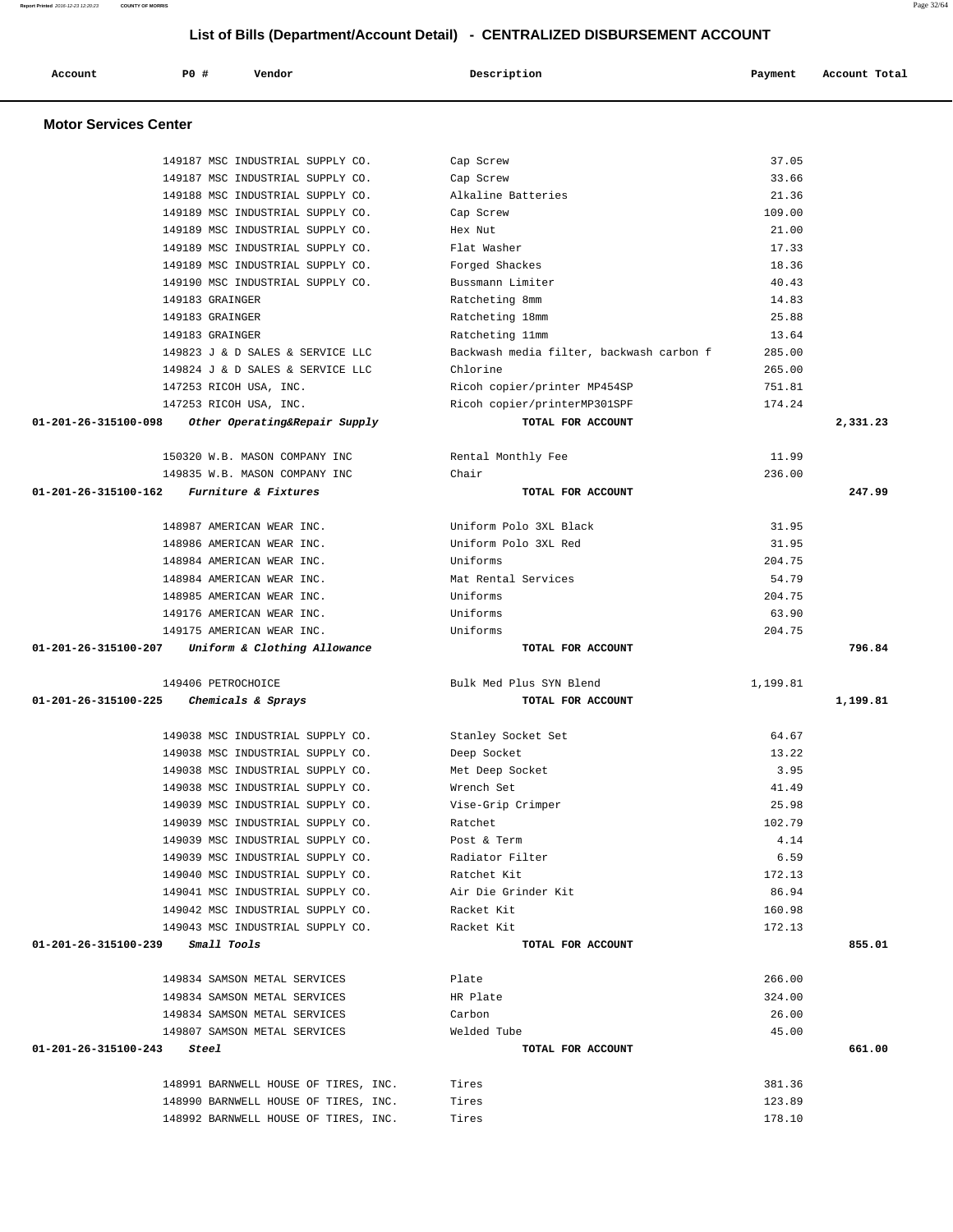| Account                      | PO# | Vendor                               |  | Description  | Payment | Account Total |
|------------------------------|-----|--------------------------------------|--|--------------|---------|---------------|
| <b>Motor Services Center</b> |     |                                      |  |              |         |               |
|                              |     | 149083 BARNWELL HOUSE OF TIRES, INC. |  | Patch        | 4.00    |               |
|                              |     | 148254 BARNWELL HOUSE OF TIRES, INC. |  | P245/70R16   | 420.36  |               |
|                              |     | 148235 BARNWELL HOUSE OF TIRES, INC. |  | LT245/75R    | 652.88  |               |
|                              |     | 148337 BARNWELL HOUSE OF TIRES, INC. |  | LT265/70R17E | 660.36  |               |
|                              |     | 149084 BARNWELL HOUSE OF TIRES, INC. |  | Tires        | 143.56  |               |
|                              |     | 149076 BARNWELL HOUSE OF TIRES, INC. |  | Tires        | 292.00  |               |
|                              |     | 149076 BARNWELL HOUSE OF TIRES, INC. |  | Casing       | 170.00  |               |

 149076 BARNWELL HOUSE OF TIRES, INC. Powder Coat 50.00 149076 BARNWELL HOUSE OF TIRES, INC. Valve 14.00 149076 BARNWELL HOUSE OF TIRES, INC. Truck Mount 45.00 149076 BARNWELL HOUSE OF TIRES, INC. Truck Disposal 26.00<br>149074 BARNWELL HOUSE OF TIRES, INC. Tires 178.10 149074 BARNWELL HOUSE OF TIRES, INC. Tires 178.10 149073 BARNWELL HOUSE OF TIRES, INC. Tires 210.76 149072 BARNWELL HOUSE OF TIRES, INC. Tires 140.00 149072 BARNWELL HOUSE OF TIRES, INC. Valve 24.00 149179 BARNWELL HOUSE OF TIRES, INC. Tires 210.18 149178 BARNWELL HOUSE OF TIRES, INC. Tires 463.64  **01-201-26-315100-245 Tires TOTAL FOR ACCOUNT 4,418.19**

|                                          | 149421 TOMAR INDUSTRIES INC                                   | Orange Aerosol         | 114.00    |        |
|------------------------------------------|---------------------------------------------------------------|------------------------|-----------|--------|
| 01-201-26-315100-252 Janitorial Supplies |                                                               | TOTAL FOR ACCOUNT      |           | 114.00 |
|                                          |                                                               |                        |           |        |
|                                          | 149419 SOMERSET HILLS TOWING                                  | TOWING (#10/7)         | 472.36    |        |
|                                          | 149841 MCGRATH MUNICIPAL EQUIPMENT, LLC Air Tube Combinations |                        | 330.00    |        |
|                                          | 149841 MCGRATH MUNICIPAL EQUIPMENT, LLC                       | Shipping               | 134.50    |        |
|                                          | 149842 MCGRATH MUNICIPAL EQUIPMENT, LLC                       | CAD Cells              | 198.00    |        |
|                                          | 149842 MCGRATH MUNICIPAL EQUIPMENT, LLC                       | Nozzels                | 132.00    |        |
|                                          | 149842 MCGRATH MUNICIPAL EQUIPMENT, LLC                       | Shipping               | 9.50      |        |
|                                          | 149840 MCGRATH MUNICIPAL EQUIPMENT, LLC                       | Credit                 | $-93.75$  |        |
|                                          | 149840 MCGRATH MUNICIPAL EQUIPMENT, LLC                       | 12V Power Unit Stater  | 103.00    |        |
|                                          | 149840 MCGRATH MUNICIPAL EQUIPMENT, LLC                       | Shipping               | 50.50     |        |
|                                          | 150066 DOVER BRAKE & CLUTCH CO INC                            | Aut S1K WLD            | 78.07     |        |
|                                          | 150066 DOVER BRAKE & CLUTCH CO INC                            | WC Auto                | 92.00     |        |
|                                          | 150065 DOVER BRAKE & CLUTCH CO INC                            | AD Dryer               | 195.00    |        |
|                                          | 149420 TONY SANCHEZ LTD                                       | Regular Dump Protector | 88.20     |        |
|                                          | 149087 BROWN TRUCK GROUP                                      | Credit                 | $-379.00$ |        |
|                                          | 149087 BROWN TRUCK GROUP                                      | Cooler Oil Trans       | 1,349.68  |        |
|                                          | 149087 BROWN TRUCK GROUP                                      | Seal Oil & Rear Output | 95.00     |        |
|                                          | 149087 BROWN TRUCK GROUP                                      | Radiator               | 1,047.65  |        |
|                                          | 149087 BROWN TRUCK GROUP                                      | Insulator              | 46.34     |        |
|                                          | 149087 BROWN TRUCK GROUP                                      | Belt                   | 21.69     |        |
|                                          | 149087 BROWN TRUCK GROUP                                      | Belt.                  | 11.21     |        |
|                                          | 149087 BROWN TRUCK GROUP                                      | Shield                 | 128.04    |        |
|                                          | 149087 BROWN TRUCK GROUP                                      | Bolt.                  | 13.44     |        |
|                                          | 149087 BROWN TRUCK GROUP                                      | Allicon                | 56.50     |        |
|                                          | 149775 HOOVER TRUCK CENTERS INC                               | Link                   | 363.24    |        |
|                                          | 149775 HOOVER TRUCK CENTERS INC                               | Heat Shield            | 16.43     |        |
|                                          | 149775 HOOVER TRUCK CENTERS INC                               | Bolt                   | 6.84      |        |
|                                          | 149845 HOOVER TRUCK CENTERS INC                               | Panel                  | 73.49     |        |
|                                          | 150069 HOOVER TRUCK CENTERS INC                               | Strut                  | 428.70    |        |
|                                          | 150070 HOOVER TRUCK CENTERS INC                               | Tube                   | 87.45     |        |
|                                          | 150071 HOOVER TRUCK CENTERS INC                               | Element.               | 94.38     |        |
|                                          | 149193 MID-ATLANTIC TRUCK CENTRE INC                          | Filter                 | 73.85     |        |
|                                          | 149194 MID-ATLANTIC TRUCK CENTRE INC                          | Filter                 | 55.59     |        |
|                                          | 149194 MID-ATLANTIC TRUCK CENTRE INC                          | Filter Kit             | 30.02     |        |
|                                          | 149194 MID-ATLANTIC TRUCK CENTRE INC                          | L/O Filter             | 166.64    |        |
|                                          |                                                               |                        |           |        |

| TOWING (#10/7)         | 472.36          |
|------------------------|-----------------|
| Air Tube Combinations  | 330.00          |
| Shipping               | 134.50          |
| CAD Cells              | 198.00          |
| Nozzels                | 132.00          |
| Shipping               | 9.50            |
| Credit                 | $-93.75$        |
| 12V Power Unit Stater  | 103.00          |
| Shipping               | 50.50           |
| Aut SlK WLD            | 78.07           |
| WC Auto                | 92.00           |
| AD Dryer               | 195.00          |
| Regular Dump Protector | 88.20           |
| Credit                 | $-379.00$       |
| Cooler Oil Trans       | 1,349.68        |
| Seal Oil & Rear Output | 95.00           |
| Radiator               | 1,047.65        |
| Insulator              | 46.34           |
| Belt                   | 21.69           |
| Belt                   | 11.21           |
| Shield                 | 128.04          |
| Bolt                   | 13.44           |
| Allicon                | 56.50           |
| Link                   | 363.24          |
| Heat Shield            | 16.43           |
| Bolt                   | 6.84            |
| Panel                  | 73.49           |
| Strut                  | 428.70          |
| Tube                   | 87.45           |
| Element                | 94.38           |
| Filter                 | 73.85           |
| Filter                 | 55.59           |
| Filter Kit             | 30.02           |
| T / 0.7111             | $T_{C}$ $C_{A}$ |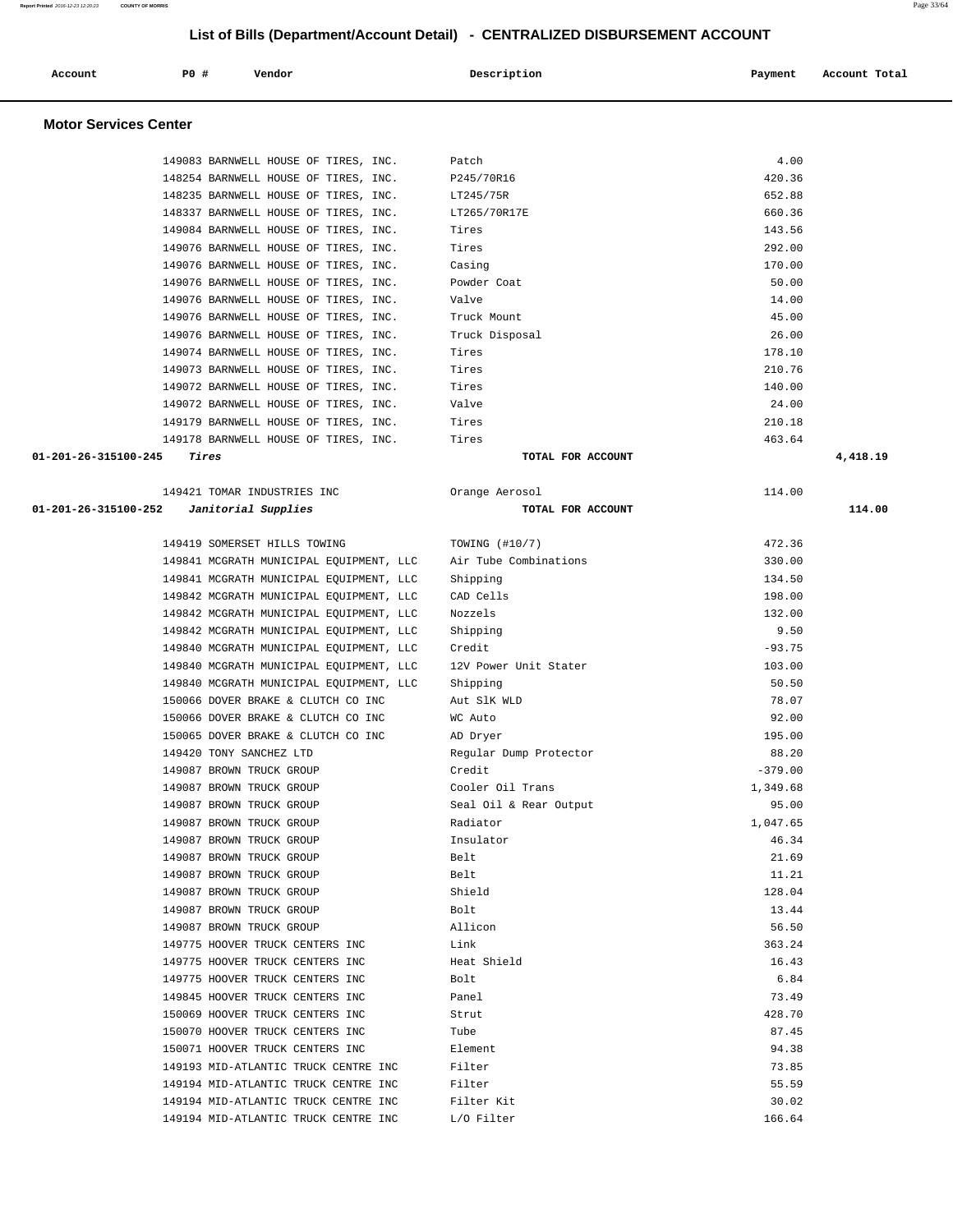| Report Printed 2016-12-23 12:20:23 | <b>COUNTY OF MORRIS</b>              | List of Bills (Department/Account Detail) - CENTRALIZED DISBURSEMENT ACCOUNT |           | Page 34/64    |
|------------------------------------|--------------------------------------|------------------------------------------------------------------------------|-----------|---------------|
| Account                            | <b>PO #</b><br>Vendor                | Description                                                                  | Payment   | Account Total |
| <b>Motor Services Center</b>       |                                      |                                                                              |           |               |
|                                    | 149782 MID-ATLANTIC TRUCK CENTRE INC | Pin                                                                          | 97.08     |               |
|                                    | 149826 MID-ATLANTIC TRUCK CENTRE INC | Belt                                                                         | 15.31     |               |
|                                    | 149829 MID-ATLANTIC TRUCK CENTRE INC | Tube Assy                                                                    | 43.72     |               |
|                                    | 149829 MID-ATLANTIC TRUCK CENTRE INC | Tube Assy                                                                    | 30.52     |               |
|                                    | 149829 MID-ATLANTIC TRUCK CENTRE INC | Tube Assy                                                                    | 28.47     |               |
|                                    | 149827 MID-ATLANTIC TRUCK CENTRE INC | Filter                                                                       | 334.10    |               |
|                                    | 149825 MID-ATLANTIC TRUCK CENTRE INC | Switch                                                                       | 86.33     |               |
|                                    | 149828 MID-ATLANTIC TRUCK CENTRE INC | Shoe Hand                                                                    | 326.22    |               |
|                                    | 149191 MID-ATLANTIC TRUCK CENTRE INC | Link Steer                                                                   | 247.77    |               |
|                                    | 149192 MID-ATLANTIC TRUCK CENTRE INC | Motor                                                                        | 322.28    |               |
|                                    | 149192 MID-ATLANTIC TRUCK CENTRE INC | Harness                                                                      | 170.29    |               |
|                                    | 149403 MODERN HANDLING EQUIPMENT     | Radiator                                                                     | 1,298.75  |               |
|                                    | 149403 MODERN HANDLING EQUIPMENT     | Shipping & Handling                                                          | 24.00     |               |
|                                    | 149733 BROWN'S HUNTERDON             | Controller Glow Plug                                                         | 144.15    |               |
|                                    | 149733 BROWN'S HUNTERDON             | Glowplug Assy                                                                | 170.88    |               |
|                                    | 149734 BROWN'S HUNTERDON             | Pump Power                                                                   | 305.74    |               |
|                                    | 149097 GROFF TRACTOR NJ, LLC         | Radiator                                                                     | 840.00    |               |
|                                    | 149097 GROFF TRACTOR NJ, LLC         | Hose                                                                         | 34.98     |               |
|                                    | 149097 GROFF TRACTOR NJ, LLC         | Hose                                                                         | 77.00     |               |
|                                    | 149001 GROFF TRACTOR NJ, LLC         | Filter                                                                       | 82.68     |               |
|                                    | 149001 GROFF TRACTOR NJ, LLC         | Filter Head                                                                  | 99.91     |               |
|                                    | 149001 GROFF TRACTOR NJ, LLC         | 0-Ring                                                                       | 14.62     |               |
|                                    | 149001 GROFF TRACTOR NJ, LLC         | Screw                                                                        | 13.68     |               |
|                                    | 149735 HOOVER TRUCK CENTERS INC      | Cap                                                                          | 3.84      |               |
|                                    | 149135 HOOVER TRUCK CENTERS INC      | Credit                                                                       | $-16.96$  |               |
|                                    | 149135 HOOVER TRUCK CENTERS INC      | ReStocking Fee                                                               | 1.68      |               |
|                                    | 149135 HOOVER TRUCK CENTERS INC      | Credit                                                                       | $-73.75$  |               |
|                                    | 149135 HOOVER TRUCK CENTERS INC      | Restocking Fee                                                               | 7.38      |               |
|                                    | 149135 HOOVER TRUCK CENTERS INC      | Receptacle                                                                   | 16.96     |               |
|                                    | 149135 HOOVER TRUCK CENTERS INC      | Hood                                                                         | 73.75     |               |
|                                    | 149848 PEIRCE EQUIPMENT CO.          | Catch Basin Nozzle                                                           | 164.70    |               |
|                                    | 149848 PEIRCE EQUIPMENT CO.          | Pipe                                                                         | 109.13    |               |
|                                    | 149407 PERFORMANCE TRAILERS INC.     | Jake                                                                         | 110.00    |               |
| 01-201-26-315100-261               | Spare Parts for Equipment            | TOTAL FOR ACCOUNT                                                            |           | 10,851.77     |
|                                    | 149951 D&B AUTO SUPPLY               | Disc Brake Kit                                                               | 18.72     |               |
|                                    | 149951 D&B AUTO SUPPLY               | Fuel Filter                                                                  | 14.92     |               |
|                                    | 149951 D&B AUTO SUPPLY               | Napagold Oil Filter                                                          | 5.14      |               |
|                                    | 149951 D&B AUTO SUPPLY               | Oil Filter                                                                   | 16.32     |               |
|                                    | 149951 D&B AUTO SUPPLY               | Air Filter                                                                   | 33.08     |               |
|                                    | 149951 D&B AUTO SUPPLY               | Tube                                                                         | 78.90     |               |
|                                    | 149951 D&B AUTO SUPPLY               | Disc Brake                                                                   | 63.58     |               |
|                                    | 149951 D&B AUTO SUPPLY               | Bearing                                                                      | 66.59     |               |
|                                    | 149951 D&B AUTO SUPPLY               | Oil Pan                                                                      | 49.40     |               |
|                                    | 149951 D&B AUTO SUPPLY               | Oilpan                                                                       | 19.64     |               |
|                                    | 149961 D&B AUTO SUPPLY               | Credit                                                                       | $-73.18$  |               |
|                                    | 149961 D&B AUTO SUPPLY               | Credit                                                                       | $-97.87$  |               |
|                                    | 149961 D&B AUTO SUPPLY               | Credit                                                                       | $-288.04$ |               |
|                                    | 149961 D&B AUTO SUPPLY               | ABS Sensor                                                                   | 39.96     |               |
|                                    | 149961 D&B AUTO SUPPLY               | Disc Pad                                                                     | 61.90     |               |
|                                    | 149961 D&B AUTO SUPPLY               | Rotor                                                                        | 118.92    |               |
|                                    | 149961 D&B AUTO SUPPLY               | Brake Drum                                                                   | 85.44     |               |
|                                    | 149961 D&B AUTO SUPPLY               | Hub bearing                                                                  | 133.18    |               |
|                                    | 149961 D&B AUTO SUPPLY               | Air Filter                                                                   | 16.69     |               |

 149961 D&B AUTO SUPPLY Virtual Belt Kit 115.80 149961 D&B AUTO SUPPLY Oil filter 10.66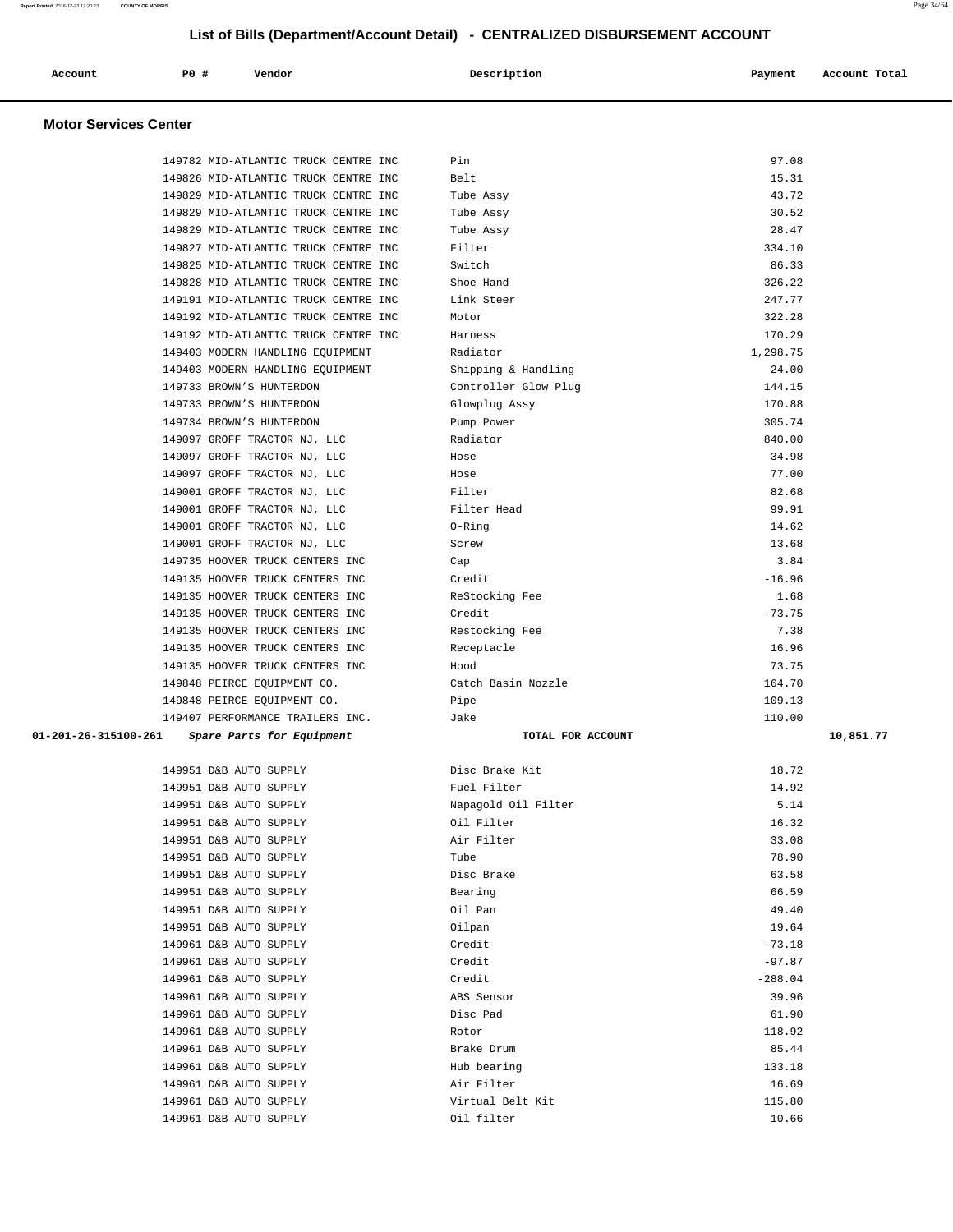| Account | PO# | Vendor | Description | Payment | Account Total |
|---------|-----|--------|-------------|---------|---------------|
|         |     |        |             |         |               |

#### **Motor Services Center**

| 149961 D&B AUTO SUPPLY            | Air filter             | 17.62     |
|-----------------------------------|------------------------|-----------|
| 149961 D&B AUTO SUPPLY            | Brakleen Aerosol       | 57.36     |
| 149961 D&B AUTO SUPPLY            | Miniature bubl         | 3.20      |
| 149961 D&B AUTO SUPPLY            | ATF plue               | 46.90     |
| 149961 D&B AUTO SUPPLY            | Quik Wax               | 45.84     |
| 149961 D&B AUTO SUPPLY            | Disc Pad               | 67.32     |
| 149961 D&B AUTO SUPPLY            | Oxygen Sensor          | 49.56     |
| 149961 D&B AUTO SUPPLY            | Replacement lamp       | 29.07     |
| 150134 D&B AUTO SUPPLY            | Credit                 | $-16.57$  |
| 150134 D&B AUTO SUPPLY            | Credit                 | $-91.54$  |
| 150134 D&B AUTO SUPPLY            | Spark Plug             | 14.22     |
| 150134 D&B AUTO SUPPLY            | Manifold Gasket        | 10.75     |
| 150134 D&B AUTO SUPPLY            | Valve Gasket           | 31.00     |
| 150134 D&B AUTO SUPPLY            | Document Holder        | 16.86     |
| 150134 D&B AUTO SUPPLY            | Brake Caliper          | 73.79     |
| 150134 D&B AUTO SUPPLY            | Core Deposit           | 27.78     |
| 150134 D&B AUTO SUPPLY            | Hersee                 | 96.15     |
| 150134 D&B AUTO SUPPLY            | Maxlife                | 33.80     |
| 150134 D&B AUTO SUPPLY            | Brakleen Aerosol       | 47.76     |
| 150086 RE-TRON TECHNOLOGIES INC.  | 12V Monster Power      | 173.80    |
| 150086 RE-TRON TECHNOLOGIES INC.  | 1100 CCA Stud Terminal | 219.10    |
| 149821 FLEMINGTON CHRYSLER        | Filter                 | 11.32     |
| 149821 FLEMINGTON CHRYSLER        | Core Deposit           | 199.30    |
| 149821 FLEMINGTON CHRYSLER        | Core Deposit           | 22.00     |
| 149822 FLEMINGTON CHRYSLER        | Pipe                   | 69.09     |
| 149838 FLEMINGTON BUICK CHEVROLET | Credit                 | $-479.71$ |
| 149838 FLEMINGTON BUICK CHEVROLET | Cam                    | 9.88      |
| 149838 FLEMINGTON BUICK CHEVROLET | Hose                   | 145.98    |
| 149838 FLEMINGTON BUICK CHEVROLET | Module                 | 298.42    |
| 149838 FLEMINGTON BUICK CHEVROLET | Pipe                   | 98.65     |
| 149839 FLEMINGTON BUICK CHEVROLET | Sensor                 | 143.72    |
| 149050 RE-TRON TECHNOLOGIES INC.  | 12V Monster Power      | 319.96    |
| 149050 RE-TRON TECHNOLOGIES INC.  | Monster Power          | 173.80    |
| 149050 RE-TRON TECHNOLOGIES INC.  | Core Deposit           | 60.00     |
| 149050 RE-TRON TECHNOLOGIES INC.  | Core Deposit           | 40.00     |
| 149050 RE-TRON TECHNOLOGIES INC.  | CORE RETURN            | $-60.00$  |
| 149050 RE-TRON TECHNOLOGIES INC.  | CORE RETURN            | $-40.00$  |
| 149954 D&B AUTO SUPPLY            | Front wheel bearing    | 39.53     |
| 149954 D&B AUTO SUPPLY            | Seal                   | 39.28     |
| 149954 D&B AUTO SUPPLY            | Napa Oil Seal          | 62.14     |
| 149954 D&B AUTO SUPPLY            | Wheel nut              | 11.35     |
| 149954 D&B AUTO SUPPLY            | Electric               | 136.74    |
| 149954 D&B AUTO SUPPLY            | Fuel Filter            | 13.39     |
| 149954 D&B AUTO SUPPLY            | Napagold Fuel Filter   | 29.08     |
| 149954 D&B AUTO SUPPLY            | Oil Filter             | 22.35     |
| 149954 D&B AUTO SUPPLY            | Dexcool                | 56.16     |
| 149954 D&B AUTO SUPPLY            | Wheel nut              | 34.05     |
| 149956 D&B AUTO SUPPLY            | New Starter            | 131.18    |
| 149956 D&B AUTO SUPPLY            | Outer tie rod end      | 51.82     |
| 149956 D&B AUTO SUPPLY            | Oil seal               | 19.46     |
| 149956 D&B AUTO SUPPLY            | Oil seal               | 5.14      |
| 149956 D&B AUTO SUPPLY            | Oil filter             | 63.58     |
| 149956 D&B AUTO SUPPLY            | Rotor performance      | 212.70    |
| 149956 D&B AUTO SUPPLY            | Alternator             | 198.96    |
| 149956 D&B AUTO SUPPLY            | Core Deposit           | 89.08     |
| 149956 D&B AUTO SUPPLY            | Spark plug             | 44.72     |
|                                   |                        |           |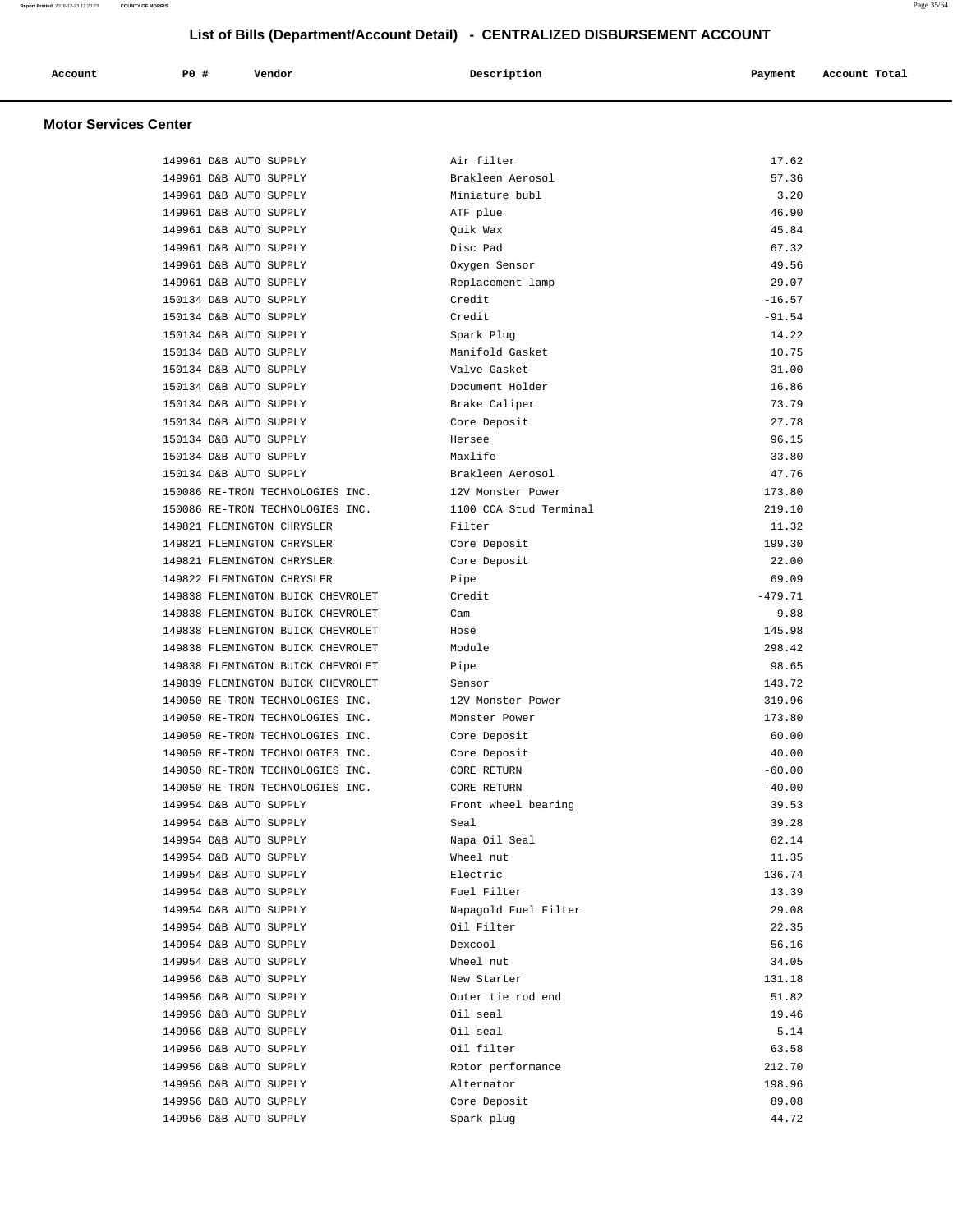| $P0$ $\overline{r}$<br>Description<br>Vendor<br>Account<br>Account Total<br>Payment |  |  |  |  |  |  |  |
|-------------------------------------------------------------------------------------|--|--|--|--|--|--|--|
|-------------------------------------------------------------------------------------|--|--|--|--|--|--|--|

## **Motor Services Center**

| 149956 D&B AUTO SUPPLY           | Disc brake pad              | 60.02     |
|----------------------------------|-----------------------------|-----------|
| 149956 D&B AUTO SUPPLY           | Reman Alternator            | 216.04    |
| 149956 D&B AUTO SUPPLY           | Core Deposit                | 73.18     |
| 149805 RE-TRON TECHNOLOGIES INC. | 12V Monster Power           | 319.96    |
| 149805 RE-TRON TECHNOLOGIES INC. | 1100 CCA Stud Terminal      | 328.65    |
| 149805 RE-TRON TECHNOLOGIES INC. | Post Terminal Monster Power | 109.55    |
| 149805 RE-TRON TECHNOLOGIES INC. | 675 CCA 12V                 | 80.00     |
| 149195 MORRISTOWN NAPA, LLC      | Marine                      | 107.96    |
| 149195 MORRISTOWN NAPA, LLC      | Battery                     | 89.53     |
| 149195 MORRISTOWN NAPA, LLC      | Core Deposit                | 5.00      |
| 149195 MORRISTOWN NAPA, LLC      | Core Deposit Credit         | $-5.00$   |
| 149195 MORRISTOWN NAPA, LLC      | Pintle Hook                 | 102.58    |
| 149196 MORRISTOWN NAPA, LLC      | Floor Mat                   | 24.99     |
| 149196 MORRISTOWN NAPA, LLC      | Rand Grease                 | 17.08     |
| 149196 MORRISTOWN NAPA, LLC      | Napa Gold Filter            | 10.42     |
| 149196 MORRISTOWN NAPA, LLC      | Napa Gold Oil               | 15.23     |
| 149196 MORRISTOWN NAPA, LLC      | Napa Hydraulic Filter       | 15.06     |
| 149196 MORRISTOWN NAPA, LLC      | Latch Spring                | 107.80    |
| 149197 MORRISTOWN NAPA, LLC      | Battery                     | 96.94     |
| 150079 NIELSEN DODGE - C-J-R     | Thermostat                  | 16.10     |
| 150079 NIELSEN DODGE - C-J-R     | Housing                     | 15.99     |
| 150077 NIELSEN DODGE - C-J-R     | Pump Wash                   | 79.87     |
| 150076 NIELSEN DODGE - C-J-R     | Bushing                     | 12.54     |
| 150078 NIELSEN DODGE - C-J-R     | AC Cooler                   | 55.49     |
| 149783 NIELSEN DODGE - C-J-R     | Pan Engin                   | 65.06     |
| 149783 NIELSEN DODGE - C-J-R     | Gasket                      | 36.19     |
| 149783 NIELSEN DODGE - C-J-R     | Bolt                        | 54.08     |
| 149847 NIELSEN DODGE - C-J-R     | Axel Seal                   | 13.17     |
| 149819 FLEMINGTON CHRYSLER       | Seal-Crank                  | 11.71     |
| 149819 FLEMINGTON CHRYSLER       | 4X4 Filter                  | 26.56     |
| 149819 FLEMINGTON CHRYSLER       | Filter Pkg                  | 13.99     |
| 149819 FLEMINGTON CHRYSLER       | Sealer                      | 5.11      |
| 149819 FLEMINGTON CHRYSLER       | Isolator                    | 25.15     |
| 150068 FLEMINGTON CHRYSLER       | Seal                        | 10.56     |
| 150068 FLEMINGTON CHRYSLER       | Tensioner                   | 156.42    |
| 150068 FLEMINGTON CHRYSLER       | Water Pump                  | 118.80    |
| 150068 FLEMINGTON CHRYSLER       | Gasket                      | 17.06     |
| 150068 FLEMINGTON CHRYSLER       | Water Gasket                | 10.86     |
| 149820 FLEMINGTON CHRYSLER       | Sensor                      | 141.24    |
| 149404 NIELSEN DODGE - C-J-R     | Pad Kit                     | 55.20     |
| 149404 NIELSEN DODGE - C-J-R     | Rotor                       | 117.88    |
| 149417 SMITH MOTOR CO., INC.     | Seal                        | 23.68     |
| 149417 SMITH MOTOR CO., INC.     | Bearing Asy                 | 92.92     |
| 149417 SMITH MOTOR CO., INC.     | Gear and Pinion             | 754.18    |
| 149417 SMITH MOTOR CO., INC.     | Case                        | 209.68    |
| 149417 SMITH MOTOR CO., INC.     | Cup                         | 44.16     |
| 149417 SMITH MOTOR CO., INC.     | Cone and Roller             | 84.56     |
| 149417 SMITH MOTOR CO., INC.     | Ring                        | 30.08     |
| 149418 SMITH MOTOR CO., INC.     | Key Fob                     | 162.46    |
| 150064 D&B AUTO SUPPLY           | Credit                      | $-127.45$ |
| 150064 D&B AUTO SUPPLY           | Credit                      | $-55.60$  |
| 150064 D&B AUTO SUPPLY           | Quiet Flow Muffler          | 83.08     |
| 150064 D&B AUTO SUPPLY           | Reservoir                   | 72.64     |
| 150064 D&B AUTO SUPPLY           | U-Bolt                      | 4.70      |
| 150064 D&B AUTO SUPPLY           | U-Bolt                      | 4.72      |
| 150064 D&B AUTO SUPPLY           | Watt                        | 93.46     |
|                                  |                             |           |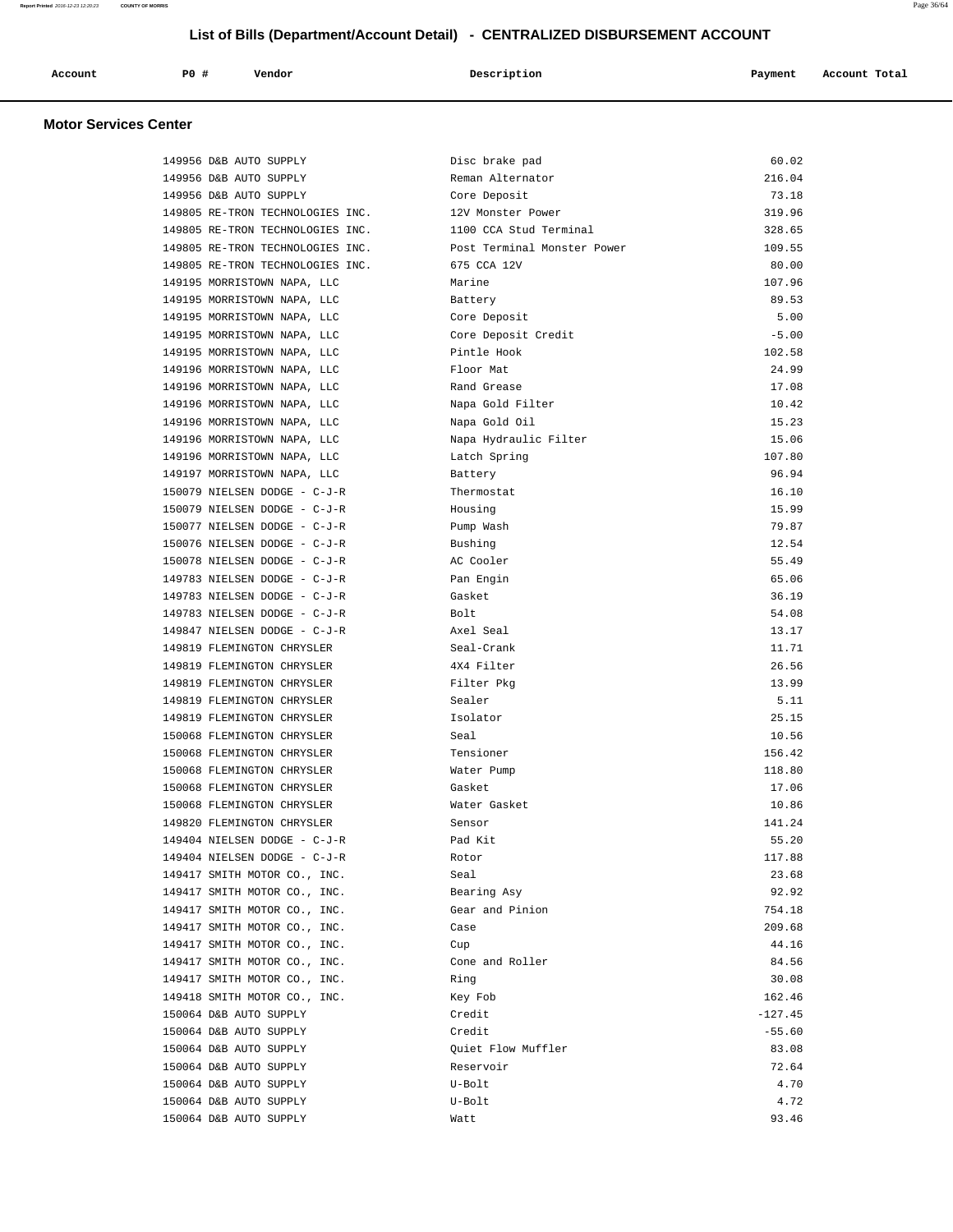#### 149737 D&B AUTO SUPPLY Bulb 37.08 149737 D&B AUTO SUPPLY Oil Filter Wrench 29.99 149737 D&B AUTO SUPPLY Guard 3.78 149737 D&B AUTO SUPPLY Bit Skt 5.68 149737 D&B AUTO SUPPLY Armor All Prot 25.16 149737 D&B AUTO SUPPLY Ignition Switch 90.99 149737 D&B AUTO SUPPLY Window Regulator 127.98 149737 D&B AUTO SUPPLY Raman Rack 147.70 149399 D&B AUTO SUPPLY Credit Credit Credit -344.46 149399 D&B AUTO SUPPLY Sensor 31.68 149399 D&B AUTO SUPPLY Air 34.77 149399 D&B AUTO SUPPLY Oil Filter 16.32 149399 D&B AUTO SUPPLY Oil 4.97 149399 D&B AUTO SUPPLY Halogen Capsule 14.66 149399 D&B AUTO SUPPLY Headlamp 29.36 149399 D&B AUTO SUPPLY Redi-Sensor 79.98 149399 D&B AUTO SUPPLY Fluid 17.82 149399 D&B AUTO SUPPLY Fluid 18.09 149399 D&B AUTO SUPPLY Led Cordless 89.99 149399 D&B AUTO SUPPLY Wiper Blade 15.50 149399 D&B AUTO SUPPLY Hose Fitting 49.70 149399 D&B AUTO SUPPLY HYD Hose Fitting 90.16  **01-201-26-315100-291 Vehicle Repairs TOTAL FOR ACCOUNT 9,618.05** 149012 MITCHELL 1 PRODEMAND/MTR ONLY COMBO GOVT SUB 2,220.00  **01-203-26-315100-098 (2015) Other Operating&Repair Supply TOTAL FOR ACCOUNT 2,220.00** ============ **TOTAL for Motor Services Center 35,671.39**

| Account<br>. | P <sub>0</sub> | Vendor | Description<br>. | Payment | Account<br>. | Total |
|--------------|----------------|--------|------------------|---------|--------------|-------|
|              |                |        |                  |         |              |       |
|              |                |        |                  |         |              |       |

 150064 D&B AUTO SUPPLY Bar Repair Kit 16.57 150064 D&B AUTO SUPPLY Oil Filter 8.19 150064 D&B AUTO SUPPLY Fuel Filter 10.24 150064 D&B AUTO SUPPLY NapaGold Oil Filter 5.14 150064 D&B AUTO SUPPLY Connector 19.74 150064 D&B AUTO SUPPLY Battery 26.69 150064 D&B AUTO SUPPLY Shocks 98.14 150064 D&B AUTO SUPPLY Inexet 6.90 150064 D&B AUTO SUPPLY Seal 35.78 150064 D&B AUTO SUPPLY Steer Wheel 13.50 149818 D&B AUTO SUPPLY Oil Filter 29.84 149818 D&B AUTO SUPPLY Cool Con 10.46 149818 D&B AUTO SUPPLY Air Filter 33.10 149818 D&B AUTO SUPPLY Oil Filter 18.03 149818 D&B AUTO SUPPLY Redi-Sensor 79.98 149818 D&B AUTO SUPPLY Maxlife 33.80 149737 D&B AUTO SUPPLY Credit Credit Credit -18.72 149737 D&B AUTO SUPPLY Core Deposti 55.60 149737 D&B AUTO SUPPLY Muffler 87.00 149737 D&B AUTO SUPPLY Muffler Assy 40.45 149737 D&B AUTO SUPPLY Silicone Cable Seal 16.50 149737 D&B AUTO SUPPLY Gas Grande Shock 91.54 149737 D&B AUTO SUPPLY Stabilizer 41.66 149737 D&B AUTO SUPPLY Mighty Mini Strobe 82.64 149737 D&B AUTO SUPPLY Hersee 32.60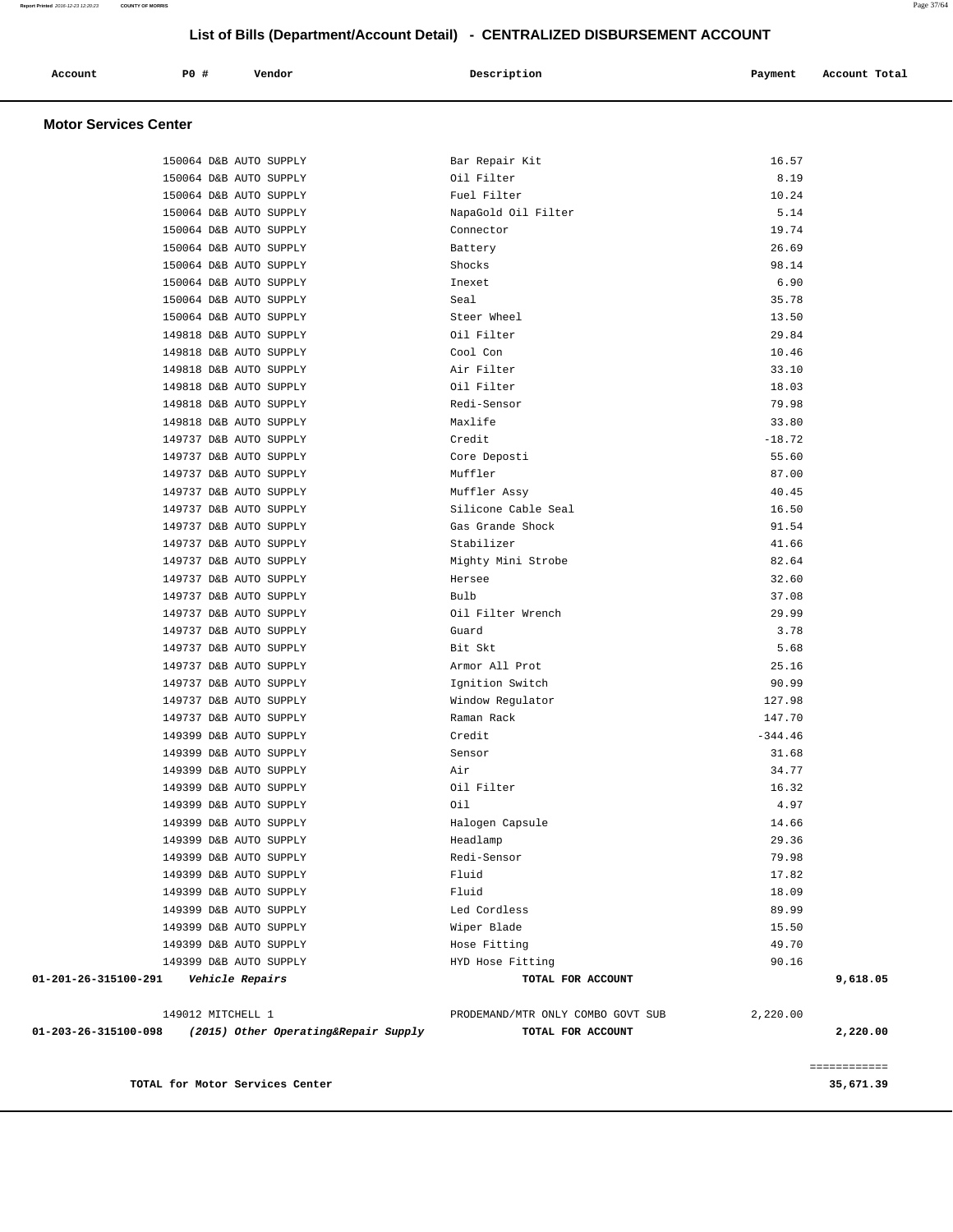| Account                                  | <b>PO #</b>               | Vendor                              | Description                               | Payment  | Account Total |
|------------------------------------------|---------------------------|-------------------------------------|-------------------------------------------|----------|---------------|
|                                          |                           |                                     |                                           |          |               |
|                                          |                           |                                     |                                           |          |               |
|                                          |                           | 149709 OFFICE CONCEPTS GROUP, INC.  | Double sided tape #MMM-6652               | 7.31     |               |
|                                          |                           | 149709 OFFICE CONCEPTS GROUP, INC.  | Colored card stock #WAU-21003             | 27.52    |               |
|                                          |                           | 149709 OFFICE CONCEPTS GROUP, INC.  | Colored card stock #WAU-21004             | 27.52    |               |
|                                          |                           | 149709 OFFICE CONCEPTS GROUP, INC.  | Photo paper #KOD-8209017                  | 8.45     |               |
|                                          |                           | 149714 OFFICE CONCEPTS GROUP, INC.  | Pen, Retractable, Bold, BE #BIC-VLGB11B   | 7.70     |               |
|                                          |                           | 149714 OFFICE CONCEPTS GROUP, INC.  | Ruler, Plastic, Shattrprf 6" #ACM-45016   | 1.60     |               |
|                                          |                           | 149714 OFFICE CONCEPTS GROUP, INC.  | Wallet, Exp, 3.5" 12 X 18, BR #PFX-B106   | 3.73     |               |
|                                          |                           | 149714 OFFICE CONCEPTS GROUP, INC.  | Pen, BPT, RT, Atlntis, Med, BK #BIC-VCG   | 7.13     |               |
|                                          |                           | 149714 OFFICE CONCEPTS GROUP, INC.  | Pen, Jetstream RT Fine, BK #SAN-62152     | 22.08    |               |
|                                          |                           | 149714 OFFICE CONCEPTS GROUP, INC.  | BNDR, HDVW, 3", 1-TCH, Ring, RD #AVE-79   | 13.14    |               |
|                                          |                           | 149714 OFFICE CONCEPTS GROUP, INC.  | Sanitizer, Hand, 7.5oz #DIA-01585EA       | 41.28    |               |
|                                          |                           | 149714 OFFICE CONCEPTS GROUP, INC.  | Label, 1/2" BK/WHT #BRT-TZE231            | 20.18    |               |
|                                          |                           | 149714 OFFICE CONCEPTS GROUP, INC.  | Pen, Retractable, Bold, BE #BIC-VLGB11B   | $-7.70$  |               |
|                                          |                           | 149714 OFFICE CONCEPTS GROUP, INC.  | Pen, Retractable, Bold, BE #BIC-VLGB11B   | 7.70     |               |
| 01-201-26-320100-058                     |                           | Office Supplies & Stationery        | TOTAL FOR ACCOUNT                         |          | 187.64        |
|                                          |                           |                                     |                                           |          |               |
|                                          |                           | 149116 NORTHEASTERN ARBORIST SUPPLY | Forestry Kit with PCW500 Portable Capsta  | 1,860.00 |               |
|                                          |                           | 149116 NORTHEASTERN ARBORIST SUPPLY | Transport Case with Molded Shapes for PC  | 239.00   |               |
|                                          |                           | 149116 NORTHEASTERN ARBORIST SUPPLY | Tree Mount Winch Anchor with Strap (2" X  | 119.00   |               |
|                                          |                           | 149116 NORTHEASTERN ARBORIST SUPPLY | Square Tuing 2" X 12" with Bent Pin - Fi  | 25.00    |               |
|                                          |                           | 149116 NORTHEASTERN ARBORIST SUPPLY | Winch Support Plate with Bent Pin #PORT   | 110.00   |               |
| 01-201-26-320100-098                     |                           | Other Operating & Repair Supply     | TOTAL FOR ACCOUNT                         |          | 2,353.00      |
|                                          |                           |                                     |                                           |          |               |
|                                          |                           | 149115 CLARKE MOSQUITO CONTROL      | Duet 2X2.5 Gal #11726                     | 1,089.65 |               |
|                                          |                           | 149115 CLARKE MOSQUITO CONTROL      | ULV Flushing Solvent 2 X2.5G #11520       | 214.95   |               |
|                                          |                           | 149115 CLARKE MOSQUITO CONTROL      | Shipping & Handling                       | 24.13    |               |
| 01-201-26-320100-225                     |                           | Chemicals & Sprays                  | TOTAL FOR ACCOUNT                         |          | 1,328.73      |
|                                          | 149716 AMERICAN WEAR INC. |                                     | Clean Uniforms 11/03/16                   | 86.81    |               |
|                                          | 149716 AMERICAN WEAR INC. |                                     | Clean Uniforms 11/10/16                   | 86.81    |               |
|                                          |                           | 149716 AMERICAN WEAR INC.           | Clean Uniforms 11/17/16                   | 86.81    |               |
|                                          | 149716 AMERICAN WEAR INC. |                                     | Clean Uniforms 11/24/16                   | 86.81    |               |
|                                          | 150287 MICHAEL HENDERSON  |                                     | Reimbursement for work boots 2016 - Coun  | 100.00   |               |
| 01-201-26-320100-251                     |                           | Ground Maintenance Supplies         | TOTAL FOR ACCOUNT                         |          | 447.24        |
|                                          |                           |                                     |                                           |          |               |
|                                          |                           | 149724 MORRISTOWN LUMBER &          | 11614 Int LTX Flat Ntrl Base #0347815     | 47.98    |               |
|                                          |                           | 149724 MORRISTOWN LUMBER &          | 1# 1X#6 Course Dry Wall Screw #5512249    | 11.38    |               |
|                                          |                           | 149724 MORRISTOWN LUMBER &          | 540 Dremel Cutoff Wheel 1 1/4 #6081574    | 5.39     |               |
|                                          |                           | 149724 MORRISTOWN LUMBER &          | 402 Dremel Mandrel #6199400               | 3.59     |               |
|                                          |                           | 149724 MORRISTOWN LUMBER &          | 3016012/63312 Cobalt Bit 3/16 #6009328    | 5.18     |               |
|                                          |                           | 149724 MORRISTOWN LUMBER &          | 63316 Cobalt Drill bit 1/4 #6009351       | 4.29     |               |
|                                          |                           | 149724 MORRISTOWN LUMBER &          | 60508 HSS Drill Bit 1/8 card #6008460     | 2.39     |               |
|                                          |                           | 149724 MORRISTOWN LUMBER &          | 508 of 1250 Staples 1/2 #2279192          | 3.49     |               |
|                                          |                           | 149724 MORRISTOWN LUMBER &          | 20321-BT314J 3" Jig Blade 14T #6300735    | 4.59     |               |
|                                          |                           | 149724 MORRISTOWN LUMBER &          | 20322-BT318J 3" Jig Blade 18th #6300792   | 4.59     |               |
|                                          |                           | 149724 MORRISTOWN LUMBER &          | 20562-610R Recip Bld 10th Pk5 #6581367    | 15.99    |               |
|                                          |                           | 149724 MORRISTOWN LUMBER &          | 13116 30" X 84" Screen Char Alm #872379   | 7.99     |               |
|                                          |                           | 149724 MORRISTOWN LUMBER &          | $11/32$ " (3/8) CDX Fir Sheathing 4 X 8 # | 87.25    |               |
|                                          |                           | 149724 MORRISTOWN LUMBER &          | 1 X 2 2&BTR Spruce D2S1E KD #12SP         | 19.20    |               |
| $01 - 201 - 26 - 320100 - 258$ Equipment |                           |                                     | TOTAL FOR ACCOUNT                         |          | 223.30        |
|                                          |                           | 149334 MORRISTOWN NAPA, LLC         | Spark Plug - Standard Nickel #7131 8.72   |          |               |
|                                          |                           | 149334 MORRISTOWN NAPA, LLC         | Diesel Fuel Cond 1 QT #9600               | 24.54    |               |
|                                          |                           | 149334 MORRISTOWN NAPA, LLC         | NAPA 10W30 QT #75-130                     | 49.80    |               |
|                                          |                           | 149334 MORRISTOWN NAPA, LLC         | Brake Pads - Front, Premium #SS-7991-M    | 67.30    |               |
|                                          |                           | 149334 MORRISTOWN NAPA, LLC         | Hide Away Strob #92846                    | 45.32    |               |
|                                          |                           | 150043 PERFORMANCE TRAILERS INC.    | Fender 20 X 7 1/2 #F8541                  | 56.00    |               |
|                                          |                           |                                     |                                           |          |               |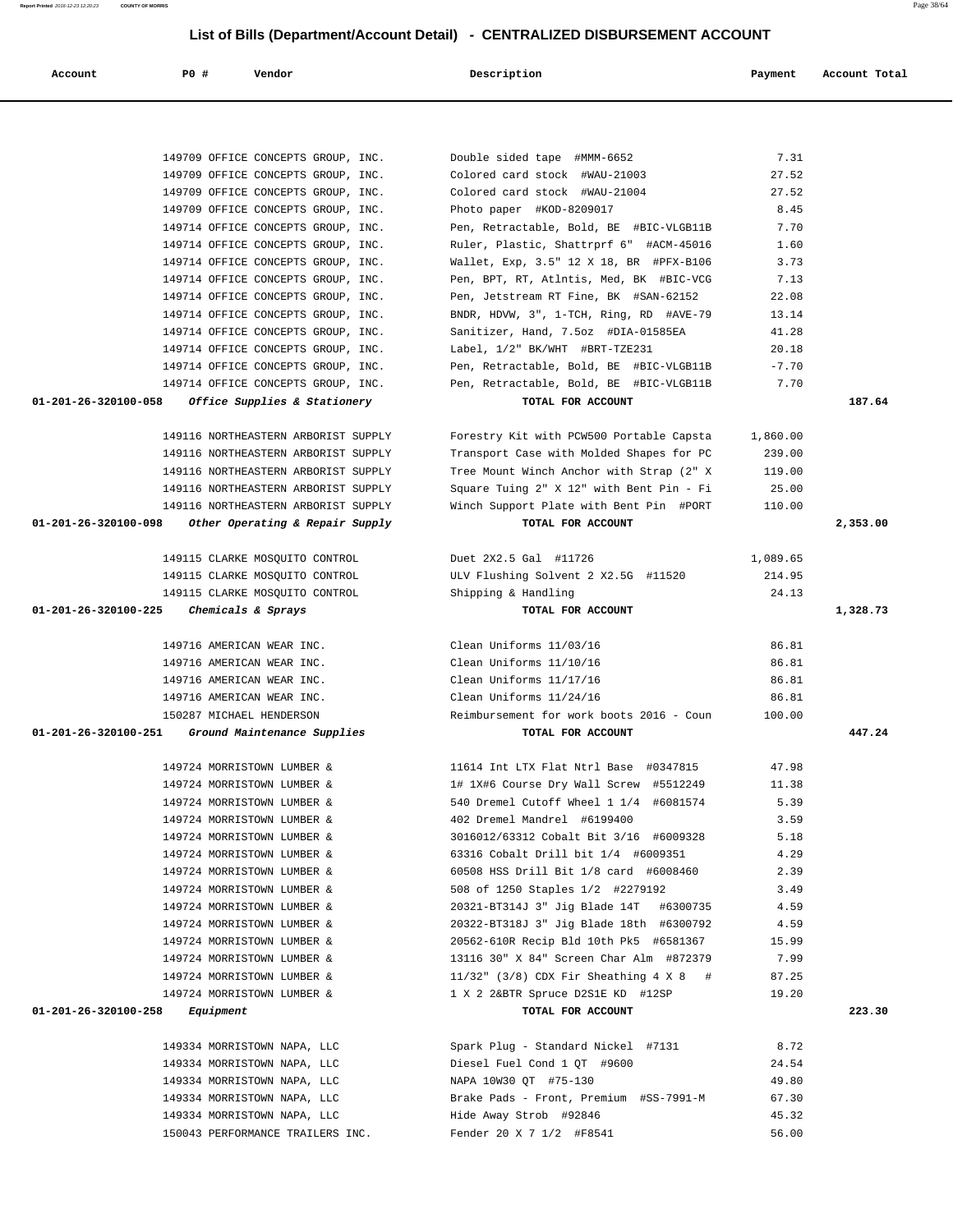| Account                        | PO# | Vendor                                                     | Description                                                                        | Payment         | Account Total |
|--------------------------------|-----|------------------------------------------------------------|------------------------------------------------------------------------------------|-----------------|---------------|
|                                |     |                                                            |                                                                                    |                 |               |
|                                |     | 148844 MORRISTOWN NAPA, LLC<br>148844 MORRISTOWN NAPA, LLC | Brake Pads - Rear, Premium - o #SS-8816<br>Brake Rotor Only - Front - Pre #4888050 | 42.84<br>118.90 |               |
|                                |     | 148844 MORRISTOWN NAPA, LLC                                | Brake Pads - Front - Premium #SS-7876-M                                            | 30.59           |               |
|                                |     | 148844 MORRISTOWN NAPA, LLC                                | Brake Pads - Rear, Premium - o #SS-7775                                            | 30.59           |               |
|                                |     | 148844 MORRISTOWN NAPA, LLC                                | Brake Rotor Only - Front Pre #48880073                                             | 66.38           |               |
|                                |     | 148844 MORRISTOWN NAPA, LLC                                | Max-Power Car Wash #50597                                                          | 14.46           |               |
| $01 - 201 - 26 - 320100 - 291$ |     | Vehicle Repairs                                            | TOTAL FOR ACCOUNT                                                                  |                 | 601.32        |
|                                |     |                                                            |                                                                                    |                 |               |
|                                |     |                                                            |                                                                                    |                 |               |
|                                |     | TOTAL for Mosquito Extermination                           |                                                                                    |                 | 5,141.23      |

#### **Health Management**

| 150100 ROCKY MOUNTAIN UNMANNED<br>Other Outside Services<br>01-201-27-330100-084            | DJI Matrice M100 UAV and associated item<br>TOTAL FOR ACCOUNT | 8,990.88<br>8,990.88 |
|---------------------------------------------------------------------------------------------|---------------------------------------------------------------|----------------------|
| 150305 TREASURER-STATE OF NEW JERSEY<br>Hazardous Material Disposal<br>01-201-27-330100-231 | NJEMS Bill ID 163509900 Program Interest<br>TOTAL FOR ACCOUNT | 70.00<br>70.00       |
| TOTAL for Health Management                                                                 |                                                               | 9,060.88             |

#### **Human Services**

| 150101 VILLAGE SUPER MARKET, INC.                    | 11/30/16 Training expenses per attached  | 388.90 |                         |
|------------------------------------------------------|------------------------------------------|--------|-------------------------|
| Education Schools & Training<br>01-201-27-331100-039 | TOTAL FOR ACCOUNT                        |        | 388.90                  |
|                                                      |                                          |        |                         |
| 150446 SODEXO INC & AFFILIATES                       | 2016 Dept. of Human Services Meeting Ref | 164.70 |                         |
| 150352 CRYSTAL SPRINGS                               | 2016 Dept. of Human Services, Div. of Co | 0.99   |                         |
| 150352 CRYSTAL SPRINGS                               | 2016 Dept. of Human Services, Div. of Co | 0.99   |                         |
| 150323 OFFICE CONCEPTS GROUP, INC.                   | 2016 Department of Human Services Office | 43.48  |                         |
| 150177 OFFICE CONCEPTS GROUP, INC.                   | 2016 Offices Supplies for C&BH and Liz K | 495.00 |                         |
| Office Supplies & Stationery<br>01-201-27-331100-058 | TOTAL FOR ACCOUNT                        |        | 705.16                  |
| 150540 RICOH AMERICAS CORPORATION                    | 2016 Department of Human Services Copier | 844.70 |                         |
| 150348 RICOH USA, INC.                               | Dept. of Human Services, Div. of Communi | 53.00  |                         |
| $01-201-27-331100-164$ Office Machines - Rental      | TOTAL FOR ACCOUNT                        |        | 897.70                  |
|                                                      |                                          |        | . = = = = = = = = = = = |
|                                                      |                                          |        |                         |
| TOTAL for Human Services                             |                                          |        | 1,991.76                |

#### **Youth Shelter**

|                      | 149713 MORRIS COUNTY PARK COMMISSION |  | Skating Admissions for Youth Shelter Res | 24.00  |        |
|----------------------|--------------------------------------|--|------------------------------------------|--------|--------|
| 01-201-27-331110-058 | Office Supplies & Stationery         |  | TOTAL FOR ACCOUNT                        |        | 689.87 |
|                      | 149718 OFFICE CONCEPTS GROUP, INC.   |  | Toner 13A YL                             | 72.69  |        |
|                      | 149718 OFFICE CONCEPTS GROUP, INC.   |  | Toner 131A MG                            | 72.69  |        |
|                      | 149718 OFFICE CONCEPTS GROUP, INC.   |  | Toner 131A Black                         | 116.04 |        |
|                      | 149718 OFFICE CONCEPTS GROUP, INC.   |  | Xerox Paper                              | 428.45 |        |
|                      |                                      |  |                                          |        |        |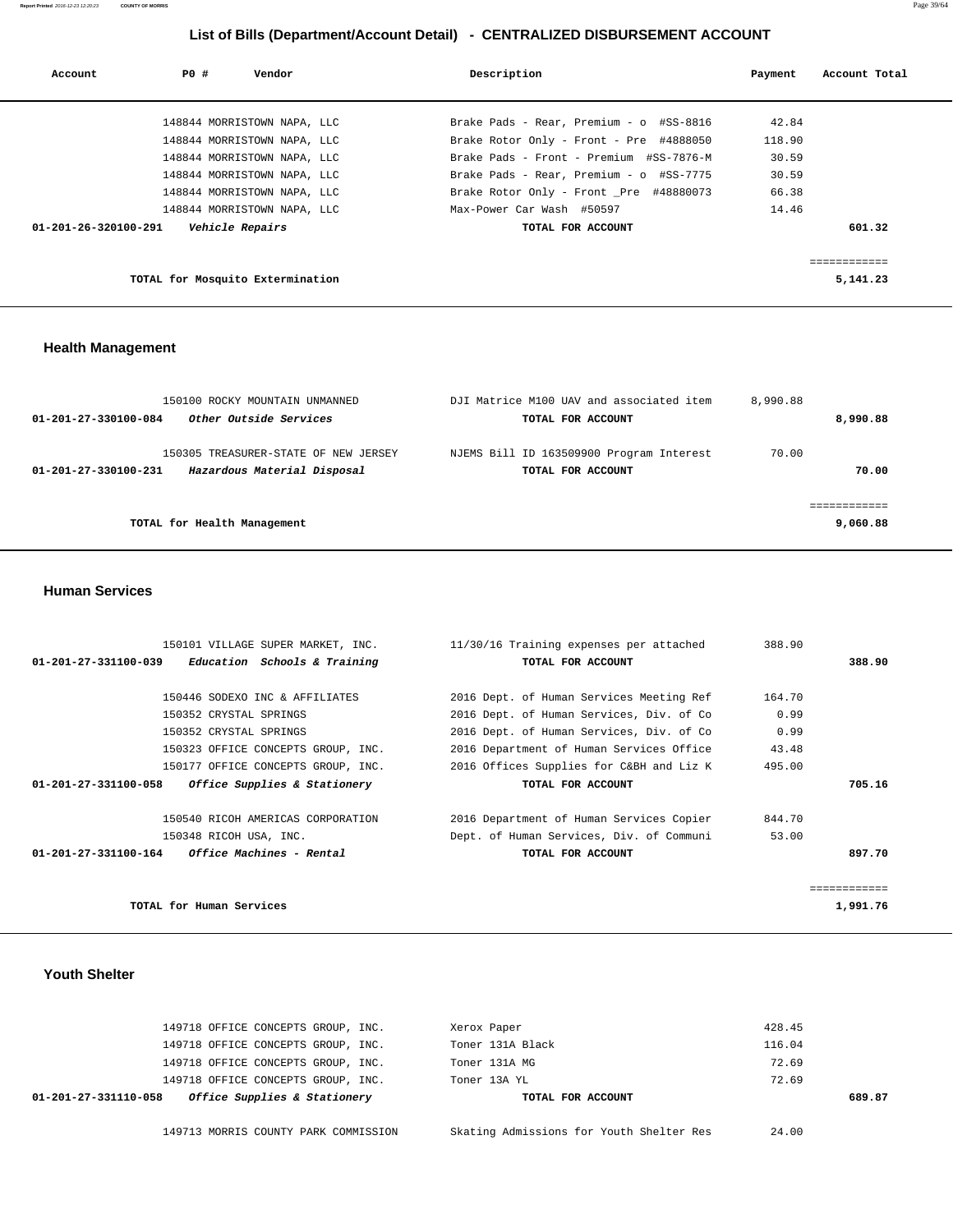**TOTAL for Grant in Aid 30,820.00**

============

| 150529 CFCS - HOPE HOUSE                                      | Case management - October 2016        | 16,020.00 |           |
|---------------------------------------------------------------|---------------------------------------|-----------|-----------|
| 150529 CFCS - HOPE HOUSE                                      | Group sessions - October 2016         | 850.00    |           |
| 150529 CFCS - HOPE HOUSE                                      | Urine Screens - October 2016          | 175.00    |           |
| 150529 CFCS - HOPE HOUSE                                      | adjustment                            | $-5.00$   |           |
| 01-201-27-342000-480<br>Grant in Aid GIA:HOPEHOUSEOPERTNFIXIT | TOTAL FOR ACCOUNT                     |           | 17,400.00 |
| 150534 DAYTOP VILLAGE OF NJ, INC.                             | Adol. OP - October 2016               | 3,648.00  |           |
| 150534 DAYTOP VILLAGE OF NJ, INC.                             | Urine Screens Adol. - October 2016    | 560.00    |           |
| 150534 DAYTOP VILLAGE OF NJ, INC.                             | Evaluations - October 2016            | 850.00    |           |
| 150534 DAYTOP VILLAGE OF NJ, INC.                             | Adol. IOP - October 2016              | 3,770.00  |           |
| 150534 DAYTOP VILLAGE OF NJ, INC.                             | Adult OP - October 2016               | 192.00    |           |
| 150534 DAYTOP VILLAGE OF NJ, INC.                             | Adult IOP - October 2016              | 1,170.00  |           |
| 150534 DAYTOP VILLAGE OF NJ, INC.                             | Urine Screen - Adult - October 2016   | 20.00     |           |
| 150534 DAYTOP VILLAGE OF NJ, INC.                             | Med Management - Adult - October 2016 | 60.00     |           |
| 01-201-27-342000-490 Grant in Aid: Daytop                     | TOTAL FOR ACCOUNT                     |           | 10,270.00 |
| 150537 NEW HOPE FOUNDATION INC.                               | Workshop Days                         | 3,150.00  |           |
| 01-201-27-342000-491<br>Grant in Aid: New Hope                | TOTAL FOR ACCOUNT                     |           | 3,150.00  |

150529 CFCS - HOPE HOUSE Extended evals - October 2016 360.00

#### **Grant in Aid**

| Account              | PO#<br>Vendor                        | Description                              | Payment | Account Total |
|----------------------|--------------------------------------|------------------------------------------|---------|---------------|
| <b>Youth Shelter</b> |                                      |                                          |         |               |
| 01-201-27-331110-059 | Other General Expenses               | TOTAL FOR ACCOUNT                        |         | 36.00         |
|                      | 150611 ARNOLD NACIE                  | Conference for Nurtured Heart approach H | 48.86   |               |
|                      | 150611 ARNOLD NACIE                  | lunch 11/14/16                           | 9.61    |               |
|                      | 150611 ARNOLD NACIE                  | Dinner 11/14/16                          | 15.86   |               |
|                      | 150611 ARNOLD NACIE                  | Breakfast 11/15/16                       | 11.63   |               |
|                      | 150611 ARNOLD NACIE                  | Lunch 11/16/16                           | 6.36    |               |
|                      | 150611 ARNOLD NACIE                  | dinner11/16/16                           | 14.70   |               |
|                      | 150611 ARNOLD NACIE                  | lunch 11/17/16                           | 7.06    |               |
|                      | 150611 ARNOLD NACIE                  | Dinner 11/16/16                          | 20.00   |               |
|                      | 150611 ARNOLD NACIE                  | lunch 11/17/16                           | 5.34    |               |
|                      | 150611 ARNOLD NACIE                  | overnight stay for banquet 11/17/16      | 136.85  |               |
|                      | 150611 ARNOLD NACIE                  | lunch 11/18/16                           | 15.00   |               |
| 01-201-27-331110-082 | Travel Expense                       | TOTAL FOR ACCOUNT                        |         | 291.27        |
|                      | 149701 KURT'S LOCKSMITH SERVICE, LLC | 8270 Lock body e                         | 477.00  |               |
|                      | 149701 KURT'S LOCKSMITH SERVICE, LLC | 8273 Lock body e                         | 459.00  |               |
|                      | 149701 KURT'S LOCKSMITH SERVICE, LLC | Labor                                    | 135.00  |               |
|                      | 149701 KURT'S LOCKSMITH SERVICE, LLC | Trip charge                              | 70.00   |               |
| 01-201-27-331110-162 | Furniture & Fixtures                 | TOTAL FOR ACCOUNT                        |         | 1,141.00      |
|                      | 148888 BOB BARKER COMPANY, INC.      | Item ZCTSFG MED. T SHIRT                 | 21.54   |               |
|                      | 148888 BOB BARKER COMPANY, INC.      | Item ZCTSMA L MAROON T SHIRT SZ L        | 28.72   |               |
|                      | 148888 BOB BARKER COMPANY, INC.      | Item ZCTSFG XL GREEN T SHIRT XL          | 14.36   |               |
|                      | 148888 BOB BARKER COMPANY, INC.      | Item ZCTSMA XL MAROON T SHIRT XL         | 14.36   |               |
|                      | 148888 BOB BARKER COMPANY, INC.      | FREIGHT CHARGE                           | 10.15   |               |
| 01-201-27-331110-202 | Uniform And Accessories              | TOTAL FOR ACCOUNT                        |         | 89.13         |
|                      |                                      |                                          |         | ============  |
|                      | TOTAL for Youth Shelter              |                                          |         | 2,247.27      |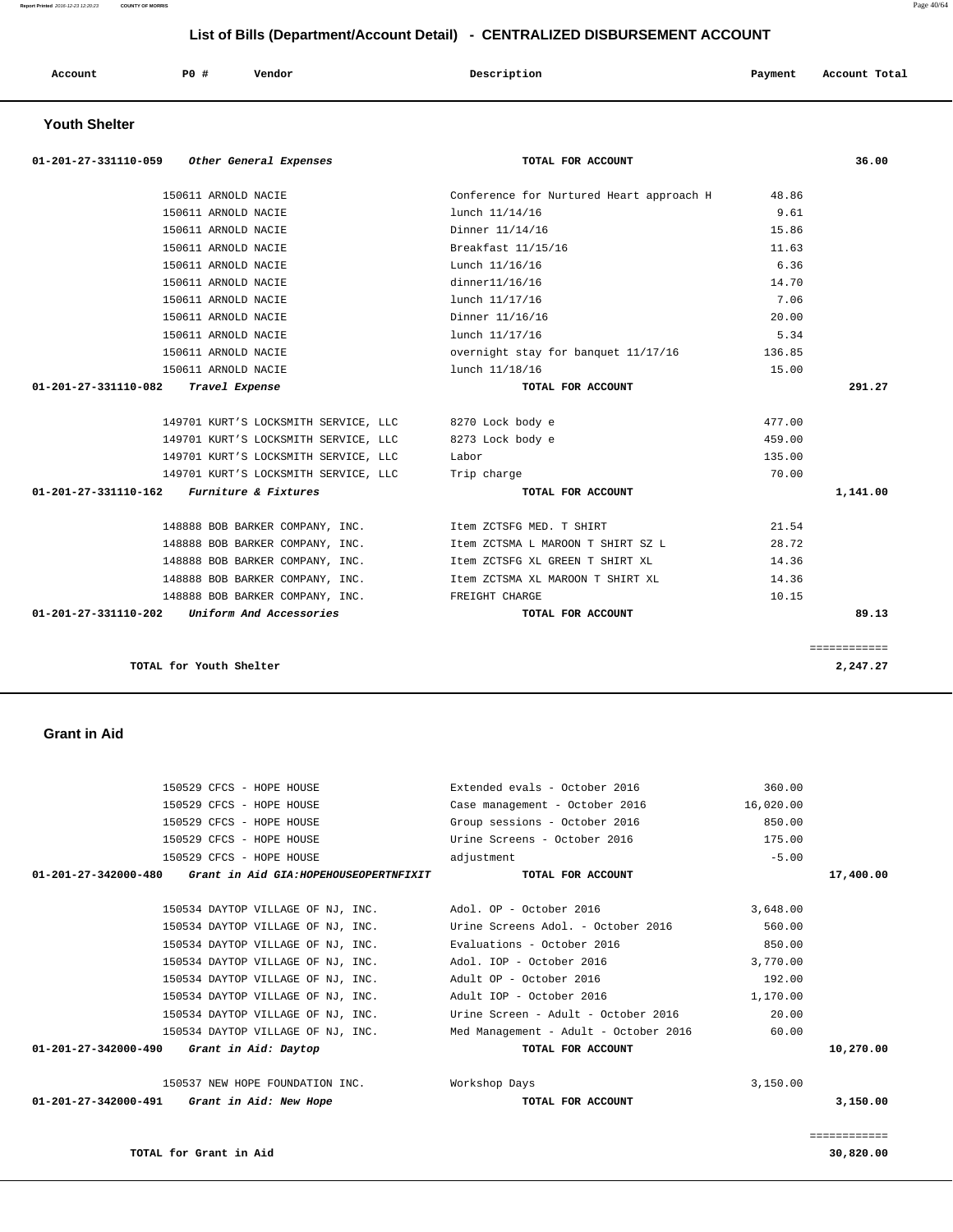**Report Printed** 2016-12-23 12:20:23 **COUNTY OF MORRIS** Page 41/64

## **List of Bills (Department/Account Detail) - CENTRALIZED DISBURSEMENT ACCOUNT**

| Account                      | PO# | Vendor                                                               | Description                                                   | Payment | Account Total |
|------------------------------|-----|----------------------------------------------------------------------|---------------------------------------------------------------|---------|---------------|
| Seniors, Disabled & Veterans |     |                                                                      |                                                               |         |               |
| 01-201-27-343100-039         |     | 149785 RUTGERS THE STATE UNIVERSITY<br>Education, Schools & Training | Communicating w/ Older Adults12/7/16 171<br>TOTAL FOR ACCOUNT | 129.00  | 129.00        |
|                              |     | TOTAL for Seniors, Disabled & Veterans                               |                                                               |         | .<br>129.00   |

#### **County Board of Social Service**

|                                | 150162 W.B. MASON COMPANY INC            | Purchase of office supplies - Order #S04 | 5,252.72 |              |
|--------------------------------|------------------------------------------|------------------------------------------|----------|--------------|
|                                | 149290 OFFICE CONCEPTS GROUP, INC.       | Purchase of office supplies -            | 76.04    |              |
|                                | 149668 OFFICE CONCEPTS GROUP, INC.       | Purchase of office supplies -            | 45.90    |              |
|                                | 149667 OFFICE CONCEPTS GROUP, INC.       | Purchase of office supplies - Acct. # 17 | 470.99   |              |
| 01-201-27-345100-058           | Office Supplies & Stationery             | TOTAL FOR ACCOUNT                        |          | 5,845.65     |
|                                | 149291 THOMSON REUTERS-WEST              | West information charges for the month o | 296.10   |              |
|                                | 149291 THOMSON REUTERS-WEST              | Clear Alerting -                         | 14.00    |              |
| 01-201-27-345100-059           | Other General Expenses                   | TOTAL FOR ACCOUNT                        |          | 310.10       |
|                                | 150594 CITYSIDE ARCHIVES, LTD            | OFFICE OF TEMP ASSISTANCE                | 870.26   |              |
| $01 - 201 - 27 - 345100 - 257$ | Rental - Other                           | TOTAL FOR ACCOUNT                        |          | 870.26       |
|                                | 149678 U.S. SECURITY ASSOCIATES, INC.    | 25579 Security Officer Payment - 10/28/1 | 1,894.35 |              |
|                                | 149376 U.S. SECURITY ASSOCIATES, INC.    | Payment for Security Officer - 10/21/16  | 1,823.18 |              |
| 01-201-27-345100-325           | Special Services                         | TOTAL FOR ACCOUNT                        |          | 3,717.53     |
|                                | 149329 DELTA DENTAL OF NEW JERSEY, INC.  | Dental coverage for the month of Novembe | 280.06   |              |
| 01-201-27-345100-329           | Hospital Insurance Premiums              | TOTAL FOR ACCOUNT                        |          | 280.06       |
|                                | 150517 KAITLYN HELLYER                   | FSS - Mi. reimb. for October 05 to Novem | 74.20    |              |
| 01-201-27-345100-332           | Mileage                                  | TOTAL FOR ACCOUNT                        |          | 74.20        |
|                                | 150517 KAITLYN HELLYER                   | FSS - Parking                            | 10.00    |              |
| 01-201-27-345100-333           | Other Allowances                         | TOTAL FOR ACCOUNT                        |          | 10.00        |
|                                |                                          |                                          |          | ============ |
|                                | TOTAL for County Board of Social Service |                                          |          | 11,107.80    |

#### **MV:Administration**

| 150666 TEODORA O. DELEON      | RN, 12-4 through 12-17-2016  | 309.69   |
|-------------------------------|------------------------------|----------|
| 150665 SHELLEY REINER         | LPN, 12-4 through 12-17-2016 | 481.98   |
| 150664 ROSE DUMAPIT           | RN, 12-4 through 12-17-2016  | 1,343.10 |
| 150663 MIRLENE ESTRIPLET      | RN, 12-4 through 12-17-2016  | 3,905.35 |
| 150662 MICHELLE CAPILI        | RN, 12-4 through 12-17-2016  | 1,779.70 |
| 150661 MARION ENNIS           | LPN, 12-4 through 12-17-2016 | 2,183.70 |
| 150660 MARTHA YAGHI           | RN, 12-4 through 12-17-2016  | 888.74   |
| 150659 MARIA CARMELITA OBLINA | LPN, 12-4 through 12-17-2016 | 466.03   |
| 150658 MADUKWE IMO IBOKO, RN  | RN, 12-4 through 12-17-2016  | 2,668.81 |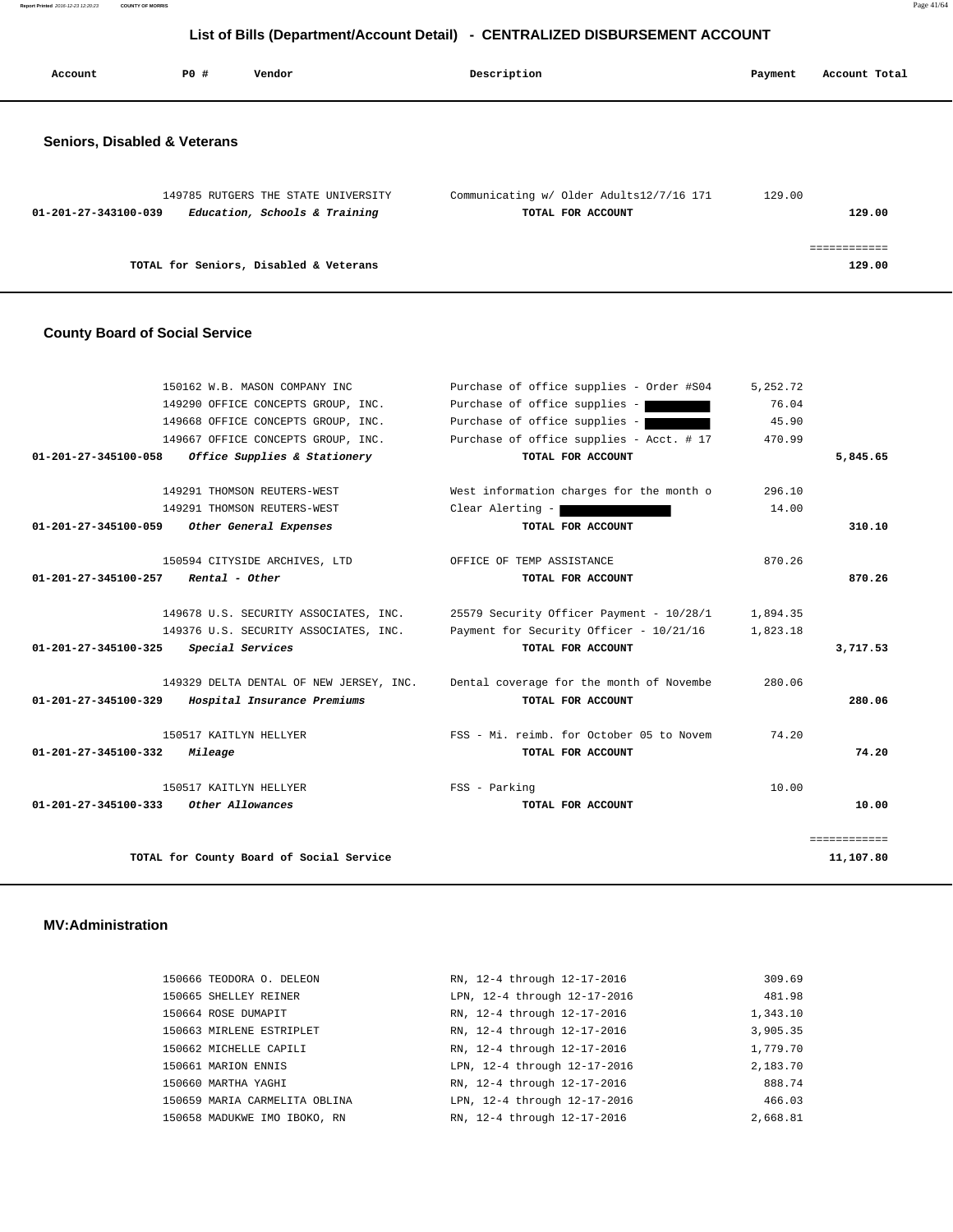| Account                  | P0 #                    | Vendor                                  | Description                                           | Payment            | Account Total |
|--------------------------|-------------------------|-----------------------------------------|-------------------------------------------------------|--------------------|---------------|
| <b>MV:Administration</b> |                         |                                         |                                                       |                    |               |
|                          |                         |                                         |                                                       |                    |               |
|                          | 150656 LOREEN RAFISURA  |                                         | RN, 12-4 through 12-17-2016                           | 296.74             |               |
|                          |                         | 150655 ILLIENE CHARLES, RN              | RN, 12-4 through 12-17-2016                           | 2,741.33<br>850.28 |               |
|                          |                         | 150654 GEORGINA GRAY-HORSLEY            | LPN, 12-4 through 12-17-2016                          |                    |               |
|                          | 150653 EVELYN TOLENTINO |                                         | RN, 12-4 through 12-17-2016                           | 1,223.22           |               |
|                          | 150652 ELLEN M. NOLL    |                                         | RN, 12-4 through 12-17-2016                           | 1,668.37           |               |
|                          | 150651 EDITHA MARQUEZ   |                                         | RN, 12-4 through 12-17-2016                           | 1,210.64           |               |
|                          | 150650 DAVID JEAN-LOUIS |                                         | LPN, 12-4 through 12-17-2016                          | 2,103.08           |               |
|                          | 150649 DANILO LAPID     |                                         | RN, 12-4 through 12-17-2016                           | 1,480.74           |               |
|                          | 150648 DAMACINA L. OKE  |                                         | LPN, 12-4 through 12-17-2016                          | 1,753.34           |               |
|                          | 150647 CHERYL ANN HAYES |                                         | RN, 12-4 through 12-17-2016                           | 300.81             |               |
|                          |                         | 150646 CARRELLE L CALIXTE               | LPN, 12-4 through 12-17-2016                          | 2,340.30           |               |
|                          | 150645 CANDIDO CAMPOS   |                                         | RN, 12-4 through 12-17-2016                           | 1,786.36           |               |
|                          | 150644 BARKEL FLEMMING  |                                         | LPN, 12-4 through 12-17-2016                          | 1,742.90           |               |
|                          | 150643 ARNEL P GARCIA   |                                         | LPN, 12-04 through 12-17-2016                         | 3,024.99           |               |
| 01-201-27-350100-013     |                         | Temporary Help - Per Diem Nurses        | TOTAL FOR ACCOUNT                                     |                    | 39,666.34     |
|                          |                         | 150694 AEQUOR HEALTHCARE SERVICES, LLC  | Nursing, 10-09 thru 10-15-2016                        | 12,442.27          |               |
|                          |                         | 150694 AEQUOR HEALTHCARE SERVICES, LLC  | Nursing, 10-16 thru 10-22-2016                        | 16,695.70          |               |
|                          |                         | 150694 AEQUOR HEALTHCARE SERVICES, LLC  | Nursing, 10-23 thru 10-29-2016                        | 15,903.72          |               |
|                          |                         | 150694 AEQUOR HEALTHCARE SERVICES, LLC  | Nursing, 10-30 thru 11-05-2016                        | 16,346.90          |               |
| 01-201-27-350100-016     |                         | Outside Salaries & Wages                | TOTAL FOR ACCOUNT                                     |                    | 61,388.59     |
|                          |                         |                                         |                                                       |                    |               |
|                          |                         | 149629 THE SENIORS RESOURCE GUIDE       | MCSC2, Fall-Winter~2016                               | 1,350.00           |               |
|                          |                         | 150118 BON VENTURE SERVICES LLC         | 622667, 10-23-2016 thru 4-16-2017                     | 377.00             |               |
|                          |                         | 150118 BON VENTURE SERVICES LLC         | 622667,10-23-2016 thru 4-16-2017                      | 377.00             |               |
|                          |                         | 150118 BON VENTURE SERVICES LLC         | 622667, 11-06-2016 thru 4-30-2017                     | 377.00             |               |
|                          |                         | 150118 BON VENTURE SERVICES LLC         | 622667,10-23-2016 thru 4-16-2017                      | 377.00             |               |
| 01-201-27-350100-022     | Advertising             |                                         | TOTAL FOR ACCOUNT                                     |                    | 2,858.00      |
|                          | 150392 TABB INC.        |                                         | 3278, Morris View Nurses, 11-30-2016                  | 4,216.00           |               |
| 01-201-27-350100-035     | Consultation Fee        |                                         | TOTAL FOR ACCOUNT                                     |                    | 4,216.00      |
|                          |                         |                                         |                                                       |                    |               |
|                          |                         | 149707 NESTLE WATERS NORTH AMERICA INC. | 0435619937,10-15 thru 11-14-2016                      | 1.99               |               |
|                          |                         | 149621 OFFICE CONCEPTS GROUP, INC.      | 17983,11-10-2016                                      | 432.64             |               |
|                          |                         | 149621 OFFICE CONCEPTS GROUP, INC.      | 17983, 11-15-2016                                     | 80.08              |               |
| 01-201-27-350100-046     | General Stores          |                                         | TOTAL FOR ACCOUNT                                     |                    | 514.71        |
|                          |                         | 149617 OFFICE CONCEPTS GROUP, INC.      |                                                       | 367.00             |               |
| 01-201-27-350100-047     |                         | Identification Equip&Supplies           | 17983, Badge Lanyards, 11-6-2016<br>TOTAL FOR ACCOUNT |                    | 367.00        |
|                          |                         |                                         |                                                       |                    |               |
|                          |                         | 149618 OFFICE CONCEPTS GROUP, INC.      | 17983,10-28-2016                                      | 104.42             |               |
|                          |                         | 149618 OFFICE CONCEPTS GROUP, INC.      | 17983,10-31-2016                                      | 89.43              |               |
|                          |                         | 150104 OFFICE CONCEPTS GROUP, INC.      | 17983,11-30-2016                                      | 1,772.35           |               |
|                          |                         | 150104 OFFICE CONCEPTS GROUP, INC.      | 17983,11-30-2016                                      | 113.19             |               |
|                          |                         | 150104 OFFICE CONCEPTS GROUP, INC.      | 17983,11-30-2016                                      | 87.99              |               |
| 01-201-27-350100-058     |                         | Office Supplies & Stationery            | TOTAL FOR ACCOUNT                                     |                    | 2,167.38      |
|                          |                         |                                         |                                                       |                    |               |
|                          |                         | 150597 MORRIS PLAINS POSTMASTER         | Post Office Box Service Fee, 2017                     | 2,130.00           |               |
| 01-201-27-350100-068     |                         | Postage & Metered Mail                  | TOTAL FOR ACCOUNT                                     |                    | 2,130.00      |
|                          |                         | 149687 RICOH AMERICAS CORPORATION       | Contract#16886, 4th Qtr. 2016                         | 807.19             |               |
|                          |                         | 149687 RICOH AMERICAS CORPORATION       | Contract#16576, 4th Qtr. 2016                         | 435.64             |               |
|                          |                         | Office Machines - Rental                |                                                       |                    |               |
| 01-201-27-350100-164     |                         |                                         | TOTAL FOR ACCOUNT                                     |                    | 1,242.83      |
|                          |                         | 149643 MEDLINE INDUSTRIES INC           | 1183053, 11-3-2016                                    | 754.40             |               |
|                          |                         | 149619 OFFICE CONCEPTS GROUP, INC.      | 17983,10-28-2016                                      | 2,275.00           |               |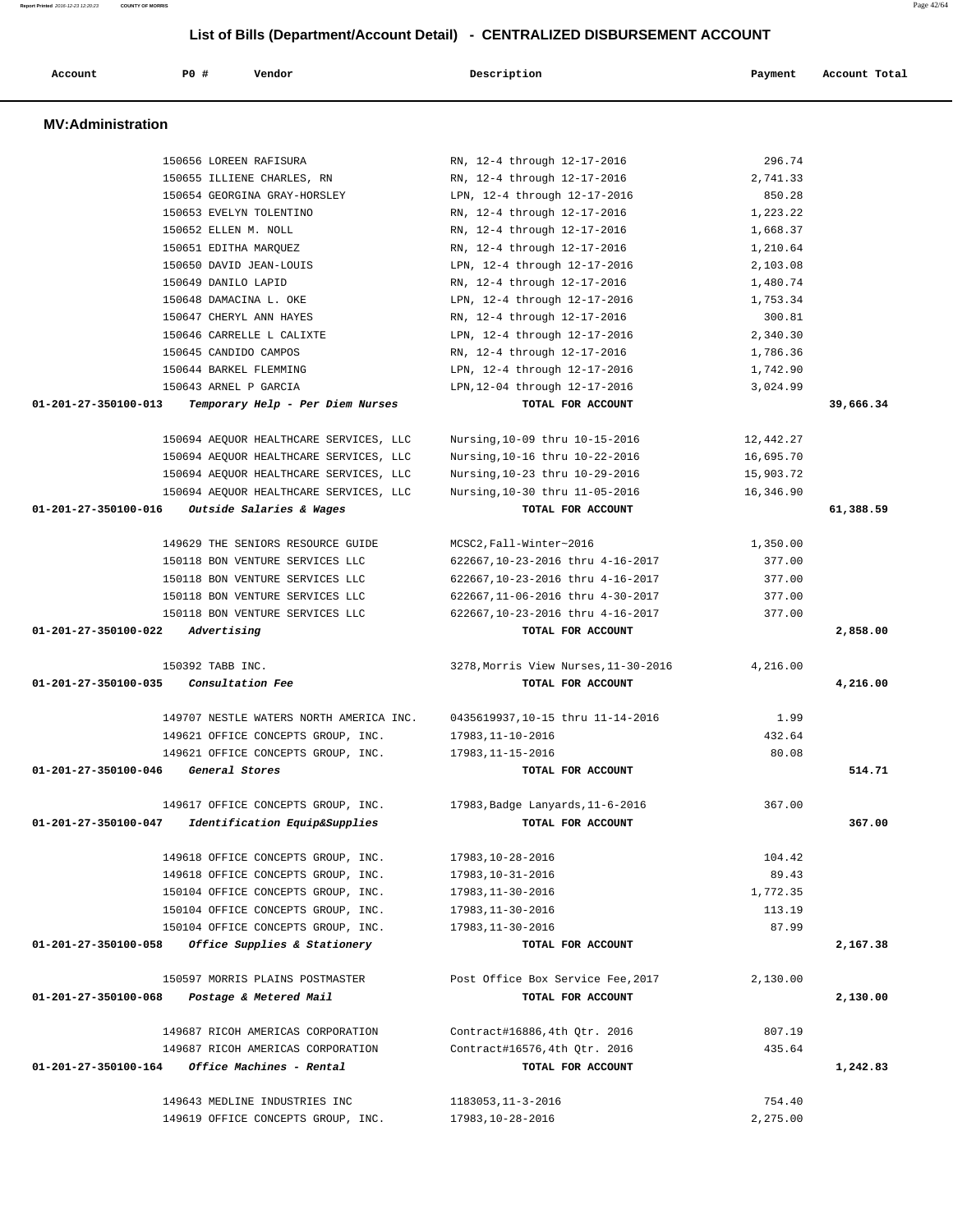#### **Report Printed** 2016-12-23 12:20:23 **COUNTY OF MORRIS** Page 43/64

## **List of Bills (Department/Account Detail) - CENTRALIZED DISBURSEMENT ACCOUNT**

| Account                  | PO#                         | Vendor | Description       | Payment | Account Total                           |
|--------------------------|-----------------------------|--------|-------------------|---------|-----------------------------------------|
| <b>MV:Administration</b> |                             |        |                   |         |                                         |
| 01-201-27-350100-266     | Safety Items                |        | TOTAL FOR ACCOUNT |         | 6,829.40                                |
|                          | TOTAL for MV:Administration |        |                   |         | -----------<br>__________<br>121,380.25 |

#### **MV:Building Services**

| 01-201-27-350110-262 | Machinery Repairs & Parts                                                      | TOTAL FOR ACCOUNT                                  | 25,274.81          |
|----------------------|--------------------------------------------------------------------------------|----------------------------------------------------|--------------------|
|                      | 149625 R.D. SALES DOOR & HARDWARE LLC                                          | Door Repair, 11-10-2016                            | 235.00             |
|                      | 149625 R.D. SALES DOOR & HARDWARE LLC                                          | Door Repair, 11-03-2016                            | 925.00             |
|                      | 149625 R.D. SALES DOOR & HARDWARE LLC                                          | Door Repair, 10-28-2016                            | 232.50             |
|                      | 149625 R.D. SALES DOOR & HARDWARE LLC                                          | Door Repair, 10-256-2016                           | 635.00             |
|                      | 149625 R.D. SALES DOOR & HARDWARE LLC                                          | Door Repair, 10-25-2016                            | 245.10             |
|                      | 149625 R.D. SALES DOOR & HARDWARE LLC<br>149625 R.D. SALES DOOR & HARDWARE LLC | Door Repair, 10-21-2016<br>Door Repair, 10-24-2016 | 1,465.00<br>200.00 |
|                      | 149625 R.D. SALES DOOR & HARDWARE LLC                                          | Door Repair, 10-06-2016                            | 918.00             |
|                      | 149624 PORTASOFT OF MORRIS COUNTY INC                                          | 17029,10-10-2016                                   | 400.00             |
|                      | 149460 WHITE & SHAUGER INC.                                                    | COU200, 10-21-2016                                 | 103.41             |
|                      | 149623 R.D. SALES DOOR & HARDWARE LLC                                          | Gyro-Tech 8500 HD Doors, 10-19-2016                | 5,995.00           |
|                      | 149626 R & J CONTROL, INC.                                                     | 002657,11-01-2016                                  | 155.00             |
|                      | 149895 RICOH USA, INC.                                                         | CTMORR, Labor to repair machine/install p          | 170.00             |
|                      | 149895 RICOH USA, INC.                                                         | CTMORR, Repair Parts                               | 216.90             |
|                      | 149464 MILLER & CHITTY CO INC                                                  | 00014350000,9-27-2016                              | 1,848.10           |
|                      | 149464 MILLER & CHITTY CO INC                                                  | 00014350000, 8-29-2016                             | 1,492.65           |
|                      | 149464 MILLER & CHITTY CO INC                                                  | 00014350000,7-21-2016                              | 5,825.00           |
|                      | 149630 TBS CONTROLS LLC                                                        | M13000, 10-31-2016                                 | 77.23              |
|                      | 146127 DIRECT MACHINERY SERVICE CORP.                                          | Repair of Laundry Washer, 9-16-16                  | 192.50             |
|                      | 146127 DIRECT MACHINERY SERVICE CORP.                                          | Repair of Laundry Ironer, 9-12-2016                | 1,352.64           |
|                      | 146819 DIRECT MACHINERY SERVICE CORP.                                          | Parts/Labor-Repair of Washer, 8-23-2016            | 298.90             |
|                      | 146819 DIRECT MACHINERY SERVICE CORP.                                          | Parts/Labor-Repair of Norman Dryer, 8-23-          | 572.02             |
|                      | 146819 DIRECT MACHINERY SERVICE CORP.                                          | Parts-Repair of Norman Dryer, 8-4-2016             | 506.91             |
|                      | 149637 HB & HS, INC.                                                           | Resident Bed Pendant Parts, 10-28-2016             | 1,212.95           |

**TOTAL for MV:Building Services 25,274.81**

## **MV:Dietary**

|                      | 149641 MEDCARE MEDICAL SUPPLY INC. |                           | MOR.October~2016 |                                        | 115.76 |          |
|----------------------|------------------------------------|---------------------------|------------------|----------------------------------------|--------|----------|
|                      |                                    |                           |                  |                                        |        |          |
|                      | 149642 MEDCARE MEDICAL SUPPLY INC. |                           |                  | MOR, Nestle Food Product, October~2016 | 168.60 |          |
| 01-201-27-350115-185 | Food                               |                           |                  | TOTAL FOR ACCOUNT                      |        | 284.36   |
|                      |                                    |                           |                  |                                        |        |          |
|                      | 149639 RICHARD FARRELL INC.        |                           | 7,117~10/14/2016 |                                        | 283.21 |          |
|                      | 149639 RICHARD FARRELL INC.        |                           | 7,117~10/14/2016 |                                        | 499.21 |          |
|                      | 149639 RICHARD FARRELL INC.        |                           | 7,117~10/17/2016 |                                        | 358.70 |          |
|                      | 149639 RICHARD FARRELL INC.        |                           | 7.117~10/20/2016 |                                        | 670.82 |          |
| 01-201-27-350115-262 |                                    | Machinery Repairs & Parts |                  | TOTAL FOR ACCOUNT                      |        | 1,811.94 |
|                      |                                    |                           |                  |                                        |        |          |
|                      |                                    |                           |                  |                                        |        |          |

**TOTAL for MV:Dietary 2,096.30**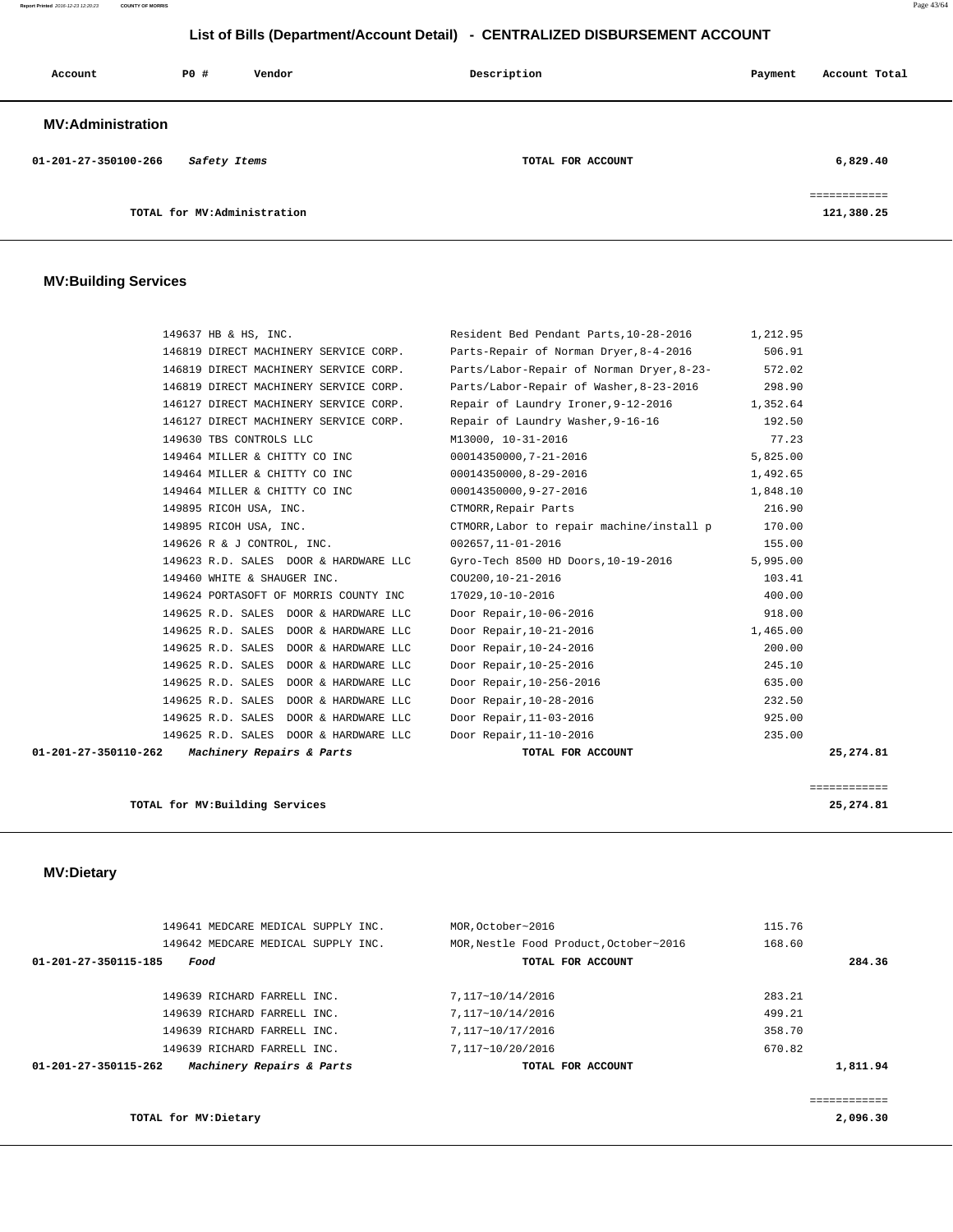**Report Printed** 2016-12-23 12:20:23 **COUNTY OF MORRIS** Page 44/64

## **List of Bills (Department/Account Detail) - CENTRALIZED DISBURSEMENT ACCOUNT**

| Account              | P0 #                  | Vendor         | Description                          | Payment | Account Total          |
|----------------------|-----------------------|----------------|--------------------------------------|---------|------------------------|
| <b>MV:Laundry</b>    |                       |                |                                      |         |                        |
| 01-201-27-350125-046 | 149463 READY SUPPLY   | General Stores | B06Q, 9-19-2016<br>TOTAL FOR ACCOUNT | 970.20  | 970.20                 |
|                      | TOTAL for MV: Laundry |                |                                      |         | eessessesses<br>970.20 |

## **MV:Nursing**

| 150011 KCI USA, INC.                            | 736131, Canisters & Foam Packs | 745.75   |              |
|-------------------------------------------------|--------------------------------|----------|--------------|
| 149700 KCI USA, INC.                            | 736131, November~2016          | 671.55   |              |
| 149640 MCKESSON MEDICAL SURGICAL                | 122058, 11-3-2016              | 2,002.20 |              |
| 149644 MEDLINE INDUSTRIES INC                   | 1183053, 11-17-2016            | 244.02   |              |
| 149720 ASSOCIATED SALES AND BAG CO.             | 314307, 11-16-2016             | 606.24   |              |
| 150544 KCI USA, INC.                            | 736131, 11-28-2016             | 539.64   |              |
| 149620 OFFICE CONCEPTS GROUP, INC.              | 17983,11-3-2016                | 2,039.40 |              |
| 01-201-27-350130-046<br>General Stores          | TOTAL FOR ACCOUNT              |          | 6,848.80     |
| 149653 BIO-REFERENCE LABORATORIES, INC.         | M8049,HMO & PartA,October~2016 | 1,548.60 |              |
| 01-201-27-350130-049<br>Laboratory Services     | TOTAL FOR ACCOUNT              |          | 1,548.60     |
| 149708 FRIENDLY CARE MEDICAL                    | Transport on 10/12/2016        | 112.00   |              |
| 149708 FRIENDLY CARE MEDICAL                    | Transport on 10/18/2016        | 196.00   |              |
| 149708 FRIENDLY CARE MEDICAL                    | Transport on 10/21/2016        | 118.00   |              |
| 149708 FRIENDLY CARE MEDICAL                    | Transport on 10/25/2016        | 136.00   |              |
| 149708 FRIENDLY CARE MEDICAL                    | Transport on 10/27/2016        | 202.00   |              |
| 149708 FRIENDLY CARE MEDICAL                    | Transport on 10/31/2016        | 94.00    |              |
| 149708 FRIENDLY CARE MEDICAL                    | Transport on 11/03/2016        | 118.00   |              |
| 149708 FRIENDLY CARE MEDICAL                    | Transport on 11/07/2016        | 202.00   |              |
| 149708 FRIENDLY CARE MEDICAL                    | Transport on 11/15/2016        | 226.00   |              |
| 01-201-27-350130-340<br>Transportation Services | TOTAL FOR ACCOUNT              |          | 1,404.00     |
|                                                 |                                |          | ============ |
| TOTAL for MV:Nursing                            |                                |          | 9,801.40     |

# **MV:Recreation/Volunteer Svc**

|                      | 149628 SENIOR SALON SERVICES LLC       | 6409, Salon & Cosmetology Services, Octobe | 5,950.00   |
|----------------------|----------------------------------------|--------------------------------------------|------------|
|                      | 149628 SENIOR SALON SERVICES LLC       | 6409, Salon Supplies, October~2016         | 305.02     |
| 01-201-27-350135-036 | Contracted Services                    | TOTAL FOR ACCOUNT                          | 6, 255, 02 |
|                      |                                        |                                            |            |
|                      | 150103 NASCO                           | 157-631-00.11-30-2016                      | 149.14     |
|                      | 149627 S & S WORLDWIDE, INC.           | 10100263,9-19-2016                         | 35.97      |
|                      | 149627 S & S WORLDWIDE, INC.           | 10100263,10-17-2016                        | 35.98      |
| 01-201-27-350135-194 | Patient Activities                     | TOTAL FOR ACCOUNT                          | 221.09     |
|                      |                                        |                                            |            |
|                      |                                        |                                            |            |
|                      | TOTAL for MV: Recreation/Volunteer Svc |                                            | 6,476.11   |
|                      |                                        |                                            |            |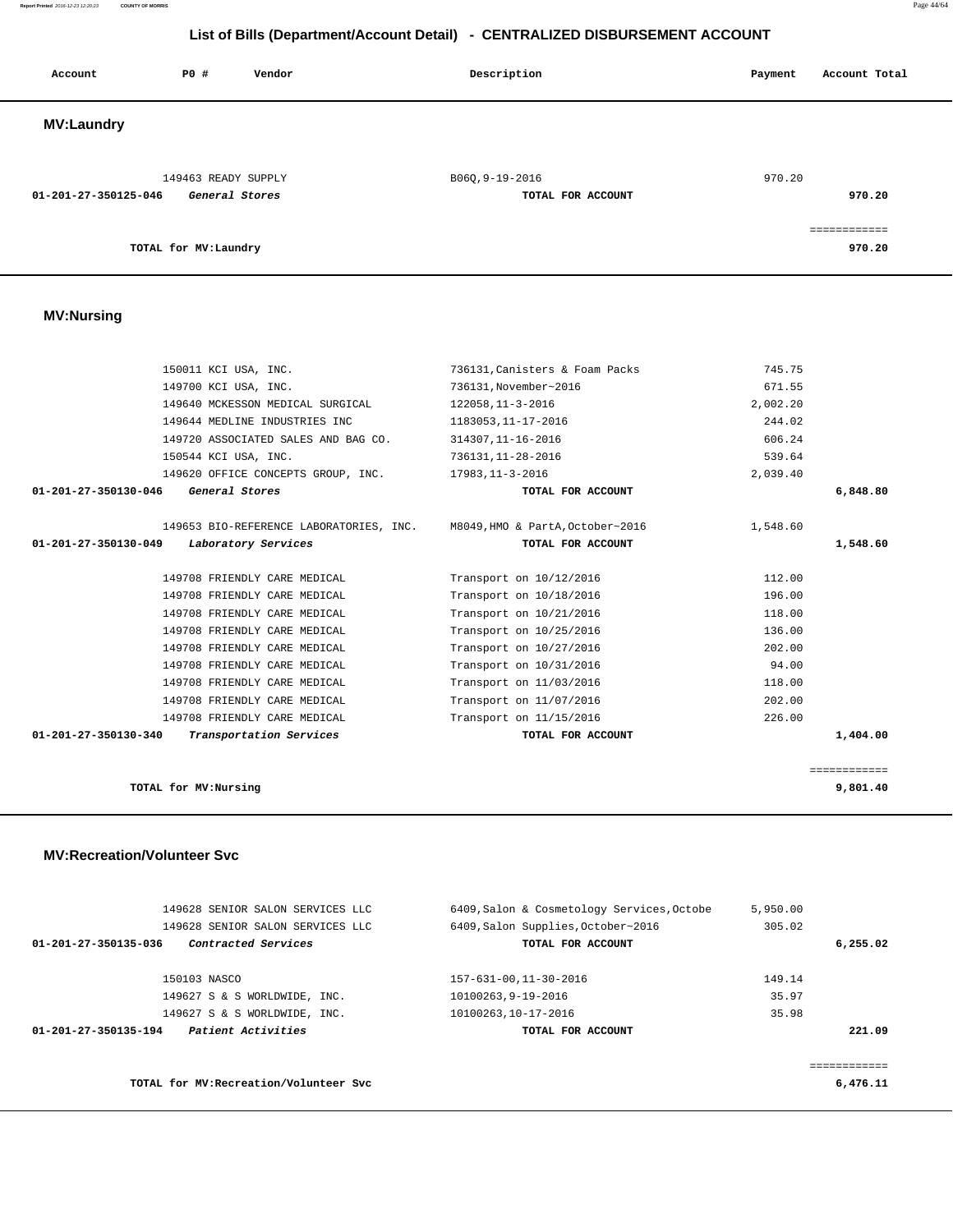| Account                        | PO# | Vendor                             | Description       |                                            | Payment    | Account Total |
|--------------------------------|-----|------------------------------------|-------------------|--------------------------------------------|------------|---------------|
|                                |     |                                    |                   |                                            |            |               |
|                                |     | 150429 SELECT REHABILITATION INC.  | 850, October~2016 |                                            | 162,863.90 |               |
| 01-201-27-350140-036           |     | Contracted Services                |                   | TOTAL FOR ACCOUNT                          |            | 162,863.90    |
|                                |     | 136284 GENOPTIX MEDICAL LABORATORY |                   | Patient Acct.#:GK672951,DOS 8/7/2015       | 801.30     |               |
|                                |     | 136295 SAINT CLARE'S HOSPITAL      |                   | Patient Cntl:2416460-002, Shirley B., DOS  | 166.80     |               |
|                                |     | 136379 NEW JERSEY UROLOGY, LLC     |                   | Patient Acct.#:915160P337459, Eve B., DOS- | 783.00     |               |
| $01 - 203 - 27 - 350140 - 036$ |     | (2015) Contracted Services         |                   | TOTAL FOR ACCOUNT                          |            | 1,751.10      |
|                                |     |                                    |                   |                                            |            |               |
|                                |     |                                    |                   |                                            |            | ============  |
|                                |     | TOTAL for MV: Rehabilitation       |                   |                                            |            | 164,615.00    |

## **County Adjuster**

| 150565 W.B. MASON COMPANY INC                        | Drum, F/MFC8600, 20k        | 112.88  |
|------------------------------------------------------|-----------------------------|---------|
| 150565 W.B. MASON COMPANY INC                        | Label, Adrss, 260/RL, WE    | 17.61   |
| 150565 W.B. MASON COMPANY INC                        | Label, Adrss, 260/RL, WE    | $-5.87$ |
| 150565 W.B. MASON COMPANY INC                        | Label, Adrss, 260/RL, WE    | 5.87    |
| 150567 SHACHIHATA INC. (U.S.A.)                      | 2 Adjuster Signature Stamps | 44.53   |
| Office Supplies & Stationery<br>01-201-27-357100-058 | TOTAL FOR ACCOUNT           | 175.02  |
|                                                      |                             |         |
|                                                      |                             |         |
| TOTAL for County Adjuster                            |                             | 175.02  |

 **Dental Clinic** 

| 149311 CHARMOY DENTAL                                            | M. Cerrato 10-3-16 Filling        | 65.00  |
|------------------------------------------------------------------|-----------------------------------|--------|
| 149311 CHARMOY DENTAL                                            | M. Cerrato 10-24-16 Exam/Cleaning | 60.00  |
| Dental Clinic Other Administrative Suppl<br>01-201-27-365100-095 | TOTAL FOR ACCOUNT                 | 125.00 |
|                                                                  |                                   |        |
|                                                                  |                                   |        |
| TOTAL for Dental Clinic                                          |                                   | 125.00 |
|                                                                  |                                   |        |

## **County Library**

| 143713 NJLA          |                              | New Director Susan Calantone.     | 280.00   |        |
|----------------------|------------------------------|-----------------------------------|----------|--------|
| 148861 NJLA          |                              | Librarian 1 - Children's Dept     | 50.00    |        |
| 01-201-29-390100-023 | Associations and Memberships | TOTAL FOR ACCOUNT                 |          | 330.00 |
|                      |                              |                                   |          |        |
|                      | 149274 BOOK PAGE             | m6054 dated 10/15/16              | 480.00   |        |
|                      | 148863 PROOUEST LLC          | 157768 dated 10/28/16             | 7.477.64 |        |
|                      | 148862 PROOUEST LLC          | 157768 dated 10/11/16             | 2,372.00 |        |
|                      | 149710 LEXIS NEXIS           | 150MG 10/16/16                    | 174.00   |        |
|                      | 147890 GANN LAW BOOKS        | 000184 Quote dated 09/21/16       | 172.00   |        |
|                      | 147848 GANN LAW BOOKS        | 000184-0-012 Ouote dated 09/27/16 | 141.00   |        |
|                      | 149325 THOMSON REUTERS-WEST  | 1003308031 dated 11/01/16         | 1,544.38 |        |
| 149286 GALE          |                              | 116418 dated 09/16/16             | 249.30   |        |
| 149286 GALE          |                              | 116418 dated 09/16/16             | 143.10   |        |
| 149286 GALE          |                              | 116418 dated 10/06/16             | 227.12   |        |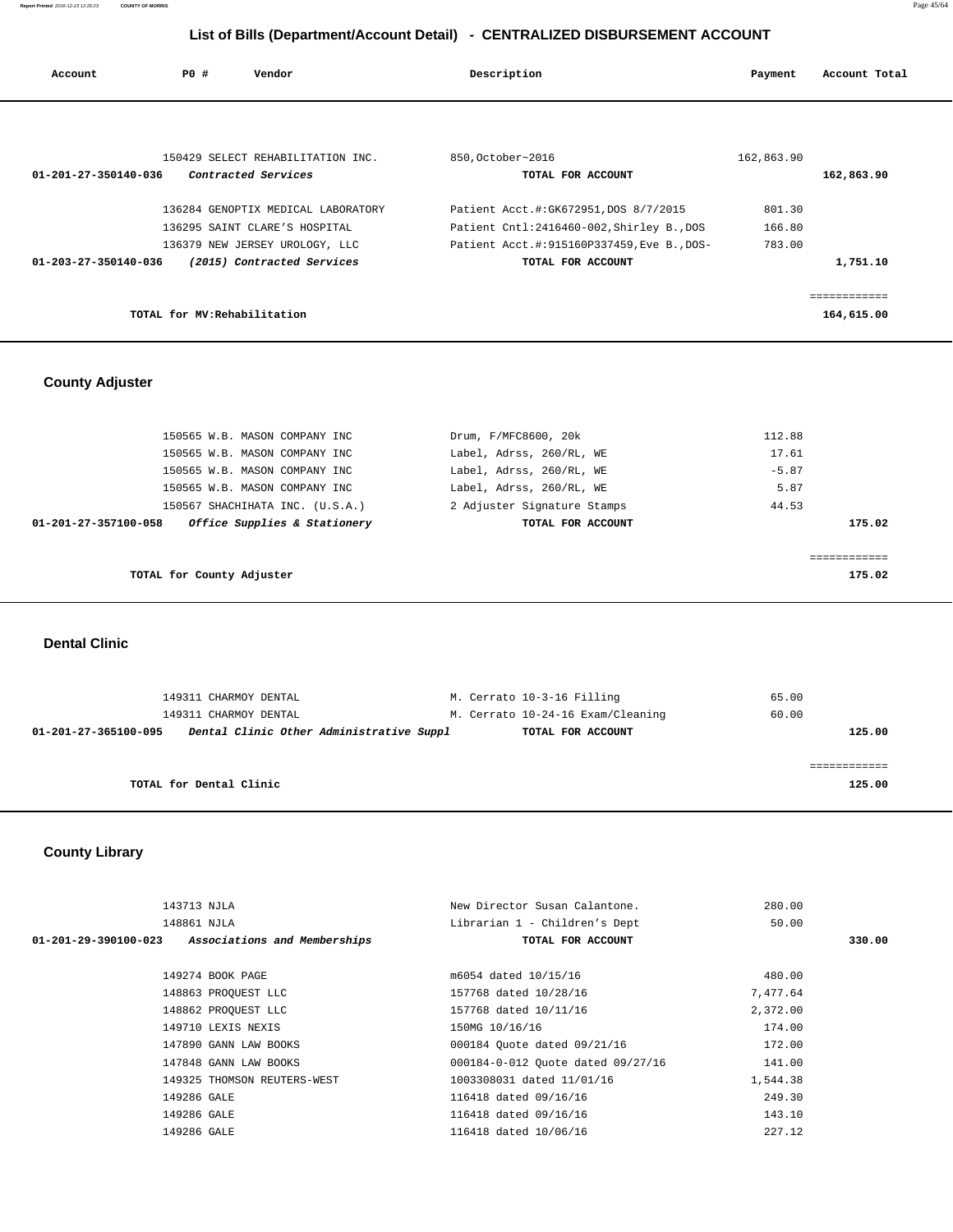**Report Printed** 2016-12-23 12:20:23 **COUNTY OF MORRIS** Page 46/64

#### **List of Bills (Department/Account Detail) - CENTRALIZED DISBURSEMENT ACCOUNT**

| Account               | <b>PO #</b><br>Vendor                          | Description                            | Payment  | Account Total |
|-----------------------|------------------------------------------------|----------------------------------------|----------|---------------|
| <b>County Library</b> |                                                |                                        |          |               |
|                       | 149286 GALE                                    | 116418 dated 10/10/16                  | 83.97    |               |
|                       | 149286 GALE                                    | 116418 dated 10/24/16                  | 384.30   |               |
|                       | 149285 BAKER & TAYLOR BOOKS                    | 321650 C000745 3 B00000 dated 09/30/16 | 161.87   |               |
|                       | 149285 BAKER & TAYLOR BOOKS                    | 321650 C000745 3 B00000 dated 10/28/16 | 292.84   |               |
|                       | 01-201-29-390100-028 Books & Periodicals       | TOTAL FOR ACCOUNT                      |          | 14,084.26     |
|                       |                                                |                                        |          |               |
|                       | 149284 ARKIV MUSIC                             | 5997554 dated 10/06/16                 | 185.37   |               |
|                       | 149284 ARKIV MUSIC                             | 5997554 dated 10/14/16                 | 24.16    |               |
|                       | 148860 MIDWEST TAPE LLC                        | 2000001148 dated 10/01/16              | 9.99     |               |
|                       | 148860 MIDWEST TAPE LLC                        | 2000001148 dated 10/03/16              | 467.60   |               |
|                       | 148860 MIDWEST TAPE LLC                        | 2000001148 dated 10/08/16              | 222.90   |               |
|                       | 148860 MIDWEST TAPE LLC                        | 2000001148 dated 10/08/16              | 1,153.26 |               |
|                       | 148860 MIDWEST TAPE LLC                        | 2000001148 dated 10/14/16              | 880.09   |               |
|                       | 01-201-29-390100-083    Video & Film Materials | TOTAL FOR ACCOUNT                      |          | 2,943.37      |
|                       | 132600 STANDARD & POOR'S FINANCIAL             | 1146590000 dated 12/01/15              | 756.11   |               |
| 01-203-29-390100-028  | (2015) Books & Periodicals                     | TOTAL FOR ACCOUNT                      |          | 756.11        |
|                       |                                                |                                        |          | ============  |
|                       | TOTAL for County Library                       |                                        |          | 18, 113. 74   |

#### **County Superintendent of Schoo**

| 150598 ROGER JINKS                       | Morristown - Denville - Morristown     | 4.90  |
|------------------------------------------|----------------------------------------|-------|
| 150598 ROGER JINKS                       | Morristown - Netcong - Morristown      | 10.68 |
| 150598 ROGER JINKS                       | Morristown - Randolph                  | 5.60  |
| 150598 ROGER JINKS                       | Morristown - East Hanover - Morristown | 8.40  |
| 150598 ROGER JINKS                       | Morristown - Denville - Morristown     | 8.40  |
| Travel Expense<br>01-201-29-392100-082   | TOTAL FOR ACCOUNT                      | 37.98 |
|                                          |                                        |       |
|                                          |                                        |       |
| TOTAL for County Superintendent of Schoo |                                        | 37.98 |

#### **Contribution to County College**

| 150670 COUNTY COLLEGE OF MORRIS             | BALANCE LEFT FROM 2016 BUDGET | 81,752.38 |
|---------------------------------------------|-------------------------------|-----------|
| <i>Expenditures</i><br>01-201-29-395100-090 | TOTAL FOR ACCOUNT             | 81,752.38 |
|                                             |                               |           |
|                                             |                               |           |
| TOTAL for Contribution to County College    |                               | 81,752.38 |

#### **Rutgers Extension Service**

| 150325 W.B. MASON COMPANY INC                        | supplies          | 195.89 |
|------------------------------------------------------|-------------------|--------|
| Office Supplies & Stationery<br>01-201-29-396100-058 | TOTAL FOR ACCOUNT | 195.89 |
|                                                      |                   |        |
| 150590 PETER NITZSCHE                                | Travel Expenses   | 474.22 |
| 01-201-29-396100-082<br>Travel Expense               | TOTAL FOR ACCOUNT | 474.22 |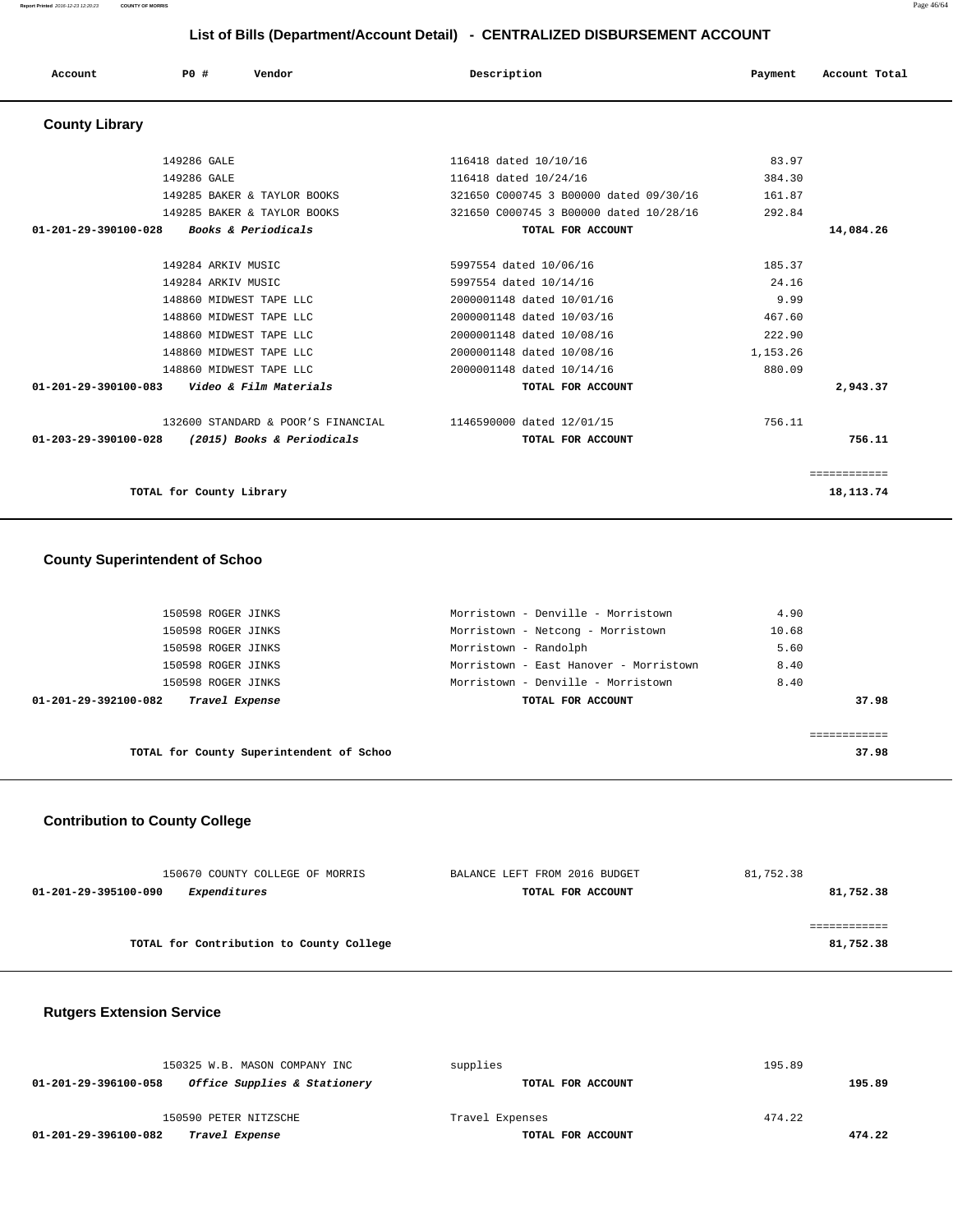|                                  |                          |                                                                      | List of Bills (Department/Account Detail) - CENTRALIZED DISBURSEMENT ACCOUNT |                    |                          |
|----------------------------------|--------------------------|----------------------------------------------------------------------|------------------------------------------------------------------------------|--------------------|--------------------------|
| Account                          | <b>PO #</b>              | Vendor                                                               | Description                                                                  | Payment            | Account Total            |
| <b>Rutgers Extension Service</b> |                          |                                                                      |                                                                              |                    |                          |
| 01-201-29-396100-095             |                          | Other Administrative Supplies                                        | TOTAL FOR ACCOUNT                                                            |                    | 19.69                    |
|                                  |                          |                                                                      |                                                                              |                    | ============             |
|                                  |                          | TOTAL for Rutgers Extension Service                                  |                                                                              |                    | 689.80                   |
| Rmb Out of Cty Two Yr Coll       |                          |                                                                      |                                                                              |                    |                          |
|                                  |                          | 150671 ESSEX COUNTY COLLEGE<br>150672 ESSEX COUNTY COLLEGE           | SUMMER II 2016 CHARGEBACK / LIU<br>FALL 2016 CHARGEBACK/DIGIACOMO, LIU, LOP  | 245.85<br>2,704.35 |                          |
| 01-201-29-397100-090             |                          | Rmb Out of Cty Two Yr Coll Expenditures                              | TOTAL FOR ACCOUNT                                                            |                    | 2,950.20                 |
|                                  |                          | TOTAL for Rmb Out of Cty Two Yr Coll                                 |                                                                              |                    | ============<br>2,950.20 |
| <b>Fire and Police Academy</b>   |                          |                                                                      |                                                                              |                    |                          |
|                                  |                          | 150338 ONE SOURCE COMMUNICATIONS SOLUTIONS Police Binders            |                                                                              | 1,497.60           |                          |
|                                  |                          | 150338 ONE SOURCE COMMUNICATIONS SOLUTIONS                           | Shipping                                                                     | 242.00             |                          |
| 01-201-29-407100-059             |                          | 150338 ONE SOURCE COMMUNICATIONS SOLUTIONS<br>Other General Expenses | Fire Binders<br>TOTAL FOR ACCOUNT                                            | 1,532.16           | 3,271.76                 |
|                                  | 149443 M.C. MUA-MT OLIVE |                                                                      | Tipping Fees - $10/04/16$                                                    | 408.24             |                          |
|                                  | 149443 M.C. MUA-MT OLIVE |                                                                      | Tipping Fees - $10/18/16$                                                    | 602.91             |                          |
|                                  | 149443 M.C. MUA-MT OLIVE |                                                                      | Tipping Fees - 10/18/2016                                                    | 300.51             |                          |
| 01-201-29-407100-143             |                          | Rubbish & Trash Removal                                              | TOTAL FOR ACCOUNT                                                            |                    | 1,311.66                 |
|                                  |                          | 147868 L-3 D.P. ASSOCIATES INC.                                      | Yearly Maintenance & Upgrades for Driver                                     | 5,000.00           |                          |
| 01-201-29-407100-223             | <b>Building Repairs</b>  | 150297 AIRPOWER INTERNATIONAL INC.                                   | Line Valves w/Bleeders<br>TOTAL FOR ACCOUNT                                  | 198.00             | 5,198.00                 |
|                                  |                          |                                                                      |                                                                              |                    |                          |
|                                  |                          | 149447 TREASURER-STATE OF NJ                                         | Manifest Processing Fee                                                      | 20.00              |                          |
| $01 - 201 - 29 - 407100 - 231$   |                          | Hazardous Material Disposal                                          | TOTAL FOR ACCOUNT                                                            |                    | 20.00                    |
|                                  | 149786 CDT TRAINING INC. |                                                                      | Rubber Training Guns                                                         | 750.00             |                          |
|                                  |                          | 149976 KFT FIRE TRAINERS, LLC                                        | C000182 Smoke Fluid                                                          | 1,345.00           |                          |
|                                  |                          | 149731 MORRISTOWN LUMBER &                                           | Wood Dowels                                                                  | 8.90               |                          |
|                                  |                          | 150545 MEGGIT TRAINING SYSTEMS INC.                                  | Battery Assembly                                                             | 1,486.80           |                          |
|                                  |                          | 150545 MEGGIT TRAINING SYSTEMS INC.                                  | Freight (Estimate)                                                           | 15.11              |                          |
| 01-201-29-407100-258             | Equipment                |                                                                      | TOTAL FOR ACCOUNT                                                            |                    | 3,605.81                 |
|                                  |                          | 149444 AIRPOWER INTERNATIONAL INC.                                   | Sherwood Valve Kit                                                           | 18.50              |                          |
|                                  |                          | 149444 AIRPOWER INTERNATIONAL INC.                                   | Labor                                                                        | 95.00              |                          |
|                                  |                          | 149444 AIRPOWER INTERNATIONAL INC.                                   | 555 Oil                                                                      | 282.00             |                          |
|                                  |                          | 149444 AIRPOWER INTERNATIONAL INC.                                   | Freight                                                                      | 17.17              |                          |
| 01-201-29-407100-291             | Vehicle Repairs          |                                                                      | TOTAL FOR ACCOUNT                                                            |                    | 412.67                   |
|                                  |                          |                                                                      |                                                                              |                    | ============             |
|                                  |                          | TOTAL for Fire and Police Academy                                    |                                                                              |                    | 13,819.90                |

**Report Printed** 2016-12-23 12:20:23 **COUNTY OF MORRIS** Page 47/64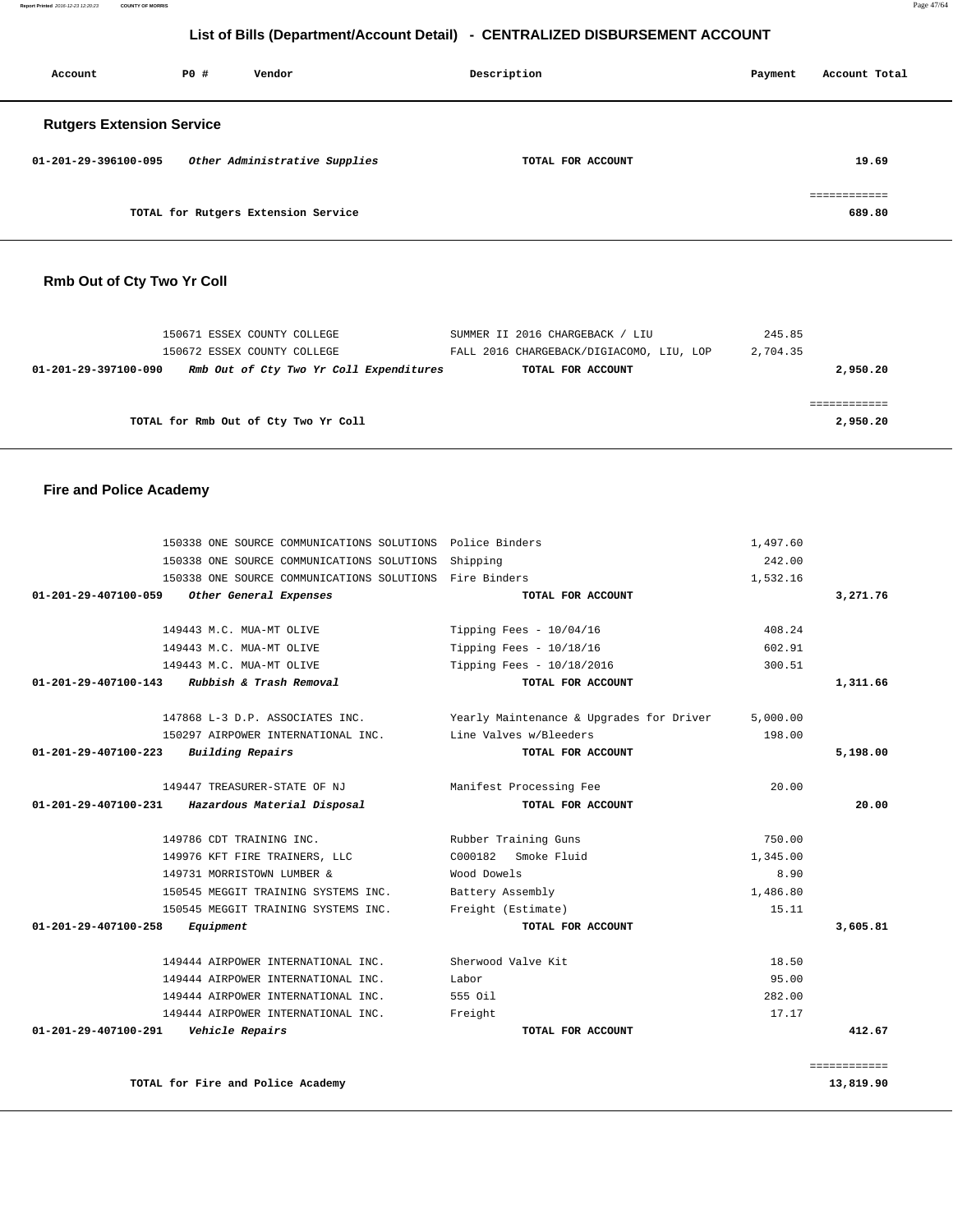#### **Report Printed** 2016-12-23 12:20:23 **COUNTY OF MORRIS** Page 48/64

## **List of Bills (Department/Account Detail) - CENTRALIZED DISBURSEMENT ACCOUNT**

| Account              | PO#<br>Vendor                                                        | Description                                                                          | Payment          | Account Total             |
|----------------------|----------------------------------------------------------------------|--------------------------------------------------------------------------------------|------------------|---------------------------|
|                      |                                                                      |                                                                                      |                  |                           |
|                      | 149832 NATIONAL TERMINAL INC.                                        | Purchase Diesel Fuel                                                                 | 1,467.57         |                           |
| 01-201-31-430100-136 | Diesel Fuel                                                          | TOTAL FOR ACCOUNT                                                                    |                  | 1,467.57                  |
|                      |                                                                      |                                                                                      |                  |                           |
| 01-201-31-430100-137 | 149766 JERSEY CENTRAL POWER & LIGHT<br>Electricity                   | 100 105 119 190 Rt 10 & Hillside Ave-Led<br>TOTAL FOR ACCOUNT                        | 45.25            | 45.25                     |
|                      |                                                                      |                                                                                      |                  |                           |
|                      | 150689 NATIONAL FUEL OIL INC.                                        | FUEL CHARGES 11/16                                                                   | 25, 295.39       |                           |
| 01-201-31-430100-140 | Gas Purchases                                                        | TOTAL FOR ACCOUNT                                                                    |                  | 25,295.39                 |
|                      | 149440 SUBURBAN PROPANE -2347                                        | Propane                                                                              | 730.76           |                           |
|                      | 149440 SUBURBAN PROPANE -2347                                        | Rounding                                                                             | 0.26             |                           |
|                      | 149440 SUBURBAN PROPANE -2347                                        | Transportation                                                                       | 1.20             |                           |
|                      | 149440 SUBURBAN PROPANE -2347                                        | Safety P&T Fee                                                                       | 9.92             |                           |
|                      | 149440 SUBURBAN PROPANE -2347                                        | Propane                                                                              | 714.08           |                           |
|                      | 149440 SUBURBAN PROPANE -2347                                        | Rounding                                                                             | 0.31             |                           |
|                      | 149440 SUBURBAN PROPANE -2347                                        | Transportation                                                                       | 1.20             |                           |
|                      | 149440 SUBURBAN PROPANE -2347                                        | Safety P&T Fee                                                                       | 9.92             |                           |
|                      | 149764 SUBURBAN PROPANE -2347                                        | Propane                                                                              | 328.04           |                           |
|                      | 149764 SUBURBAN PROPANE -2347<br>149764 SUBURBAN PROPANE -2347       | Rounding<br>Transportation                                                           | 0.14<br>0.80     |                           |
|                      | 149764 SUBURBAN PROPANE -2347                                        | Safety P&T Fee                                                                       | 9.92             |                           |
| 01-201-31-430100-141 | Natural Gas                                                          | TOTAL FOR ACCOUNT                                                                    |                  | 1,806.55                  |
|                      |                                                                      |                                                                                      |                  |                           |
|                      | 150594 CITYSIDE ARCHIVES, LTD                                        | MORRIS VIEW                                                                          | 597.08           |                           |
|                      | 149616 MORRIS COUNTY MUNICIPAL                                       | 100041, Tipping Fees, October~2016                                                   | 3,530.51         |                           |
|                      | 149616 MORRIS COUNTY MUNICIPAL                                       | MORRIS55, Roll-Offs, October~2016                                                    | 2,934.00         |                           |
|                      | 149645 MORRIS COUNTY MUNICIPAL                                       | 100041, Tipping Fees, September~2016                                                 | 4,862.96         |                           |
| 01-201-31-430100-143 | 149645 MORRIS COUNTY MUNICIPAL<br>Rubbish & Trash Removal            | MORRIS55, Roll-Offs, September~2016<br>TOTAL FOR ACCOUNT                             | 4,193.00         | 16,117.55                 |
|                      |                                                                      |                                                                                      |                  |                           |
|                      | 150583 VERIZON                                                       | 973 267-2255 222 40Y<br>11/19/16                                                     | 44.35            |                           |
|                      | 149249 TOWNSHIP OF RANDOLPH                                          | Reimbursement of Verizon phone bill for                                              | 409.32           |                           |
|                      | 148635 VERIZON CABS                                                  | 201 M55-4914 825, 10/25/16, T1 American                                              | 1,116.45         |                           |
|                      | 148634 VERIZON CABS                                                  | 201 M55-5534 968, 10/25/16, E911 fiber 1                                             | 1,577.86         |                           |
|                      | 146597 MILLENNIUM COMMUNICATIONS                                     | Helios IP Force 1 Button + 10W Speaker                                               | 1,588.50         |                           |
|                      | 146597 MILLENNIUM COMMUNICATIONS<br>146597 MILLENNIUM COMMUNICATIONS | Helios IP Force 2 Button Card Reader rea<br>Helios Secured Card Reader NFC 13.56 MHZ | 869.00<br>300.00 |                           |
| 01-201-31-430100-146 | Telephone                                                            | TOTAL FOR ACCOUNT                                                                    |                  | 5,905.48                  |
|                      |                                                                      |                                                                                      |                  |                           |
|                      | 149405 NATIONAL FUEL OIL INC.                                        | Diesel Fuel                                                                          | 7,297.02         |                           |
| 01-203-31-430100-136 | (2015) Diesel Fuel                                                   | TOTAL FOR ACCOUNT                                                                    |                  | 7,297.02                  |
|                      |                                                                      |                                                                                      |                  |                           |
|                      | TOTAL for Utilities                                                  |                                                                                      |                  | ============<br>57,934.81 |
|                      |                                                                      |                                                                                      |                  |                           |
|                      |                                                                      |                                                                                      |                  |                           |
|                      |                                                                      |                                                                                      |                  |                           |
| <b>Nutrition</b>     |                                                                      |                                                                                      |                  |                           |
|                      |                                                                      |                                                                                      |                  |                           |
|                      |                                                                      |                                                                                      |                  |                           |

| 149863 ESHA RESEARCH INC                                               | 23704 Food Processor Prior. Supp renewal | 200.00               |
|------------------------------------------------------------------------|------------------------------------------|----------------------|
| 01-201-41-716100-059<br>Other General Expenses                         | TOTAL FOR ACCOUNT                        | 200.00               |
| 150689 NATIONAL FUEL OIL INC.<br>01-201-41-716100-140<br>Gas Purchases | FUEL CHARGES 11/16<br>TOTAL FOR ACCOUNT  | 1,702.08<br>1,702.08 |
|                                                                        |                                          |                      |
| TOTAL for Nutrition                                                    |                                          | 1,902.08             |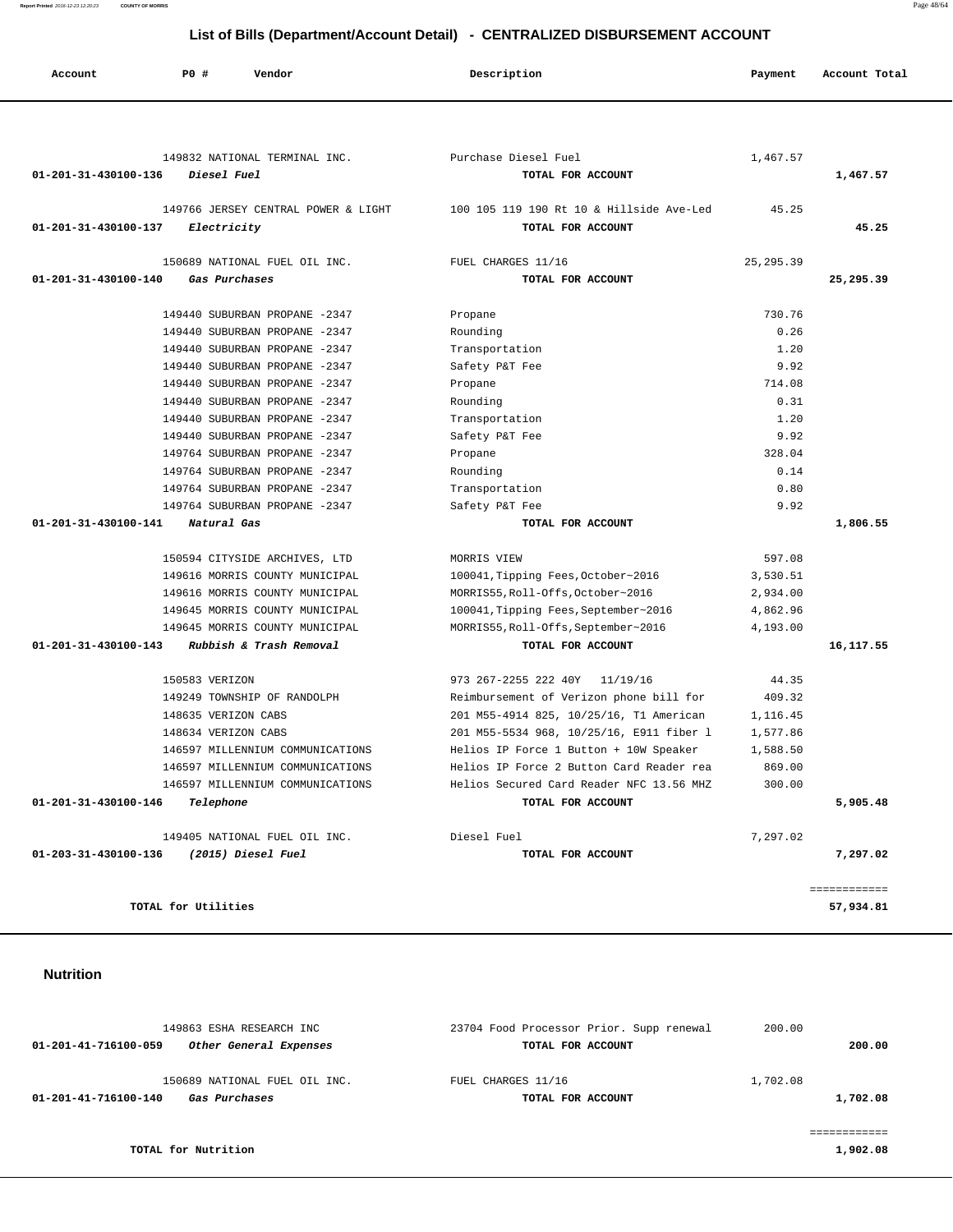| Account                | PO#                       | Vendor                          | Description                                        | Account Total<br>Payment  |
|------------------------|---------------------------|---------------------------------|----------------------------------------------------|---------------------------|
| <b>Area Plan Grant</b> |                           |                                 |                                                    |                           |
| 01-201-41-716110-090   | Expenditures              | 150456 VISITING NURSE ASSOC. OF | 16-14-076 Resp 7/1/16-9/30/16<br>TOTAL FOR ACCOUNT | 10,995.00<br>10,995.00    |
|                        | TOTAL for Area Plan Grant |                                 |                                                    | essessessess<br>10,995.00 |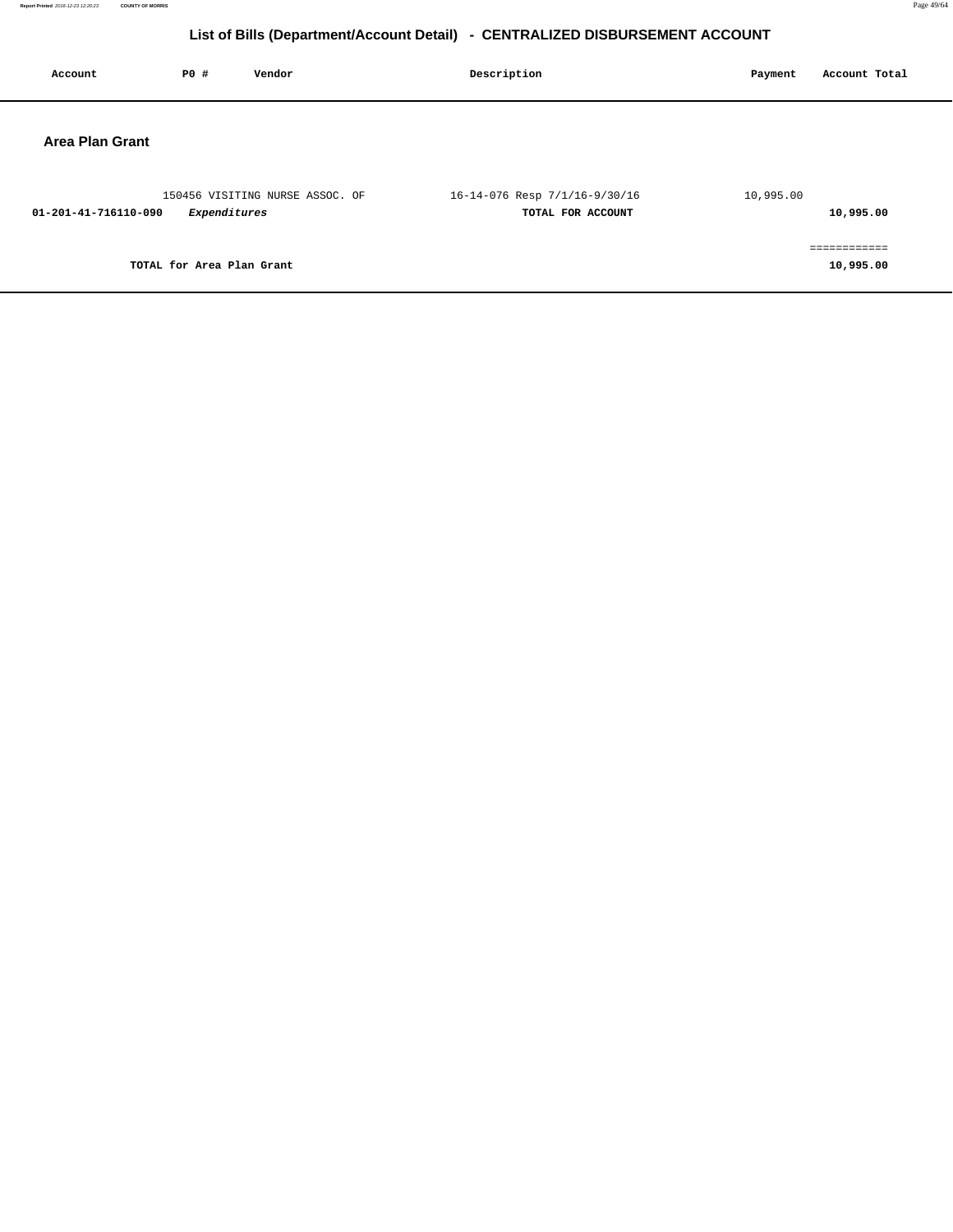| Report Printed 2016-12-23 12:20:23 COUNTY OF MORRIS | Page 50/64 |
|-----------------------------------------------------|------------|
|                                                     |            |

|                      |                      |                                                  |                   | List of Dilis (DepartmentAccount Detail) - CENTRALIZED DIODOROLMENT ACCOUNT                                          |         |                        |
|----------------------|----------------------|--------------------------------------------------|-------------------|----------------------------------------------------------------------------------------------------------------------|---------|------------------------|
| Account              | PO#                  | Vendor                                           |                   | Description                                                                                                          | Payment | Account Total          |
| DEPARTMENT 718710    |                      |                                                  | <b>Grant Fund</b> |                                                                                                                      |         |                        |
|                      |                      | 149398 W.B. MASON COMPANY INC                    |                   | Supplies invoice dated 10/31/2016<br>02-213-41-718710-391 Public Health Emer Grant(7/1/16-6/30/17) TOTAL FOR ACCOUNT | 729.85  | 729.85                 |
|                      |                      | TOTAL for DEPARTMENT 718710                      |                   |                                                                                                                      |         | ============<br>729.85 |
| DEPARTMENT 741615    |                      |                                                  |                   |                                                                                                                      |         |                        |
|                      | 148692 SPRINT NEXTEL | 02-213-41-741615-392 WFNJ-TANF (7/1/15-12/31/16) |                   | TOTAL FOR ACCOUNT                                                                                                    | 1.31    | 1.31                   |
|                      |                      | TOTAL for DEPARTMENT 741615                      |                   |                                                                                                                      |         | ============<br>1.31   |
| DEPARTMENT 741620    |                      |                                                  |                   |                                                                                                                      |         |                        |
| 02-213-41-741620-392 | 148692 SPRINT NEXTEL | WFNJ-General Assistance(7/1/15-12/31/16)         |                   | TOTAL FOR ACCOUNT                                                                                                    | 2.94    | 2.94                   |
|                      |                      | TOTAL for DEPARTMENT 741620                      |                   |                                                                                                                      |         | ============<br>2.94   |
|                      |                      |                                                  |                   |                                                                                                                      |         |                        |

#### **DEPARTMENT 741715**

| 150479 AEROFUND FINANCIAL INC. |                   | 3,524.06                                                                            |                                         |
|--------------------------------|-------------------|-------------------------------------------------------------------------------------|-----------------------------------------|
| 150008 PLIC SBD GRAND ISLAND   |                   | 19.59                                                                               |                                         |
| 148828 SPRINT NEXTEL           |                   | 3.28                                                                                |                                         |
| 150478 TELESEARCH INC          |                   | 47.08                                                                               |                                         |
| 150478 TELESEARCH INC          |                   | 68.81                                                                               |                                         |
| 149477 THE CONOVER COMPANY     |                   | 1,749.90                                                                            |                                         |
| 147442 RICOH USA, INC.         |                   | 113.68                                                                              |                                         |
| 150379 JOHN PATTEN             |                   | 59.68                                                                               |                                         |
| 150689 NATIONAL FUEL OIL INC.  |                   | 16.57                                                                               |                                         |
| WFNJ-TANF (7/1/16-12/31/17)    | TOTAL FOR ACCOUNT |                                                                                     | 5,602.65                                |
|                                |                   |                                                                                     |                                         |
|                                |                   |                                                                                     | :===========                            |
| TOTAL for DEPARTMENT 741715    |                   |                                                                                     | 5,602.65                                |
|                                |                   | Conover Online Credits.<br>MP 6054SP Quarterly leased copier.<br>FUEL CHARGES 11/16 | Transportation from 10/3/16 to 10/7/16. |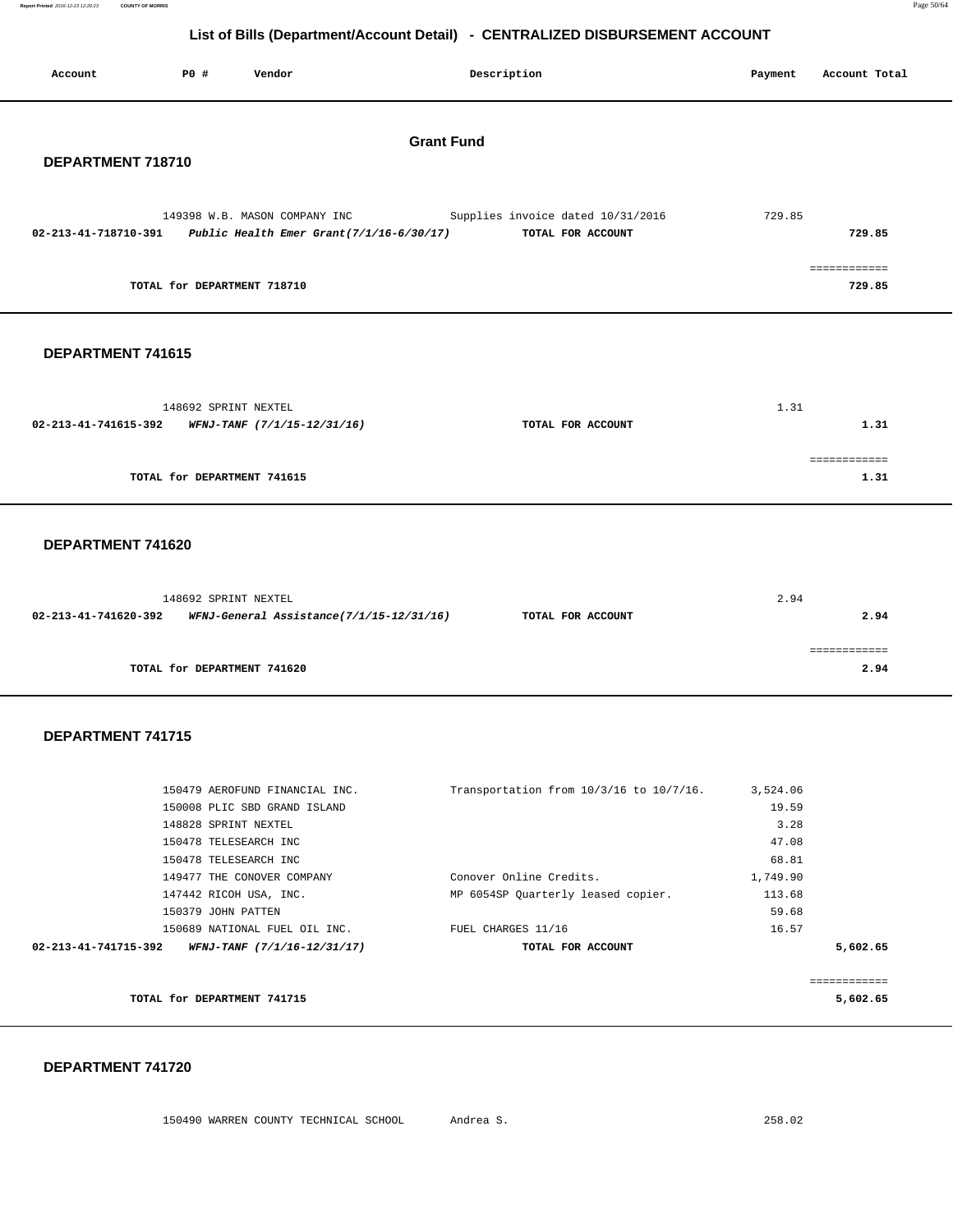| Account              | PO#                         | Vendor                                          | Description                        | Payment  | Account Total |
|----------------------|-----------------------------|-------------------------------------------------|------------------------------------|----------|---------------|
| DEPARTMENT 741720    |                             |                                                 |                                    |          |               |
|                      |                             | 150008 PLIC SBD GRAND ISLAND                    |                                    | 35.54    |               |
|                      | 148828 SPRINT NEXTEL        |                                                 |                                    | 3.28     |               |
|                      |                             | 150478 TELESEARCH INC                           |                                    | 85.39    |               |
|                      |                             | 150478 TELESEARCH INC                           |                                    | 124.80   |               |
|                      |                             | 149477 THE CONOVER COMPANY                      | Conover Online Credits.            | 1,749.90 |               |
|                      |                             | 150482 MILLENNIUM SOLUTION FOCUS                | Jeanie Y.                          | 1,260.00 |               |
|                      |                             | 147442 RICOH USA, INC.                          | MP 6054SP Quarterly leased copier. | 113.68   |               |
|                      | 150379 JOHN PATTEN          |                                                 |                                    | 59.68    |               |
| 02-213-41-741720-392 |                             | <i>WFNJ-General Assistance(7/1/16-12/31/17)</i> | TOTAL FOR ACCOUNT                  |          | 4,864.97      |
|                      |                             |                                                 |                                    |          |               |
|                      |                             |                                                 |                                    |          | ------------  |
|                      | TOTAL for DEPARTMENT 741720 |                                                 |                                    |          | 4,864.97      |

 **DEPARTMENT 742705** 

| 150489 WARREN COUNTY TECHNICAL SCHOOL               | Latesha R.        | 258.02      |
|-----------------------------------------------------|-------------------|-------------|
| 150486 WARREN COUNTY TECHNICAL SCHOOL               | Holga V.          | 258.02      |
| 150487 WARREN COUNTY TECHNICAL SCHOOL               | Barbara S.        | 258.02      |
| 150488 WARREN COUNTY TECHNICAL SCHOOL               | Diedra M.         | 244.44      |
| 150492 WARREN COUNTY TECHNICAL SCHOOL               | Fatima L.         | 258.02      |
| 148692 SPRINT NEXTEL                                |                   | 7.51        |
| 02-213-41-742705-391<br>WIOA Adult (7/1/15-6/30/17) | TOTAL FOR ACCOUNT | 1,284.03    |
|                                                     |                   |             |
|                                                     |                   | ----------- |
| TOTAL for DEPARTMENT 742705                         |                   | 1,284.03    |
|                                                     |                   |             |

 **DEPARTMENT 742710** 

| 150485 WARREN COUNTY TECHNICAL SCHOOL                             | Lavette a.                  | 258.02 |
|-------------------------------------------------------------------|-----------------------------|--------|
| 148692 SPRINT NEXTEL                                              | 973-765-3723 Sept. 30,2016. | 16.65  |
| WIOA Dislocated Worker $(7/1/15-6/30/17)$<br>02-213-41-742710-391 | TOTAL FOR ACCOUNT           | 274.67 |
|                                                                   |                             |        |
|                                                                   |                             |        |
| TOTAL for DEPARTMENT 742710                                       |                             | 274.67 |
|                                                                   |                             |        |

#### **DEPARTMENT 742720**

| 02-213-41-742720-391<br>WIOA Youth (7/1/15-6/30/17) | TOTAL FOR ACCOUNT                  |          | 6,515.78 |
|-----------------------------------------------------|------------------------------------|----------|----------|
| 150379 JOHN PATTEN                                  |                                    | 71.62    |          |
| 147442 RICOH USA, INC.                              | MP 6054SP Quarterly leased copier. | 135.85   |          |
| 149477 THE CONOVER COMPANY                          | Conover Online Credits.            | 2,099.88 |          |
| 150478 TELESEARCH INC                               |                                    | 101.70   |          |
| 150478 TELESEARCH INC                               |                                    | 69.59    |          |
| 148828 SPRINT NEXTEL                                |                                    | 3.93     |          |
| 148692 SPRINT NEXTEL                                |                                    | 4.25     |          |
| 150480 CENTRAL CAREER SCHOOL                        | Julie L.                           | 4,000.00 |          |
| 150008 PLIC SBD GRAND ISLAND                        |                                    | 28.96    |          |
|                                                     |                                    |          |          |

============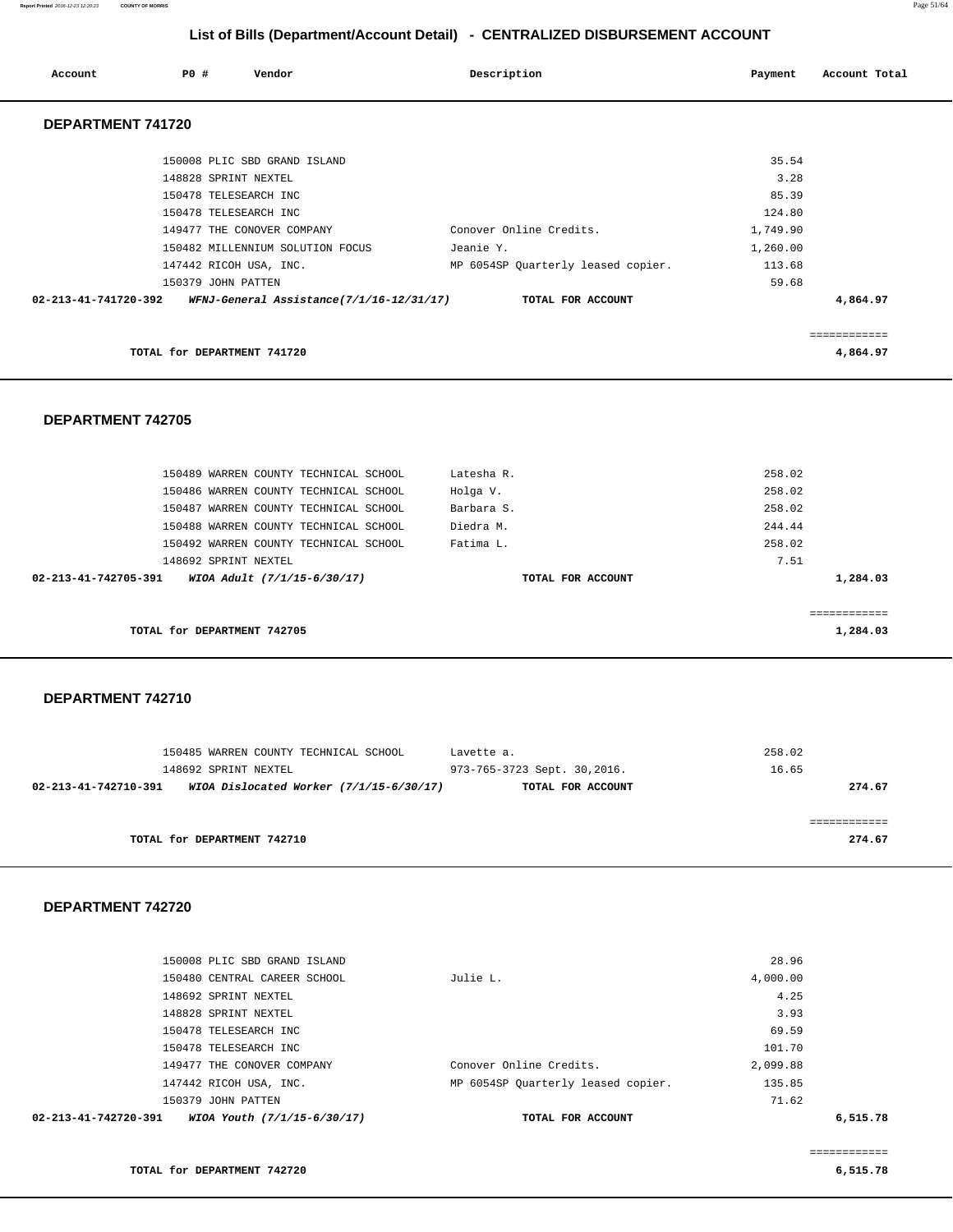| Account | P0 # | Vendor | Description<br>. | Payment<br>$\sim$ $\sim$ | Account Total |
|---------|------|--------|------------------|--------------------------|---------------|
|         |      |        |                  |                          |               |

#### **DEPARTMENT 742805**

| 150481 JERSEY TRACTOR TRAILER                       | Abdellah N.                        | 3,200.00 |              |
|-----------------------------------------------------|------------------------------------|----------|--------------|
| 150008 PLIC SBD GRAND ISLAND                        |                                    | 52.33    |              |
| 150493 NATIONAL CAREER INSTITUTE                    | Robert A.                          | 780.00   |              |
| 150491 WARREN COUNTY TECHNICAL SCHOOL               | Danielle H.                        | 258.02   |              |
| 148828 SPRINT NEXTEL                                |                                    | 6.88     |              |
| 150478 TELESEARCH INC                               |                                    | 125.73   |              |
| 150478 TELESEARCH INC                               |                                    | 183.76   |              |
| 149477 THE CONOVER COMPANY                          | Conover Online Credits.            | 3,674.79 |              |
| 147442 RICOH USA, INC.                              | MP 6054SP Quarterly leased copier. | 237.89   |              |
| 150379 JOHN PATTEN                                  |                                    | 125.34   |              |
| 02-213-41-742805-391<br>WIOA Adult (7/1/16-6/30/18) | TOTAL FOR ACCOUNT                  |          | 8,644.74     |
|                                                     |                                    |          |              |
|                                                     |                                    |          | ============ |
| TOTAL for DEPARTMENT 742805                         |                                    |          | 8,644.74     |

#### **DEPARTMENT 742810**

| 150484 RUTGERS SCHOOL OF BUSINESS  | Robert E.                               |                                          | 3,060.00 |           |
|------------------------------------|-----------------------------------------|------------------------------------------|----------|-----------|
| 150008 PLIC SBD GRAND ISLAND       |                                         | group life premium for 12/1/16 to 12/31/ | 115.59   |           |
| 150483 WILLIAM PATERSON UNIVERSITY | Michael M.                              |                                          | 1,680.00 |           |
| 148828 SPRINT NEXTEL               |                                         | Bill dated Oct. 30, 2016 - 973-765-3723. | 15.38    |           |
| 150478 TELESEARCH INC              |                                         | Lilly H., W/E 11/20/16.                  | 277.70   |           |
| 150478 TELESEARCH INC              |                                         | Samantha P.; W/E 11/20/16.               | 405.85   |           |
| 149477 THE CONOVER COMPANY         |                                         | Conover Online Credits.                  | 8,224.53 |           |
| 147442 RICOH USA, INC.             |                                         | MP 6054SP Quarterly leased copier.       | 532.68   |           |
| 150379 JOHN PATTEN                 |                                         | Travel from 7/14/16 to 11/16/16.         | 280.52   |           |
| 02-213-41-742810-391               | WIOA Dislocated Worker (7/1/16-6/30/18) | TOTAL FOR ACCOUNT                        |          | 14,592.25 |
|                                    |                                         |                                          |          |           |
|                                    |                                         |                                          |          |           |

**TOTAL for DEPARTMENT 742810 14,592.25** 

#### **DEPARTMENT 752625**

| 150602 ARNOLD NACIE                                              | 2016 Department of Human Services, cooki | 11.99 |
|------------------------------------------------------------------|------------------------------------------|-------|
| 150326 LONGFELLOWS SANDWICH DELI                                 | 2016 Department of Human Services Coffee | 32.50 |
| 02-213-41-752625-392<br>SCP-Program Management (1/1/16-12/31/16) | TOTAL FOR ACCOUNT                        | 44.49 |
|                                                                  |                                          |       |
|                                                                  |                                          |       |
| TOTAL for DEPARTMENT 752625                                      |                                          | 44.49 |
|                                                                  |                                          |       |

## **Chapter 51**

| 150530 MORRISTOWN MEDICAL CENTER | Evaluation - October 2016   | 200.00   |
|----------------------------------|-----------------------------|----------|
| 150530 MORRISTOWN MEDICAL CENTER | Urine screen - October 2016 | 50.00    |
| 150530 MORRISTOWN MEDICAL CENTER | IOP Sessions - October 2016 | 3,480.00 |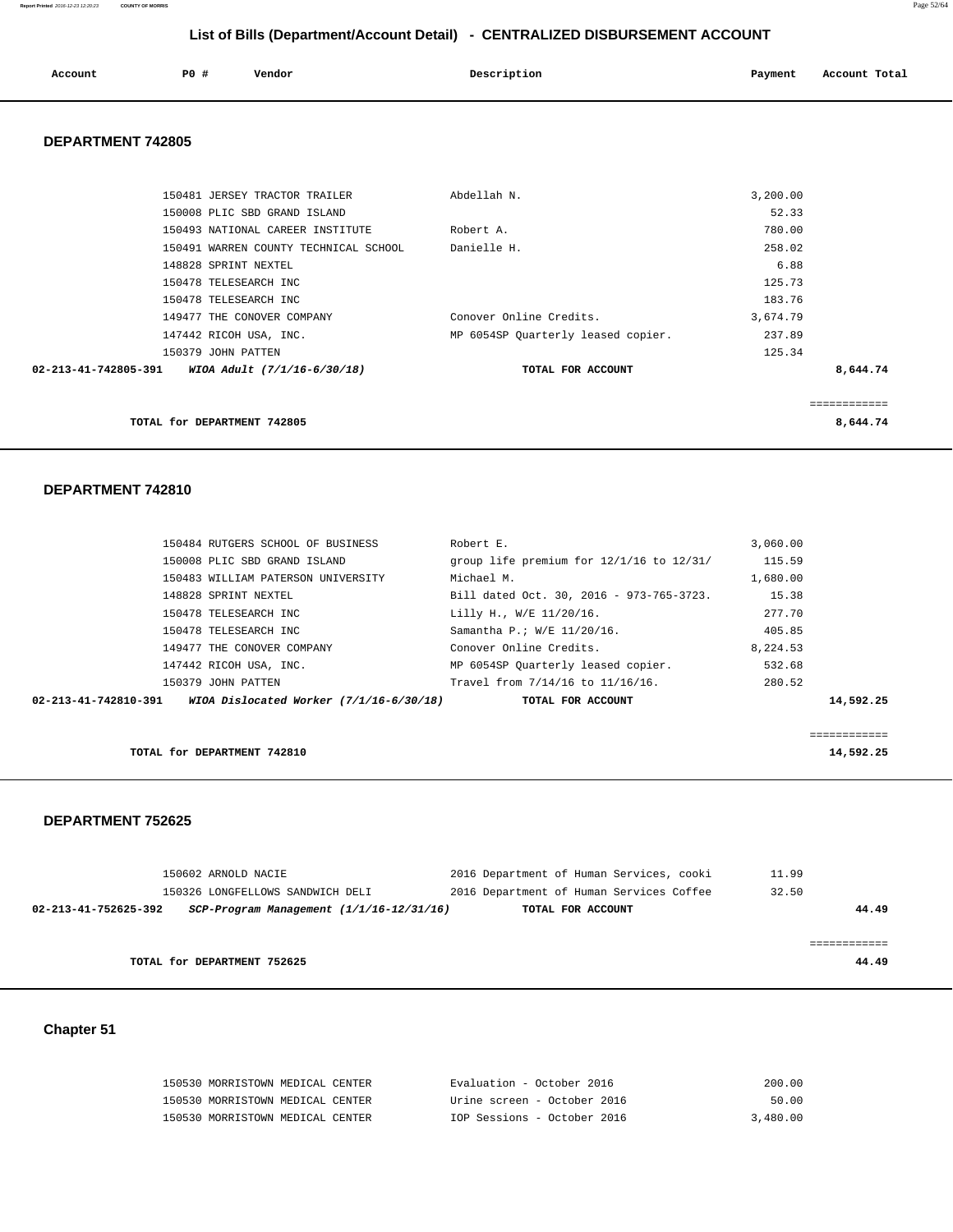| Account              | PO#<br>Vendor                   | Description                              | Payment   | Account Total |
|----------------------|---------------------------------|------------------------------------------|-----------|---------------|
| <b>Chapter 51</b>    |                                 |                                          |           |               |
|                      | 150531 CFCS - HOPE HOUSE        | Case mgmt. - October 2016                | 650.00    |               |
|                      | 150533 TURNING POINT, INC       | Bed days                                 | 1,029.00  |               |
|                      | 150532 TURNING POINT, INC       | DETOX bed days - October 2016            | 1,836.00  |               |
|                      | 150523 NEW HOPE FOUNDATION INC. | Bed Days - September 2016                | 16,317.00 |               |
|                      | 150523 NEW HOPE FOUNDATION INC. | Bed Days - October 2016                  | 16,023.00 |               |
|                      | 150536 ALFRE INC.               | Halfway House bed days - September and O | 8,280.00  |               |
|                      | 150538 NEW HOPE FOUNDATION INC. | Detox bed days - October 2016            | 7,548.00  |               |
|                      | 150538 NEW HOPE FOUNDATION INC. | Adjustment                               | $-318.00$ |               |
|                      | 150535 NEW HOPE FOUNDATION INC. | Enhanced DETOX bed days - September 2016 | 825.00    |               |
|                      | 150535 NEW HOPE FOUNDATION INC. | Detox Bed days -September 2016           | 408.00    |               |
| 02-213-41-757605-392 | Chapter 51 (1/1/16-12/31/16)    | TOTAL FOR ACCOUNT                        |           | 57,008.00     |

**TOTAL for Chapter 51** 57,008.00

============

### **DEPARTMENT 758610**

|                             | 150522 OFFICE CONCEPTS GROUP, INC.       | Speakers for presentations              | 22.87    |          |
|-----------------------------|------------------------------------------|-----------------------------------------|----------|----------|
|                             | 150604 MORRIS PLAINS MUNICIPAL ALL.      | Morris Plains Supplemental Expenditures | 2,000.00 |          |
| 02-213-41-758610-394        | Municipal Alliance $(1/1/16 - 12/31/16)$ | TOTAL FOR ACCOUNT                       |          | 2,022.87 |
|                             |                                          |                                         |          |          |
|                             |                                          |                                         |          |          |
| TOTAL for DEPARTMENT 758610 |                                          |                                         |          | 2,022.87 |
|                             |                                          |                                         |          |          |

#### **DEPARTMENT 758710**

| 150603 TOWNSHIP OF BOONTON                                    | Boonton Twp. Municipal Alliance Expendit | 1,262.50 |
|---------------------------------------------------------------|------------------------------------------|----------|
| Municipal Alliance $(7/1/16-6/30/17)$<br>02-213-41-758710-392 | TOTAL FOR ACCOUNT                        | 1,262.50 |
|                                                               |                                          |          |
|                                                               |                                          |          |
| TOTAL for DEPARTMENT 758710                                   |                                          | 1,262.50 |
|                                                               |                                          |          |

| 147839 ARAMSCO                                      | Part #55058 per attached Ouote S2633646  | 1,202.80   |
|-----------------------------------------------------|------------------------------------------|------------|
| 149798 DIVISION OF STATE POLICE                     | Thermo PRD Instrument Calibration        | 160.00     |
| 147897 TACTICAL MEDICAL SOLUTIONS INC.              | 2015 UASI                                | 1, 113. 23 |
| 148408 TACTICAL MEDICAL SOLUTIONS INC.              | Custom kits per attached quote           | 1,159.48   |
| 148408 TACTICAL MEDICAL SOLUTIONS INC.              | Shipping                                 | 10.42      |
| 146371 ACTIVU CORPORATION                           | System I/O Board per attached quote #885 | 726.00     |
| 150311 DIVISION OF STATE POLICE                     | Instrument Calibration per attached Invo | 530.00     |
| FFY15 UASI (9/1/15-8/31/18)<br>02-213-41-784820-391 | TOTAL FOR ACCOUNT                        | 4,901.93   |
|                                                     |                                          |            |
|                                                     |                                          | .          |
| TOTAL for DEPARTMENT 784820                         |                                          | 4,901.93   |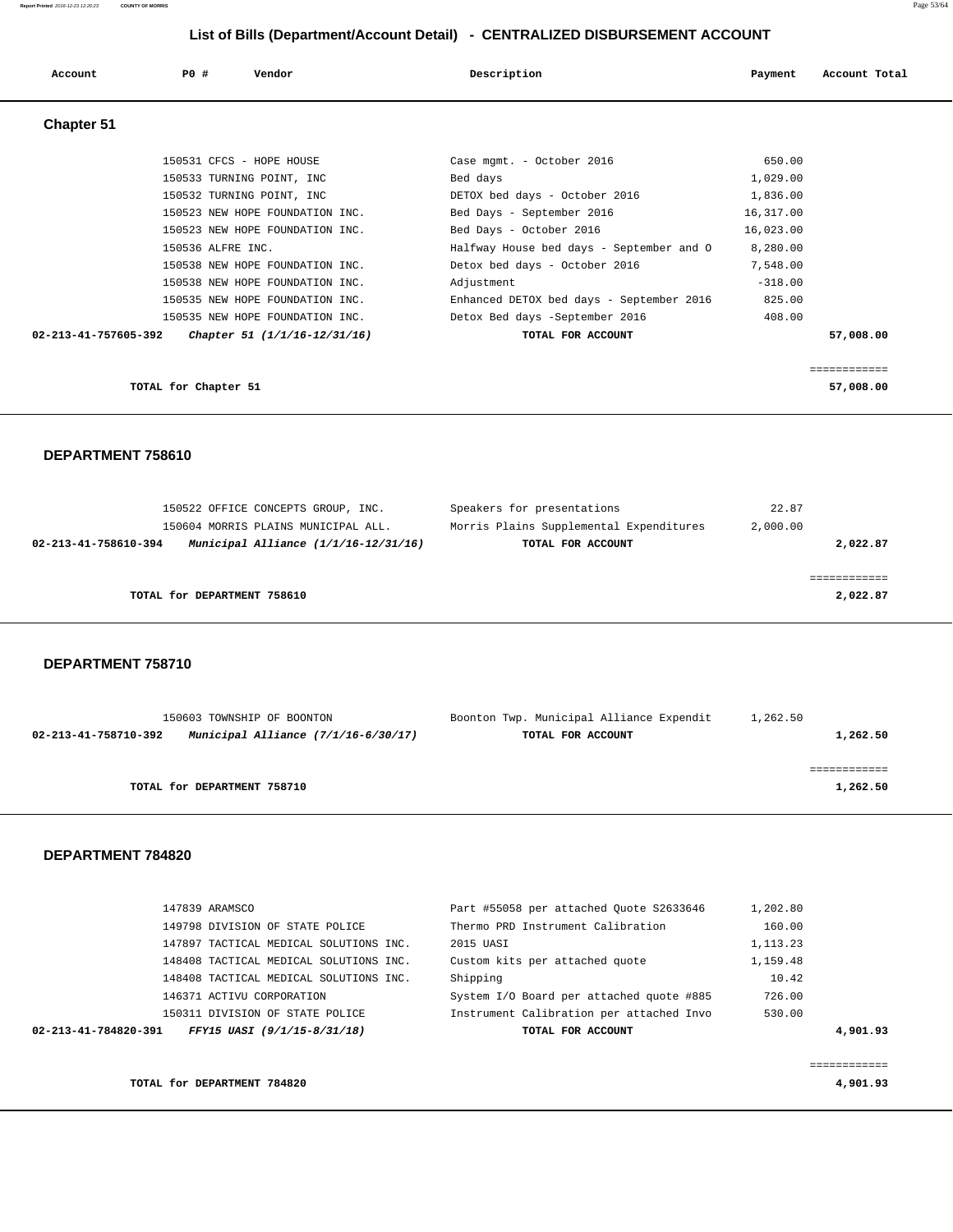| Account              | PO#                         | Vendor                                                  | Description        |                                          | Payment    | Account Total            |
|----------------------|-----------------------------|---------------------------------------------------------|--------------------|------------------------------------------|------------|--------------------------|
|                      |                             |                                                         |                    |                                          |            |                          |
|                      |                             | 147897 TACTICAL MEDICAL SOLUTIONS INC.                  | 2016 UASI          |                                          | 173.17     |                          |
|                      |                             | 148046 INTEGRATION INNOVATION, INC.                     |                    | Training provided per attached proposal  | 50,000.00  |                          |
|                      |                             | 150146 SOLAR TECHNOLOGY INC.                            |                    | VMS Board equipment per attached Quote # | 13,606.87  |                          |
| 02-213-41-784920-391 |                             | FFY16 UASI (9/1/16-8/31/19)                             |                    | TOTAL FOR ACCOUNT                        |            | 63,780.04                |
|                      |                             |                                                         |                    |                                          |            | ============             |
|                      | TOTAL for DEPARTMENT 784920 |                                                         |                    |                                          |            | 63,780.04                |
|                      |                             |                                                         |                    |                                          |            |                          |
|                      |                             |                                                         |                    |                                          |            |                          |
| <b>MAPS</b>          |                             |                                                         |                    |                                          |            |                          |
|                      |                             |                                                         |                    |                                          |            |                          |
|                      |                             |                                                         |                    |                                          |            |                          |
|                      |                             | 150444 FIVE TOWN REGIONAL DIAL-A-RIDE                   | SCADRTAO 3Q 2016   |                                          | 24, 414.51 |                          |
| 02-213-41-786505-394 |                             | MAPS (1/1/15-12/31/15)                                  |                    | TOTAL FOR ACCOUNT                        |            | 24, 414.51               |
|                      |                             |                                                         |                    |                                          |            | ============             |
|                      | TOTAL for MAPS              |                                                         |                    |                                          |            | 24,414.51                |
|                      |                             |                                                         |                    |                                          |            |                          |
|                      |                             |                                                         |                    |                                          |            |                          |
| DEPARTMENT 786625    |                             |                                                         |                    |                                          |            |                          |
|                      |                             |                                                         |                    |                                          |            |                          |
|                      |                             |                                                         |                    |                                          |            |                          |
| 02-213-41-786625-392 |                             | 150689 NATIONAL FUEL OIL INC.<br>MAPS (1/1/16-12/31/16) | FUEL CHARGES 11/16 | TOTAL FOR ACCOUNT                        | 30.09      | 30.09                    |
|                      |                             |                                                         |                    |                                          |            |                          |
|                      |                             | 150689 NATIONAL FUEL OIL INC.                           | FUEL CHARGES 11/16 |                                          | 4,796.45   |                          |
| 02-213-41-786625-394 |                             | MAPS (1/1/16-12/31/16)                                  |                    | TOTAL FOR ACCOUNT                        |            | 4,796.45                 |
|                      |                             |                                                         |                    |                                          |            |                          |
|                      | TOTAL for DEPARTMENT 786625 |                                                         |                    |                                          |            | ============<br>4,826.54 |

÷

 $\overline{\phantom{0}}$ 

÷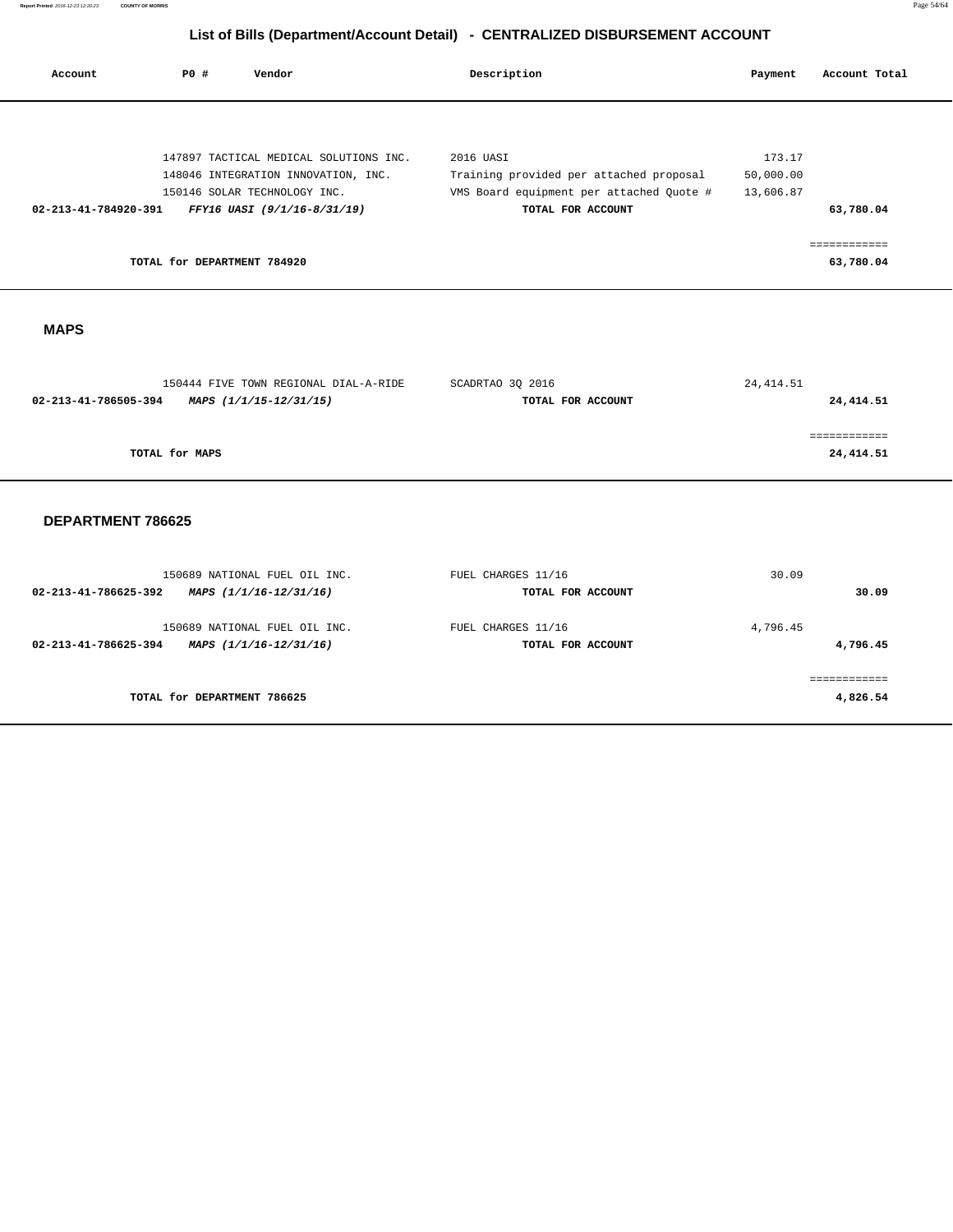|--|--|

**Report Printed 2016-12-23 12:20:23 COUNTY OF MORRIS** 

| Account                                                         | P0 # | Vendor                                                           | Description                                                   | Payment | Account Total          |  |
|-----------------------------------------------------------------|------|------------------------------------------------------------------|---------------------------------------------------------------|---------|------------------------|--|
| <b>County Capital</b><br><b>Bridge Design &amp; Constr Proj</b> |      |                                                                  |                                                               |         |                        |  |
| 04-216-55-953027-909                                            |      | 150447 R.S. KNAPP CO INC<br>Miscellaneous - Other                | Plans & Specs for Bridge 376 on Ridgedal<br>TOTAL FOR ACCOUNT | 81.87   | 81.87                  |  |
|                                                                 |      | TOTAL for Bridge Design & Constr Proj                            |                                                               |         | ============<br>81.87  |  |
| Acq of prop in Twp of Washgtn                                   |      |                                                                  |                                                               |         |                        |  |
| 04-216-55-953029-909                                            |      | 150571 WATERS, MCPHERSON, MCNEILL, P.C.<br>Miscellaneous - Other | November Schooley's Mountain Acquisition<br>TOTAL FOR ACCOUNT | 420.00  | 420.00                 |  |
|                                                                 |      | TOTAL for Acq of prop in Twp of Washgtn                          |                                                               |         | eeeeeeeeee<br>420.00   |  |
| Abatmnt/demol-Fac on Greystone                                  |      |                                                                  |                                                               |         |                        |  |
| 04-216-55-953087-909                                            |      | 150605 DECOTIIS, FITZPATRICK &<br>Miscellaneous - Other          | Greystone Psychiatric Hospital - legal s<br>TOTAL FOR ACCOUNT | 403.70  | 403.70                 |  |
|                                                                 |      | TOTAL for Abatmnt/demol-Fac on Greystone                         |                                                               |         | ============<br>403.70 |  |
| <b>Bridge DesignConst varCty Loc</b>                            |      |                                                                  |                                                               |         |                        |  |
| 04-216-55-953184-909                                            |      | 150695 NISIVOCCIA, LLP<br>Miscellaneous - Other                  | PROFESSIONAL SERVICES - BONDS & NOTES 10<br>TOTAL FOR ACCOUNT | 106.79  | 106.79                 |  |
|                                                                 |      | TOTAL for Bridge DesignConst varCty Loc                          |                                                               |         | ============<br>106.79 |  |
| <b>DEPARTMENT 953225</b>                                        |      |                                                                  |                                                               |         |                        |  |

150695 NISIVOCCIA, LLP PROFESSIONAL SERVICES - BONDS & NOTES 10 1,240.85  **04-216-55-953225-909 Bridge Design, Renov, Construc - Var Loc TOTAL FOR ACCOUNT 1,240.85** ============ **TOTAL for DEPARTMENT 953225** 1,240.85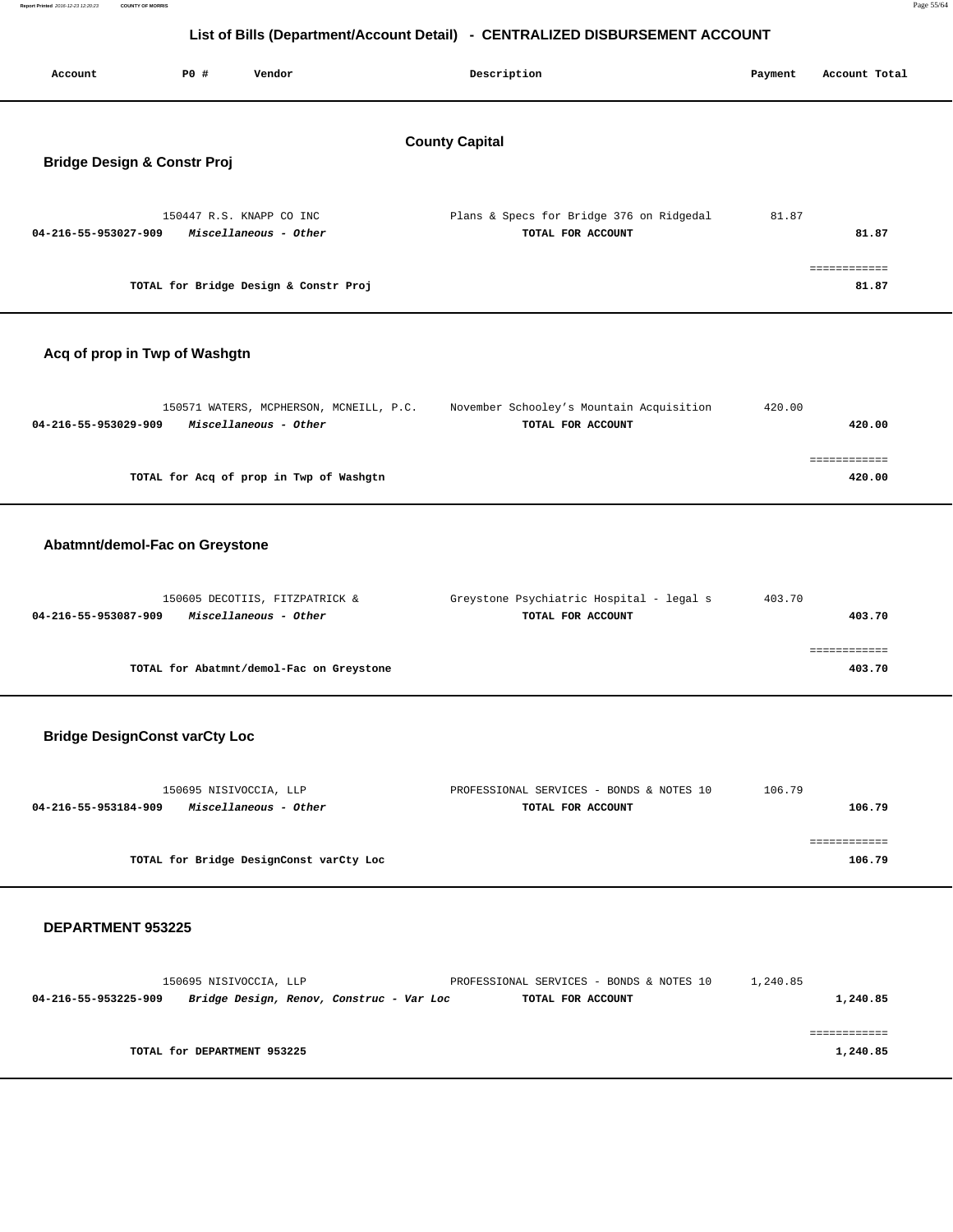**Report Printed** 2016-12-23 12:20:23 **COUNTY OF MORRIS** Page 56/64

## **List of Bills (Department/Account Detail) - CENTRALIZED DISBURSEMENT ACCOUNT**

| Account              | P0 #                                                  | Vendor                                                                                                           | Description                                                                                               | Payment            | Account Total                        |
|----------------------|-------------------------------------------------------|------------------------------------------------------------------------------------------------------------------|-----------------------------------------------------------------------------------------------------------|--------------------|--------------------------------------|
| 04-216-55-953259-909 | 150695 NISIVOCCIA, LLP<br>TOTAL for DEPARTMENT 953259 | RenovCentrlAveComplx-StClare/NonprofMall                                                                         | PROFESSIONAL SERVICES - BONDS & NOTES 10<br>TOTAL FOR ACCOUNT                                             | 1,359.38           | 1,359.38<br>============<br>1,359.38 |
| DEPARTMENT 953269    |                                                       |                                                                                                                  |                                                                                                           |                    |                                      |
| 04-216-55-953269-909 | 150695 NISIVOCCIA, LLP<br>150695 NISIVOCCIA, LLP      | Bridge Design/Constr - var locations                                                                             | PROFESSIONAL SERVICES - BONDS & NOTES 10<br>PROFESSIONAL SERVICES - BONDS & NOTES 10<br>TOTAL FOR ACCOUNT | 2,882.14<br>848.79 | 3,730.93<br>============             |
|                      | TOTAL for DEPARTMENT 953269                           |                                                                                                                  |                                                                                                           |                    | 3,730.93                             |
| DEPARTMENT 953347    |                                                       |                                                                                                                  |                                                                                                           |                    |                                      |
| 04-216-55-953347-951 |                                                       | 149648 AUTOMATED BUILDING CONTROLS<br>149648 AUTOMATED BUILDING CONTROLS<br>HVAC-Replace or Repair Various Bldgs | RE: PSTA - HV-4/ 11-16-16<br>RE: PSTA - BOILER 1/ 11-16-16<br>TOTAL FOR ACCOUNT                           | 455.00<br>390.00   | 845.00                               |
|                      | TOTAL for DEPARTMENT 953347                           |                                                                                                                  |                                                                                                           |                    | ============<br>845.00               |
| DEPARTMENT 953348    |                                                       |                                                                                                                  |                                                                                                           |                    |                                      |
| 04-216-55-953348-909 | 150695 NISIVOCCIA, LLP                                | Various Roof Replace - County Wide                                                                               | PROFESSIONAL SERVICES - BONDS & NOTES 10<br>TOTAL FOR ACCOUNT                                             | 289.39             | 289.39                               |
|                      | TOTAL for DEPARTMENT 953348                           |                                                                                                                  |                                                                                                           |                    | ============<br>289.39               |
| DEPARTMENT 953351    |                                                       |                                                                                                                  |                                                                                                           |                    |                                      |
| 04-216-55-953351-909 | 150695 NISIVOCCIA, LLP                                | 150264 LS ENGINEERING ASSOCIATES CORP.<br>Elevator Upgrades Various Cty Bldgs                                    | MORRIS COUNTY COURTHOUSE ELEVATOR UPGRAG<br>PROFESSIONAL SERVICES - BONDS & NOTES 10<br>TOTAL FOR ACCOUNT | 4,000.00<br>178.33 | 4,178.33                             |
|                      | TOTAL for DEPARTMENT 953351                           |                                                                                                                  |                                                                                                           |                    | ============<br>4,178.33             |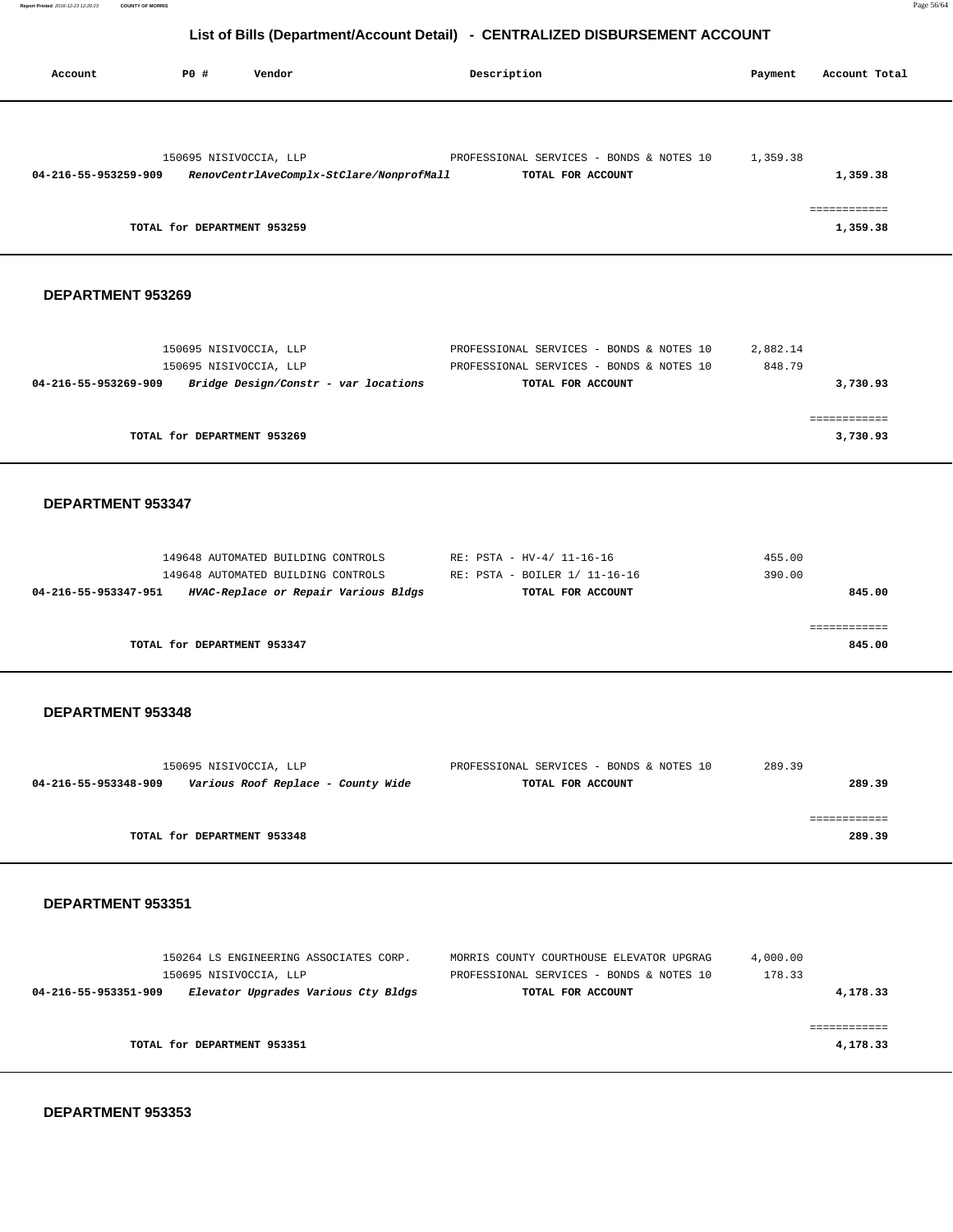**Report Printed** 2016-12-23 12:20:23 **COUNTY OF MORRIS** Page 57/64

## **List of Bills (Department/Account Detail) - CENTRALIZED DISBURSEMENT ACCOUNT**

| Account                  | PO#                         | Vendor                             | Description       | Account Total<br>Payment |
|--------------------------|-----------------------------|------------------------------------|-------------------|--------------------------|
| <b>DEPARTMENT 953353</b> |                             |                                    |                   |                          |
| 04-216-55-953353-909     |                             | Various Improvements at Courthouse | TOTAL FOR ACCOUNT | 900.20                   |
|                          |                             |                                    |                   |                          |
|                          | TOTAL for DEPARTMENT 953353 |                                    |                   | 900.20                   |

#### **DEPARTMENT 953354**

|                      | 150695 NISIVOCCIA, LLP                 | PROFESSIONAL SERVICES - BONDS & NOTES 10 | 123.87 |
|----------------------|----------------------------------------|------------------------------------------|--------|
| 04-216-55-953354-909 | VOIP System-Electric & Emergency Power | TOTAL FOR ACCOUNT                        | 123.87 |
|                      |                                        |                                          |        |
|                      |                                        |                                          |        |
|                      | TOTAL for DEPARTMENT 953354            |                                          | 123.87 |
|                      |                                        |                                          |        |

#### **DEPARTMENT 953356**

| 150460 R.S. KNAPP CO INC                                    | Plans and Specs for Jacksonville Road in | 271.18 |
|-------------------------------------------------------------|------------------------------------------|--------|
| Various Road-Designs & Construction<br>04-216-55-953356-909 | TOTAL FOR ACCOUNT                        | 271.18 |
|                                                             |                                          |        |
|                                                             |                                          |        |
| TOTAL for DEPARTMENT 953356                                 |                                          | 271.18 |
|                                                             |                                          |        |

#### **DEPARTMENT 953357**

| 150695 NISIVOCCIA, LLP                                    | PROFESSIONAL SERVICES - BONDS & NOTES 10 | 1,687.21 |
|-----------------------------------------------------------|------------------------------------------|----------|
| Replace & Upgrade Various Bridges<br>04-216-55-953357-909 | TOTAL FOR ACCOUNT                        | 1,687.21 |
|                                                           |                                          |          |
|                                                           |                                          |          |
| TOTAL for DEPARTMENT 953357                               |                                          | 1,687.21 |

#### **DEPARTMENT 953358**

| 150695 NISIVOCCIA, LLP                                     | PROFESSIONAL SERVICES - BONDS & NOTES 10 | 322.49 |
|------------------------------------------------------------|------------------------------------------|--------|
| Replace & Upgrade Various Culverts<br>04-216-55-953358-909 | TOTAL FOR ACCOUNT                        | 322.49 |
|                                                            |                                          |        |
|                                                            |                                          |        |
| TOTAL for DEPARTMENT 953358                                |                                          | 322.49 |
|                                                            |                                          |        |

|                      | 150695 NISIVOCCIA, LLP                  | PROFESSIONAL SERVICES - BONDS & NOTES 10 | 996.31 |
|----------------------|-----------------------------------------|------------------------------------------|--------|
| 04-216-55-953362-909 | Security Improvement AR Bldg/Courthouse | TOTAL FOR ACCOUNT                        | 996.31 |
|                      |                                         |                                          |        |
|                      | TOTAL for DEPARTMENT 953362             |                                          | 996.31 |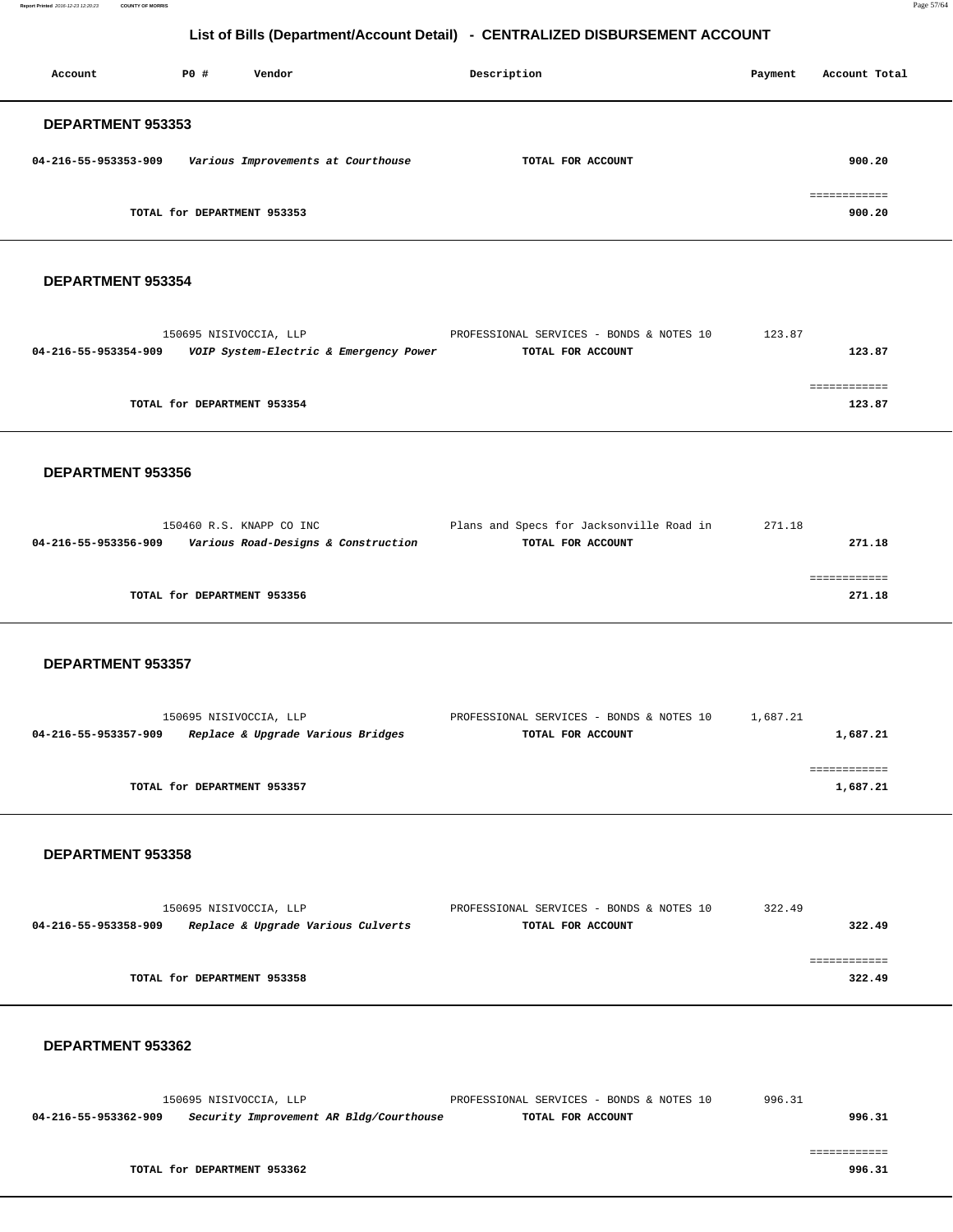**Report Printed** 2016-12-23 12:20:23 **COUNTY OF MORRIS** Page 58/64

## **List of Bills (Department/Account Detail) - CENTRALIZED DISBURSEMENT ACCOUNT**

| Account              | PO#                         | Vendor                                  | Description                              | Payment | Account Total |
|----------------------|-----------------------------|-----------------------------------------|------------------------------------------|---------|---------------|
| DEPARTMENT 953363    |                             |                                         |                                          |         |               |
|                      |                             | 150570 WATERS, MCPHERSON, MCNEILL, P.C. | November Air Products-Wharton            | 528.00  |               |
|                      |                             | 150574 WATERS, MCPHERSON, MCNEILL, P.C. | November Acquisition Block 224, Lots 1,2 | 708.00  |               |
|                      | 150695 NISIVOCCIA, LLP      |                                         | PROFESSIONAL SERVICES - BONDS & NOTES 10 | 221.05  |               |
| 04-216-55-953363-909 |                             | Paving & Resurfacing Various Roads      | TOTAL FOR ACCOUNT                        |         | 1,457.05      |
|                      | TOTAL for DEPARTMENT 953363 |                                         |                                          |         | 1,457.05      |

#### **DEPARTMENT 953387**

| 150572 WATERS, MCPHERSON, MCNEILL, P.C.            | November Joshua Wistuk   | 437.00 |
|----------------------------------------------------|--------------------------|--------|
| 150573 WATERS, MCPHERSON, MCNEILL, P.C.            | November Valerie Schmidt | 96.00  |
| Various Bridge Replacement<br>04-216-55-953387-909 | TOTAL FOR ACCOUNT        | 533.00 |
|                                                    |                          |        |
|                                                    |                          |        |
| TOTAL for DEPARTMENT 953387                        |                          | 533.00 |
|                                                    |                          |        |

#### **DEPARTMENT 953388**

| 149688 SAFETY- KLEEN SYSTEMS, INC.                       | Shipping for requisition number [ 150404 | 822.00 |
|----------------------------------------------------------|------------------------------------------|--------|
| Equip. & Vehicle Replacement-PPW<br>04-216-55-953388-957 | TOTAL FOR ACCOUNT                        | 822.00 |
|                                                          |                                          |        |
|                                                          |                                          |        |
| TOTAL for DEPARTMENT 953388                              |                                          | 822.00 |
|                                                          |                                          |        |

#### **DEPARTMENT 953416**

|                      | 150695 NISIVOCCIA, LLP           | PROFESSIONAL SERVICES - BONDS & NOTES 10 | 250.95 |        |
|----------------------|----------------------------------|------------------------------------------|--------|--------|
| 04-216-55-953416-909 | B&G - Exterior Building Projects | TOTAL FOR ACCOUNT                        |        | 250.95 |
|                      |                                  |                                          |        |        |
|                      |                                  |                                          |        |        |
|                      | TOTAL for DEPARTMENT 953416      |                                          |        | 250.95 |

|                      | 150695 NISIVOCCIA, LLP                   | PROFESSIONAL SERVICES - BONDS & NOTES 10 | 559.56 |
|----------------------|------------------------------------------|------------------------------------------|--------|
| 04-216-55-953417-909 | PublicWorks-EnviroClean-Greyst/HanovrGar | TOTAL FOR ACCOUNT                        | 559.56 |
|                      |                                          |                                          |        |
|                      |                                          |                                          |        |
|                      | TOTAL for DEPARTMENT 953417              |                                          | 559.56 |
|                      |                                          |                                          |        |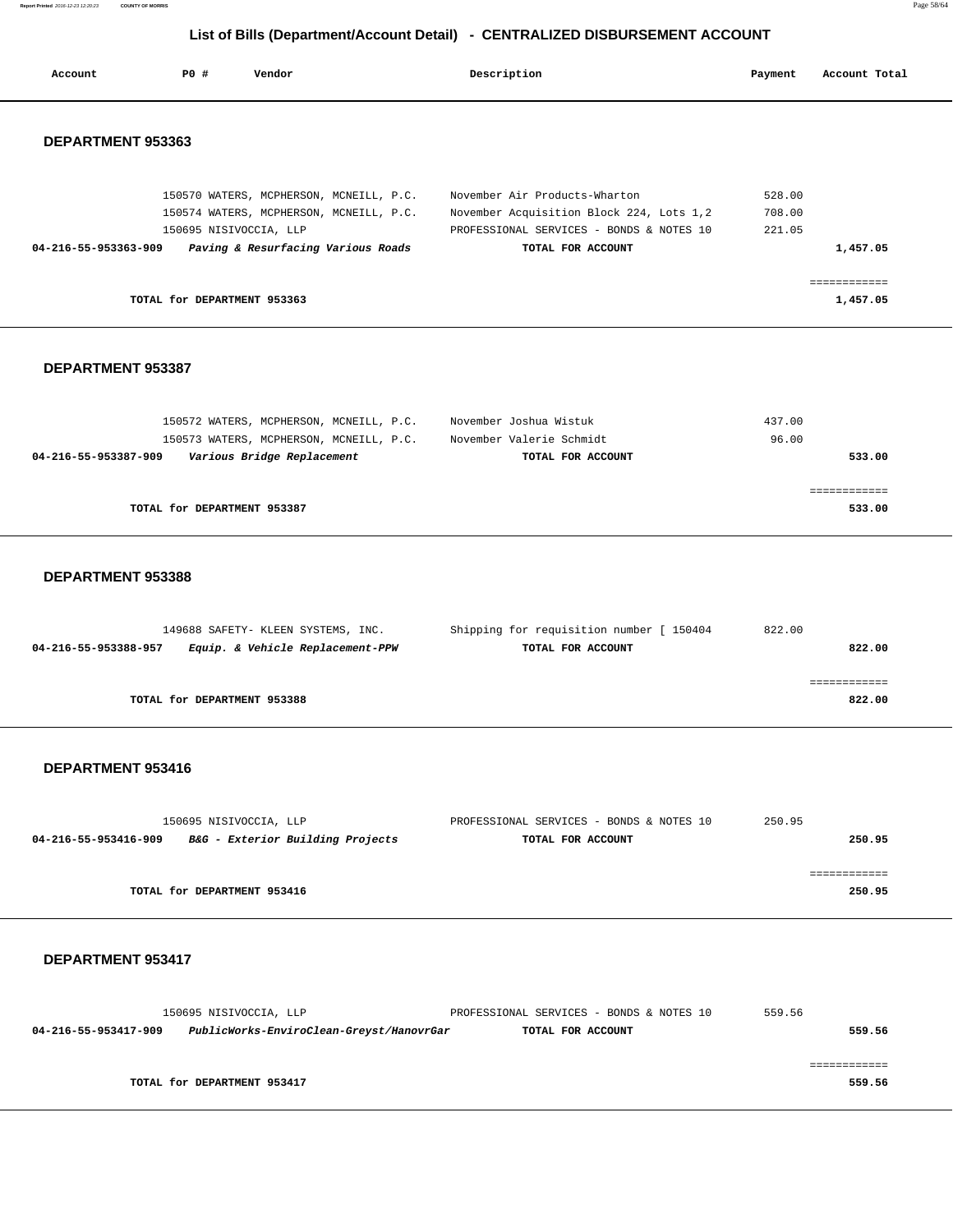| Account                                          | <b>PO #</b>                                           | Vendor                                                                  | Description                                                                                               | Payment                  | Account Total                        |
|--------------------------------------------------|-------------------------------------------------------|-------------------------------------------------------------------------|-----------------------------------------------------------------------------------------------------------|--------------------------|--------------------------------------|
| 04-216-55-953419-909                             | 150695 NISIVOCCIA, LLP<br>TOTAL for DEPARTMENT 953419 | 148624 MALICK AND SCHERER PC<br>PublicWorks-Railroad&Road Constr/Resurf | County Roadway Dedication Review 609 Fai<br>PROFESSIONAL SERVICES - BONDS & NOTES 10<br>TOTAL FOR ACCOUNT | 390.00<br>697.31         | 1,087.31<br>============<br>1,087.31 |
|                                                  |                                                       |                                                                         |                                                                                                           |                          |                                      |
| DEPARTMENT 953420                                |                                                       |                                                                         |                                                                                                           |                          |                                      |
| 04-216-55-953420-909                             | 150061 T & M ASSOCIATES<br>150695 NISIVOCCIA, LLP     | B&G - Interior Building Improvements                                    | SURVEY REMAINING BASEMENT SPACES AT MORR<br>PROFESSIONAL SERVICES - BONDS & NOTES 10<br>TOTAL FOR ACCOUNT | 1,763.10<br>1,239.77     | 3,002.87                             |
|                                                  | TOTAL for DEPARTMENT 953420                           |                                                                         |                                                                                                           |                          | ============<br>3,002.87             |
| <b>DEPARTMENT 954279</b><br>04-216-55-954279-956 | 149684 L-3 COMMUNICATIONS                             | Acq Digital In Car Video Equip-Sheriff                                  | ITEM #LSMVDDVDBR2540 DVD/Blu Ray Backup<br>TOTAL FOR ACCOUNT                                              | 7,645.50                 | 7,645.50<br>------------             |
|                                                  | TOTAL for DEPARTMENT 954279                           |                                                                         |                                                                                                           |                          | 7,645.50                             |
| <b>DEPARTMENT 954359</b>                         |                                                       |                                                                         |                                                                                                           |                          |                                      |
| 04-216-55-954359-909                             | 150695 NISIVOCCIA, LLP                                | Replace & Upgrade Security Cameras                                      | PROFESSIONAL SERVICES - BONDS & NOTES 10<br>TOTAL FOR ACCOUNT                                             | 72.61                    | 72.61                                |
|                                                  | TOTAL for DEPARTMENT 954359                           |                                                                         |                                                                                                           |                          | ============<br>72.61                |
| DEPARTMENT 954396                                |                                                       |                                                                         |                                                                                                           |                          |                                      |
| 04-216-55-954396-956                             | 140286 DAY CHEVROLET INC<br>140286 DAY CHEVROLET INC  | Sheriff-Replacement of 12 Vehicles                                      | 2017 Chevorlet Tahoe 4X4 per County Bid<br>2017 Chevorlet Tahoe 4X4 per County Bid<br>TOTAL FOR ACCOUNT   | 53, 514.50<br>53, 514.50 | 107,029.00                           |
|                                                  | TOTAL for DEPARTMENT 954396                           |                                                                         |                                                                                                           |                          | ============<br>107,029.00           |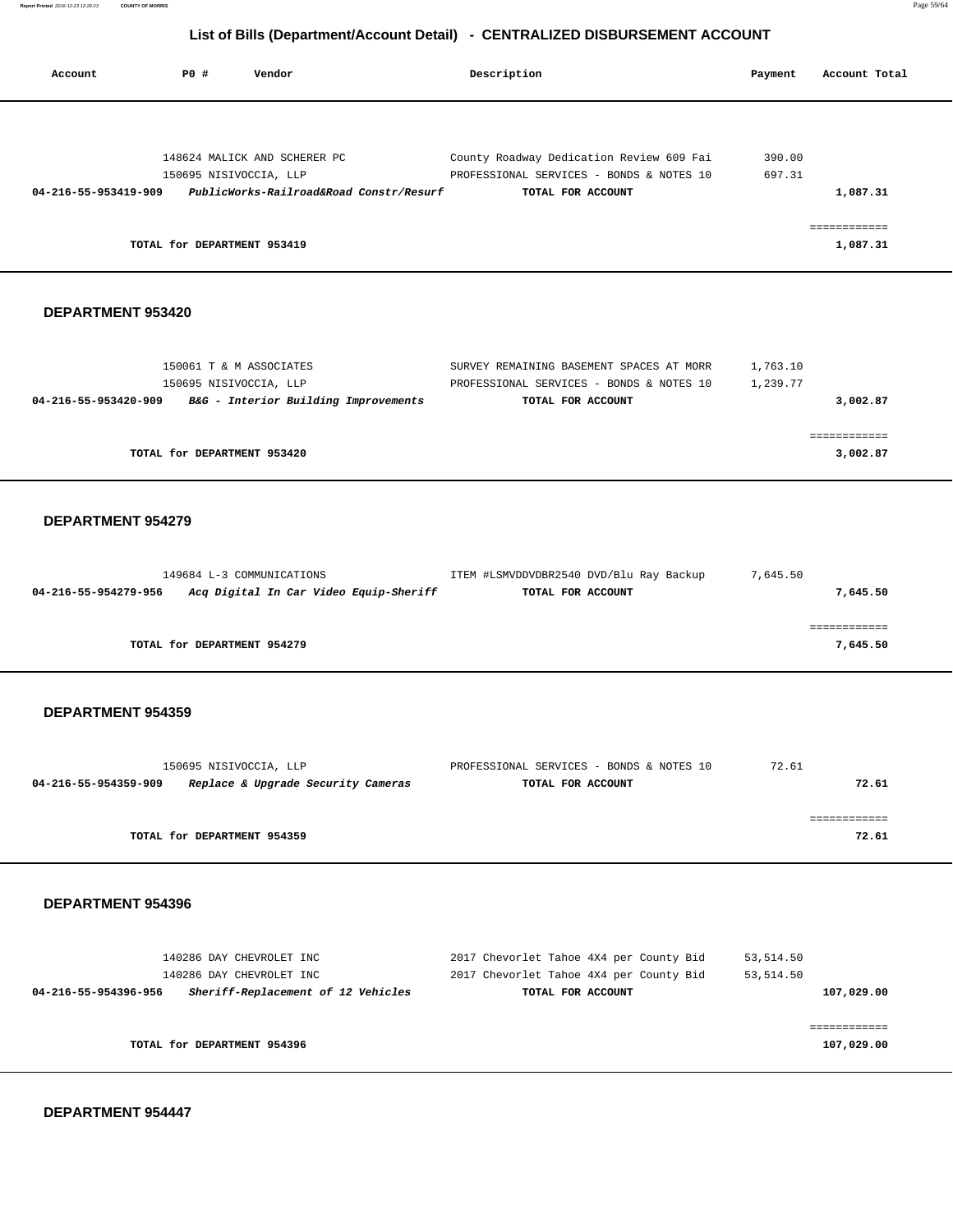**Report Printed** 2016-12-23 12:20:23 **COUNTY OF MORRIS** Page 60/64

## **List of Bills (Department/Account Detail) - CENTRALIZED DISBURSEMENT ACCOUNT**

| Account                  | PO#               | Vendor                           | Description                              | Payment   | Account Total |
|--------------------------|-------------------|----------------------------------|------------------------------------------|-----------|---------------|
| <b>DEPARTMENT 954447</b> |                   |                                  |                                          |           |               |
|                          | 146130 BEYER FORD |                                  | AS PER OUOTE#7272016                     | 7,690.06  |               |
|                          |                   | 145144 DITSCHMAN/FLEMINGTON FORD | 2017 FORD TRANSIT-350                    | 27,034.00 |               |
|                          |                   | 145144 DITSCHMAN/FLEMINGTON FORD | 43R - REVERSE SENSING SYSTEM             | 295.00    |               |
|                          |                   | 145144 DITSCHMAN/FLEMINGTON FORD | 43R - BACK UP ALARM                      | 125.00    |               |
|                          |                   | 145144 DITSCHMAN/FLEMINGTON FORD | 68H - RUNNING BOARDS                     | 160.00    |               |
|                          |                   | 145144 DITSCHMAN/FLEMINGTON FORD | - FRONT ROW ALL-WEATHER MATS<br>86N      | 60.00     |               |
|                          |                   | 145144 DITSCHMAN/FLEMINGTON FORD | 85D - CARGO AREA LED COMPARTMENT LIGHTIN | 70.00     |               |
|                          |                   | 145144 DITSCHMAN/FLEMINGTON FORD | 10% DISCOUNT OF MANUFACTURER'S OPTIONS   | $-71.00$  |               |
| 04-216-55-954447-957     |                   | Sheriff - Vehicle Replacement    | TOTAL FOR ACCOUNT                        |           | 60,810.06     |

# **DEPARTMENT 962432**

|                             | ------------ |
|-----------------------------|--------------|
| TOTAL for DEPARTMENT 954447 | 60,810.06    |
|                             |              |

| 04-216-55-962432-955 | OIT-Computer & Network Upgrades & Equip | TOTAL FOR ACCOUNT                        | 16,469.58 |
|----------------------|-----------------------------------------|------------------------------------------|-----------|
|                      | 148378 HEWLETT-PACKARD COMPANY          | HP LaserJet 3500-sheet High-capacity Inp | 1,423.11  |
|                      | 148378 HEWLETT-PACKARD COMPANY          | Black Toner Cartridge - CF325X           | 267.04    |
|                      | 148378 HEWLETT-PACKARD COMPANY          | LaserJet Enterprise M806dn Printer - CZ2 | 3,127.08  |
|                      | 148378 HEWLETT-PACKARD COMPANY          | LaserJet Enterprise M806dn Printer - CZ2 | 1,114.56  |
|                      | 148378 HEWLETT-PACKARD COMPANY          | 650A Cyan Original LaserJet Toner Cartri | 372.14    |
|                      | 148378 HEWLETT-PACKARD COMPANY          | 650A Black Original LaserJet Toner Cartr | 228.68    |
|                      | 148378 HEWLETT-PACKARD COMPANY          | 650A Yellow Original LaserJet Toner Cart | 372.14    |
|                      | 148378 HEWLETT-PACKARD COMPANY          | 650A Magenta Original LaserJet Toner Car | 372.14    |
|                      | 148378 HEWLETT-PACKARD COMPANY          | Color LaserJet Enterprise M750dn - D3L09 | 2,461.49  |
|                      | 145861 SHI INTERNATIONAL CORP           | Check Point Direct Enterprise Premium Su | 1,210.40  |
|                      | 145861 SHI INTERNATIONAL CORP           | 4200 Next Generation Threat Prevention A | 5,520.80  |

**TOTAL for DEPARTMENT 962432** 16,469.58

#### **DEPARTMENT 963448**

|                      |                                                                         | 82,120.00                                |                                          |
|----------------------|-------------------------------------------------------------------------|------------------------------------------|------------------------------------------|
|                      | TOTAL FOR ACCOUNT                                                       |                                          | 82,120.00                                |
|                      |                                                                         |                                          |                                          |
|                      |                                                                         |                                          |                                          |
|                      |                                                                         |                                          | 82,120.00                                |
| 04-216-55-963448-940 | 150088 VCI EMERGENCY VEHICLE SPECIALISTS<br>TOTAL for DEPARTMENT 963448 | Law&PublicSafety-EmergRespnVehicle&Equip | 2 Bundled Systems per referenced bid, Re |

============

| 147258 OFS/FOF SALES CORP                                     | Law Library Offices** Quote #0000235729 | 2,950.86 |
|---------------------------------------------------------------|-----------------------------------------|----------|
| Replace Office Furniture - Prosecutor<br>04-216-55-964333-953 | TOTAL FOR ACCOUNT                       | 2,950.86 |
|                                                               |                                         |          |
|                                                               |                                         |          |
| TOTAL for DEPARTMENT 964333                                   |                                         | 2,950.86 |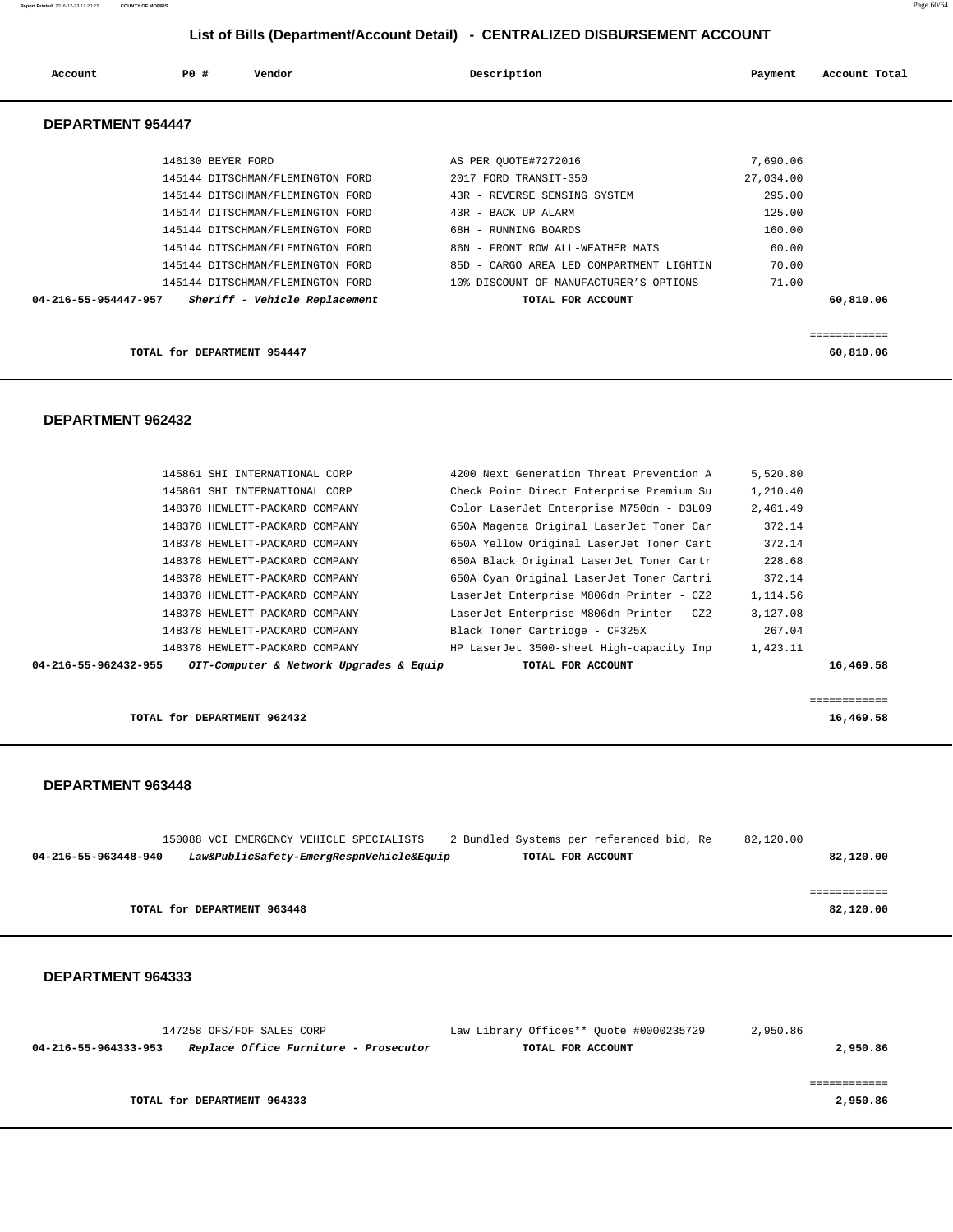| Account                  | P0#<br>Vendor                                               | Description |                                          | Payment  | Account Total            |
|--------------------------|-------------------------------------------------------------|-------------|------------------------------------------|----------|--------------------------|
|                          | 150695 NISIVOCCIA, LLP                                      |             | PROFESSIONAL SERVICES - BONDS & NOTES 10 | 155.91   |                          |
|                          | 04-216-55-964334-909 Acq Elect Scanner & Computer Sys - BOE |             | TOTAL FOR ACCOUNT                        |          | 155.91                   |
|                          | TOTAL for DEPARTMENT 964334                                 |             |                                          |          | ============<br>155.91   |
| DEPARTMENT 964364        |                                                             |             |                                          |          |                          |
|                          | 147258 OFS/FOF SALES CORP                                   |             |                                          | 6,965.43 |                          |
|                          | 04-216-55-964364-953 Purchase Office Furniture Prosecutor's |             | TOTAL FOR ACCOUNT                        |          | 6,965.43                 |
|                          | TOTAL for DEPARTMENT 964364                                 |             |                                          |          | ============<br>6,965.43 |
|                          |                                                             |             |                                          |          |                          |
| <b>DEPARTMENT 964377</b> |                                                             |             |                                          |          |                          |
|                          | 150695 NISIVOCCIA, LLP                                      |             | PROFESSIONAL SERVICES - BONDS & NOTES 10 | 23.49    |                          |
| 04-216-55-964377-909     | Heritage Comm Equipment for New Location                    |             | TOTAL FOR ACCOUNT                        |          | 23.49                    |

|                             | ------------<br>___________ |
|-----------------------------|-----------------------------|
| TOTAL for DEPARTMENT 964377 | 49<br>່າາ                   |

|                      | 150695 NISIVOCCIA, LLP               | PROFESSIONAL SERVICES - BONDS & NOTES 10 | 843.60 |
|----------------------|--------------------------------------|------------------------------------------|--------|
| 04-216-55-968344-909 | Various Purchases for MC School Tech | TOTAL FOR ACCOUNT                        | 843.60 |
|                      |                                      |                                          |        |
|                      |                                      |                                          |        |
|                      | TOTAL for DEPARTMENT 968344          |                                          | 843.60 |
|                      |                                      |                                          |        |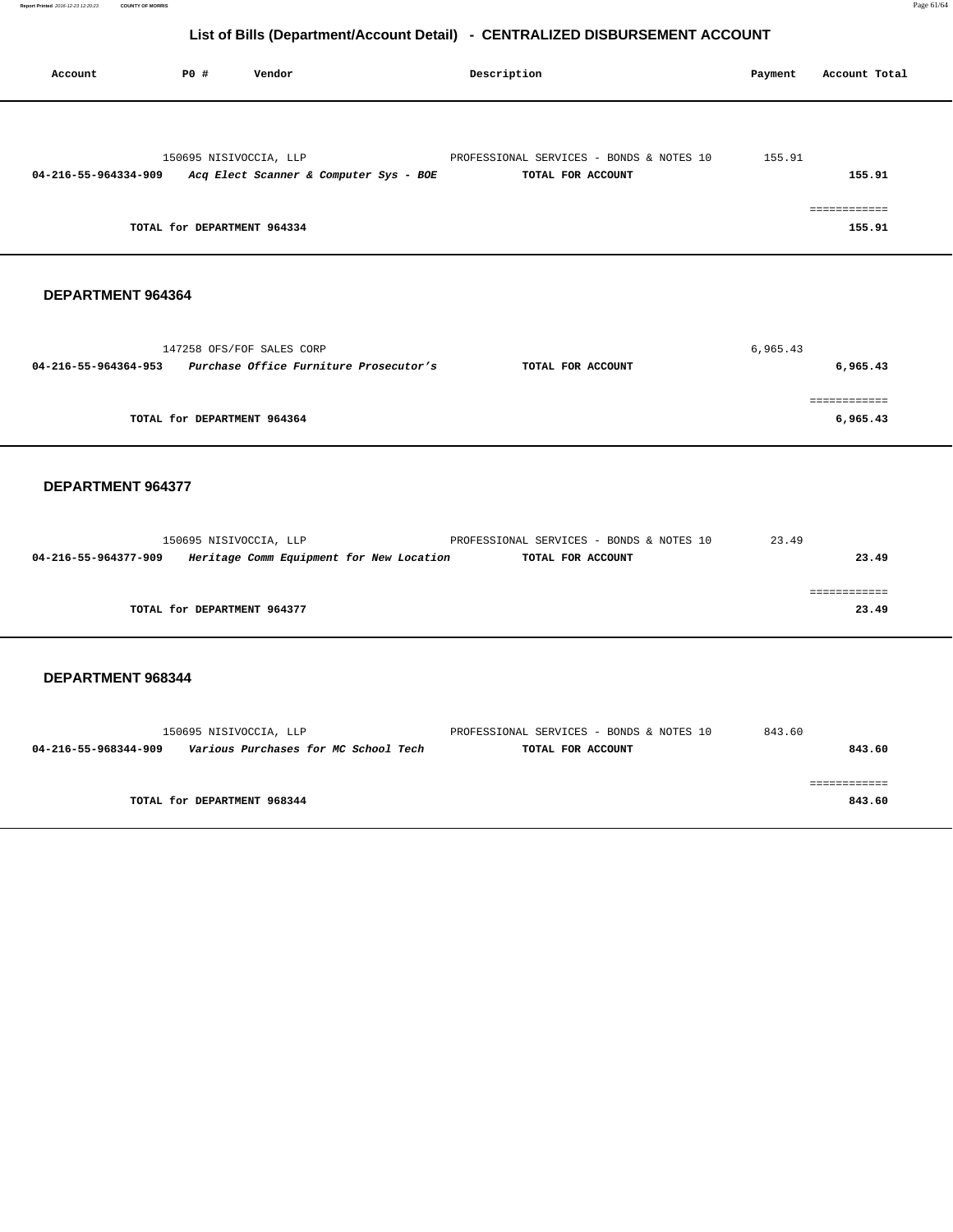| Account                    | <b>PO #</b> | Vendor                                         | Description                                                   | Payment   | Account Total             |
|----------------------------|-------------|------------------------------------------------|---------------------------------------------------------------|-----------|---------------------------|
| <b>Motor Vehicle Fines</b> |             |                                                | <b>Dedicated Trust</b>                                        |           |                           |
| 13-290-56-575701-888       |             | 150708 COUNTY OF MORRIS<br>Motor Vehicle Fines | TRANSFER FUNDS FOR DEDICATED MOTOR VEHIC<br>TOTAL FOR ACCOUNT | 38,728.80 | 38,728.80                 |
|                            |             | TOTAL for Motor Vehicle Fines                  |                                                               |           | ============<br>38,728.80 |
|                            |             |                                                |                                                               |           |                           |

## **Weights & Measures**

| 150706 COUNTY OF MORRIS                                      | TRANSFER FUNDS FOR DEDICATED WEIGHTS & M | 73,098.09 |
|--------------------------------------------------------------|------------------------------------------|-----------|
| <i><b>Weights &amp; Measures</b></i><br>13-290-56-575801-888 | TOTAL FOR ACCOUNT                        | 73,098.09 |
|                                                              |                                          |           |
|                                                              |                                          |           |
| TOTAL for Weights & Measures                                 |                                          | 73,098.09 |

 **Tax Board** 

| 13-290-56-577101-888 | Tax Board                      | TOTAL FOR ACCOUNT           | 515.71 |
|----------------------|--------------------------------|-----------------------------|--------|
|                      | 150252 KIM ROGGENKAMP          | Parking Borgata Hotel       | 5.00   |
|                      | 150252 KIM ROGGENKAMP          | 11/18/16 Breakfast          | 18.14  |
|                      | 150252 KIM ROGGENKAMP          | 11/17/16 Breakfast, Lunch   | 40.00  |
|                      | 150252 KIM ROGGENKAMP          | 11/16/16 Breakfast, Lunch   | 34.98  |
|                      | 150252 KIM ROGGENKAMP          | 11/15/16 Breakfast          | 16.94  |
|                      | 150252 KIM ROGGENKAMP          | 11/14/16 Lunch              | 20.00  |
|                      | 150252 KIM ROGGENKAMP          | $11/15/16$ Taxi             | 13.00  |
|                      | 150252 KIM ROGGENKAMP          | Valet, Bellman tip          | 10.00  |
|                      | 150252 KIM ROGGENKAMP          | Housekeeping tip            | 20.00  |
|                      | 150252 KIM ROGGENKAMP          | Tolls                       | 7.50   |
|                      | 150252 KIM ROGGENKAMP          | Mileage, round trip         | 95.90  |
|                      | 148458 MORRIS COUNTY LEAGUE OF | Commissioner William Kersey | 65.00  |
|                      | 150248 PATRICIA MARSH          | Meals 11/18/16              | 18.14  |
|                      | 150248 PATRICIA MARSH          | Meals 11/17/16              | 40.00  |
|                      | 150248 PATRICIA MARSH          | Meals 11/16/16              | 20.00  |
|                      | 150248 PATRICIA MARSH          | Meals 11/15/16              | 16.94  |
|                      | 150248 PATRICIA MARSH          | Meals 11/14/16              | 34.17  |
|                      | 150248 PATRICIA MARSH          | Bellman tip                 | 10.00  |
|                      | 150248 PATRICIA MARSH          | Valet tip                   | 10.00  |
|                      | 150248 PATRICIA MARSH          | Housekeeping tip            | 20.00  |

|                     | -------------<br>------------ |
|---------------------|-------------------------------|
| TOTAL for Tax Board | 515<br>. <i>.</i> .           |

#### **County Clerk \$1.00 Fund**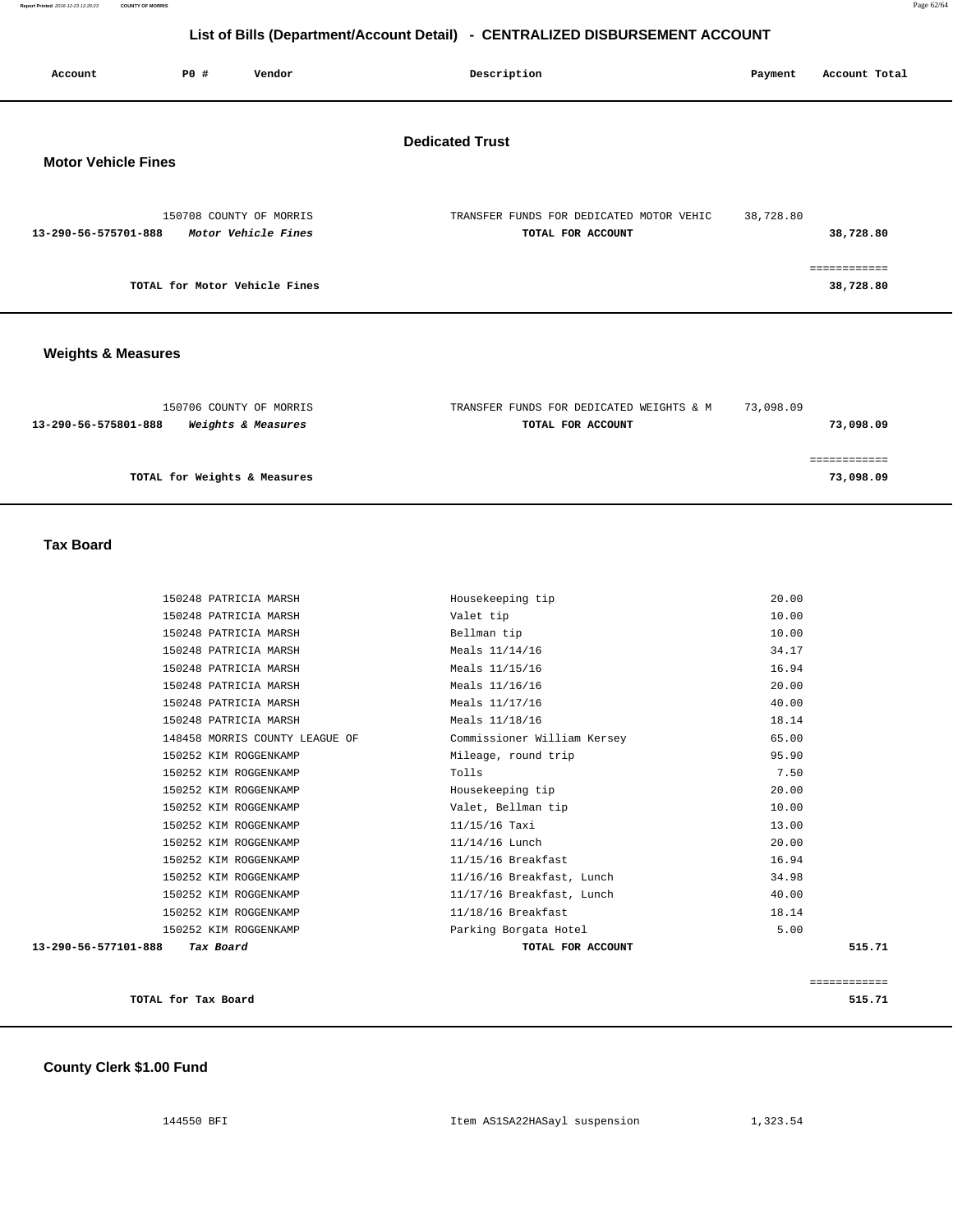**Report Printed** 2016-12-23 12:20:23 **COUNTY OF MORRIS** Page 63/64

## **List of Bills (Department/Account Detail) - CENTRALIZED DISBURSEMENT ACCOUNT**

| Account                         | PO# | Vendor                             | Description       | Payment | Account Total                            |
|---------------------------------|-----|------------------------------------|-------------------|---------|------------------------------------------|
| <b>County Clerk \$1.00 Fund</b> |     |                                    |                   |         |                                          |
| 13-290-56-578401-888            |     | County Clerk \$1.00 Fund           | TOTAL FOR ACCOUNT |         | 5,583.60                                 |
|                                 |     | TOTAL for County Clerk \$1.00 Fund |                   |         | ------------<br>------------<br>5,583.60 |

#### **DEPARTMENT 580554**

| 148959 GEOD CORPORATION                              | Pyramid Mountain Block 3 & Lot 3 - Job#3 | 13,738.00 |
|------------------------------------------------------|------------------------------------------|-----------|
| 148790 INTEGRA REALTY RESOURCES                      | $Holton/$ Gould Land - $9/30/2016$       | 4,000.00  |
| 148790 INTEGRA REALTY RESOURCES                      | West Sunset Road - $10/31/2016$          | 4,000.00  |
| 149293 MORRIS COUNTY PARK COMMISSION                 | PO#30774 - Washington Valley Job 2408 (4 | 1,730.00  |
| 149293 MORRIS COUNTY PARK COMMISSION                 | PO#30774 - Loantaka Brook Reservation Jo | 3.930.00  |
| 149293 MORRIS COUNTY PARK COMMISSION                 | PO#31801 - Patriots Path Job 2270 (7.31. | 1,060.00  |
| 149293 MORRIS COUNTY PARK COMMISSION                 | PO#32414 - Patriots Path Job 2270 (9.30. | 300.00    |
| 13-290-56-580554-888<br>Open Space - Park Commission | TOTAL FOR ACCOUNT                        | 28,758.00 |
|                                                      |                                          |           |
|                                                      |                                          |           |
| TOTAL for DEPARTMENT 580554                          |                                          | 28,758.00 |

#### **DEPARTMENT 580557**

| 149673 HARRY L. SCHWARZ & CO.                         | MC Flood Mitigation Appraisal Review for | 3,352.50 |
|-------------------------------------------------------|------------------------------------------|----------|
| 150102 HARRY L. SCHWARZ & CO.                         | MC Flood Mitigation Appraisal Review for | 1,035.00 |
| Open Space - Flood Mitigation<br>13-290-56-580557-888 | TOTAL FOR ACCOUNT                        | 4,387.50 |
|                                                       |                                          |          |
|                                                       |                                          |          |
| TOTAL for DEPARTMENT 580557                           |                                          | 4,387.50 |
|                                                       |                                          |          |

#### **DEPARTMENT 580558**

| 150591 CLEARY GIACOBBE ALFIERI &               | November Open Space                      | 1,301.00 |
|------------------------------------------------|------------------------------------------|----------|
| 150120 CHRISTINE MARION                        | Supplies for OSTF Presentation on 10/25/ | 20.45    |
| Open Space - Ancillary<br>13-290-56-580558-888 | TOTAL FOR ACCOUNT                        | 1,321.45 |
|                                                |                                          |          |
|                                                |                                          |          |
| TOTAL for DEPARTMENT 580558                    |                                          | 1,321.45 |
|                                                |                                          |          |

| 13-290-56-580559-888 | Open Space - Farm Preservation     | TOTAL FOR ACCOUNT                        |          | 6.040.00 |
|----------------------|------------------------------------|------------------------------------------|----------|----------|
|                      | 150393 VAN CLEEF ENGINEERING ASSOC | CAF#122097 - SADC Survey of the Arresty  | 5,200.00 |          |
|                      | 150286 VAN CLEEF ENGINEERING ASSOC | Additional work for the Aresty Farm, Blo | 840.00   |          |